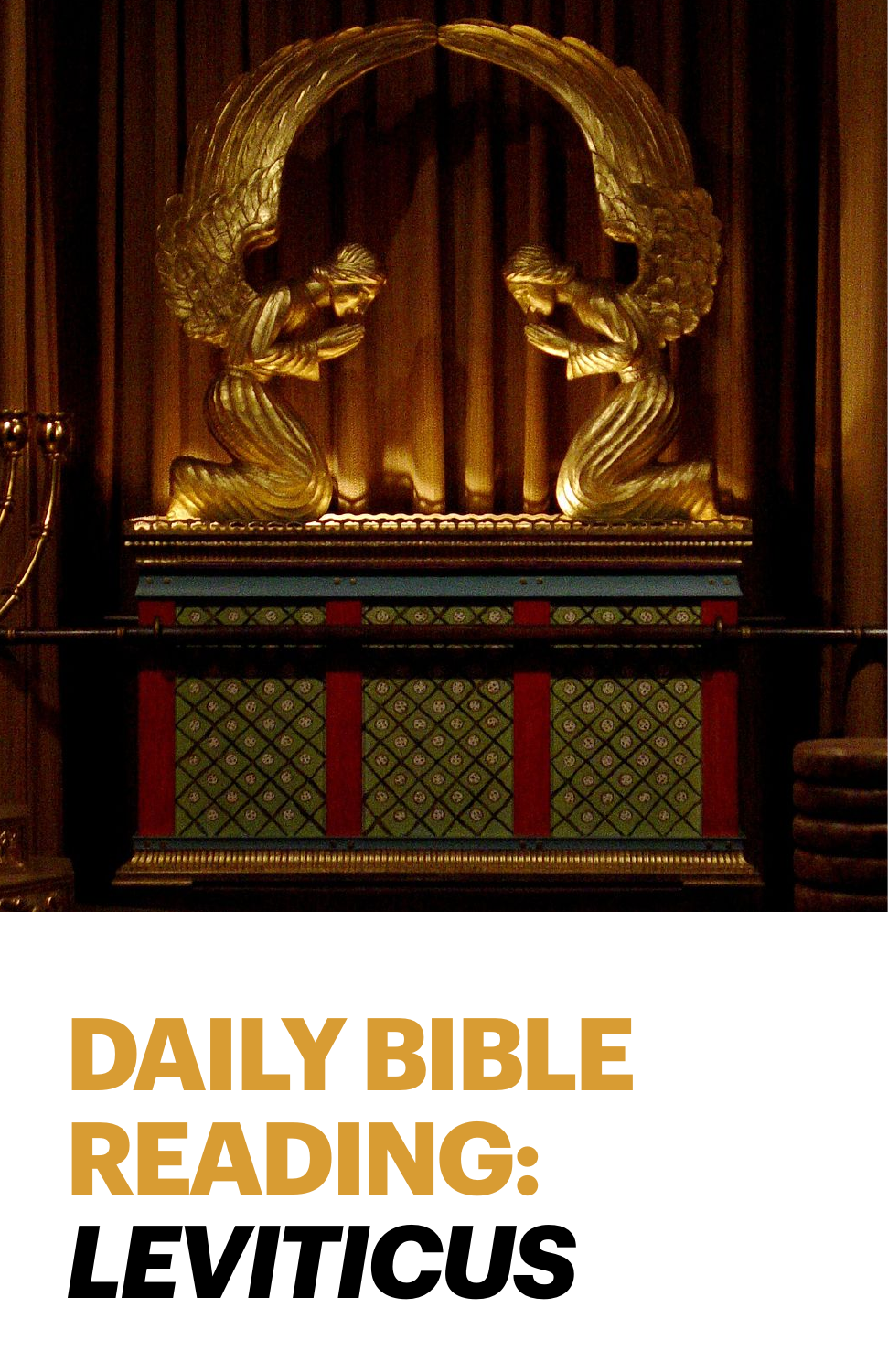### **Chuck Lowe**

# *LEVITICUS*

*What God said to them... What God is saying to us...*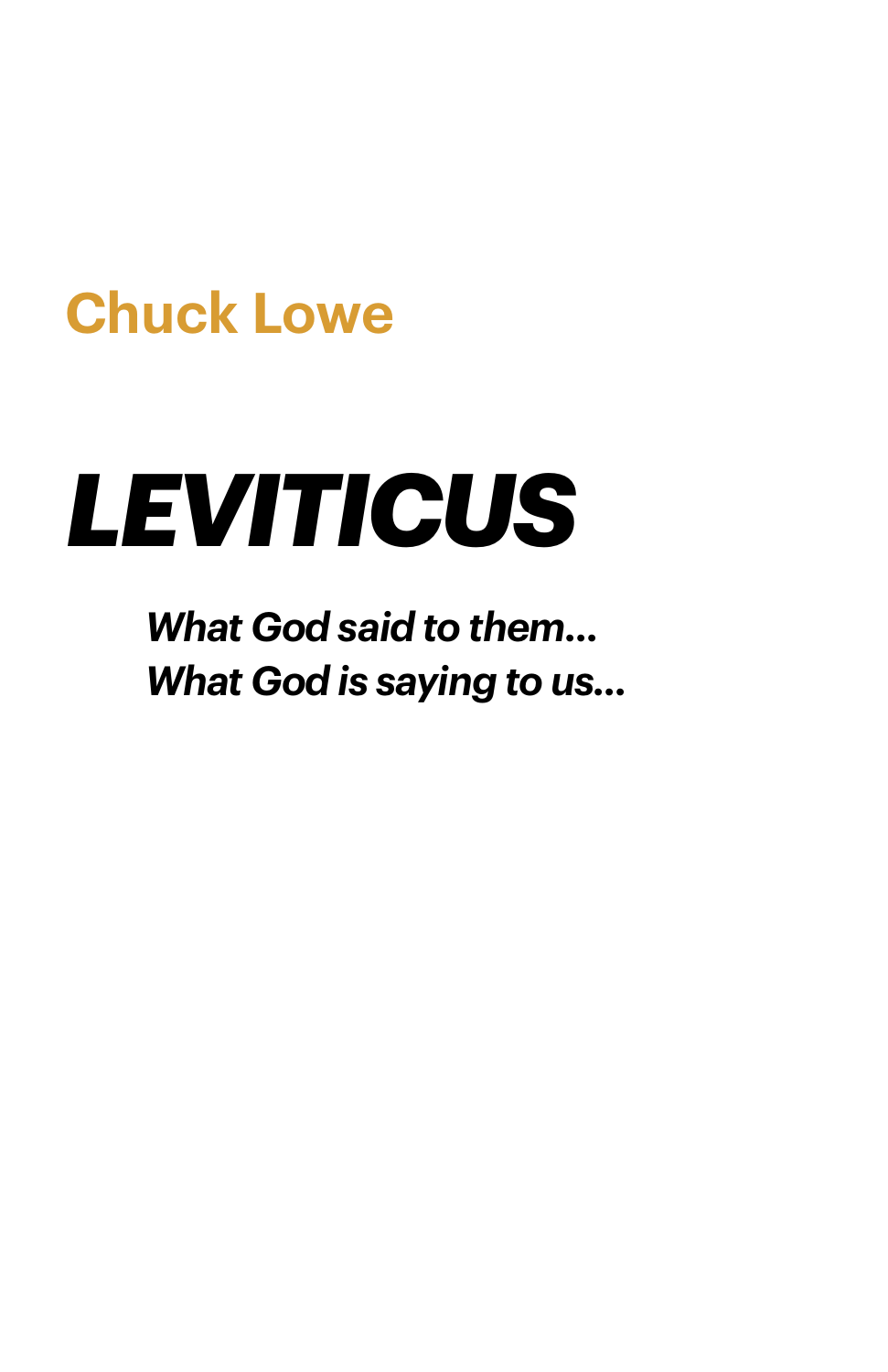#### © Chuck Lowe

*Layout design:* Melissa Yang and Grace Zhao

*Cover Photo:* 'Replica of the Ark of the Covenant in George Washington Masonic National Memorial. Photo credit: [Ben](https://en.wikipedia.org/wiki/Ark_of_the_Covenant#/media/File%3ARoyal_Arch_Room_Ark_replica_2.jpg)  [Shumin.](https://en.wikipedia.org/wiki/Ark_of_the_Covenant#/media/File%3ARoyal_Arch_Room_Ark_replica_2.jpg)

#### *Verse Photo:* [Jorge Fernández Salas on Unsplash](https://unsplash.com/photos/dLgsJ9bV0jc)

Together the images capture themes of Leviticus, including the offering of various sacrifices, and the ministry of the priests in the tabernacle, in obedience to the revelation of God to Moses on Mount Sinai.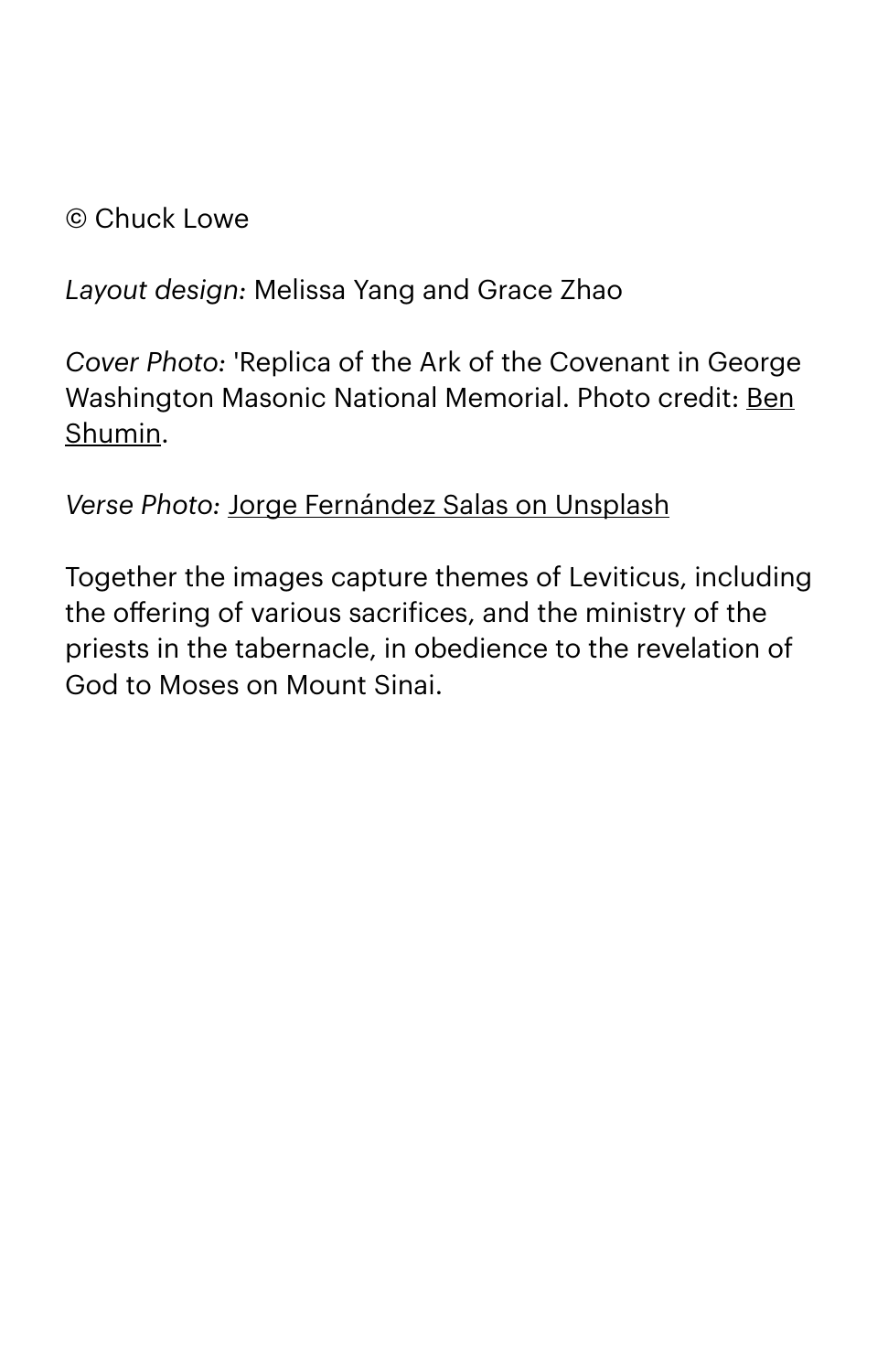#### DAY 1

### **LEVITICUS AS THE WORD OF GOD**

#### [Leviticus 1](https://www.biblegateway.com/passage/?search=Leviticus+1-27&version=NIV)-27 Overview

The name 'Leviticus' comes from the Greek translation of the Old Testament (the Septuagint, or LXX): 'pertaining to priests'. The title is roughly accurate: the book deals with tabernacle sacrifices and various religious regulations affecting daily life, though the focus is as much on the laity as on priests, with little mention of Levites.

*What God said to them.* Leviticus continues the storyline that stretches from Genesis through Deuteronomy, broken up into five books because it is too long to fit on a single ancient scroll. To review, after his pristine creation (Genesis 1-2) was corrupted by sin (Genesis 3-11), God begins the long process of restoration, working through the people of Israel. Genesis recounts God's gradual fulfillment of his first promise to Abraham, descendants, in the face of many obstacles (Genesis 12-Exodus 1).

Then he turns to the second promise, a homeland. The first step is to deliver Israel from Egyptian captivity (Exodus 1-15a). Once they reach the wilderness, forward movement pauses while God set out his expectations: he chose Israel entirely by grace, but requires them to reciprocate with worship and obedience (Exodus 15b-24). Additionally, for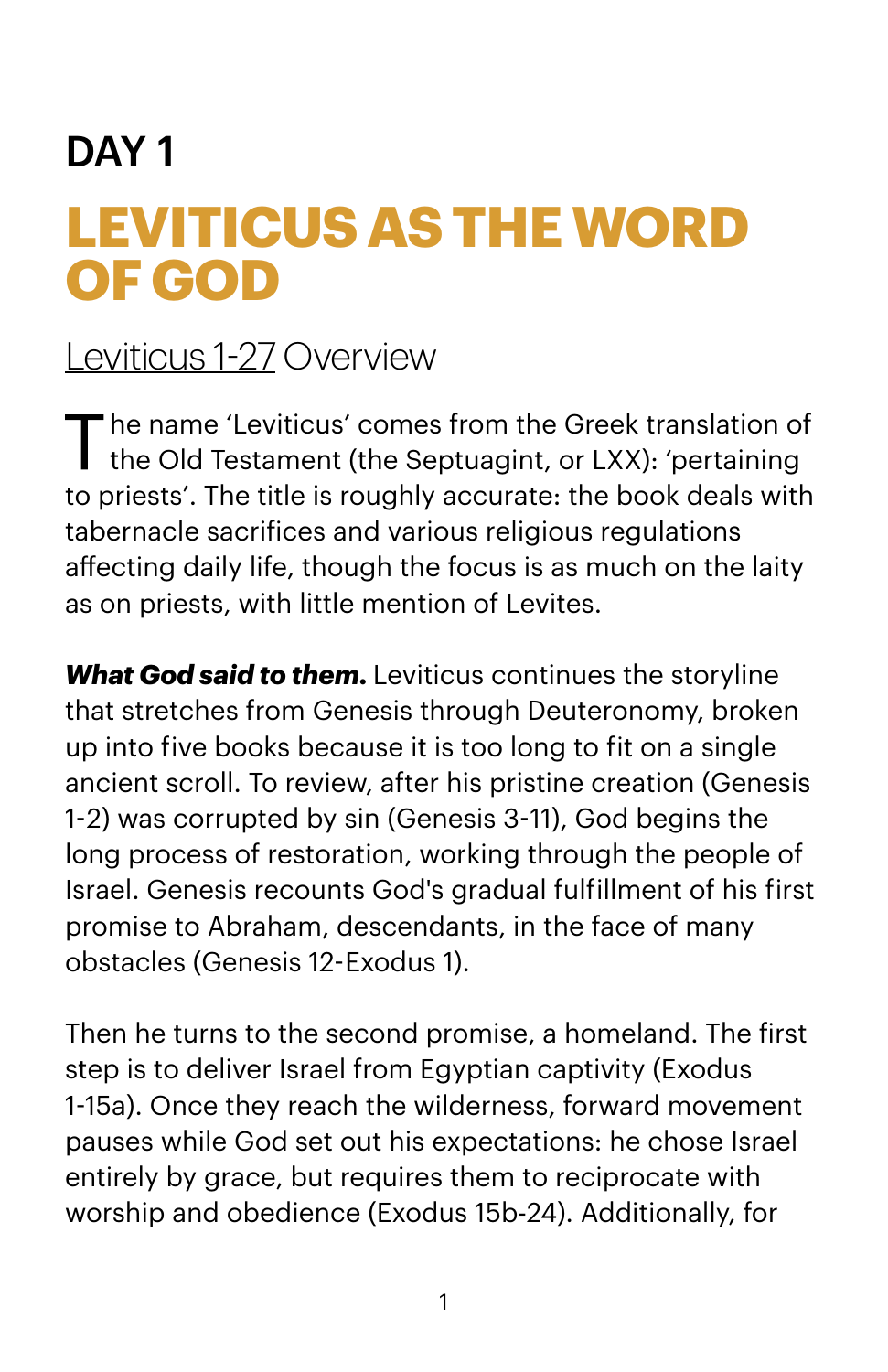God to travel with them on the journey to the new land, they must construct a mobile sanctuary as a buffer between his holiness and their sin (Exodus 25-40). Exodus ends with God taking up residence in the tabernacle.

Leviticus begins with God speaking to Moses from the tabernacle. A double inclusion frames the book. In 1:1-2, the Lord calls to Moses from the tent of meeting, with directives for Israel. The book closes in 26:46, "These are the decrees, the laws and the regulations that the Lord established at Mount Sinai between himself and the Israelites through Moses." Following an appendix, the book closes for a second time in 27:34, "These are the commands the Lord gave Moses at Mount Sinai for the Israelites."

In a nutshell, Exodus told Israel where to worship, Leviticus tells them how. Chapters 1-16 detail various requirements related to the tabernacle: sacrifices (chapters 1-7), priestly ordination and duties (chapters 8-10), and purification requirements and rituals (chapters 11-16). Chapters 17-25 broaden the scope of holiness beyond the tabernacle to other areas of life: diet, sex, and so forth. Chapter 26 rounds off the book with covenantal consequences: blessing for obedience, and curse on disobedience. Chapter 27 appends a process for release from impulsive vows. From beginning to end, Leviticus was delivered over the course of one month (Exodus 40:1,17 cf. Numbers 1:1).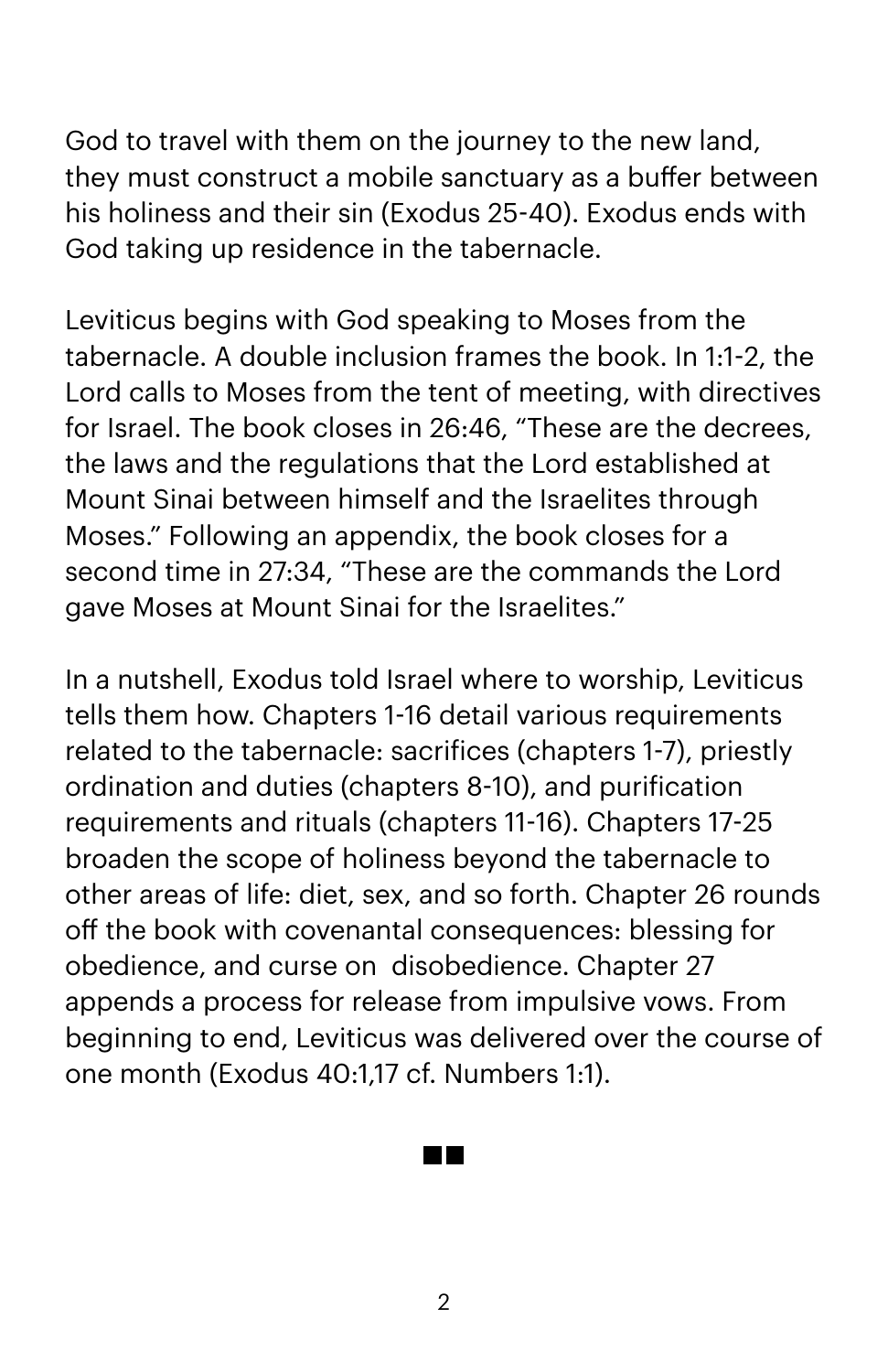*What God is saying to us.* One recurring expression in Leviticus encapsulates both the necessity and the challenge of application: 'The Lord said to Moses' [and/or, Aaron] (4:1; 5:14; 6:1,8,24; 7:22,28; 8:1; 10:8; 11:1; 12:1; 13:1; 14:1,33; 15:1; 16:2; 17:1; 18:1; 19:1; 20:1; 21:1,16; 22:1,17,26). 'The Lord said': as much as any other biblical text, Leviticus is the Word of God. 'To Moses': as much as any other Old Testament text, Leviticus addresses a particular period of biblical history, and particularly, a period before the epoch-changing coming of Christ.

Since the destruction of the (second) Jerusalem temple in 70 CE, not even Judaism has been offering animal sacrifice, so substantial swathes of the book can no longer be implemented as ordered. Furthermore, the New Testament portrays animal sacrifice both as ultimately ineffective and as obsolete after the once-for-all atoning death of Christ. How, then, can we extrapolate some abiding spiritual message from outdated liturgical practices that fit ancient nomadic and agricultural cultures?

The book of Hebrews is especially instructive in this regard. Its opening lines provide perspective for its audience, including us: "In the past God spoke to our ancestors through the prophets at many times and in various ways, but in these last days he has spoken to us by his Son" (Hebrews 1:1-2). The relationship between Leviticus and Jesus entails both continuity and contrast. It encompasses not simply what Jesus said, but also who Jesus was and is, and what he did and does.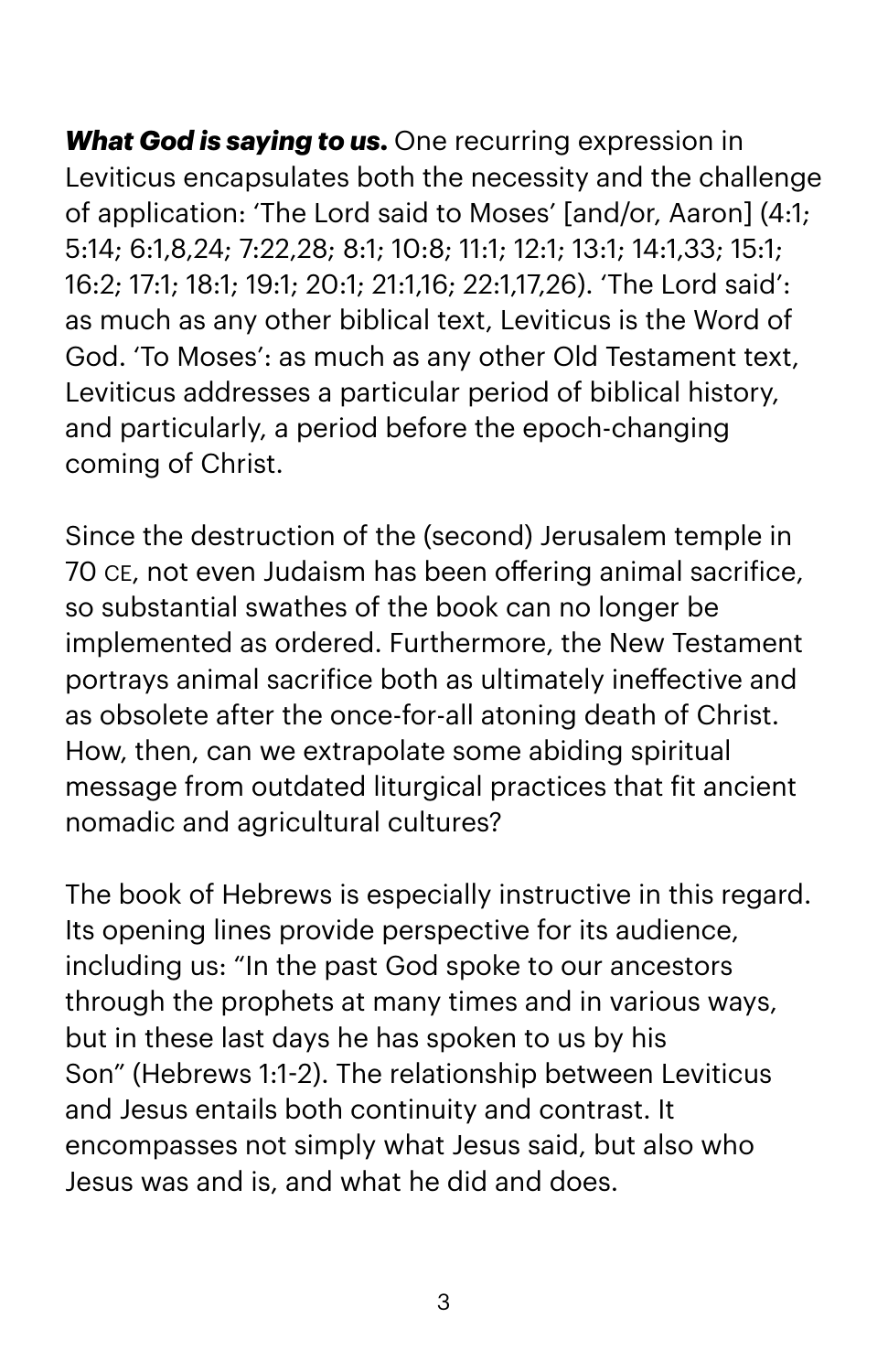The relevance of Leviticus for us is best understood in the light of its fulfillment in Christ. So, too, our appreciation of Christ is heightened by viewing him against the backdrop of Leviticus. Confirming this interplay (technically, 'intertextuality'), the New Testament cites Leviticus fifteen times (from eight different passages), along with another ninety allusions (to more than sixty verses). Clearly the early Christians considered that Leviticus had something to say to them, and thus, has something to say to us.

In the readings that follow, application will focus on the historical-redemptive ramifications of Leviticus; that is, how Jesus fulfills and transforms its message. Application will be guided by explicit citations and implicit allusions across the New Testament.

*"The Lord called to Moses and spoke to him from the Tent of Meeting. He said, 'Speak to the Israelites and say to them...'" (1:1-2).*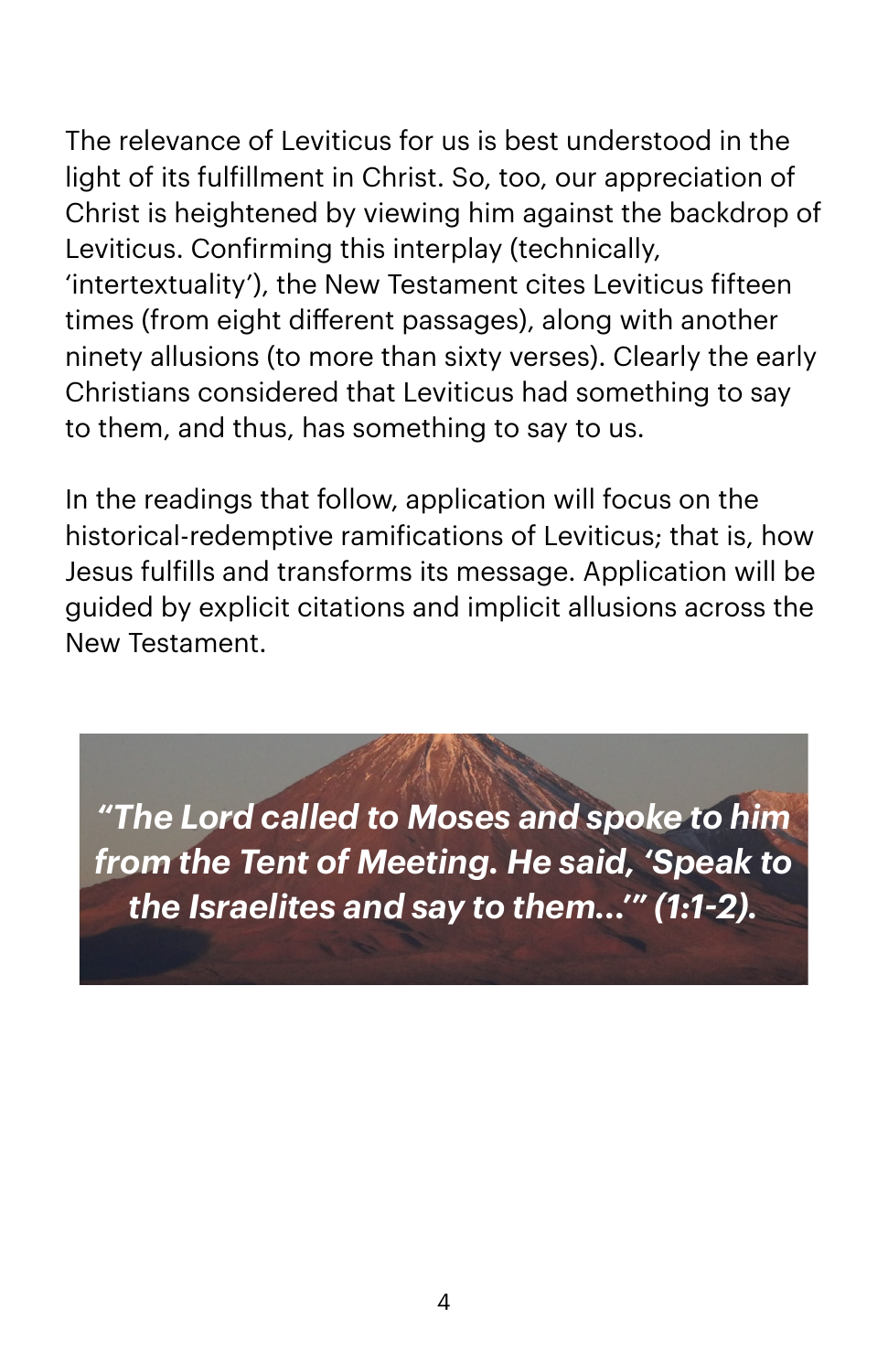### DAY<sub>2</sub> **OFFERINGS AND SACRIFICES**

#### [Leviticus 1](https://www.biblegateway.com/passage/?search=Lev+1-7&version=NIV)-7 Overview

 $\bigvee$  ith the tabernacle built, Leviticus provides guidelines  $\blacktriangledown$  for its use. Unlike churches today, which serve primarily for corporate worship, the tabernacle excludes the worshipper, in order to preserve the holiness of God from corruption. Instead of corporate worship, the main activity in the tabernacle is the offering of sacrifice by priests. Earlier, Exodus 29:38-41 mandated twice-daily sacrifices, in morning and evening: a lamb, grain, and wine. To that, Numbers 28-29 will require calendrical sacrifices: weekly, monthly, and annual festivals. In distinction, Leviticus 1-7 covers voluntary sacrifices offered at individual initiative.

*What God said to them.* The limits and cohesion of the section are marked by a thematic frame: the opening and closing verses are repetitive, characterizing the intervening content as 'regulations from God governing tabernacle sacrifice, for Moses to convey to the people' (1:1-2 cf. 7:37). Additional cohesion is provided by the content: the passage describes five forms of voluntary sacrifice: burnt, grain, fellowship, sin, and guilt offerings.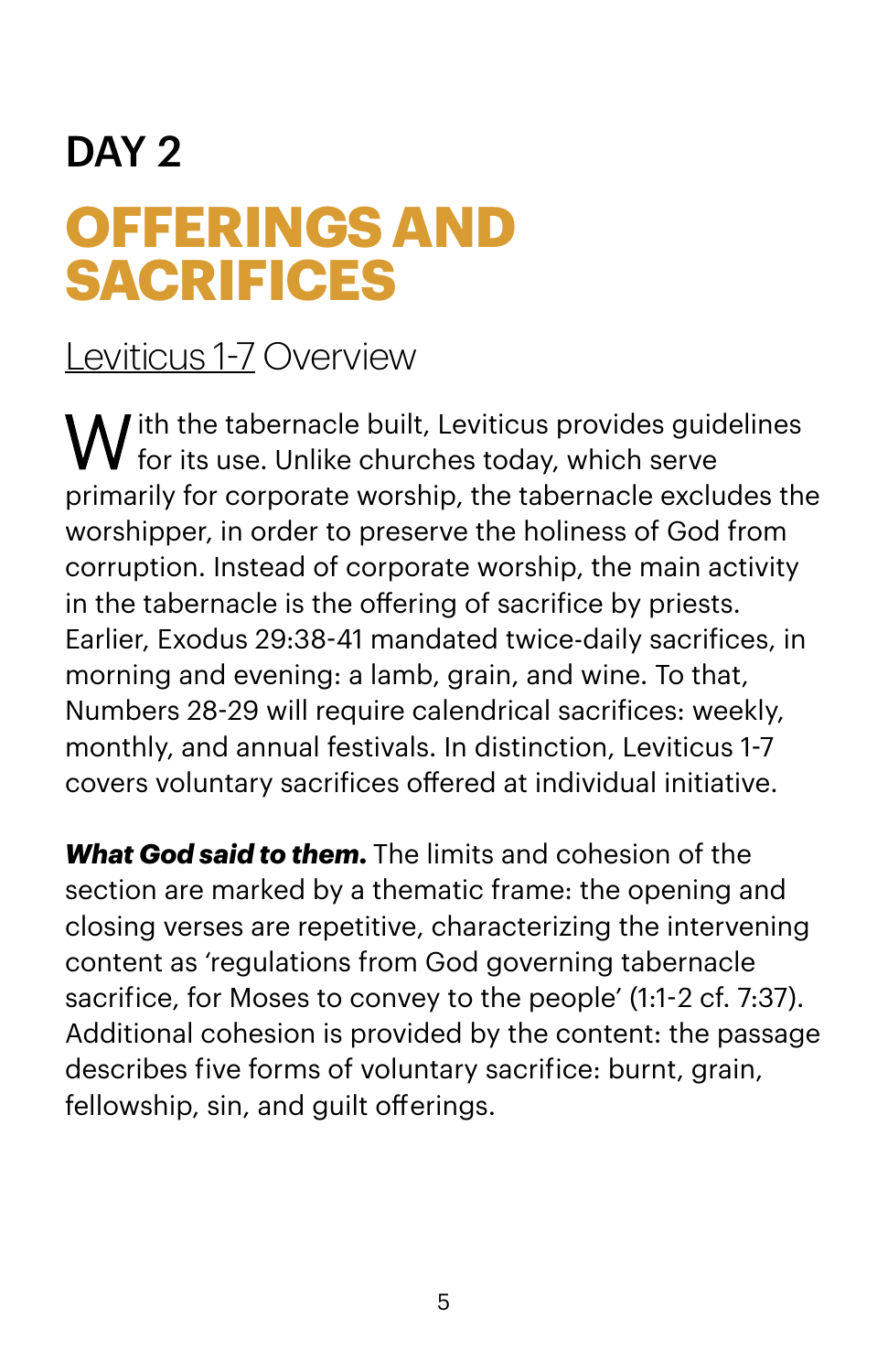Internally, the section divides into two unequal parts, twice working through the list of offerings. Chapters 1-6a direct the laity in preparing and presenting sacrifices. Chapters 6b-7 direct the priests in oficiating sacrifices.

Within chapters 1-6a, introductory formula separate the offerings into two categories: "'Speak to the Israelites and say to them'" (1:2); "'Say to the Israelites'" (4:1). The first category consists of food offerings; specifically, burnt, grain, and fellowship offerings (1:3-3:17). The second category atones for unintentional violations of the Law; specifically, sin and guilt offerings (4:1-6:7). This is easier to track in outline format:

- regulations governing voluntary sacrifices (chapters 1-7)
	- regulations governing lay offerings (chapters 1-6a)
		- food offerings (chapters 1-3)
			- burnt offerings (chapter 1)
			- grain offerings (chapter 2)
			- fellowship offerings (chapter 3)
		- atonement offerings (chapters 4-6a)
			- sin offerings (chapters 4-5a)
			- quilt offerings (chapters 5b-6a)
	- regulations governing priests officiating (chapters 6b-7).

Even before considering the details of content, the structural overview prompts two takeaways. First, Leviticus is carefully composed. The structural pattern facilitates memorization, and reflects the importance of sacrifice within Old Testament worship. Secondly, these five types of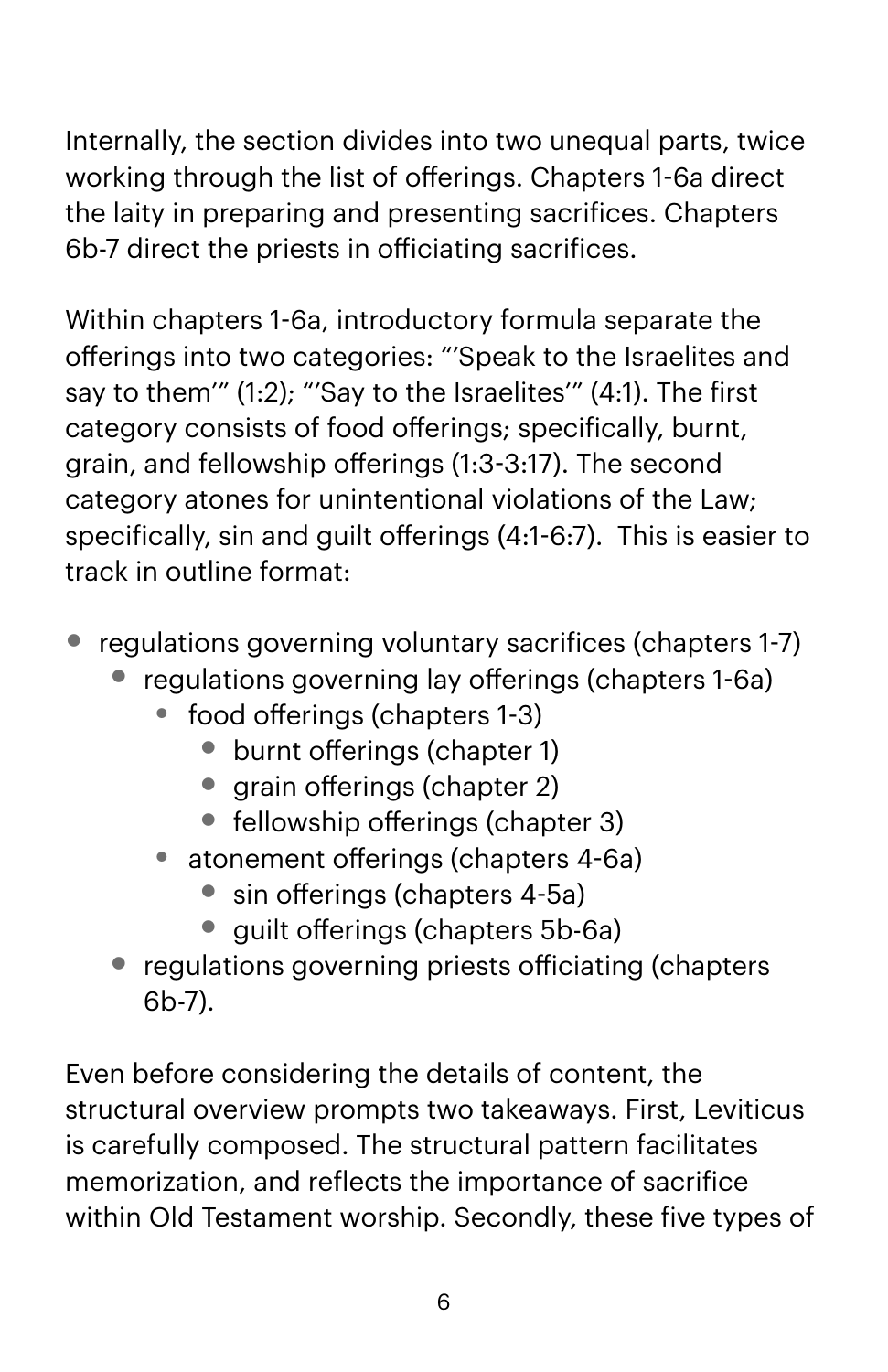voluntary offerings, on top of the required daily, weekly, monthly, and annual offerings, underscore the centrality and frequency of sacrifice in the worship of Yahweh.

 $\sim 100$ 

*What God is saying to us.* Sacrifice is at the heart of Old Testament faith. It featured in the public and private worship of Yahweh, daily, weekly, monthly, periodically throughout the year, and at other times according to individual discretion.

Sacrifice is also at the heart of New Testament faith, but in a different way. The main difference is that the continuous rotation of agricultural sacrifices has been supplanted by the singular self-sacrifice of Christ.

The author of Hebrews makes this point, contrasting Christ with the sacrifices, including those covered in these chapters: "'Sacrifices and offerings, burnt offerings and sin offerings you did not desire, nor were you pleased with them'"—though they were offered in accordance with the law (Hebrews 10:8 citing Psalm 40:6).

Prescribed by Scripture, the sacrifices were legitimate. But they did not effectively purify the offerer:

*Otherwise, would they not have stopped being offered? For the worshipers would have been cleansed once for all, and would no longer have felt guilty for their sins. But those sacrifices are an annual reminder of sins. It is*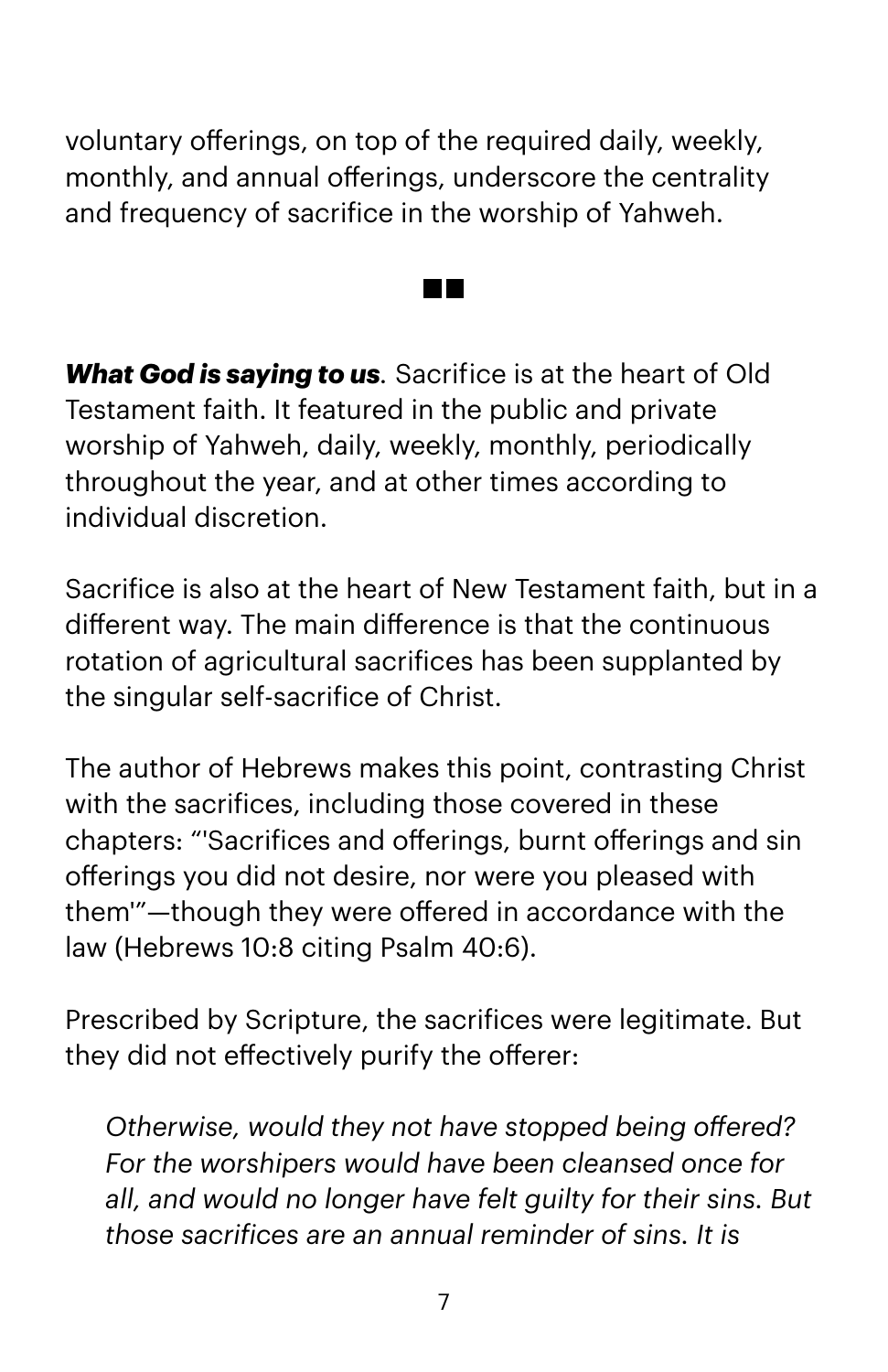*impossible for the blood of bulls and goats to take away sins" (Hebrews 10:2-4).* 

Purifying sinners is precisely what Jesus does: "We have been made holy through the sacrifice of the body of Jesus Christ once for all" (Hebrews 10:10).

Consequently, the New Testament does not draw individual applications from each of the various Old Testament sacrifices, as though burnt, grain, fellowship, sin, and guilt offerings offer distinct lessons for Christians.

Instead, it collates them all into a single, all-encompassing application: Christ died for us, as a sacrifice to God, oncefor-all, obtaining the forgiveness of our sins through his blood, and "where [sins] have been forgiven, sacrifice for sin is no longer necessary" (Hebrews 10:18).

*"These, then, are the regulations ... which the Lord gave Moses at Mount Sinai ... on the day he commanded the Israelites to bring their offerings to the Lord" (7:37).*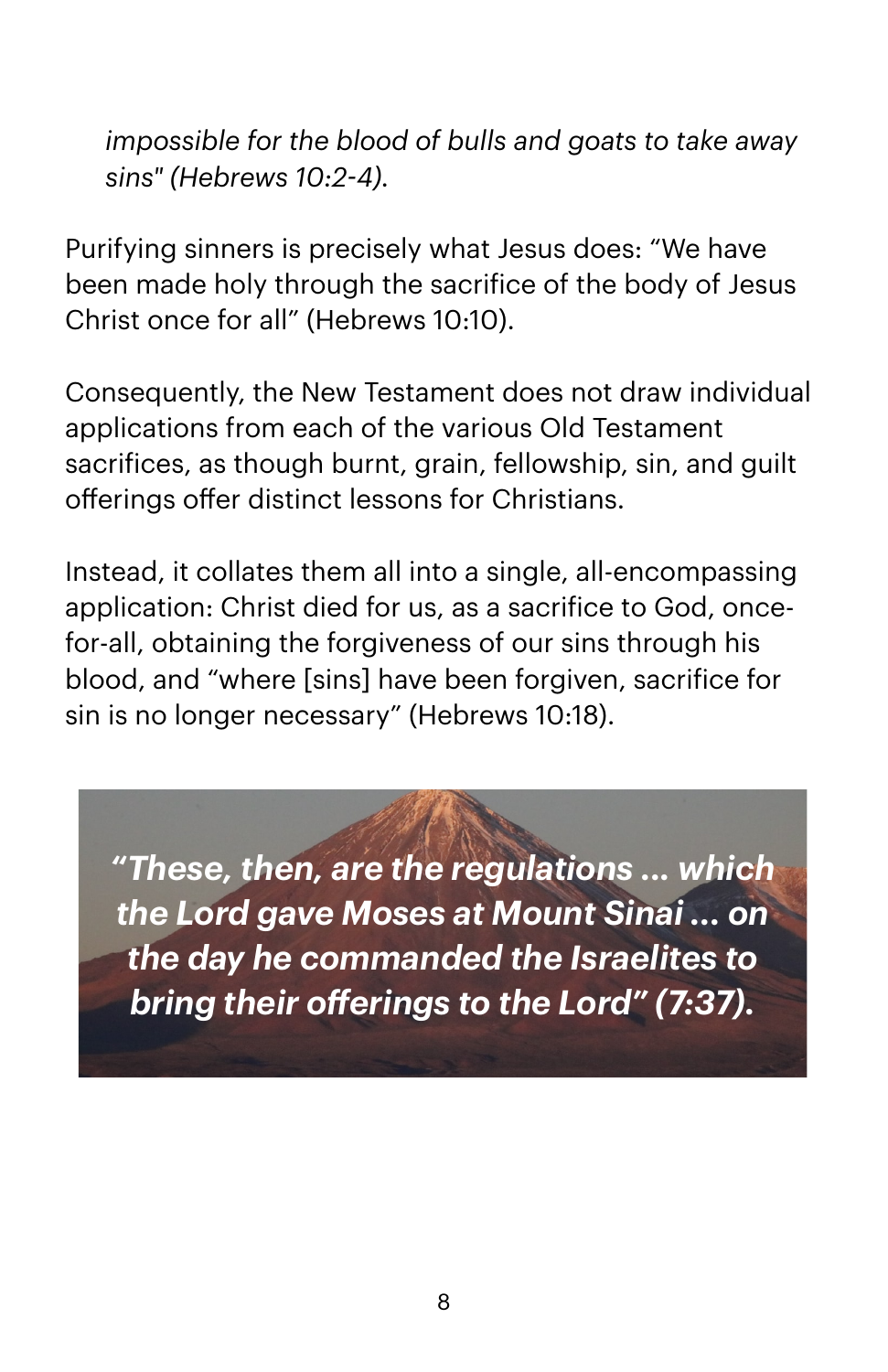## DAY<sub>3</sub> **BURNT OFFERINGS**

#### [Leviticus 1](https://www.biblegateway.com/passage/?search=Lev+1&version=NIV)

he three food offerings follow parallel protocols:

- the offering must be of highest quality;
- worshipers must bring the offering to the priest at the tabernacle;
- the worshiper and the priest have specific and differing roles;
- the blood and flesh of sacrifices are to be disposed of as directed.

The three offerings also differ in some respects. We consider the burnt offering today, with the grain and fellowship offerings subsequently.

*What God said to them.* The burnt offering is so called because it is burned in its entirety on the altar. While coming first in this list, it is generally not the first sacrifice offered: typically, it is preceded by a sin offering (for example, Leviticus 9; Numbers 6:10-12; 2 Chronicles 29:20-36).

Three sacrifices are acceptable for a burnt offering, in order of decreasing expense: a bull, a lamb or goat, or a bird. The respective instructions unfold largely in parallel. Each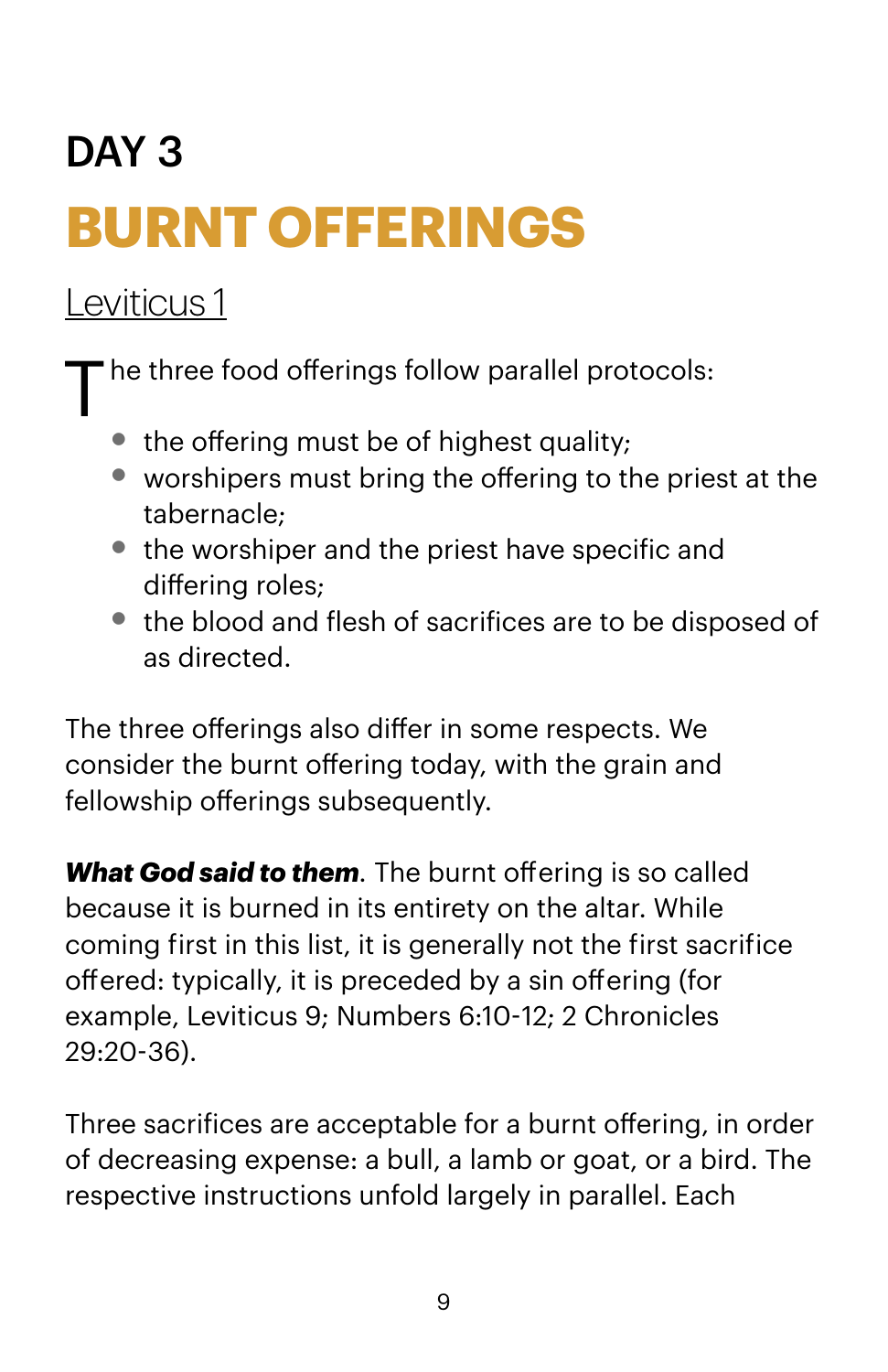paragraph begins "If...", and ends with, "It is a burnt offering, a food offering, an aroma pleasing to the Lord."

A bull must have no defect. The worshipper lays a hand on its head, and slaughters it. Then the priest splashes its blood against the altar. The worshiper skins and dismembers the bull. Then the priest places the pieces to burn on the altar fire. The worshiper washes the hind quarters of any dung. Then the priest adds those to the fire  $(1:3-9)$ .

A more affordable option is to offer a sheep or goat. The process is essentially the same, with the instructions omitting some details, apparently in order to avoid tedious repetition (1:10-13).

The poor may offer a bird, either dove or pigeon. Due to its small size, the priest conducts the entire sacrifice, without participation by the worshiper. He drains its blood against the altar, discards its crop and feathers, then tears open the carcass, and burns it on the altar (1:14-17).

Leviticus focuses on procedure, without explaining meaning. Commonly in religious traditions, the original meaning of a ritual may be lost to history, if an articulated meaning ever existed. Sometimes rituals are intuitive. Other times, it is more about process than meaning. Sometimes worshipers conduct a ritual a certain way simply because "this is the way it has always been done." In such cases, even asking, "What does this ritual mean?" can create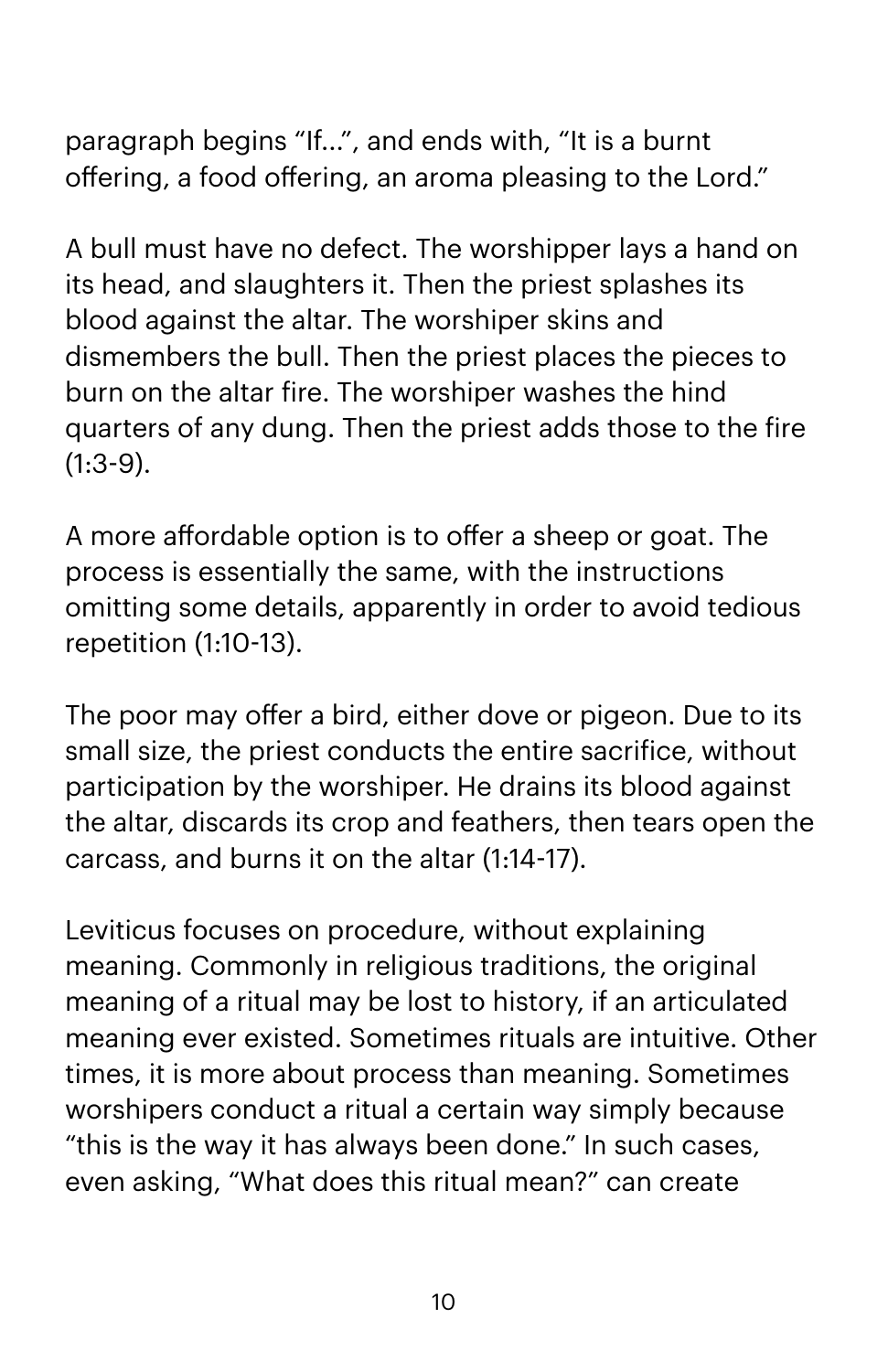distortion, pressuring practitioners to invent post hoc explanations.

Caveat noted, some details are suggestive. The worshiper lays a hand on the head of the offering: even if this may not necessarily signify full-fledged substitution, at least it communicates an association between the animal and the offerer. The worshiper takes the lead throughout the ritual, except in those parts which contact the sacred (whether blood or altar): this simultaneously conveys both personal responsibility and sacral limitations.

Records of burnt offerings provide additional clues. After disembarking from the ark, Noah offers burnt offerings: in response God vows that he will never again destroy the earth (Genesis 8:20). Abraham prepares Isaac as a burnt offering, prompting God to confirm the covenant and blessing (Genesis 22:1-19). In the face of Philistine attack, the prophet Samuel sacrifices a burnt offering, and God delivers Israel (1 Samuel 7). King David makes burnt offerings, and the Lord ends his plague against Israel (2 Samuel 24:18-25). In each example, the burnt offering is a costly sacrifice, as an expression of devotion and of serious intent, moving God to action.

*What God is saying to us.* Against this backdrop, Paul's application of the burnt offering to Christ is striking: "Christ loved us and gave himself up on our behalf, an offering and sacrifice to God, as a pleasing aroma" (Ephesians 5:2). The

an ing Kabupatèn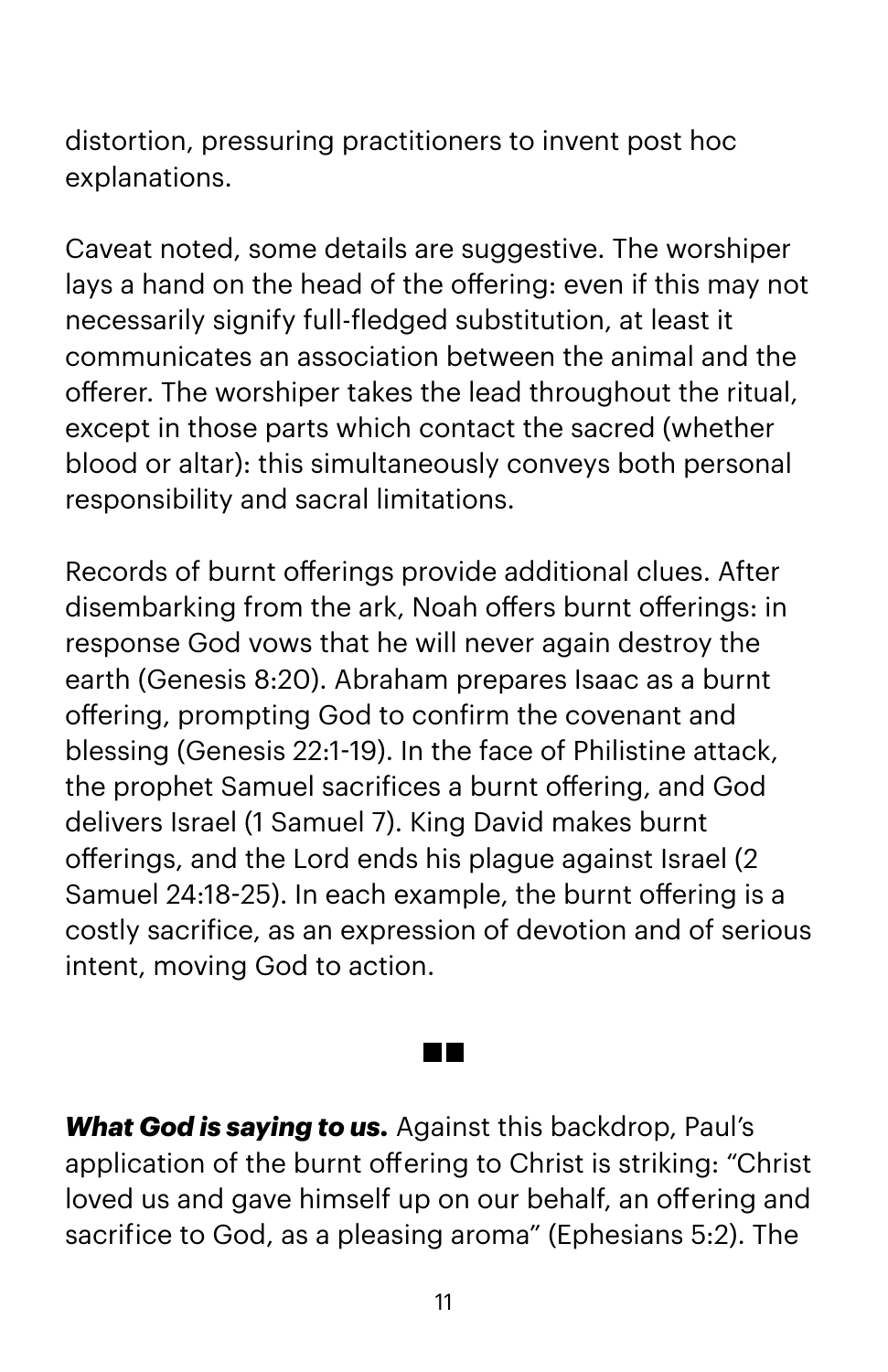language comes from Leviticus: 'offering', 'sacrifice', 'pleasing aroma'. Only in this case, instead of our offering an expensive animal sacrifice in appeal to God, Christ offers himself, a priceless sacrifice, on our behalf.

Christ's sacrifice of himself evokes two responses. First, God forgives us: "In Christ, God forgave you" (Ephesians 4:32). Secondly, the forgiveness of God, along with the love of Christ, compel us to forgive and love each other: "Follow God's example ... and walk in the way of love, just as Christ loved us and gave himself up" (Ephesians 5:2).

Costly sacrifice evokes reciprocation. Only now, it is no longer our costly sacrifice that moves God to respond, but Christ's costly sacrifice that moves both God and us to respond.

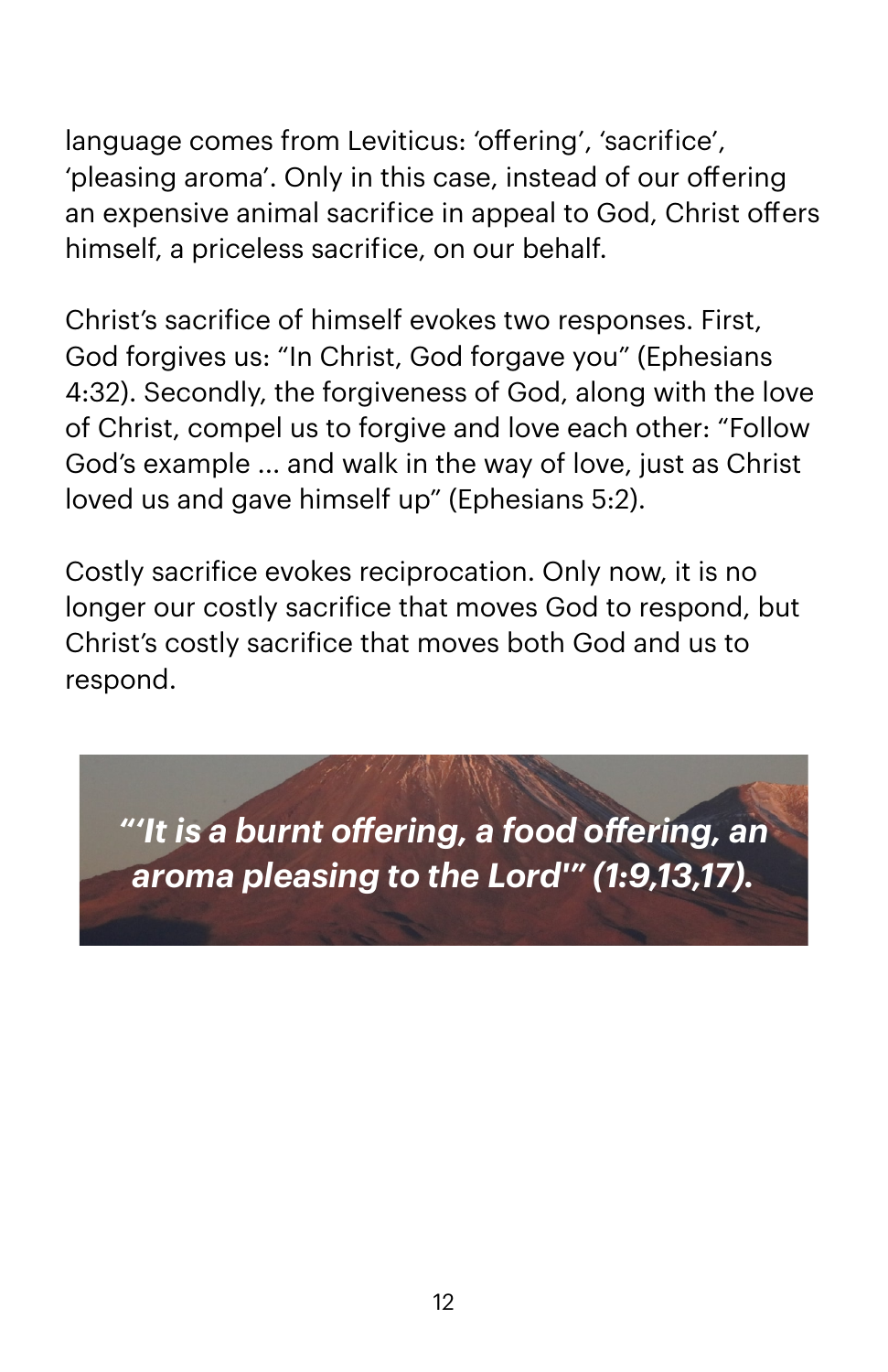### DAY 4 **GRAIN OFFERINGS**

[Leviticus 2](https://www.biblegateway.com/passage/?search=lev+2&version=NIV)

Burnt offerings are generally accompanied by grain offerings, and often by fellowship offerings as well, both in the daily offerings (Numbers 28), and on special occasions (cf. Joshua 22; Judges 13; 1 Kings 8). So the regulations on burnt offerings naturally segue to these other food offerings.

*What God said to them.* From yesterday's reading, similar requirements apply to all food offerings. The offering must be of highest quality. Worshippers may not make offerings wherever and however they wish, but must present them to the priests at the tabernacle. Worshippers prepare the offering, with priests oficiating over the sacrifice, blood, and altar. The final disposition of the offering is stipulated in each case. Beyond these commonalities, distinctive instructions apply to each type of offering.

The guidelines for grain offerings develop in three parts, covering raw offerings, cooked offerings, and additional regulations.

The raw offering consists of fine flour mixed with olive oil. The priests combine a small quantity with incense and burn it on the altar as God's share, the 'memorial portion'. The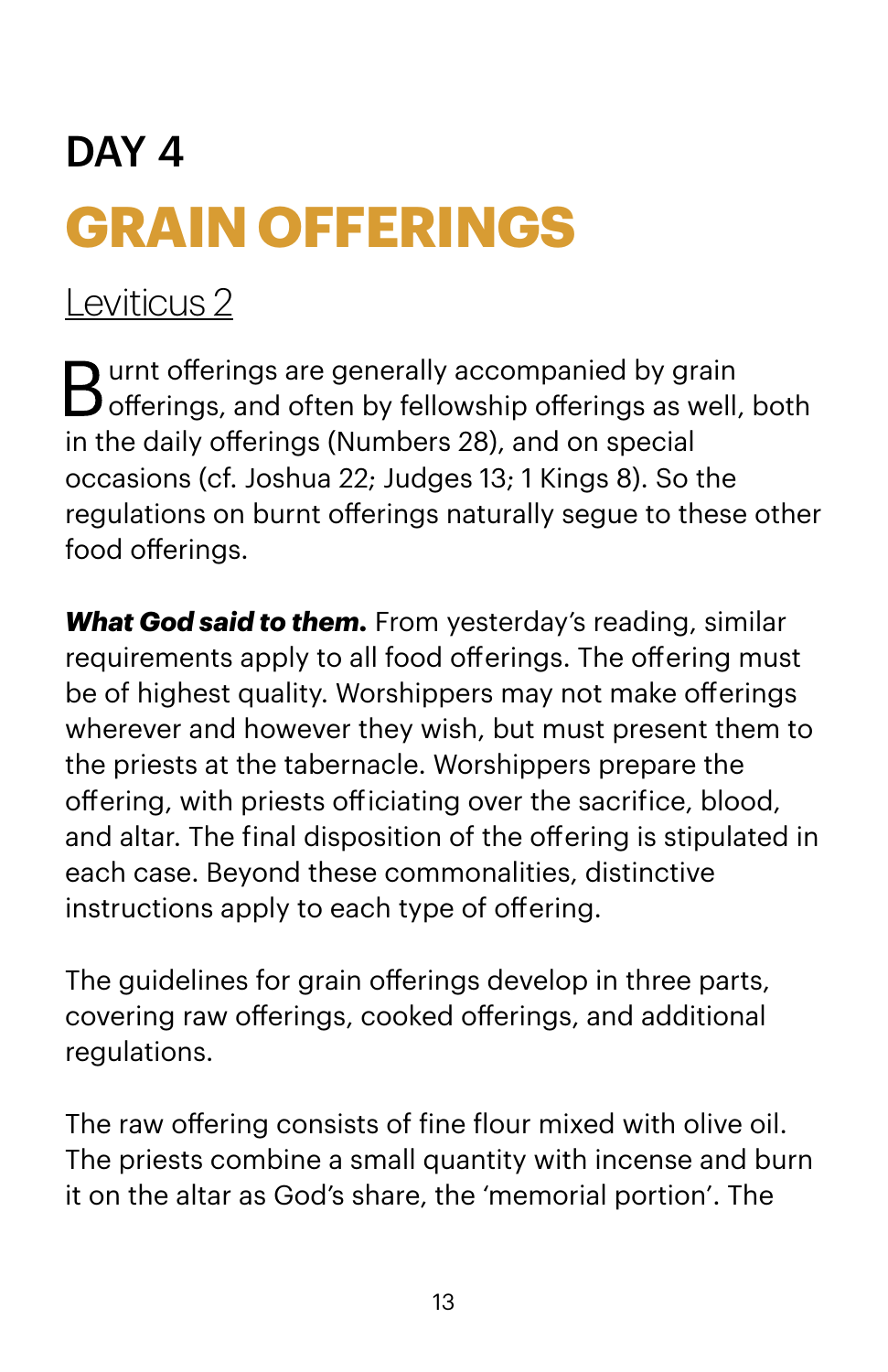remainder is reserved for the priests, as 'a most holy part'; it forms the bulk of their food supply (2:1-3).

Alternatively, the worshipper may bring a cooked grain offering, whether baked (thick or thin), grilled, or pan-fried. Whatever the cooking method, the offering consists of fine flour with oil, but without yeast. The priest again burns the 'memorial portion' on the altar for the Lord, and retains the remainder as 'a most holy part' for himself (2:4-10).

The third paragraph adds further instructions governing grain offerings. They are not to include either yeast or honey, but are to include salt. Tangentially, the regulation clarifies that yeast and honey may be included as part of first-fruit offerings. That leads into a final guideline regarding the first-fruit offering: newly harvested heads of grain are to be crushed and roasted with oil. As before, the priest combines the 'memorial portion' with incense, and burns it to the Lord. Though not stated, he presumably retains the remainder as 'a most holy part' for himself (2:11-16).

The combination of grain offerings with burnt/meat offerings raises another possible dimension to the meaning of food offerings: Do they intend in some sense to feed God? Reinforcing the connection with actual meals, drink offerings are often included (e.g., Leviticus 23:13,18,37; Exodus 29:40-41; 30:9). In many ancient and modern animistic cultures, gods and spirits have the same needs as humans, including food and drink. As spirit beings, however, they depend on their worshippers to provide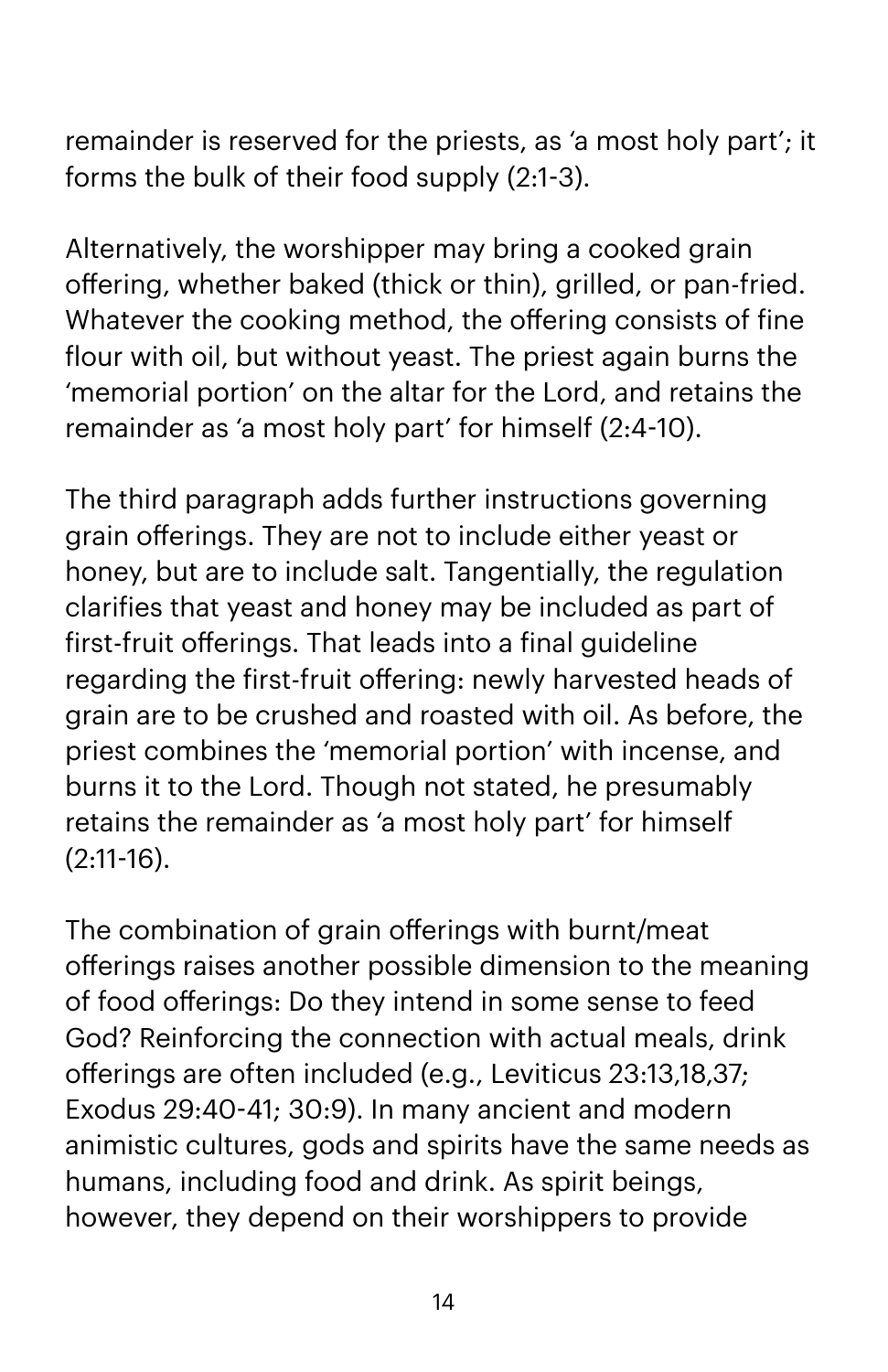material supplies, consuming the inner essence of the food offerings. In exchange, the gods reciprocate by blessing and answering prayer.

Theoretically, food and drink offerings could support such an explanation. In fact, later instruction describes food offerings as "the food of ... God" (Leviticus 21:6). Similarly, the accoutrements required for the altar are typical of a royal banquet table: gold plates, dishes, bowls, pitchers (Exodus 37:16). Moreover, on occasion, Old Testament polemic characterizes food offerings in rival religions in this manner (e.g., Deuteronomy 32:37-38).

The Old Testament denies this interpretation for its own food offerings, however. God insists, "'If I were hungry I would not tell you, for the world is mine, and all that is in it. Do I eat the flesh of bulls or drink the blood of goats?'" (Psalm 50:9-13). All that Leviticus allows is the recurring characterization of food offerings as "an aroma pleasing to the Lord" (2:2,9,12; cf. 1:9,13,17; 3:5,16; 6:15,21; 8:21,28; 17:6; 23:13,18; 26:31). The emphasis on fragrance implicitly excludes any suggestion of God eating the food.

Instead, while offerings may retain their traditional forms, they are repurposed as appeals for God's intervention: "'Sacrifice thank offerings to God, / fulfill your vows to the Most High, / and call on me in the day of trouble; // I will deliver you, ] and you will honor me'" (Psalm 50:14-15). Even then, they are not crass bribes, but an expression of respect, necessarily coupled with virtue: "'Those who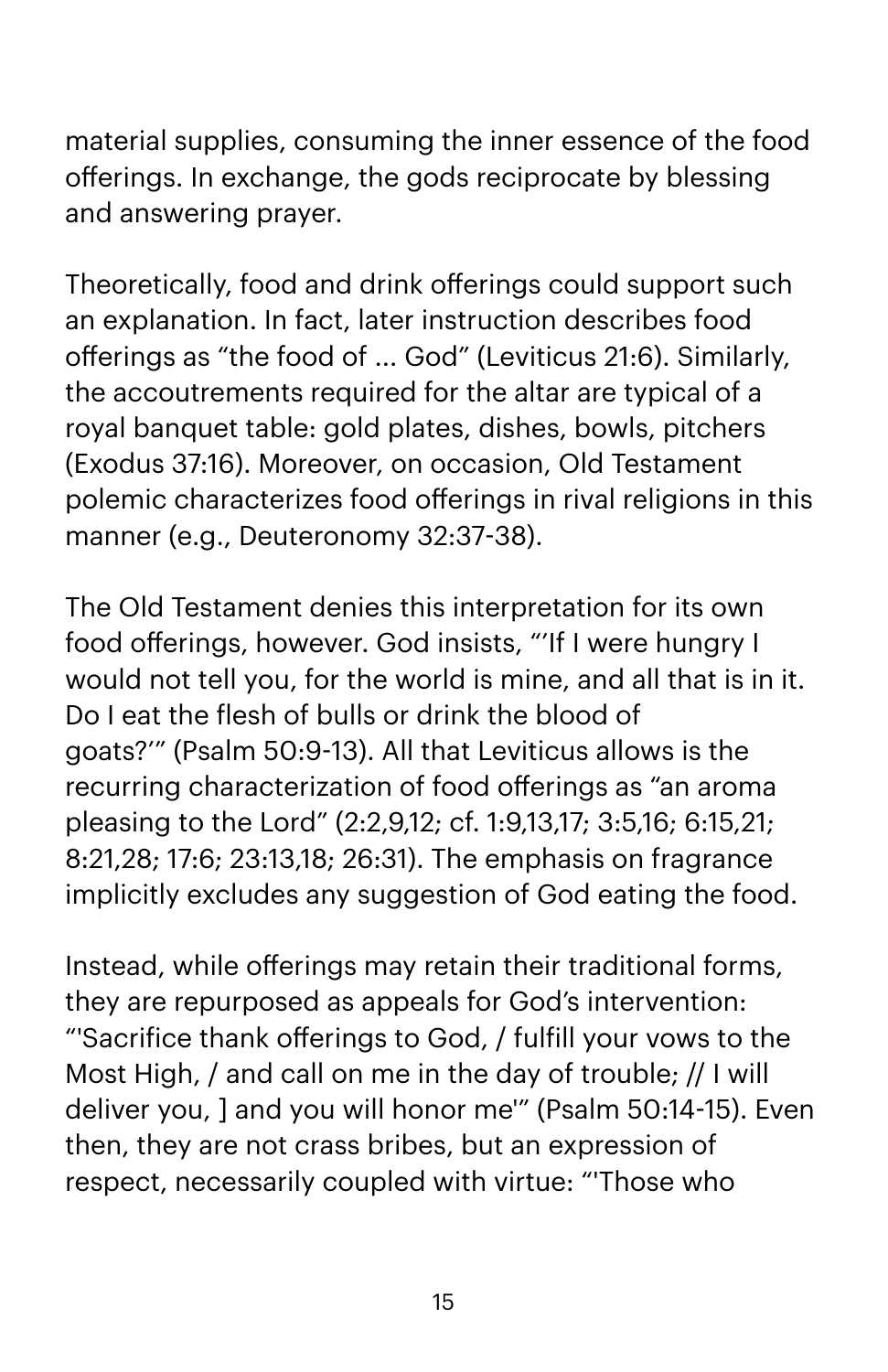sacrifice thank offerings honor me, / and to the blameless I will show my salvation'" (Psalm 50:23).

 $\sim 100$ 

*What God is saying to us.* Yesterday we saw that the apostle Paul applied the language of sacrifice to Christ who gave himself on our behalf as "an offering and sacrifice to God, a pleasing aroma" (Ephesians 5:2). He calls us to reciprocate in like fashion: "I urge you ... in view of God's mercy, to offer your bodies as a living sacrifice, holy and pleasing to God" (Romans 12:1). No longer does barbecued offering serve as a symbol of devotion, bringing pleasure to God. Instead, he draws pleasure from the reality over the symbolic, from humans over animals, and from the living over the dead.

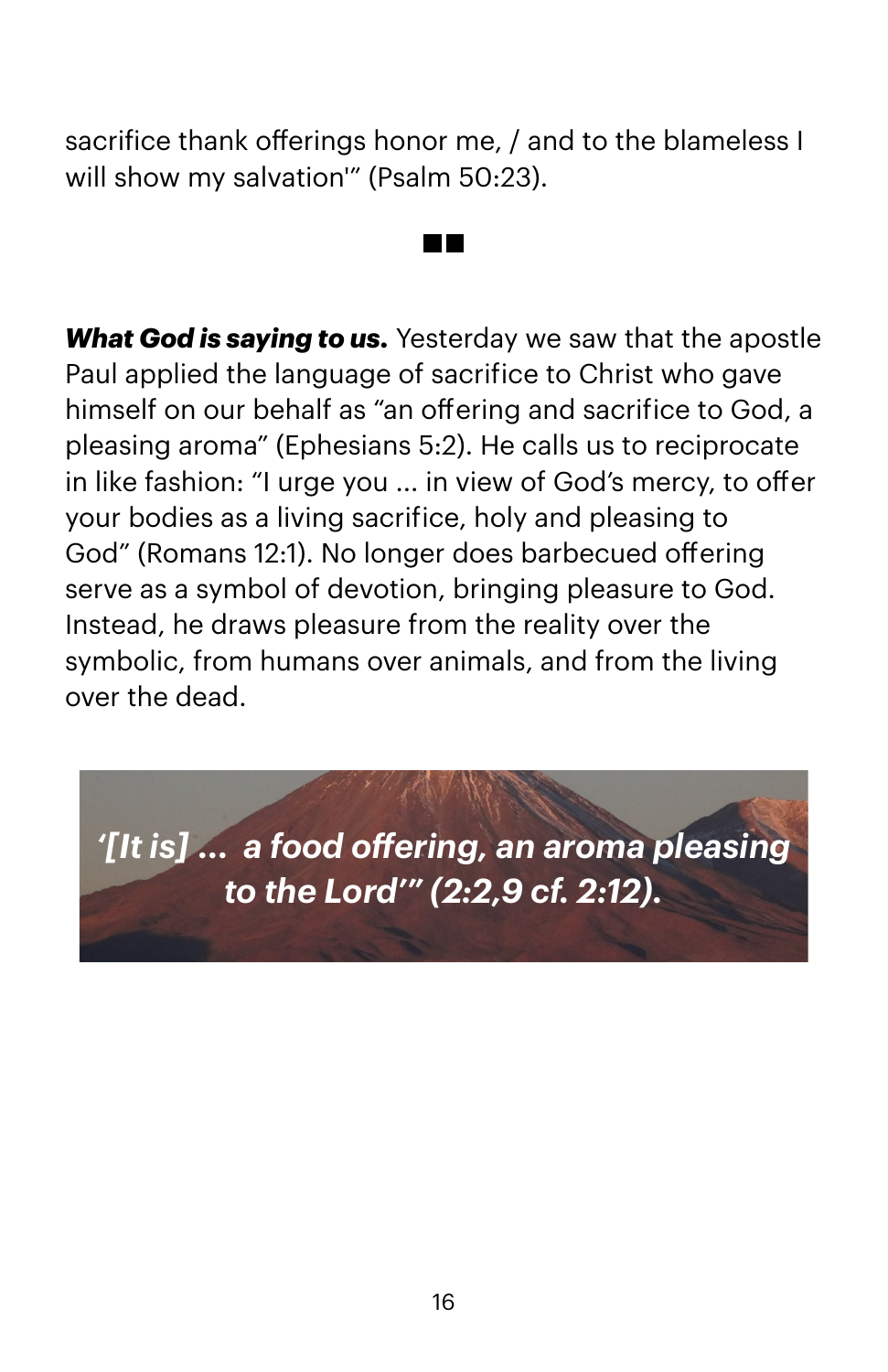## DAY 5 **FELLOWSHIP OFFERINGS**

#### [Leviticus 3](https://www.biblegateway.com/passage/?search=lev+3&version=NIV)

This chapter continues the directions for food sacrifices,<br>moving on to fellowship offerings (sometimes translated, 'peace offerings').

*What God said to them.* Both the literary structure and the content are similar to the preceding burnt and grain offerings. This chapter continues the pattern of three sections, based on the animal sacrificed. Given that the remains of the offering are shared in a communal meal, birds make unsuitable sacrifices. So, to preserve the tripartite structure, the passage discusses sheep and goats separately: cattle (verses 1-5); sheep (verses 6-11); and goats (verses 12-16).

The internal structure of the paragraphs is largely parallel. Each begins with 'if', identification of the animal sacrifice, either male or female, without defect (verses 1,6-7,12). Each paragraph ends similarly: 'an offering made by fire', followed by some variation on 'an aroma pleasing to the Lord' (verses 5b,11b,16b). As with previous sacrifices, the mid-section of each paragraph differentiates the duties of worshipper and priest. The worshiper lays a hand on the offering, and slaughters it. The priest splashes its blood against the altar. The worshipper presents the internal organs and fat. Then the priest burns them on the altar (verses 2-5a,7-11a,13-16a).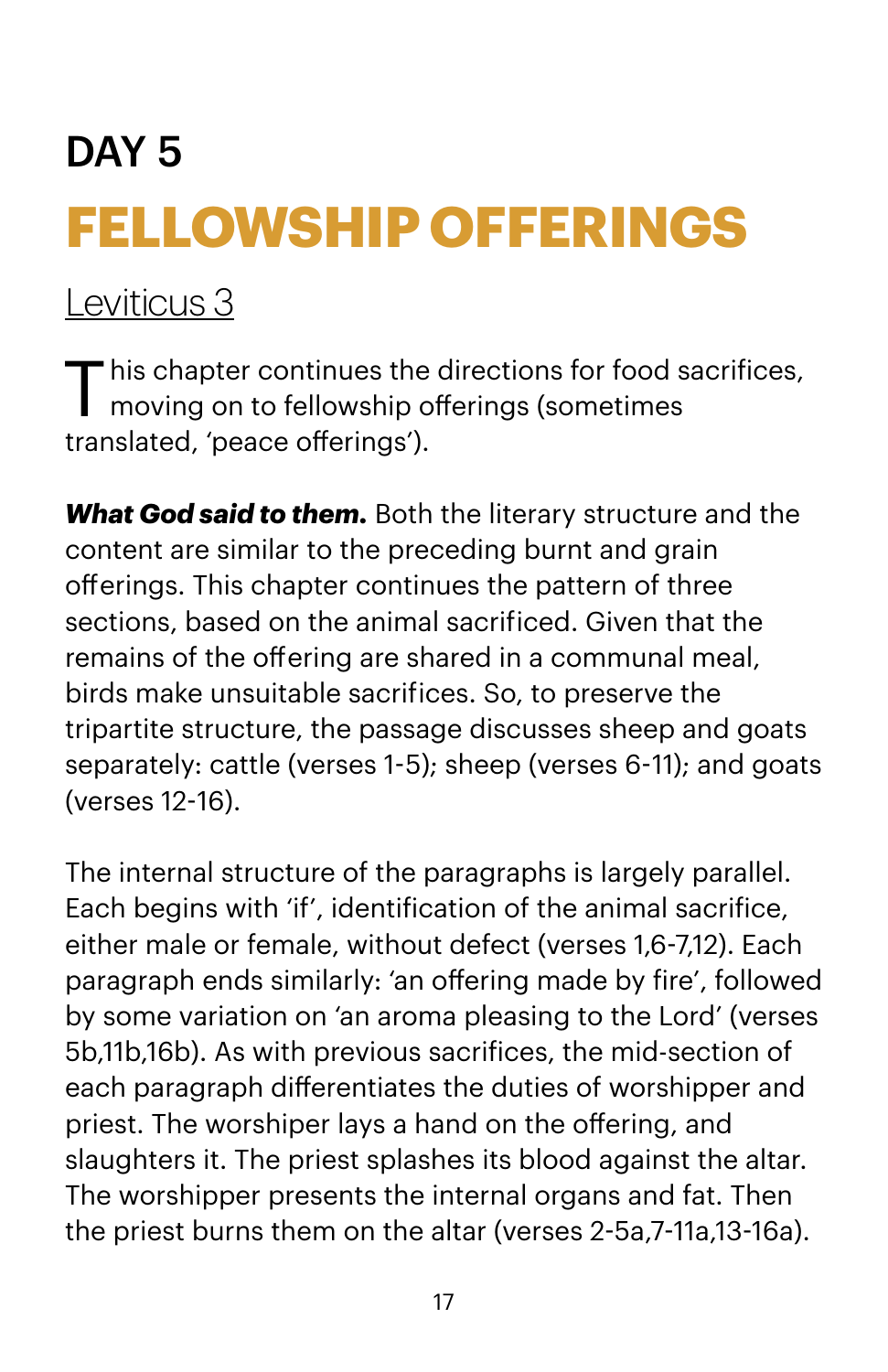The conclusion declares a binding ordinance, valid forever: no one may eat God's portions, the fat and the blood (verse 17).

As previously, the instructions focus on procedure, and omit any discussion of either occasion or meaning. We can, however, fill in these elements from fellowship offerings elsewhere in the Old Testament. The fellowship offering is generally voluntary and optional. Unlike the burnt and grain offerings, it is not a required part of the daily morning and evening sacrifices. It is, however, a standard part of the array of sacrifices offered on various special occasions (e.g., the initial installation of priests in Leviticus 9; the Feast of Weeks – or 'Pentecost' – in Leviticus 23; and the completion of Nazirite vows, in Numbers 6).

The name 'fellowship offerings' derives from its final disposition: unlike the burnt offering, which is devoted to God, or the grain offering, which goes to the priest, the fellowship offering is shared in a meal among the worshipers (Leviticus 7). This is its distinctive purpose: to provide the meat for a religious feast in celebration of a notable occasion (for example, the making of the covenant, Exodus 24; the crossing of the Jordan, Deuteronomy 27; the enthronement of King Saul, 1 Samuel 10-11; and the dedication of the temple, 1 Kings 8).

In short, the fellowship offering follows mostly the same process as the burnt and/or grain offerings, with two exceptions. For one, the sacrifice may use either male or female animals. For the other, the bulk of the offering is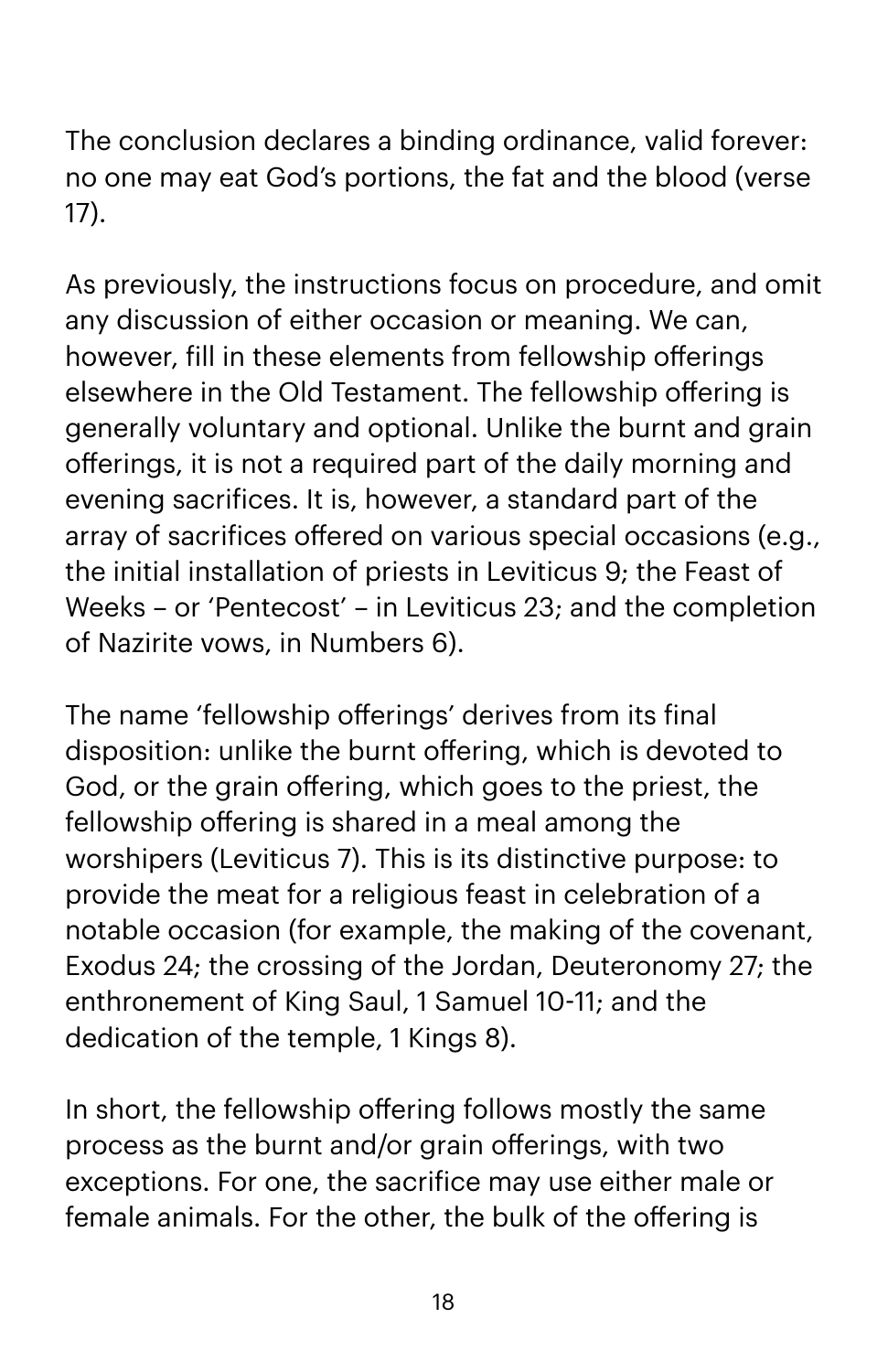consumed in a feast shared among the worshippers. The fellowship sacrifice is not exclusively a private act between a worshiper and God; through the shared feast, it also has communal dimensions.

*What God is saying to us.* Without referencing the fellowship offerings in particular, the apostle Paul appeals to the meals associated with sacrifice to resolve controversy in the Corinthian church.

**Contract** 

Some Corinthian Christians argued for the right to attend feasts even when the food derived from sacrifices to Greco-Roman gods and spirits. They reasoned: "We are not participating in the worship, only joining the meal." In response, Paul insists that the spiritual and social dimensions of the meals cannot be neatly separated. In support, he cites biblical precedent: "Consider the people of Israel: Do not those who eat the sacrifices participate in the altar?" (1 Corinthians 10:18). By analogy, the same applies to Greco-Roman feasts: meals derived from sacrificial offerings have inseparable religious dimensions; they cannot be sanitized to purely social functions.

Paul applies the same principle to meals associated with Christian worship. Following the pattern Jesus instituted, the earliest Church celebrated Holy Communion in conjunction with a communal meal. As a result, the meal has inseparable spiritual associations: "The cup ... [is] a participation in the blood of Christ... [and] the bread that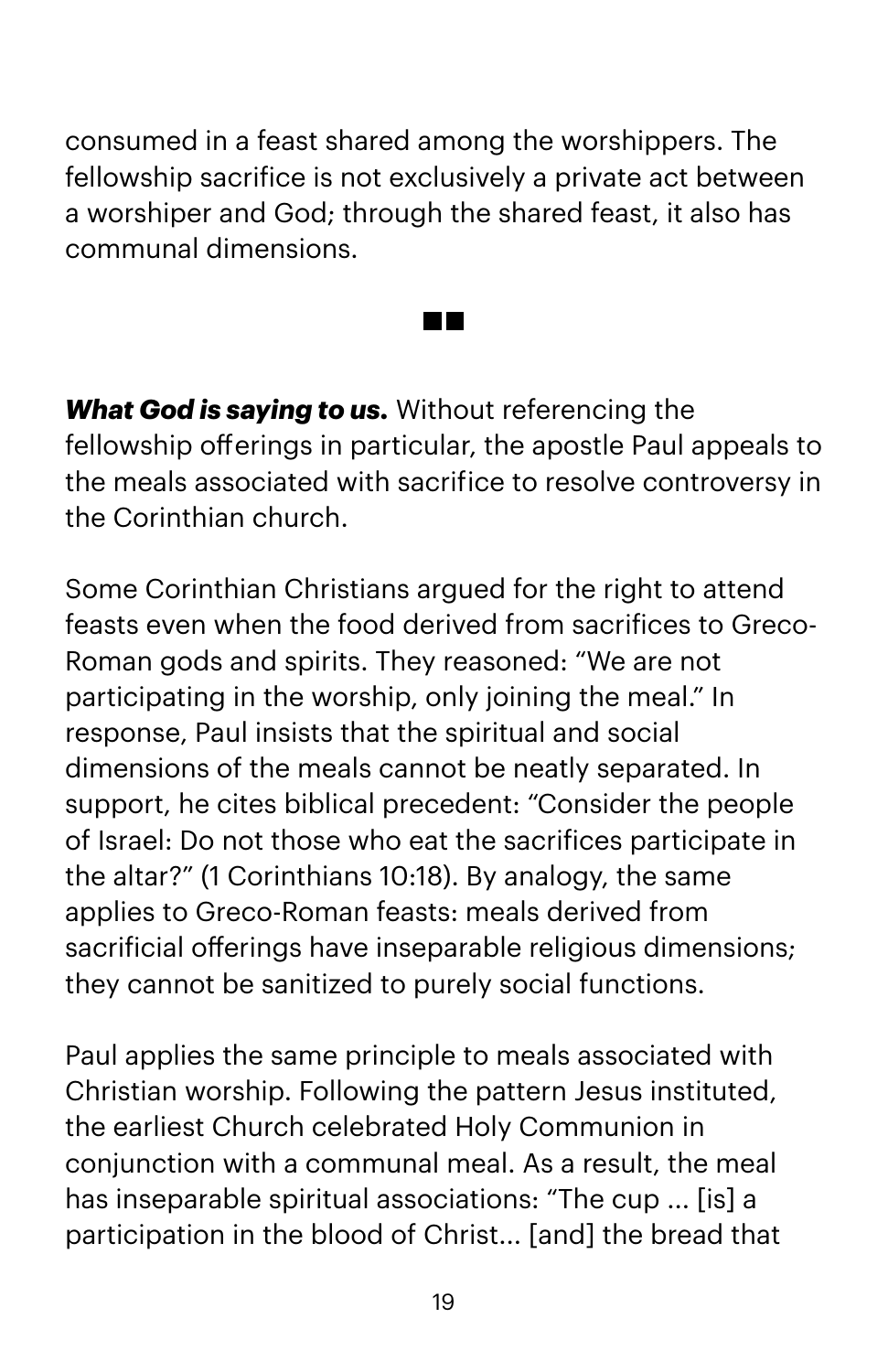we break [is] a participation in the body of Christ" (1 Corinthians 10:16). Scandalously, prosperous members of the Corinthian church were sitting down to eat, and consuming all the food, before the working poor were free to join. Such behavior goes beyond rude, Paul warns; it is not only sin against fellow Christians, but also sacrilege against the body and blood of Jesus. Their misconduct brings divine judgment in the form of illness, even death (1 Corinthians 11:17-34).

Thus, the spiritual dimensions of worship extend beyond the explicit liturgies, to include the meals and the relationships shared in the context of worship. This has implications for church life even beyond the scenarios Paul addresses.

*From the fellowship offering you are to bring a food offering to the Lord'" (3:3,9 cf. 3:14).*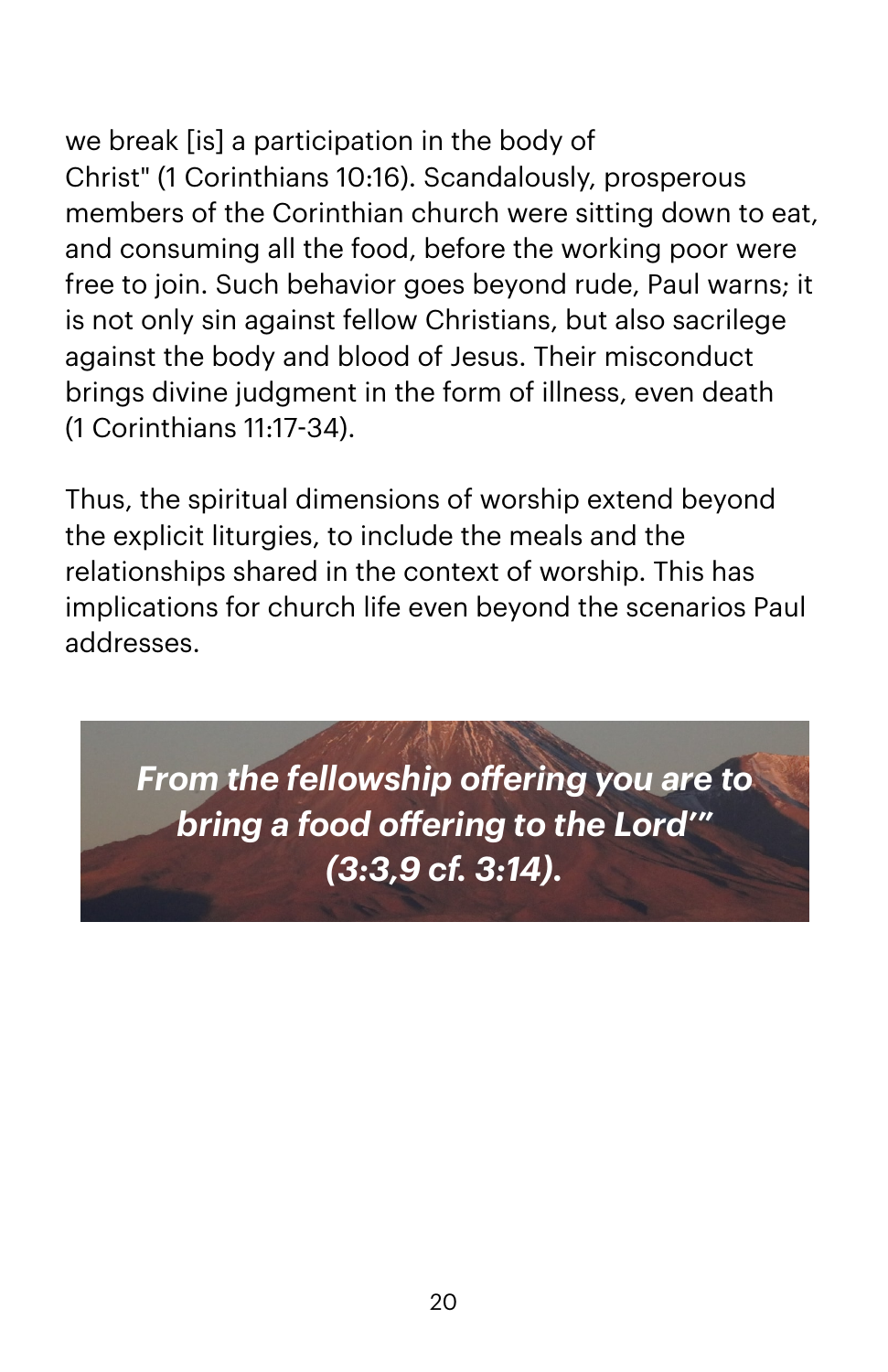### DAY 6 **SIN OFFERINGS**

[Leviticus 4:1](https://www.biblegateway.com/passage/?search=lev+4:1-5:13&version=NIV)-5:13

new section begins just as the book did, with God giving Moses a message for Israel: "The Lord said to Moses, 'Say to the Israelites'" (4:1 cf. 1:1-2). Topically, chapters 1-3 outlined procedures for voluntary food offerings in honor of God much as a dignitary would be fêted (cf. Genesis 18). Now the focus shifts to sacrifices that atone for sin: sin offerings (4:1-5:13), and guilt offerings (5:14-6:7).

The focus of this section is evident from vocabulary statistics: 'sin' appears some fifty times in little more than two chapters. Every paragraph begins or ends with a reference to sin (4:2-3; 4:13-14; 4:22-23,26; 4:27-28,35; 5:1,5-7,10-11,13; 5:15,17; 6:2,3,4). Additional references to guilt occur throughout (4:3,13,22,27; 5:2,3,4,5,17,19; 6:4,7).

In their various forms, sin offerings and guilt offerings share a common purpose: "The priest will make atonement for them for the sin they have committed, and they will be forgiven" (4:35 cf. 4:20,26,31; 5:6,10,13,16,18; 6:7). An important caveat qualifies this promise: these sacrifices atone only for inadvertent, unintentional sin (4:2,13,22,27; 5:15,18).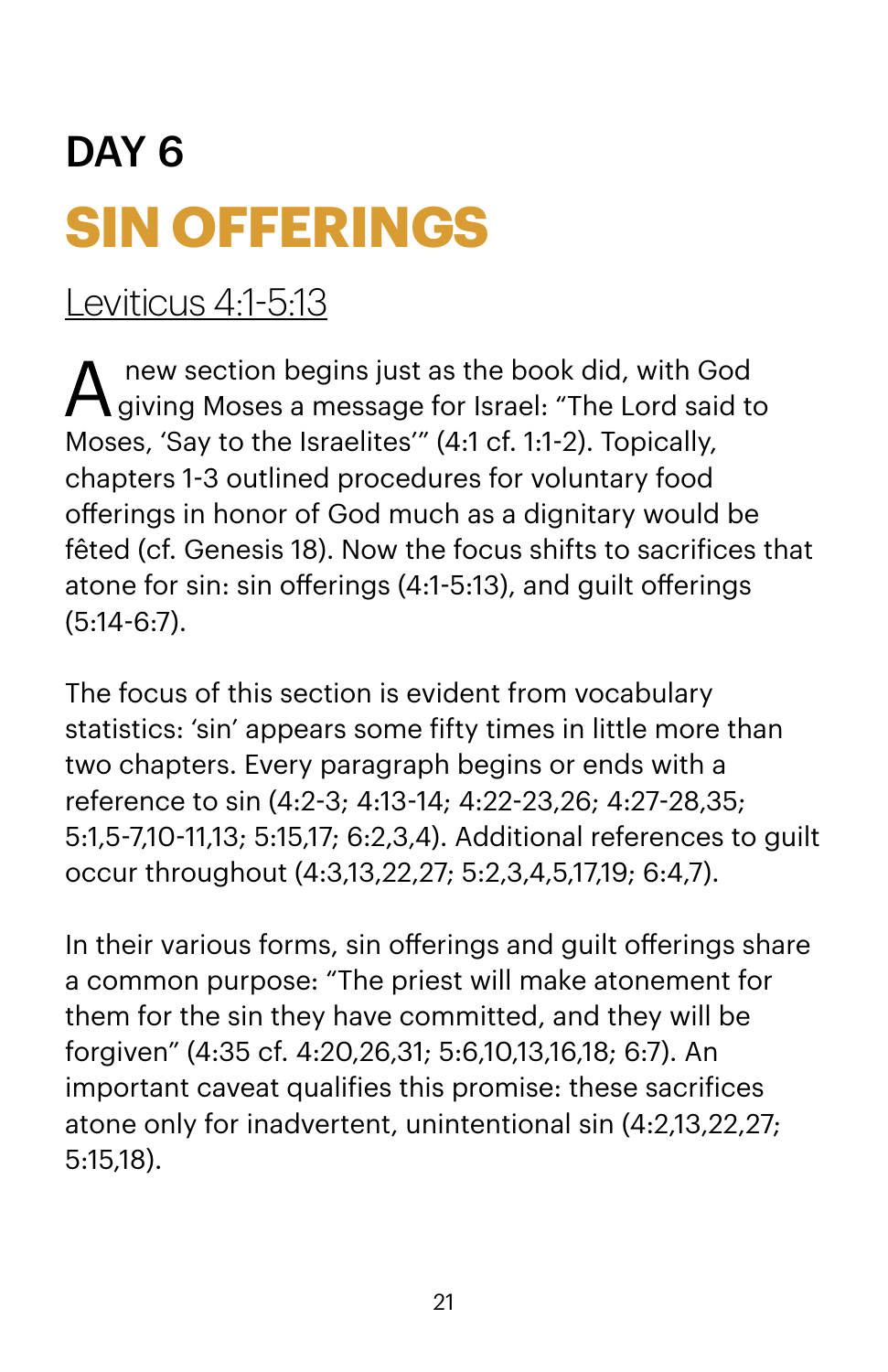*What God said to them.* The passage provides directions for sin offerings. In the first part, the offering process varies according to the status of the sinner (4:3-35). In the second part, sacrifices vary according to two factors: the sin committed and the ability to pay (5:1-13).

Regarding the former, spiritual and social status affect the sacrifice required and the area of the tabernacle that needs cleansing.

When the high priest sins, the most stringent requirements apply: he must sacrifice a bull, and sprinkle its blood to cleanse the curtain that separates the Most Holy Place from the Holy Place, as well as the incense altar just outside the curtain. Apart from that, the process largely follows the fellowship offering, with one notable exception: he brings the hide, flesh, and organs of the bull outside the camp for burning (4:3-12).

When the entire community sins, the elders likewise must offer a bull, which is sacrificed and disposed in the same way as the priest's offering (4:13-21).

When a community leader sins, he is to offer a male goat, a less costly sacrifice. The priest sprinkles the blood and burns the fat on the altar at the entrance of the tabernacle. Instead of burning the flesh outside the camp, the priests retain it for their own consumption (4:22-26 cf. 6:17).

Finally, when a routine member of the community sins, they bring a female goat or lamb, as an offering. As with the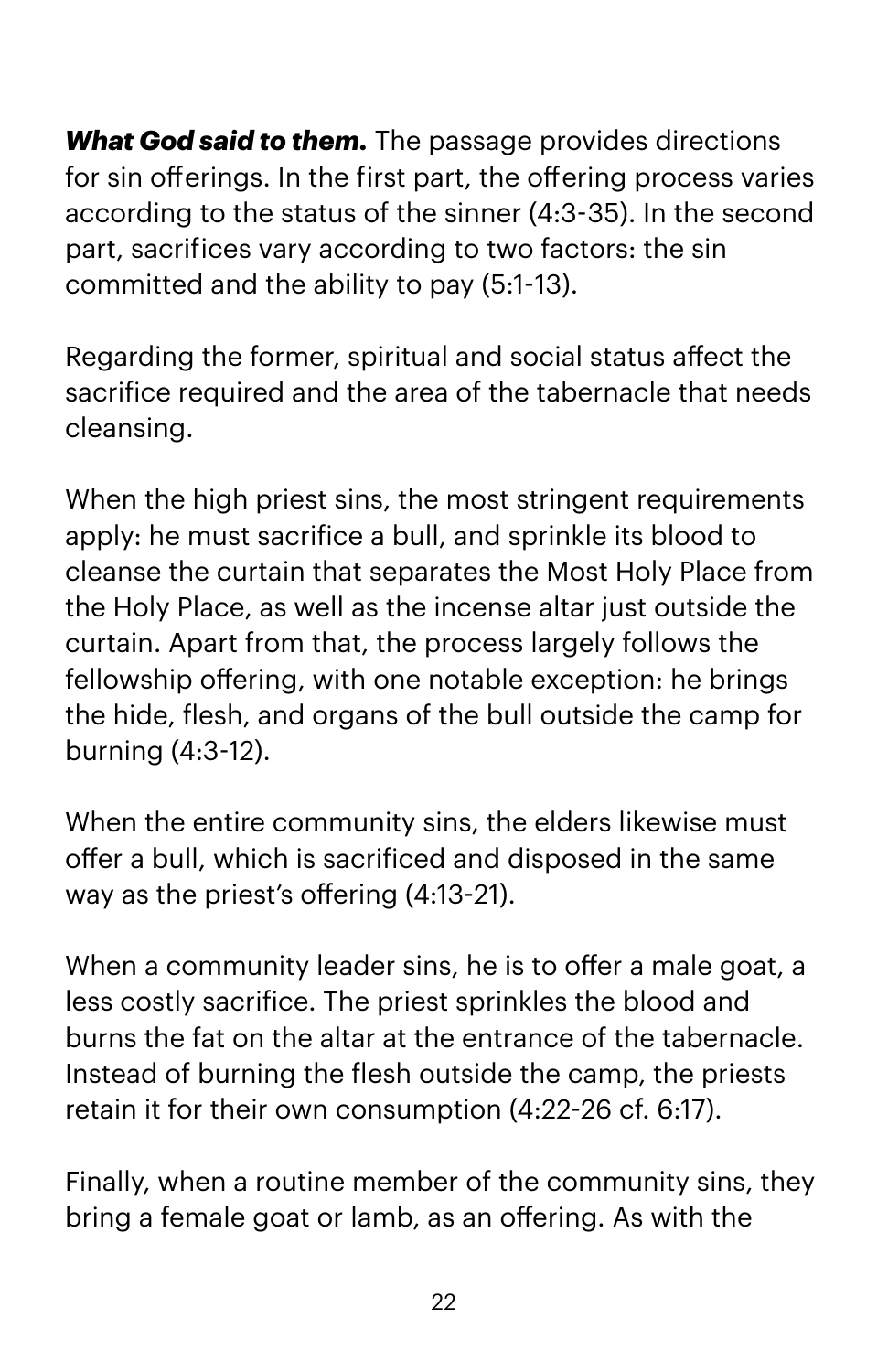previous case, the priest sprinkles its blood on the altar of burnt offering, burns its fat on the altar, and retains the meat for himself and his colleagues (4:27-35 cf. 6:17).

At this point, the passage shifts to identifying specific sins and the offerings required to atone for them. Four sins are listed: withholding evidence in a legal proceeding, uncleanness contracted through touching an unclean animal, uncleanness contracted through touching unclean people, and making a rash vow (5:1-4). The remedy for any of these sins is to confess, and offer a sacrifice. The appointed sacrifice depends on what the transgressor can afford: a female lamb or goat, two doves or pigeons, or two quarts of flour without the usual olive oil or incense (5:5-13).

So sin offerings include several distinctives. Central is its role in atonement: sin requires both forgiveness and cleansing; the sin offering achieves both (4:20,26,31,35; 5:6,10,13). The area of the tabernacle that is defiled and in need of cleansing varies according to the religious stature of the transgressor. The cost of the sacrifice also varies, according to both religious status and ability to pay. Also notable is the requirement that in specific cases – when it is the high priest or the entire community that transgresses – the sin offering is burned in its entirety, outside the camp.

*What God is saying to us.* The author of Hebrews picks up this last distinctive as an analogy for what Christ has done:

an ing Kabupatèn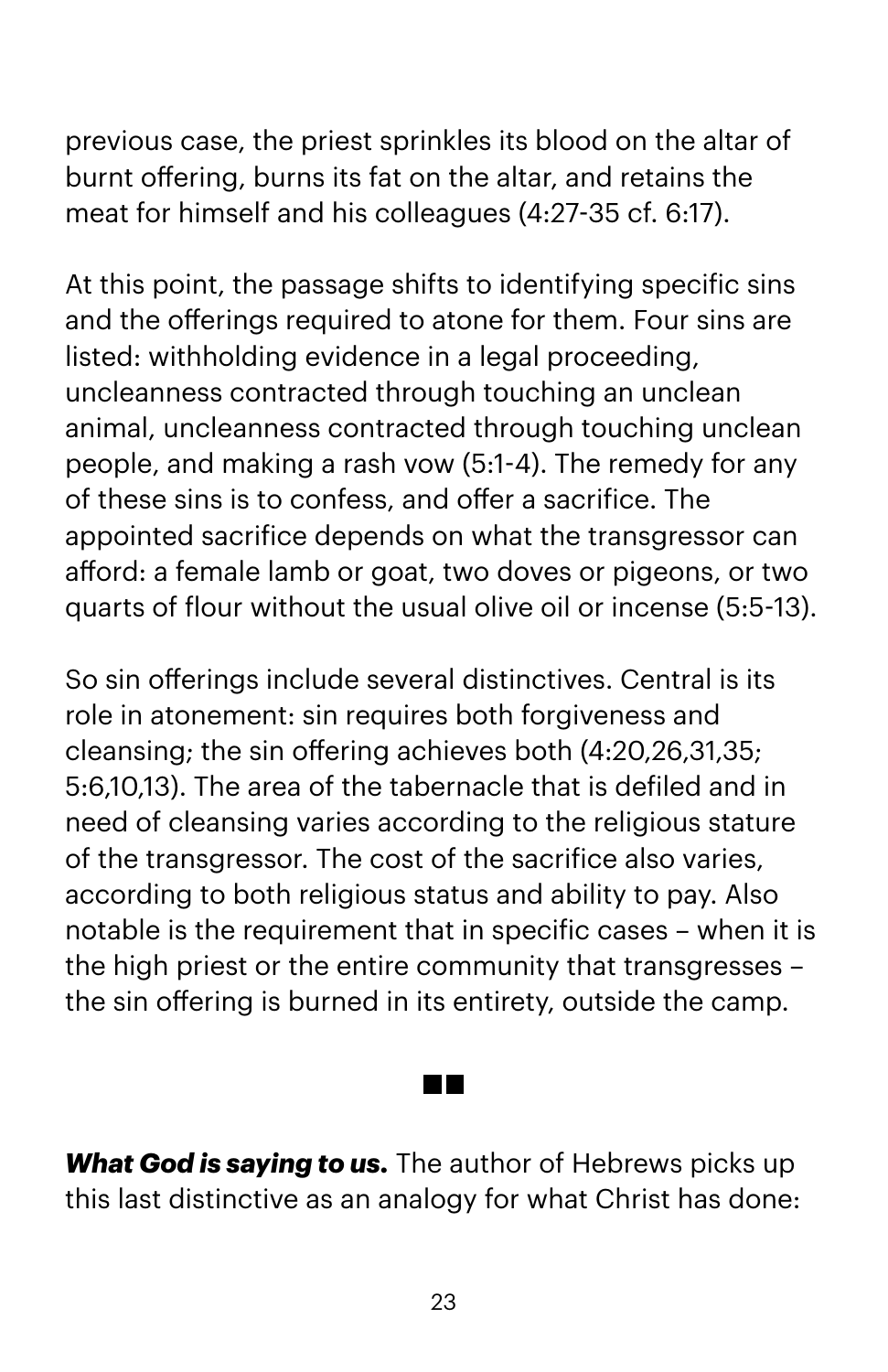*The high priest carries the blood of animals into the Most Holy Place as a sin offering, but the bodies are burned outside the camp. And so Jesus also suffered outside the city gate to make the people holy through his own blood (Hebrews 13:11-12).* 

Earlier, the author of Hebrews noted that as high priest, Jesus cleanses us with his blood in the heavenly tabernacle (cf. Hebrews 9:11-14,23-26). Now the parallel extends further: as sin offering, his body is brought outside the city gate, to Golgotha, for the atonement of our sin. He urges his audience, in like fashion, resolving to face social humiliation and persecution for Christ: "Let us, then, go to him outside the camp, bearing the disgrace he bore" (Hebrews 13:13).

*"'The priest will make atonement for them for the sin they have committed, and they will be forgiven'" (4:35 cf. 4:20,26,31; 5:6,10,13).*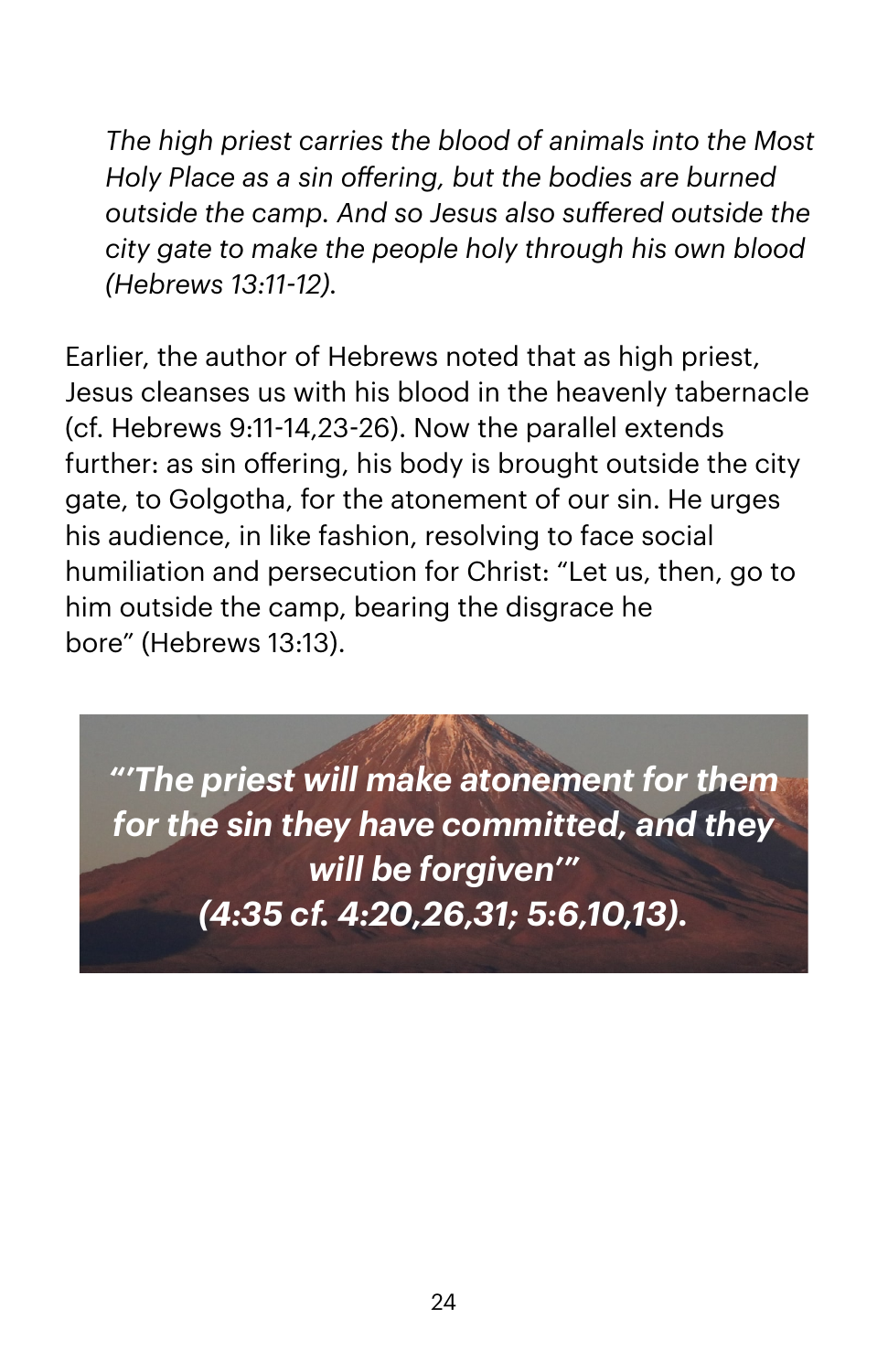## DAY<sub>7</sub> **GUILT OFFERINGS**

[Leviticus 5:14](https://www.biblegateway.com/passage/?search=lev+4:1-5:13&version=NIV)-6:7

The directions for sacrifice conclude with guilt offerings. Both sin and quilt offerings atone for sin, and the difference between them is uncertain. But a couple distinctions arise here: guilt offerings require the sacrifice of a ram (no other animal is acceptable); and, atonement for financial sin requires full restitution, plus an extra 20%.

*What God said to them.* This passage is clearly structured, in three parallel paragraphs. The first and third paragraphs begin with the familiar introduction: "The Lord said to Moses" (5:14; 6:1). The middle portion of each paragraph identifies a sin, and its remedy. While the sins vary, the remedy remains the same, in virtually the same words: a ram without defect, of full value (5:15,18; 6:6).

Additionally, the first and third paragraphs require full restitution for financial misdeeds at a premium of twenty percent. Each paragraph ends with the same promise, in nearly identical wording: "The priest will make atonement for them with the ram as a guilt offering, and they will be forgiven" (5:16 cf. 5:18; 6:7).

Where the paragraphs differ is in the sin that they target. The first paragraph takes aim at unintended offenses against 'the Lord's holy things' (5:14-16). The passage does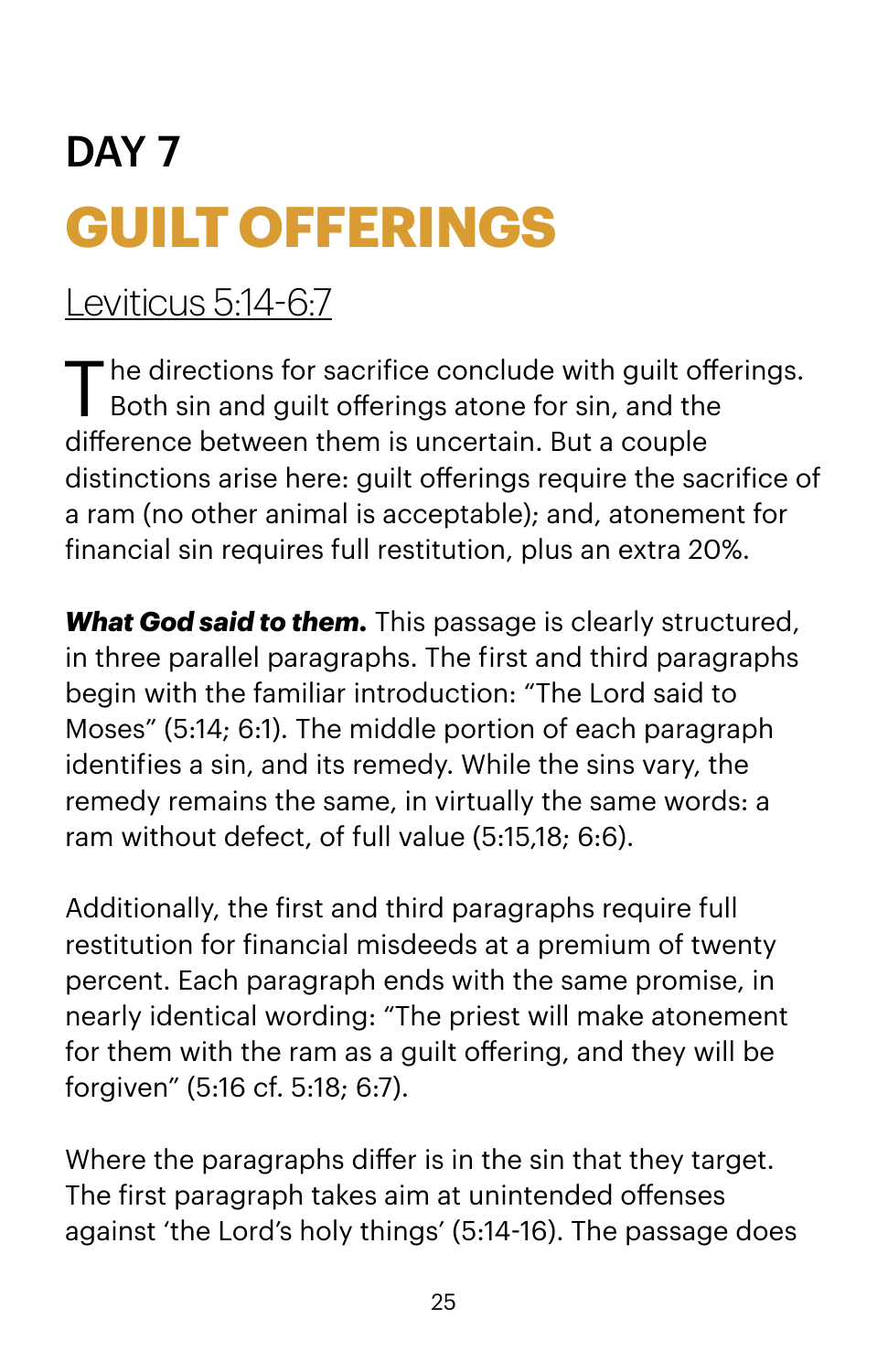not explain this phrase, but its meaning can be inferred from other texts. Earlier, the priests' share of the grain offerings is called 'the holy of holy things'; in colloquial English, 'the most holy things' (2:3,10). So are the twelve loaves of bread that are placed on the tabernacle table each Sabbath (24:9). Because these offerings are sacred, only priests may eat them, and only within designated sacred spaces, away from the masses gathered in the tabernacle courtyard (Ezekiel 42:13,14; 46:20). So the first use of the guilt offering is to atone for inadvertent violations of the sanctity of offerings and tabernacle furnishings.

The second paragraph continues the topic of inadvertent sins, this time against 'the Lord's commands' (5:17-19). Again, the phrase is not explained, though its meaning can be inferred from other passages. Presumably the Ten Commandments are not in view, for violations of those generally meets with harsh penalty. Elsewhere in the Pentateuch, a guilt offering is necessary if someone under a Nazirite vow inadvertently comes into contact with a dead body (Numbers 6:1-12). During Ezra's reform, each priest who had married a foreign wife had to make a guilt offering (Ezra 10:19). These incidents provide some illustration of unintentional sin against 'the Lord's commands'.

The third paragraph requires guilt offerings for what are most likely intentional sins, such as breach of trust, stealing, cheating, pilfering, lying under oath, and extortion. These sins not only violate others; they are also offenses against the Lord (6:1-7).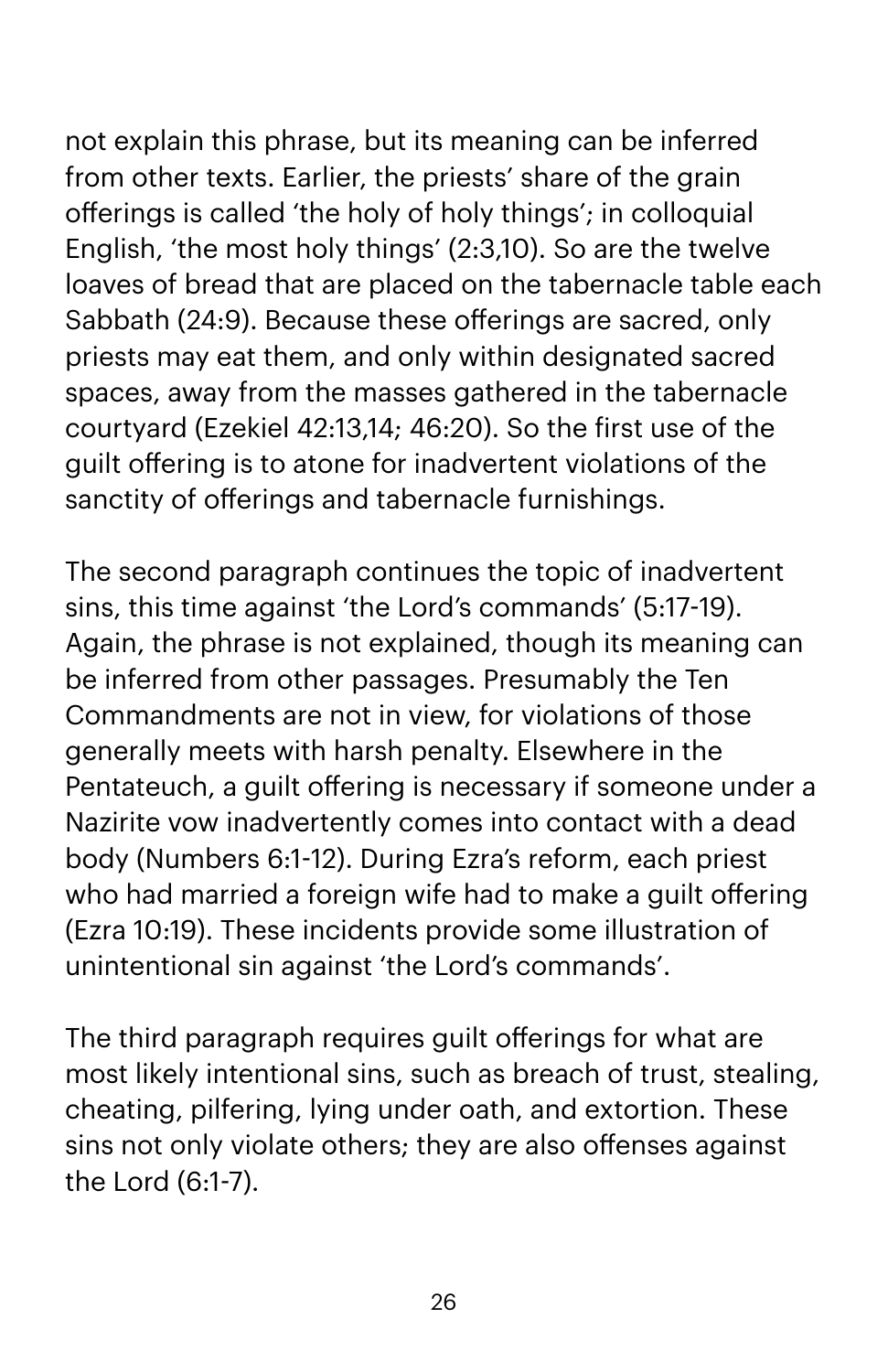With all three categories, once those at fault realize their culpability, they are to make restitution, and sacrifice a ram as a guilt offering. The priest makes atonement for them before the Lord, and they are forgiven.

an pa

*What God is saying to us.* Hebrews 9 invokes the atonement which came through Old Testament sacrifice to explain the atonement which comes through Jesus. Both continuities and discontinuities exist between the two methods of atonement.

Just as Leviticus requires the animals to be without flaw, so Christ is unblemished, sinless (Hebrews 9:14). Similarly, just as the law requires the shedding of blood for the forgiveness of sin, so Christ's blood was shed in death (Hebrews 9:22). In these respects, Old Testament sacrifices prefigure the atonement that comes through Jesus, bringing forgiveness.

At the same time, discontinuity – or actually, heightening – occurs. Jesus combines all three sacrificial roles in himself: as worshipper, he offers not an animal, but himself; as sacrifice, he willingly dies; as high priest, he oficiates not in an earthly tabernacle, but in its heavenly prototype (9:11-12a). The atonement he secures is not temporary, to be repeated daily, weekly, monthly, and periodically throughout the year. Instead, he offers himself once-for-all to redeem us forever (9:12b). Animal sacrifice cleanses the outward body; the cleansing Christ performs purifies the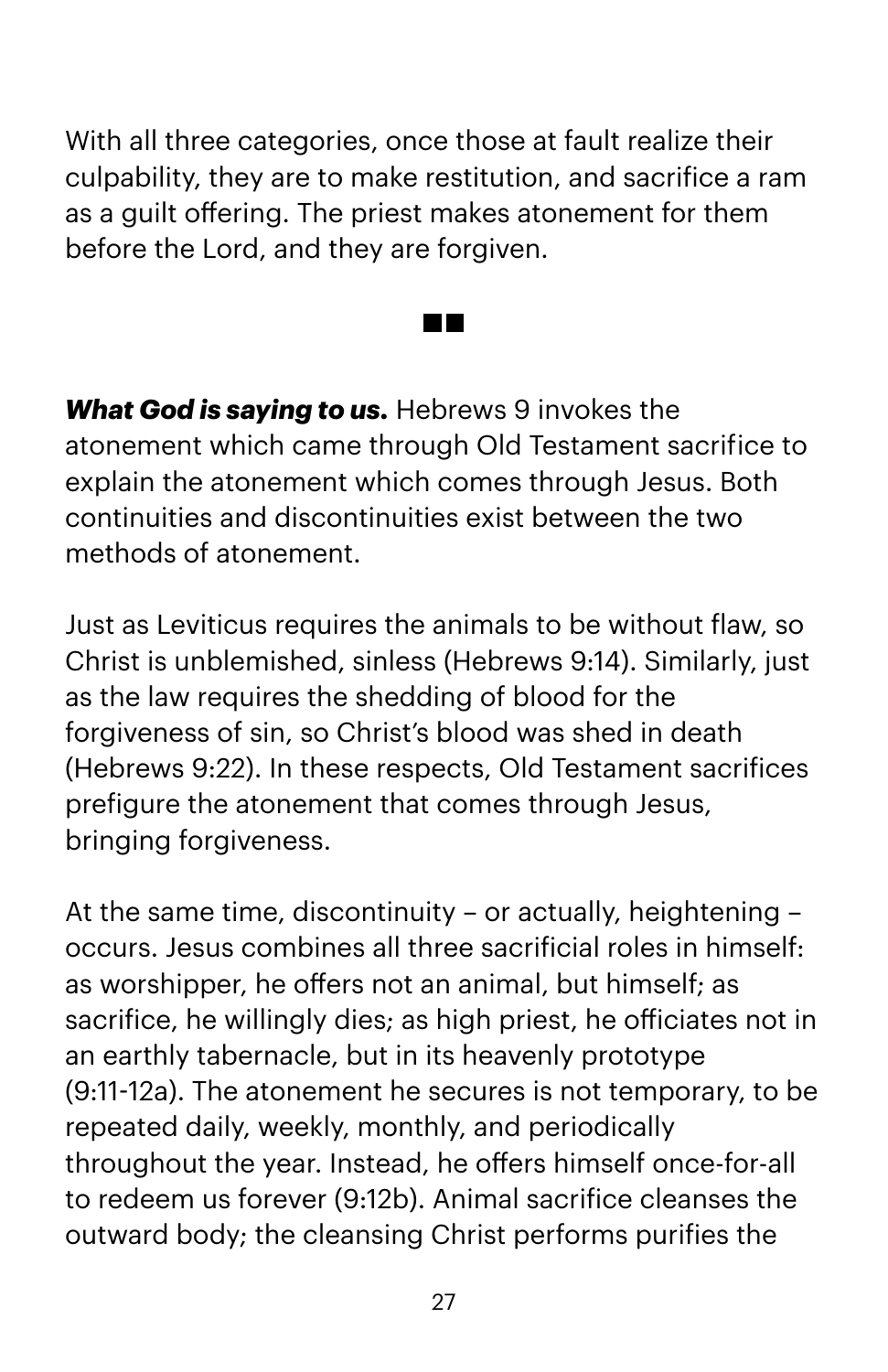inner conscience, rescuing us from death, and empowering us to serve God (9:13-14). In all these ways, Jesus mediates a new and better covenant, dying to ransom us, and to secure for us the long-promised eternal inheritance (9:15).

Old Testament sacrifices point forward to Christ, but as a telescope points toward a star, providing a dim reflection of distant glory.

 *"'They must make restitution for what they have failed to do in regard to the holy things, pay an additional penalty of a fifth of its value and give it all to the priest. The priest will make atonement for them with the ram as a guilt offering, and they will be forgiven'" (5:16 cf. 5:18; 6:5-7)*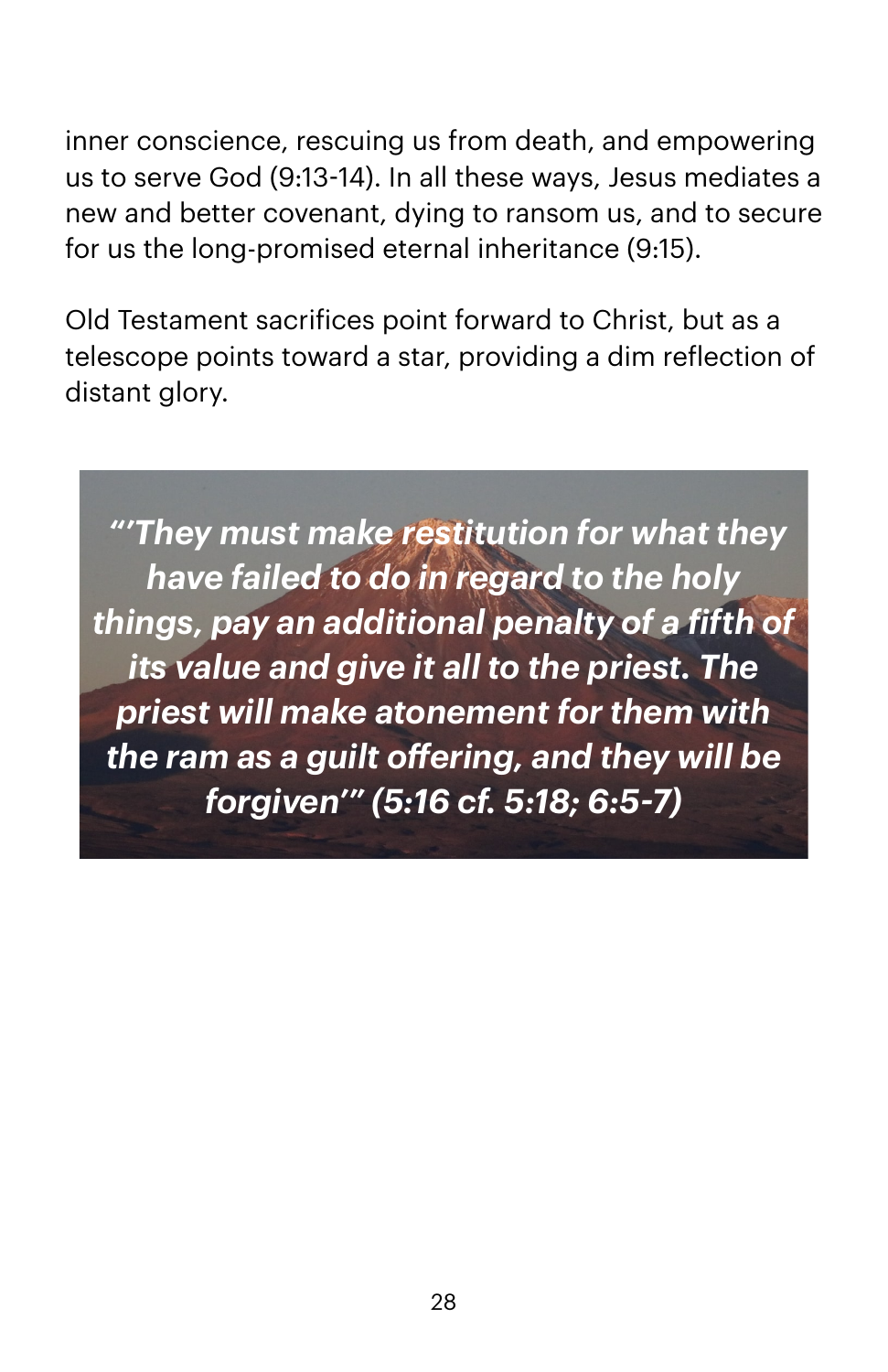### DAY 8 **SACRIFICES: FINAL DISPOSITION**

#### [Leviticus 6:8](https://www.biblegateway.com/passage/?search=lev+6:8-7:38&version=NIV)-7:38

This section surveys the same sacrifices a second time, in largely the same order as chapters 1-6a. The distinction between the two is that the earlier passage focuses on the offering of sacrifices; this one, on the disposition of the remains. Like the entire book to this point, this passage is detailed, reflecting God's concern that they do just what he commands (6:8,19,24; 7:22,28), in just the way he commands (6:9,14,25; 7:1,11,37). The detail of these two chapters is no longer directly relevant to the church, and so need not be put to memory. Nonetheless, the passage offers at least one lesson that is readily grasped and still pertinent today.

*What God said to them.* The passage easily subdivides. Recurring formulae introduce each new paragraph ("The Lord said to Moses"; and, "These are the regulations"). Thematically, the paragraphs scroll through the sacrifices in turn, in basically the same order as chapters 1-6a.

The burnt offering again comes first. Five times the priest is commanded to keep the altar fire burning all night. This generates a substantial amount of ash. He is to change out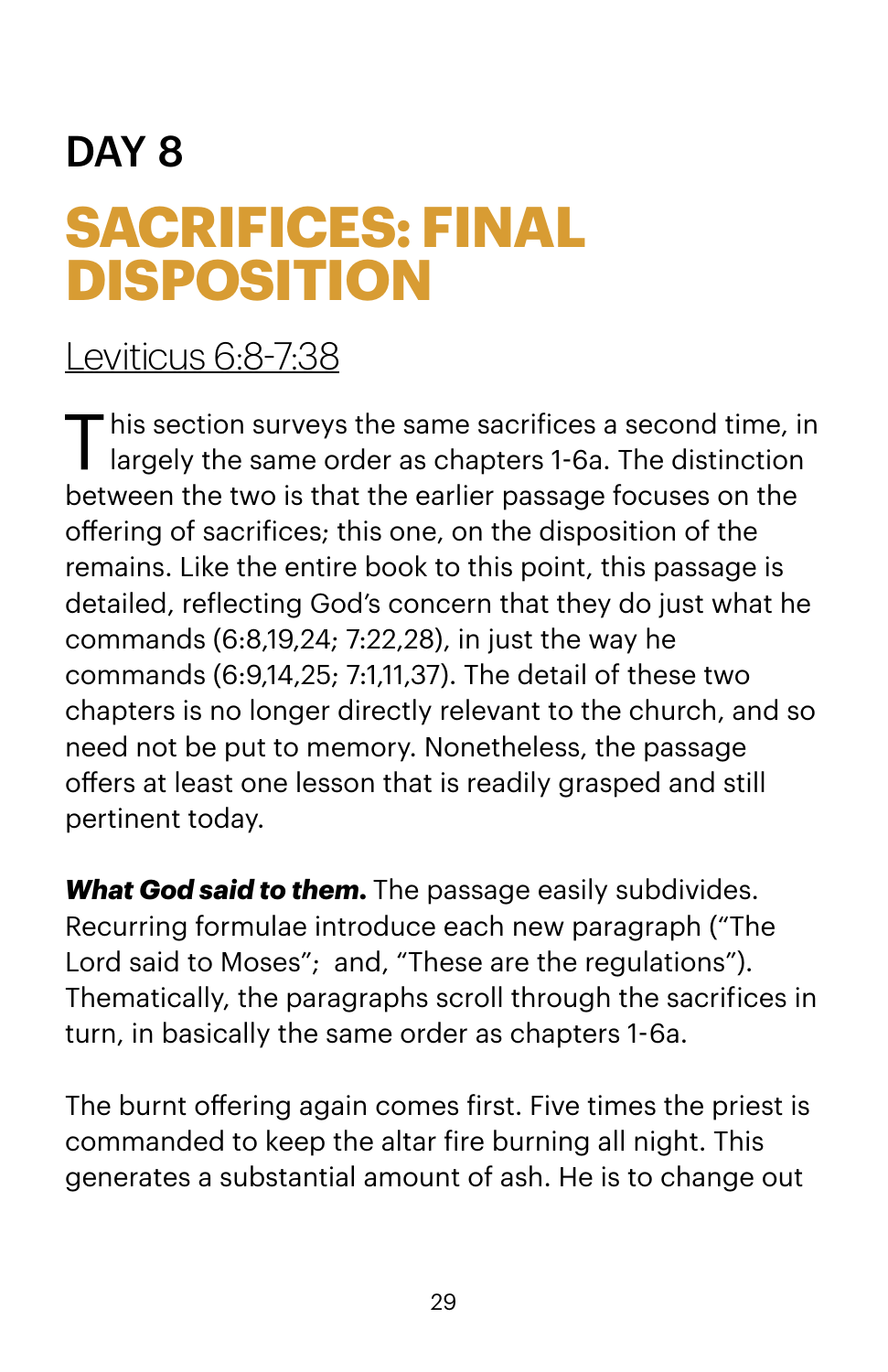of his ceremonial robes in order to dispose of the ash outside the camp (6:8-13).

A modest portion of the grain offering goes to God. The remainder is for the priest to eat. Since the offering is sacred, he must eat it inside the tabernacle courtyard (6:14-18). In contrast, the grain offering that is part of the priestly ordination ceremony, he does not eat but offers as a burnt sacrifice (6:19-23).

The disposition of the sin offering varies. In cases when protocols require blood to be sprinkled within the tabernacle – i.e., sin offerings on behalf of the high priest or congregation, and sin offerings on the Day of Atonement – the sacrifices are burned in their entirety. When protocols call for blood to be sprinkled on the courtyard altar – offerings on behalf of community leaders or other individuals – the sacrifices are for the priest to eat, within the tabernacle. Given the sanctity of the sin offering, anything that comes in contact with it – such as a priest's garment or a bronze cooking pot – must be scrubbed clean before it reverts to common use (6:24-30).

The guilt offering is another of the 'most holy' sacrifices. Once the fat and viscera are burned as an offering to God, the priest and his male relatives may eat the remainder of the animal, within the holy sanctuary (7:1-6). This prompts another aside, differentiating offerings which are allotted exclusively to the oficiating priest, from those which are shared among all priests (7:7-10).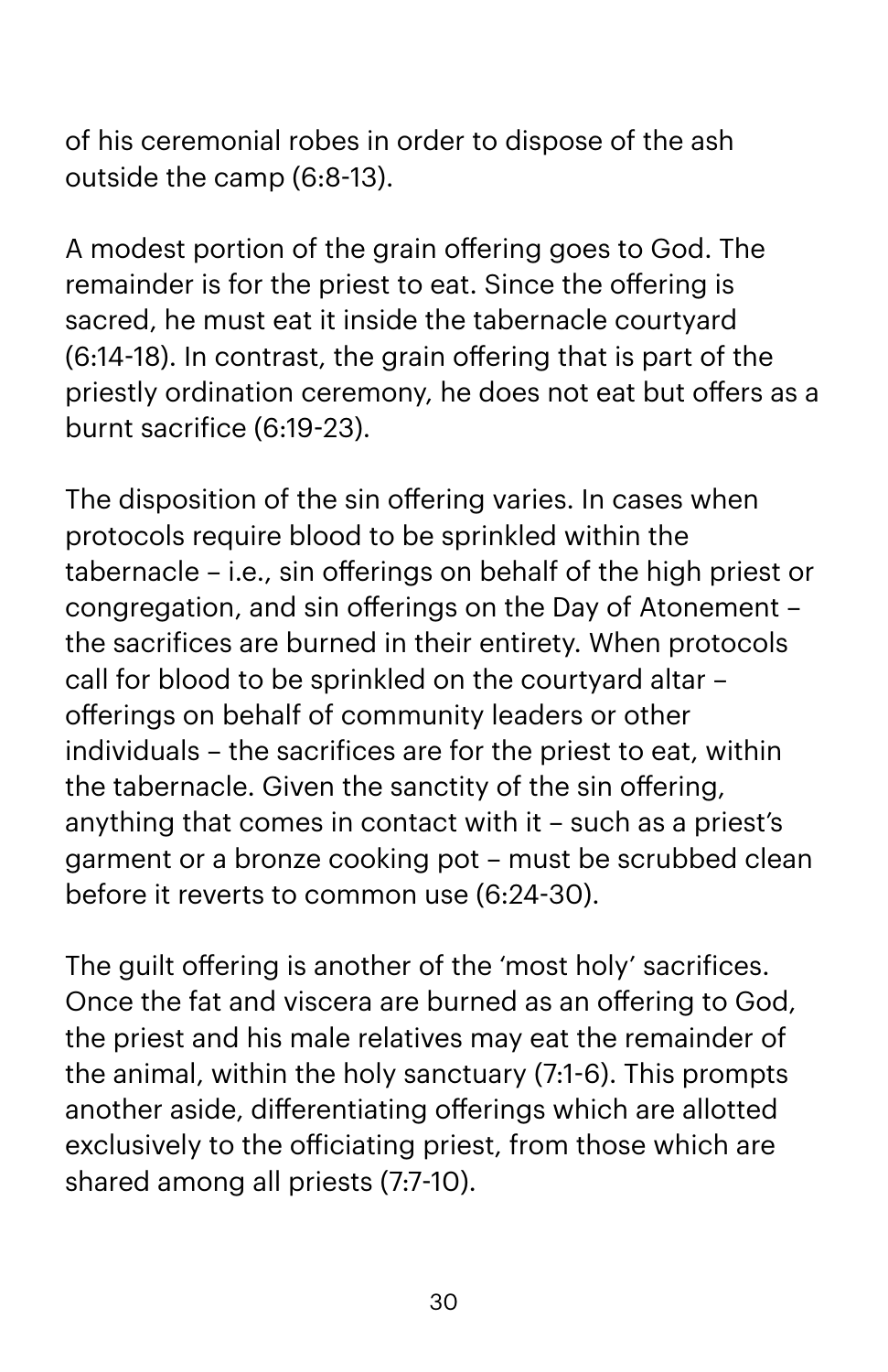The fellowship offering is the one sacrifice which appears in a different order than previously. It comes last because it is the only sacrifice which worshippers may consume. This paragraph differentiates which portions they may eat from those which they must not, and how many days they may keep leftovers (7:11-18).

The time limit on eating sacrificial leftovers leads to another restriction: only clean meat may be consumed, and only by those who are themselves ritually clean (7:19-21). That, in turn, segues into a detailed prohibition against eating the fat from any offering, or consuming blood under any circumstance (7:22-27). A final note delimits which of the portions that are prohibited to the worshipper belong to the Lord (the blood and the fat), and which portions belong to the priest (the breast and the right thigh) (7:28-36).

A brief conclusion forms a bookend with 1:1-2, enclosing chapters 1-7 (7:37-38).

 $\sim 100$ 

*What God is saying to us.* Why does the final disposition of sacrificial remains receive so much attention? Likely for three reasons. First, the sacrifice is sacred, so its remains must be treated properly. Secondly, within animistic and ritualistic contexts, the sacred is often imbued with spiritual – even magical – power. Leviticus guards against this by allowing no leftovers; the sacrifices are to be consumed in full, either burned on the altar, or eaten by priests or worshippers. Finally, there is the pragmatic consideration: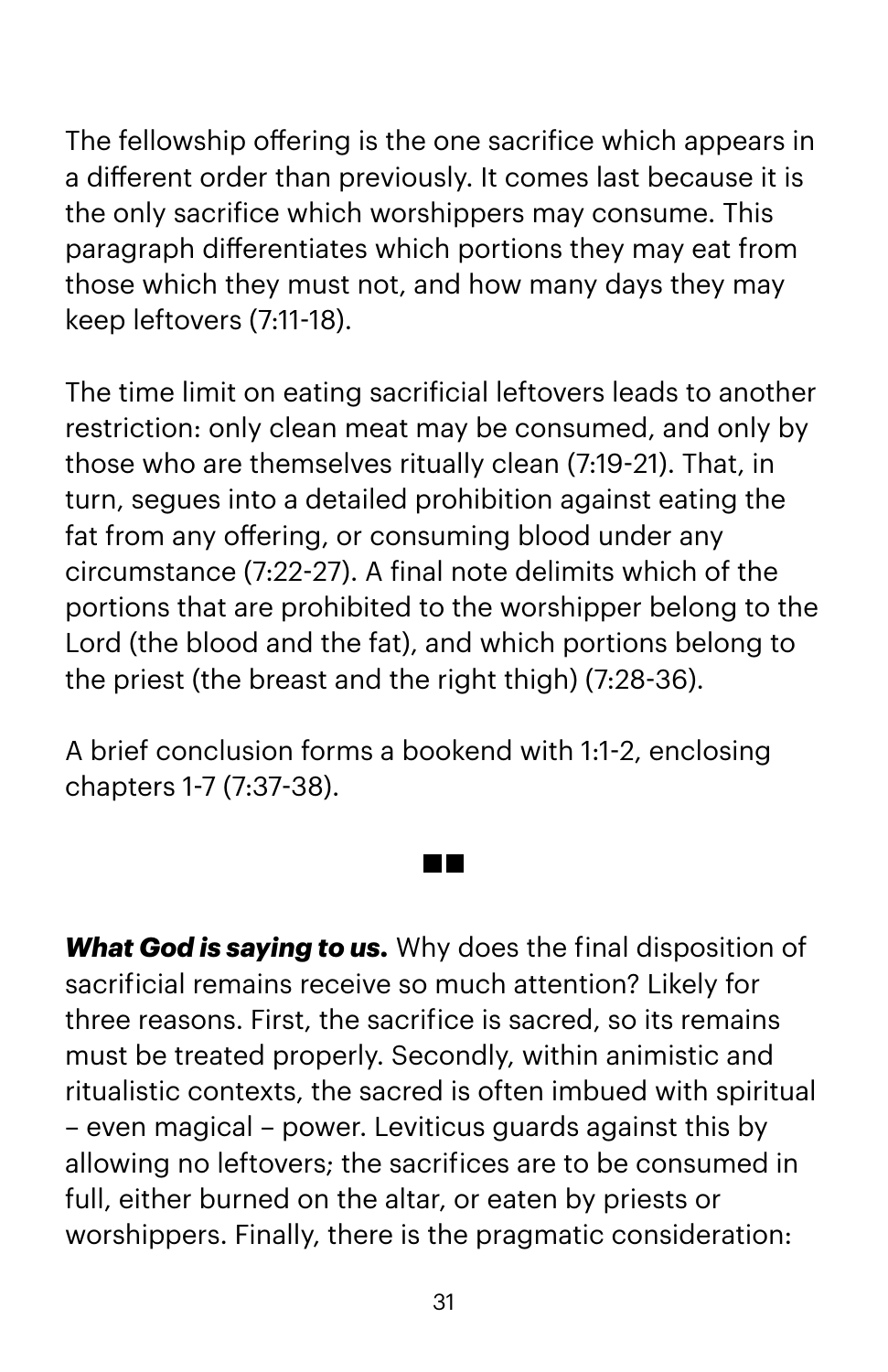priests need to eat. While these offerings belong in some sense to God (7:20,21), seven times the passage afirms that they also 'belong' to the priest (7:7,8,9,10,14,31; cf. 7:35).

Within the New Testament, it is the third consideration which receives attention. In 1 Corinthians 9, the apostle Paul insists that those who serve the church vocationally properly receive financial support, just as the priests did in the temple (and tabernacle) (1 Corinthians 9:1-14). This is not a benefaction granted by a generous congregation to their servants, nor a salary paid by employers to employees. It is the right of vocational clergy, commanded by God, in reciprocation for ministry rendered.

*"They are to bring ... an offering, a contribution to the Lord; it belongs to the priest" (7:14).*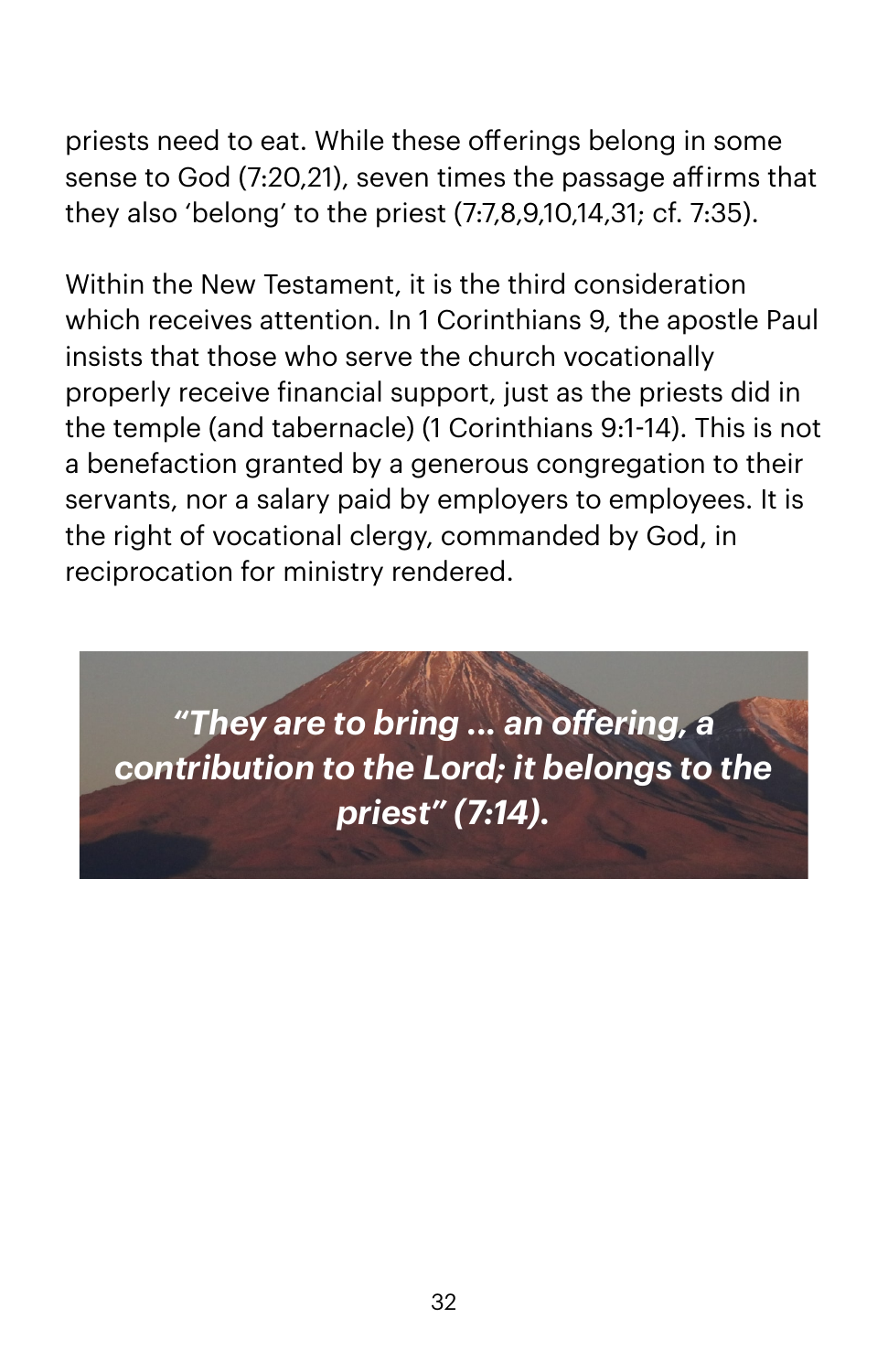#### DAY 9

### **PRIESTS: SELECTION AND ORDINATION**

#### [Leviticus 8](https://www.biblegateway.com/passage/?search=lev+8&version=NIV)

From the construction of the tabernacle (Exodus 25-40), and instructions about sacrifice (Leviticus 1-7), the focus now shifts to the priests who oficiate within the former and at the latter. Taken individually, chapter 8 reports the ordination of Aaron and his sons. Chapter 9 records their inaugural service in the tabernacle. Chapter 10 recounts the divine punishment of two prominent priests. Taken together, the three panels validate, and set limits for, the Aaronic priesthood.

Chapters 8-9 legitimize the priesthood. Chapter 8 invokes the endorsement of both God, who orders Aaron's ordination, and Moses, who carries it out, precisely following the detailed process that God established in Exodus 29. Chapter 9 reports Aaron and his sons performing their first sacrifices, strictly in accordance with the detailed directions that God set out in Leviticus 1-7. The narrator underscores the detailed correspondences with a frequent, explicit refrain: "as the Lord commanded" (8:4,5, 9,13,17,21,29,34,35,36; cf. 9:6,7,10; 10:13,15). Both Moses and Aaron follow every detail, exactly as God commanded, validating the Aaronic priesthood.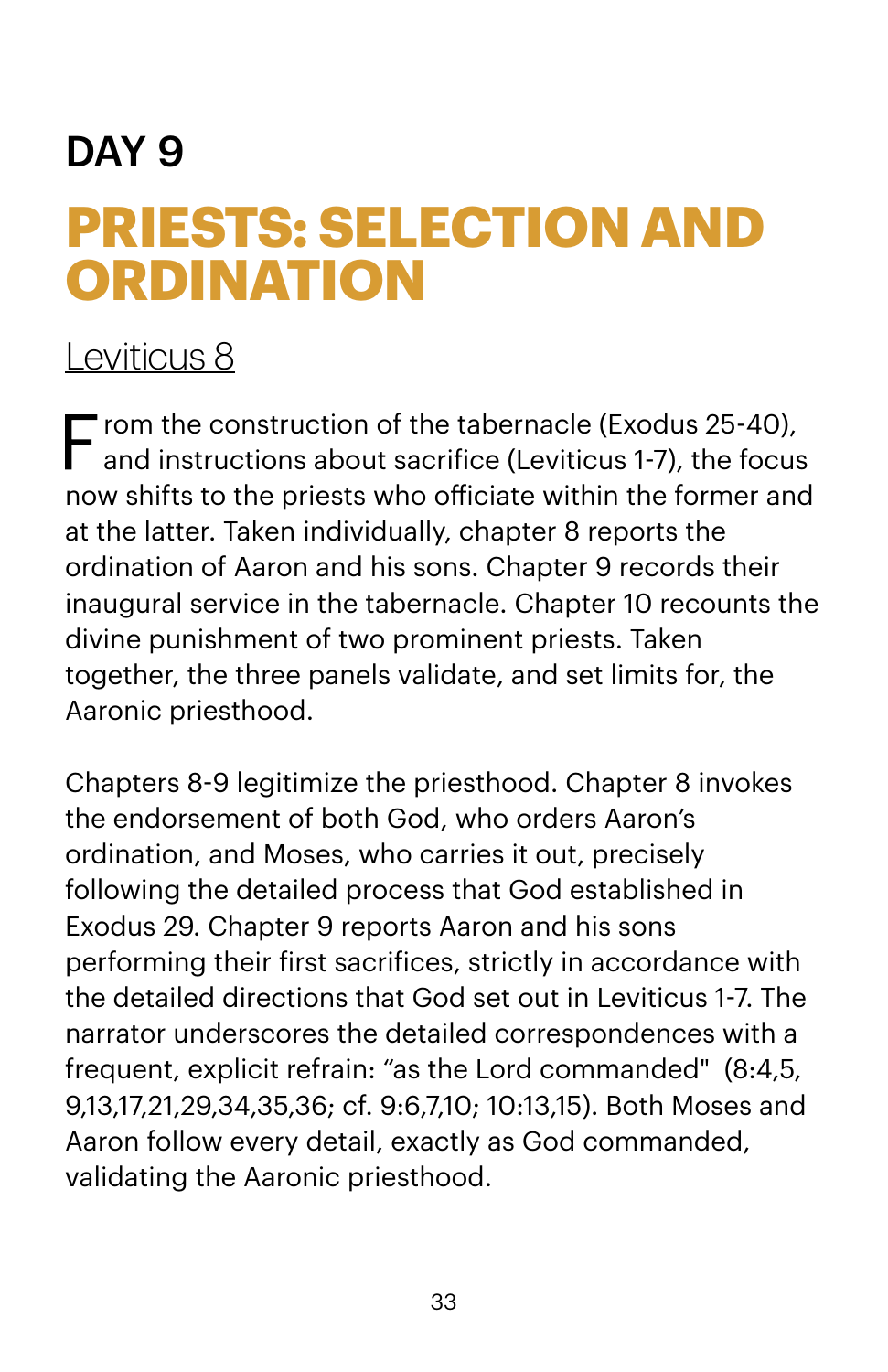Until chapter 10. There two of Aaron's sons make unsanctioned offering, and are struck dead for it. The text does not identify their specific infraction; clearly the specifics are not the point. Their transgression provides a case study of the general point. Moses had warned them about this risk: "'Do what the Lord requires, so that you will not die'" (8:35). They violate what the Lord requires, and suffer the consequences. While God has appointed the Aaronic priesthood, he does not grant them carte blanche.

So the Aaronic priesthood is certified by God. Along with this prestige comes a responsibility: they must carefully obey his directives. Otherwise, they suffer his wrath. The authority of the Aaronic priesthood, and the limitations on it, are the collective message of the three chapters. Now to the specifics of each chapter.

*What God said to them.* As part of the directions for constructing the tabernacle, Exodus 29 gave directions for the consecration of priests. In Leviticus 8, Moses carefully follows the prescribed process. This includes:

- assembling the necessary items for the ordination (Exodus 29:1-3), which Moses does 'as the Lord commanded' (Leviticus 8:1-4);
- cleansing and clothing the candidates (Exodus 29:4-6), which Moses does 'as the Lord commanded' (Leviticus 8:5-9);
- anointing the candidates (Exodus 29:7-9), which Moses does 'as the Lord commanded' (Leviticus 8:10-13);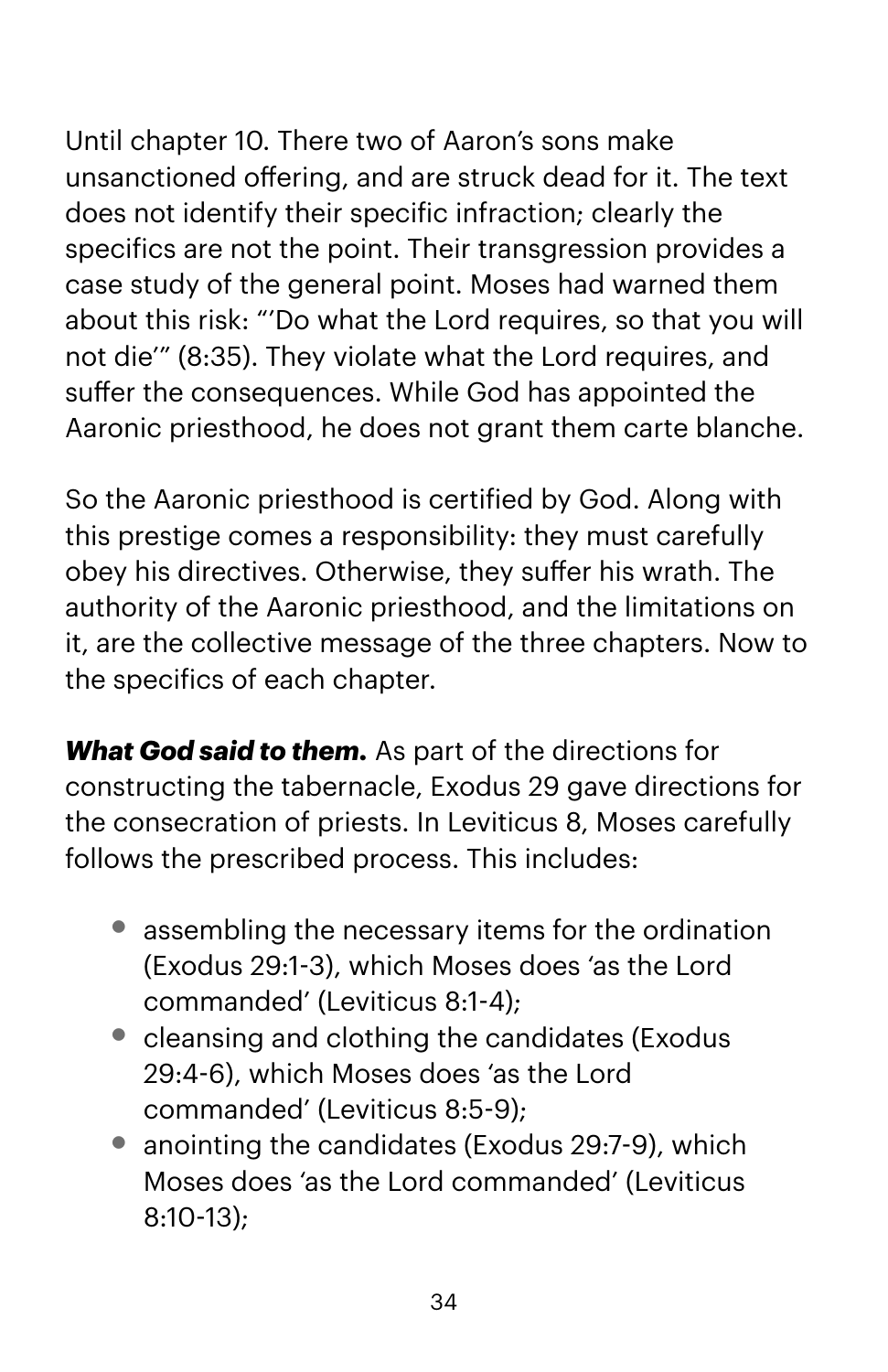- slaughtering the sin offering (Exodus 29:10-14), which Moses does 'as the Lord commanded' (Leviticus 8:14-17);
- slaughtering the burnt offering, as a pleasing aroma (Exodus 29:15-18), which Moses does 'as the Lord commanded' (Leviticus 8:18-21);
- presenting the combined ordination/wave offering (Exodus 29:19-30), which Moses does 'as the Lord commanded' (Leviticus 8:22-30);
- preparing a sacred meal for Aaron and his sons (Exodus 29:27-34), which Moses does as he 'was commanded' (Leviticus 8:31-32);
- all repeated for seven days (Exodus 29:35-37), which Aaron and his sons do because 'the Lord commanded' (Leviticus 8:33-36).

Like the centralized tabernacle and the regulated sacrifices, a formal priesthood supplants previous traditional structures. The new form requires legitimization when replacing the old. It obtains legitimacy through divine appointment and the careful implementation of mandated procedures. The Aaronic priesthood is authorized by God, and installed by Moses.

*What God is saying to us.* The book of Hebrews comments on the Aaronic priesthood: "No one takes this honor on himself, but he receives it when called by God, just as Aaron was." The same is true of Jesus: "In the same way, Christ did not take on himself the glory of becoming a high priest. But

T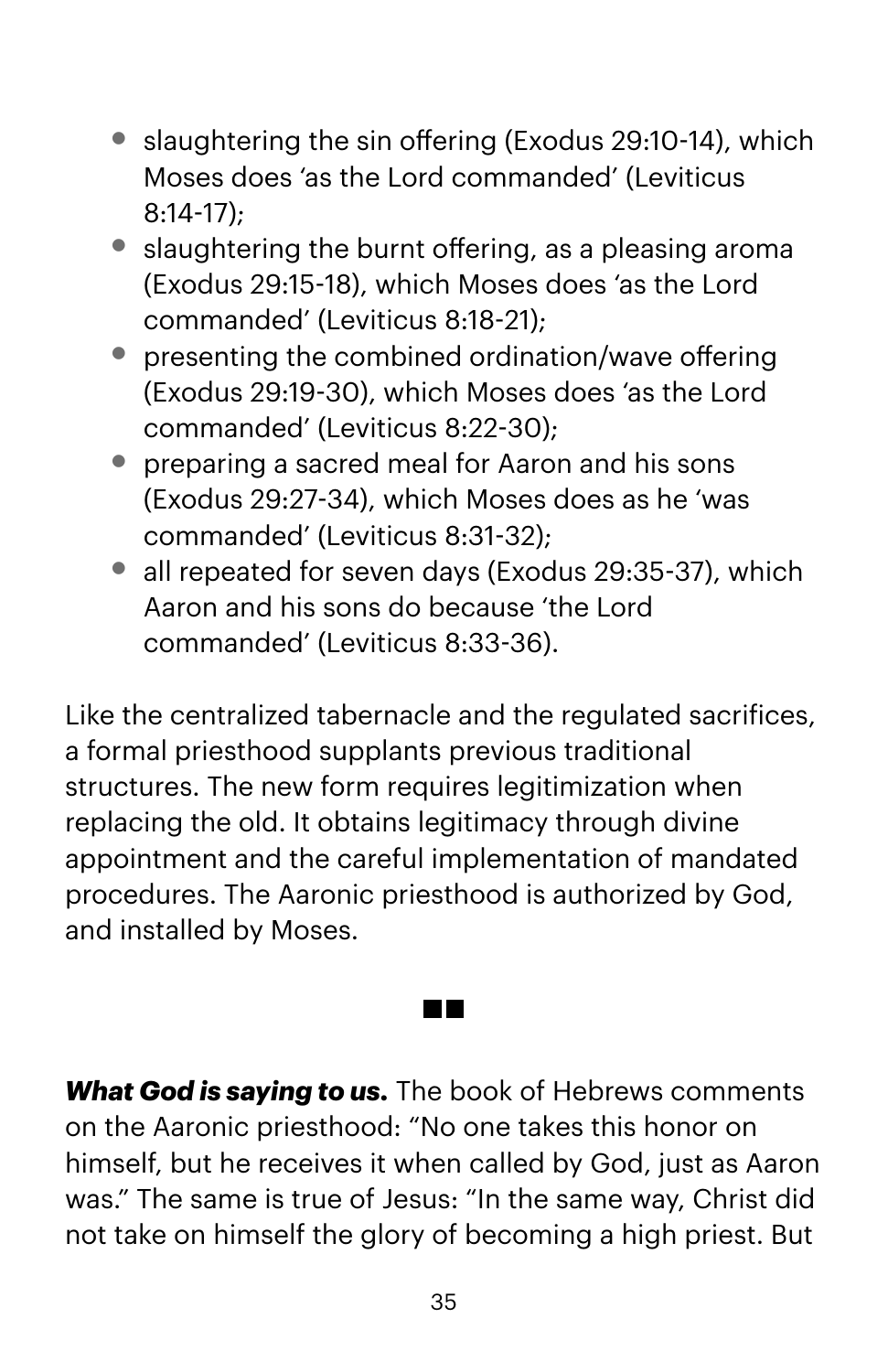God said to him, 'You are my Son; today I have become your Father'" (Hebrews 5:5 citing Psalm 2:7; cf. Matthew 3:17; 17:5; Mark 1:11; Mark 9:7; Luke 9:35). Yet he is greater than any previous high priest, because "he became the source of eternal salvation for all who obey him" (Hebrews 5:9). Updating its original function, this passage encourages us to trust in Jesus, our divinely appointed high priest.

With Jesus as high priest, we need no priest today. Contemporary pastors serve a fundamentally different function, and while they commonly undergo ordination, the process has little correlation with Leviticus 8.

The New Testament does, however, afirm the continued need for church leadership (typically called elders, a hybrid of what today are widely known as pastors and elders). Rather than a process for appointment, it sets out a list of qualifications, including character, morality, theology, experience, gifts, and reputation (e.g., 1 Timothy 3:1-7; Titus 1:5-9; 1 Peter 5:14). Just as Moses follows exactly the process that God set out for the ordination of priests, so we must carefully screen for the qualifications that God prescribes for church leaders.

*"Aaron and his sons did everything the Lord commanded through Moses" (8:36).*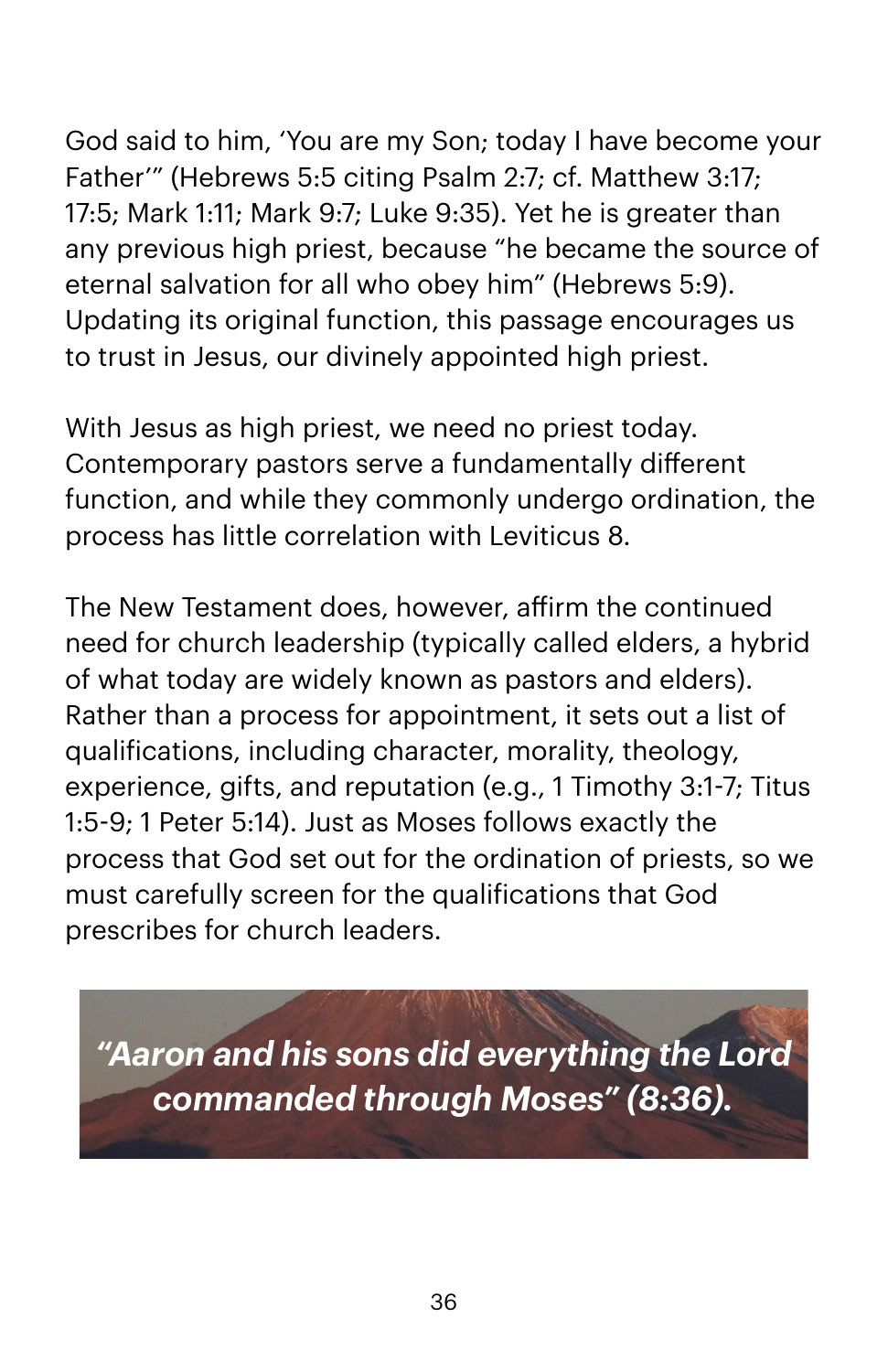# DAY 10 **PRIESTS: INAUGURAL SERVICE**

#### [Leviticus 9](https://www.biblegateway.com/passage/?search=lev+9&version=NIV)

s soon as Aaron's week-long ordination is complete, Moses – and God – set him to work.

*What God said to them.* The structure of this passage is both clear and instructive. A preface outlines the remainder of the passage. Moses summons the newly ordained priests, Aaron and his sons, along with the leaders of Israel. He directs the former to bring animals for their sin offerings and burnt offerings, required in preparation for serving. He directs the latter to bring offerings for four sacrifices: sin, burnt, fellowship, and grain. Both parties do so, as the entire assembly gathers at the tabernacle. Moses promises that the glory of the Lord will manifest (9:1-6).

The process unfolds as anticipated. Moses directs Aaron to sacrifice his own sin and burnt offerings, to make atonement for himself, and then to sacrifice the offerings for the people, to make atonement for them (9:7). Aaron complies, with his sons' assistance. First he sacrifices for himself: sin offering followed by burnt offering (9:8-14). The he sacrifices for the people: sin offering, burnt offering, grain offering, and fellowship offering. His task completed, Aaron blesses the people (9:15-22). At this point, Moses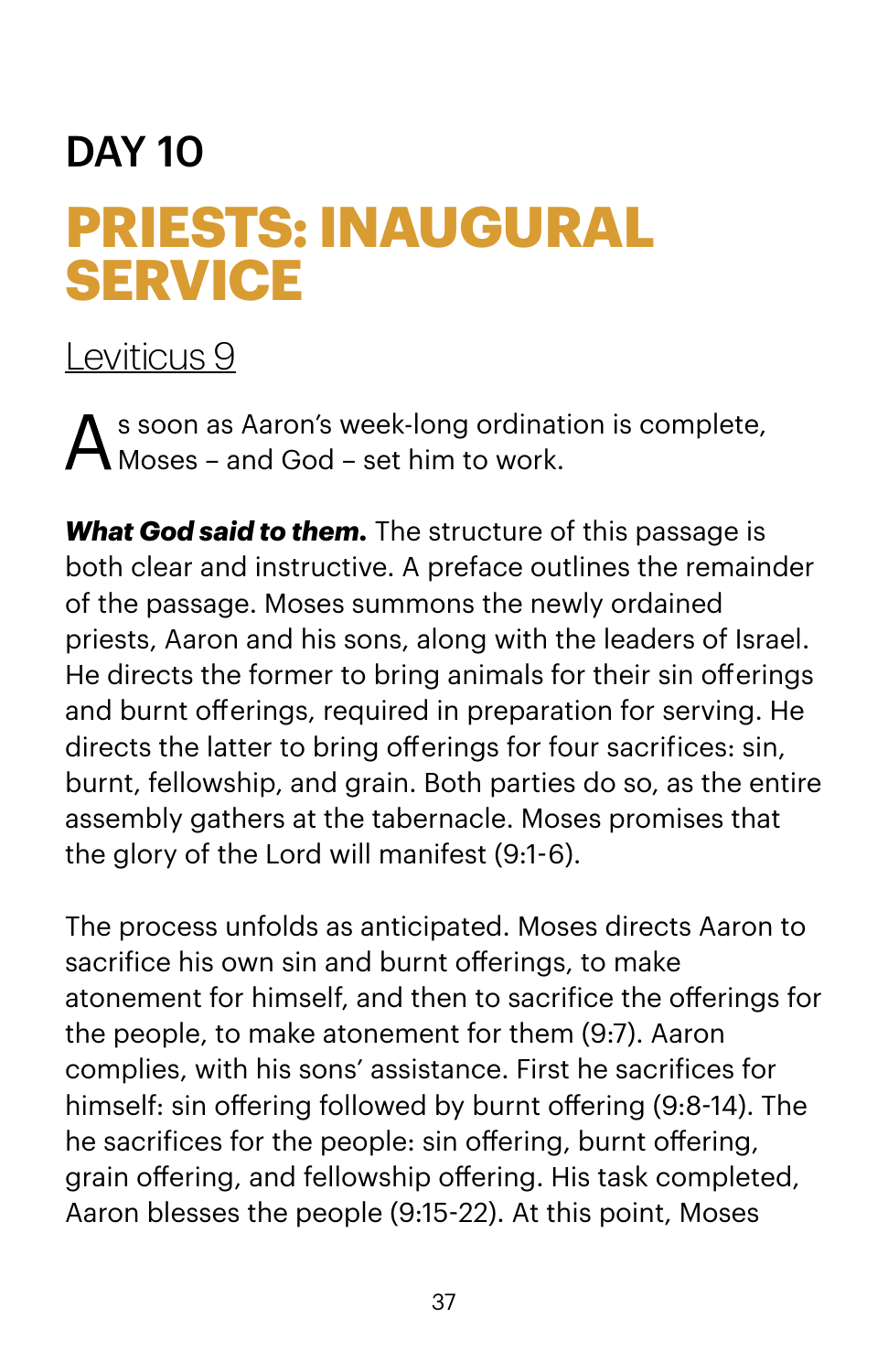brings him into the Tent of Meeting for the first time. Upon their exit, two portends greet the people: the glory of the Lord manifests, and fire from the Lord consumes the burnt offering on the altar (9:23-24).

The theme of the passage is evident: Aaron and his sons take up their duties, closely follow the stipulated protocols, and receive divine approval. The narrator underscores each of these three elements.

First, Aaron and his sons take up their duties. In chapter 8, prior to the installation of the priesthood, Moses leads the sacrifices, while Aaron is the worshipper. Aaron and his sons lay their hands on the head of the animals, then Moses slaughters, splashes the blood at the altar, burns the fat, and disposes of the hide, flesh, and offal according to divine directives. In chapter 9, Aaron now leads the sacrifices, and is the subject of most verbs: he slaughters the animal, manipulates the blood at the altar, burns the fat, disposes of the hide and flesh and offal according to divine directives, and so forth. The two chapters are largely repetitive in actions and vocabulary; the main difference is that Moses is the subject of most verbs in chapter 8; Aaron, in chapter 9. Aaron and his sons relieve Moses of the priestly duties.

In so doing, secondly, Aaron and his sons adhere strictly to the divine instructions, as Moses did before them. In describing their initial sacrifices, the narrator largely repeats his earlier account of God's directives. They follow the stipulated protocols for sin offering (9:8-11 cf. 4:3-12), burnt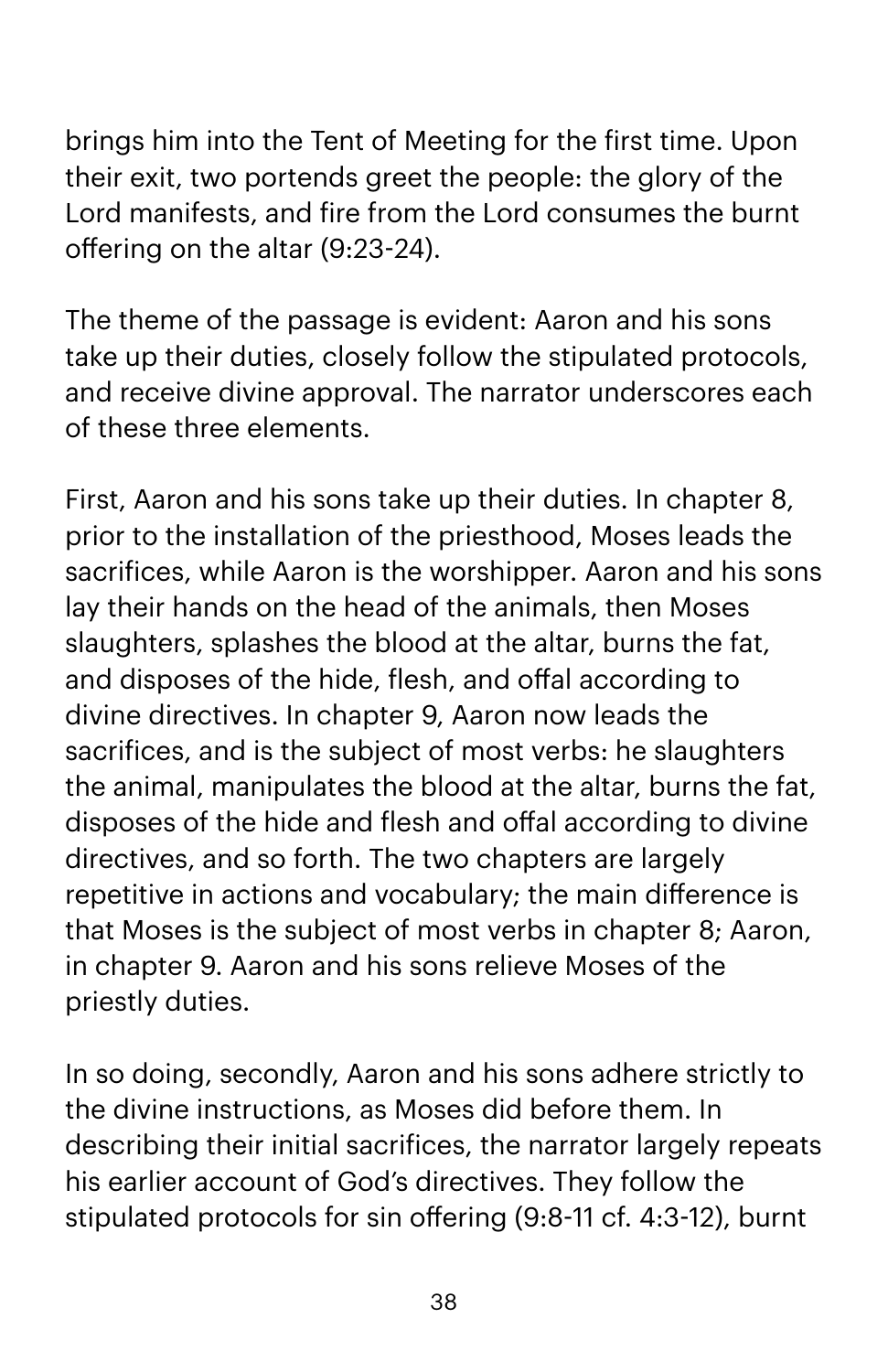offering (9:12-14 cf. 1:3-9), fellowship and wave offerings (9:18-21 cf. 3:2-5; 7:30-34). Aaron and his sons carefully follow the stipulated protocols.

Thirdly, God confirms the legitimacy and authority of their ministry with fire and glory. Fire and glory from God signal pinnacles of salvation history. Divine fire guides Israel through the wilderness (Exodus 13:21-22). The Lord descends on Sinai in fire, and his glory appears among the people both on the mountain and in the tabernacle (Exodus 16:7-10; 19:18; 24:16-17; 29:43; 33:18-22; 40:34-38). The dedication of the temple under Solomon manifests in both fire and glory (2 Chronicles 7:1-3). Fire famously descends from heaven at Mount Carmel, when Elijah challenges the prophets of Baal (1 Kings 18:36-39). Similarly, as the Aaronic priesthood begins, God stamps his approval, with fire and glory.

*What God is saying to us.* The New Testament alludes to the events of this chapter to proclaim the superiority of Christ over the Aaronic priesthood:

*Such a high priest truly meets our need—one who is holy, blameless, pure, set apart from sinners, exalted above the heavens. Unlike the other high priests, he does not need to offer sacrifices ... first for his own sins, and then for the sins of the people (Hebrews 7:26-27).*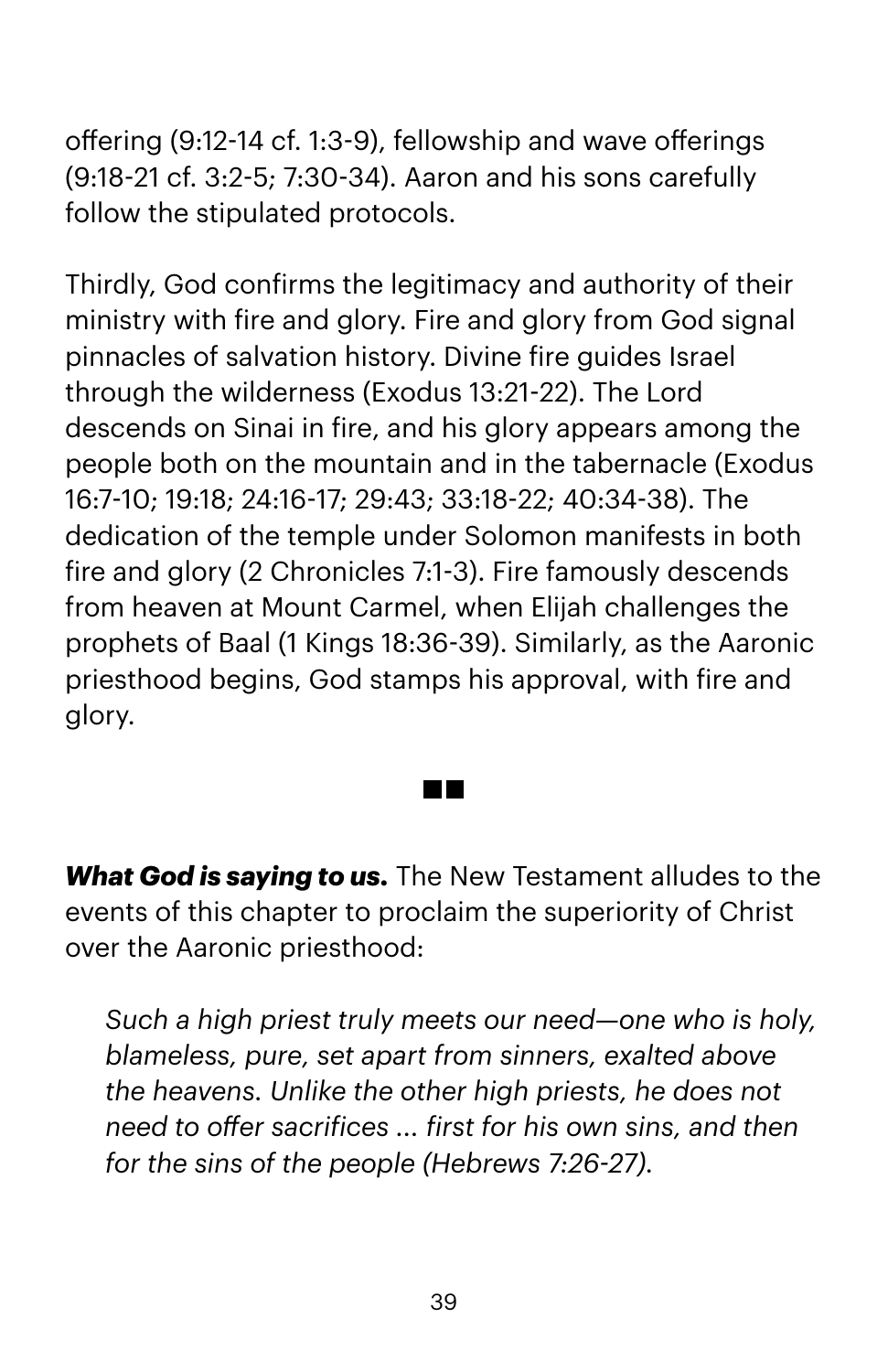The Aaronic priesthood was divinely appointed for its era, but it was nonetheless, a priesthood of sinners. Jesus is the great high priest, tempted as we are, yet without sin. From his experience of temptation, we have confidence that he is sympathetic toward us, and will intercede for us before God (Hebrews 4:14-16). These convictions motivate us not only to worship Christ, but also to be confident in God's mercy and grace when we face temptation or endure persecution.

*"Moses said to Aaron, 'Come to the altar and sacrifice your sin offering and your burnt offering and make atonement for yourself and the people; sacrifice the offering that is for the people and make atonement for them, as the Lord has commanded'" (9:7).*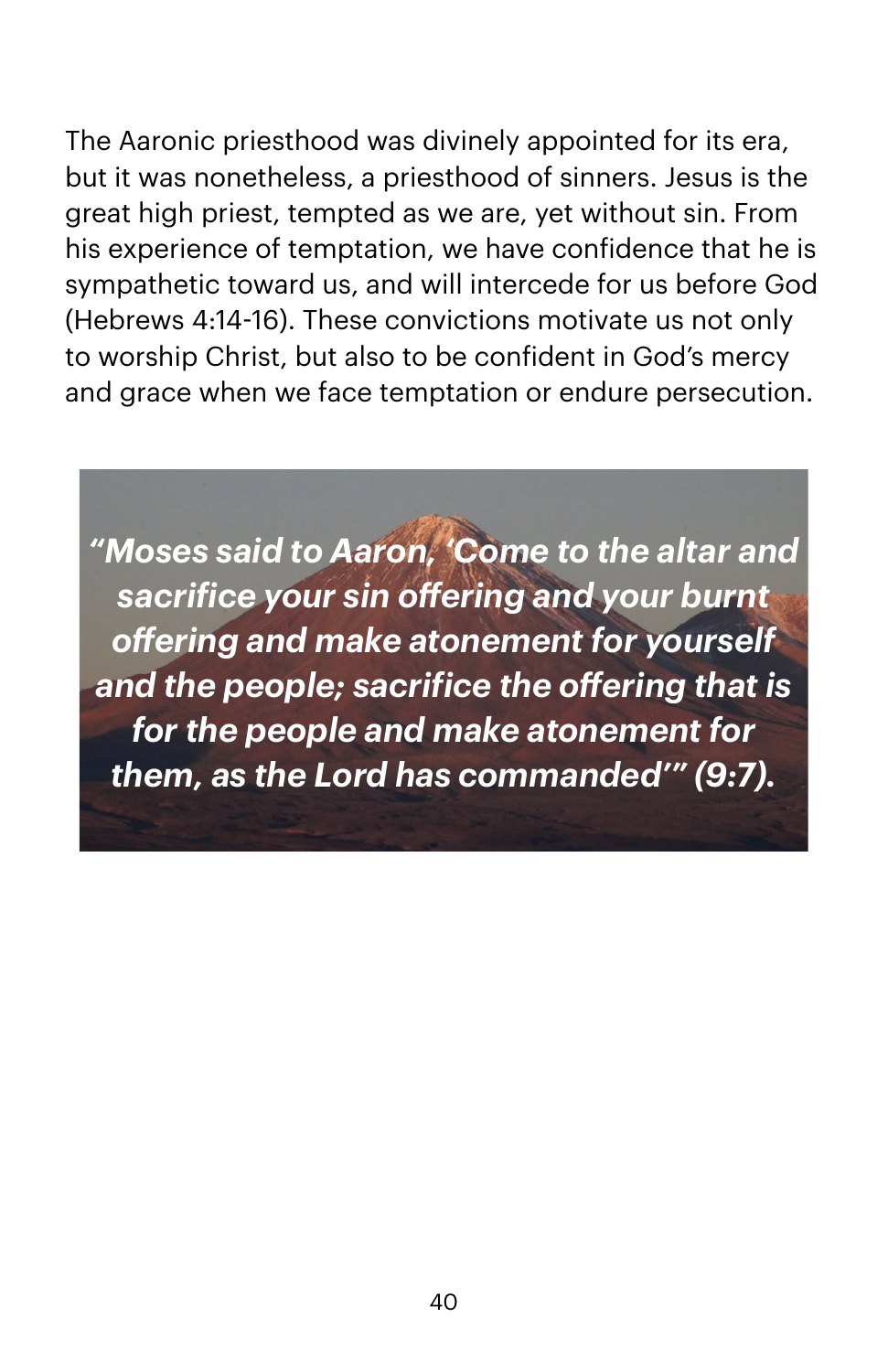# DAY 11 **PRIESTS: SIN AND JUDGMENT**

#### [Leviticus 10](https://www.biblegateway.com/passage/?search=lev+10&version=NIV)

 $\mathbf \Lambda$  t this point, the narrative pivots abruptly, though, in hindsight, it is evident that the narrator has been planning the plot shift from the beginning of this section. Chapter 8 covered the selection and ordination of the priests. Chapter 9 reported their inaugural service. At every step the refrain recurs: they do "as the Lord commanded" (8:4,5,9,13,17,21,29,34,35,36; cf. 9:6,7,10; 10:13,15). Additionally, at one point, Moses warns the priests, "'Do what the Lord requires, so you will not die'" (8:35). Yet the foreshadow is discrete, so its significance is easily missed until two sons of Aaron sin during priestly service, and die under divine judgment.

*What God said to them.* The narrative is carefully structured, in three episodes. Two of Aaron's sons sin in performing priestly service, and God kills them (verses 1-7). Then Moses warns priests against other behaviors pertaining to drinking alcohol and eating sacrifices (verses 8-15). In the third episode, Aaron's surviving sons violate protocols around sacrifice, but escape execution (verses 16-19). The message of the narrative comes not just in the first episode, but in the interplay among all three.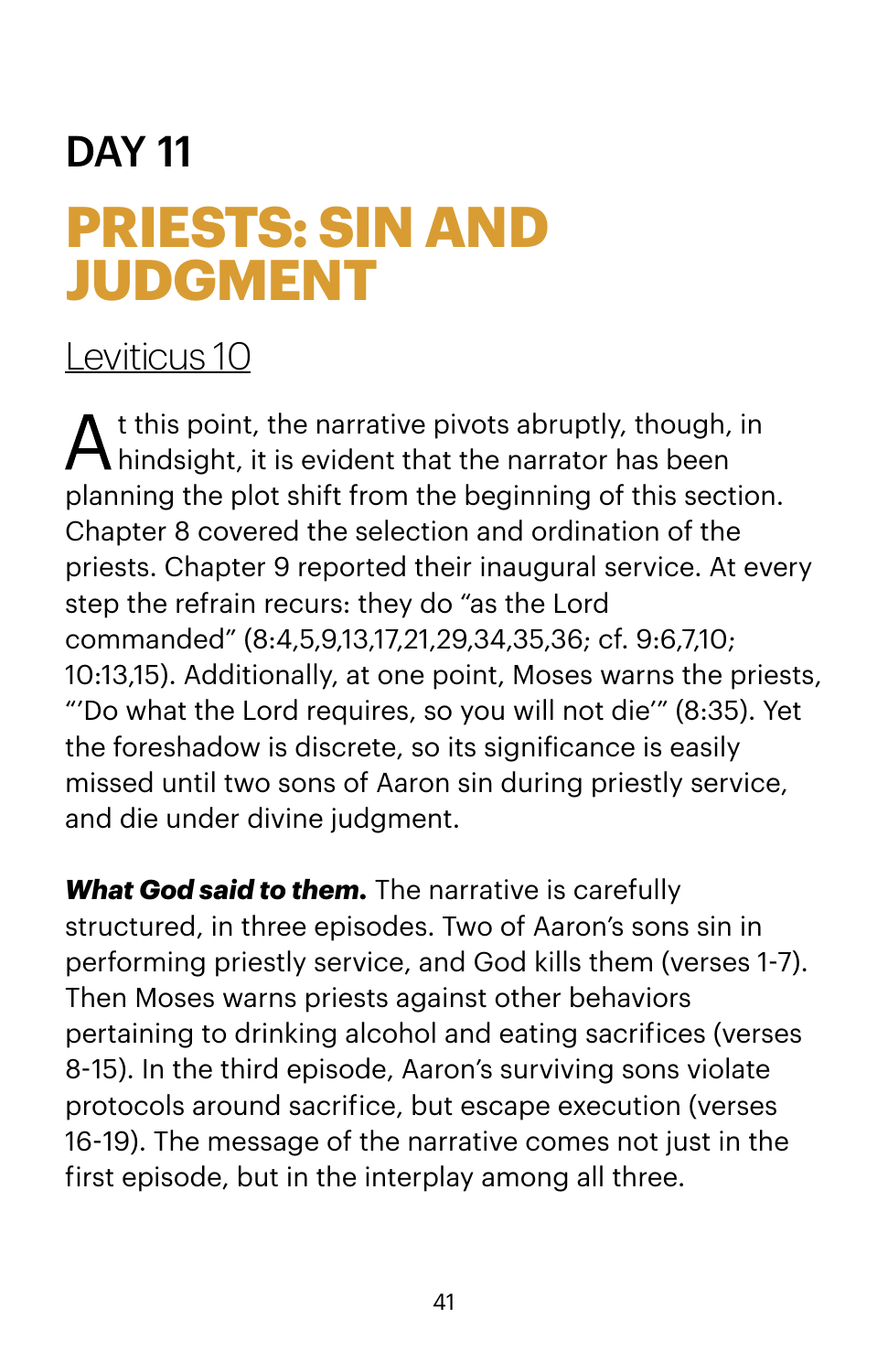The reader never learns what specifically was inappropriate about the incense offering by Moses' eldest sons, Nadab and Abihu. Apparently the narrator does not consider this detail necessary to his point. All that matters is that they violated God's instructions regarding priestly duties. Consequently, he kills them. God explains his rationale: "'Among those who approach me I will be proved holy.'"

Their punishment matches their sin. For the unauthorized use of fire, the two are killed by fire. At the end of the previous chapter, "fire came out from the presence of the Lord and consumed" the inaugural sacrifices, signaling God's approval, prompting the people to shout with joy (9:24). Now, at the beginning of the next chapter, "fire came out from the presence of the Lord and consumed" the priests, signaling divine judgment, and Aaron remains silent.

The pathos of their death is deepened by their funeral. Aaron and his remaining sons, Eleazar and Ithamar, are on priestly duty. Contact with the dead is defiling, so they may not participate in the funeral. They are not even allowed to mourn publicly, on threat of execution. God has already killed two of Aaron's sons, and now twice threatens to kill him and his other sons, if they disobey him by leaving the tabernacle in order to participate in the funeral. The honor of priestly duty carries with it grave penalty for disobedience (verses 1-7).

At this point, Moses lists additional ministry-related warnings for the priests. They must not be drunk while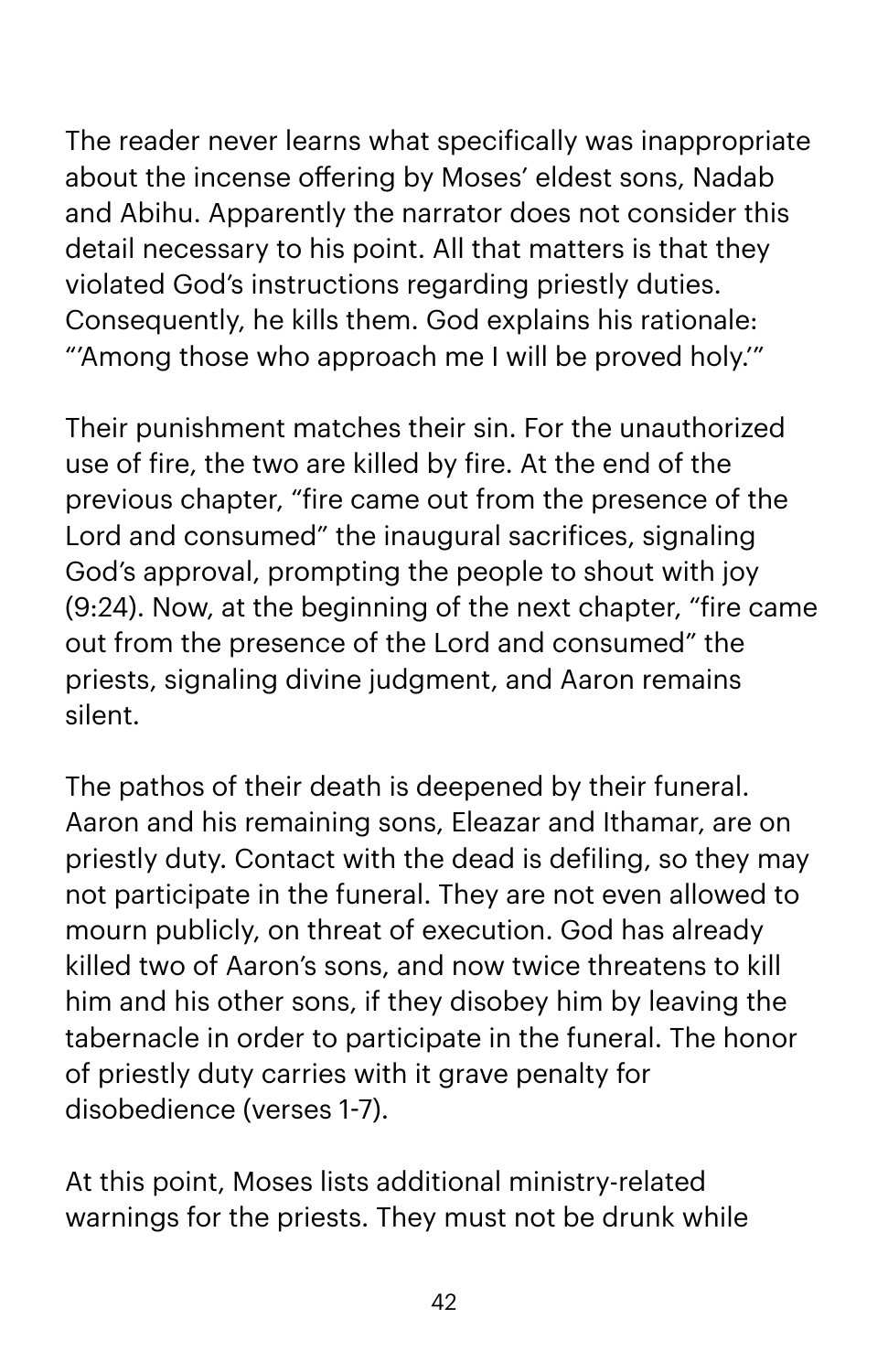serving in the tabernacle, or they will die. Only authorized people may eat food from the sacrificial offerings, and only in designated sacred spaces (verses 8-11).

In the third episode, Moses reviews regulations for the disposition of sacrifices: the priests may share the grain offering with male descendants (cf. 6:14-18); they may share the wave offering with both genders. When he checks on the disposition of the previous day's sacrifices, Moses discovers that instead of eating their share of the sin offering, Aaron and his sons burned it in its entirety. He reproaches them for violating protocol. Aaron explains their rationale: they should not sit down to a nice meal while grieving over the death of two sons/brothers. Moses accepts the explanation, and God does not destroy them (verses 12-20).

*What God is saying to us.* The passage offers two lessons. Within the context of chapters 8-10, the message is that no one is exempt from the obligation to obey God, not even the highest echelon of religious leaders. In fact, leaders are subject to more stringent judgment. The New Testament applies this lesson to pastors and elders (cf. 1 Timothy 3:1-7).

Within the storyline of Scripture to this point, the incident adds another episode to the continuing theme. Thus far, every salvation-historical advance has been debilitated by sin. In Eden, Adam and Eve disobey God. Abram receives the promise of a child, then prostitutes his wife, twice.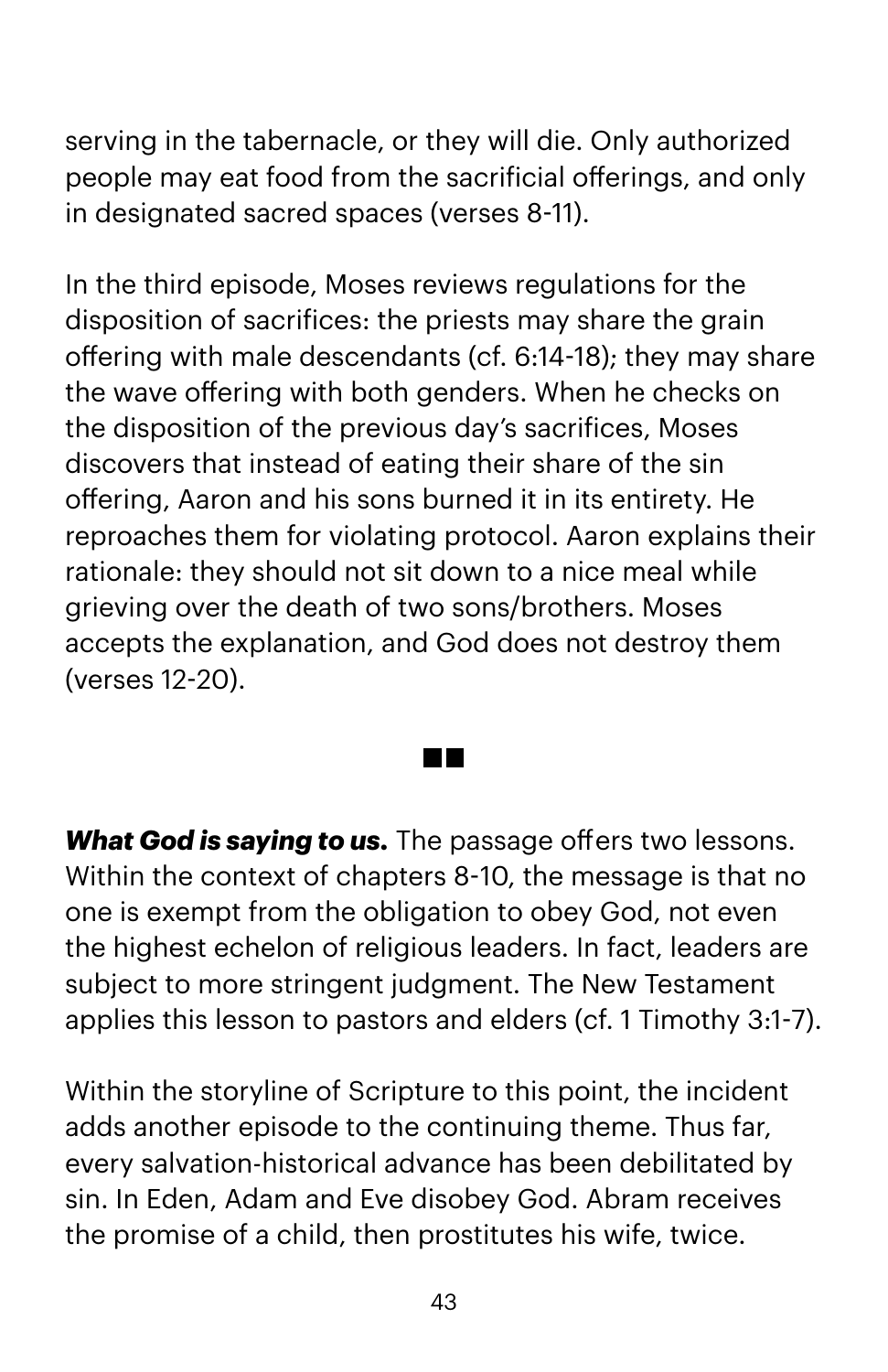Jacob cheats Esau. Joseph's brothers sell him into slavery. God delivers Israel from Egypt, yet they complain against him in the wilderness. While Moses is on Mount Sinai, the people – with Aaron's assistance – worship the golden calf. Now, with the tabernacle constructed, sacrifices instituted, and priests ordained, two of the first five priests violate their duties and are struck dead.

Spiritual advance contains the seed of its own failure, in so far as it involves fallen human beings. This incident provides a premonition that the tabernacle system, too, will ultimately fail.

*"Fire came out from the presence of the Lord and consumed them, and they died before the Lord" (10:2).*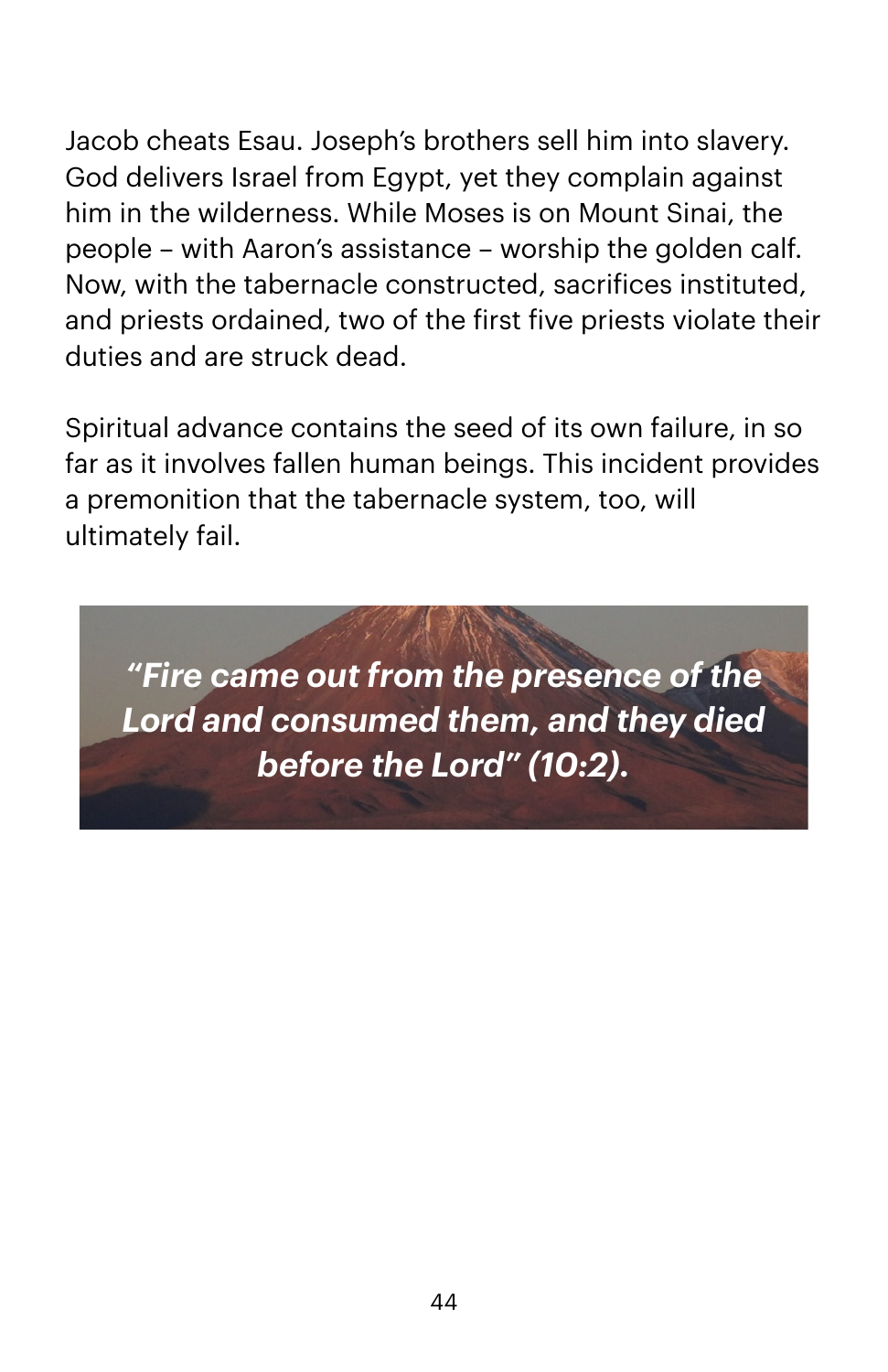# DAY 12 **PURIFICATION FROM UNCLEAN ANIMALS**

#### [Leviticus 11](https://www.biblegateway.com/passage/?search=lev+11&version=NIV)

Overall, the book of Leviticus consists of two complementary parts: chapters 1-10 call for holiness inside the temple; chapters 11-27, for holiness outside. The latter further divides in two: chapters 11-16 discuss various forms of defilement; chapters 17-27 cover other aspects of holiness.

*What God said to them.* An inclusion frames Leviticus 11, and provides its theme (verses 2,46-47). The chapter coheres around the contrast between clean and unclean animals; in practical terms, between those which may be eaten and those which may not.

The chapter has two main parts. The first distinguishes animals which may be eaten, from those which may not (verses 1-23). Originally, Genesis 1 divided all non-human life into the categories of sea creatures, birds, land animals, and ground-dwelling creatures. The lists in this chapter largely retain those categories, though not the same order.

The second part of the chapter gives directions for purification after coming into contact with an unclean animal (verses 24-40). Passing contact dissipates by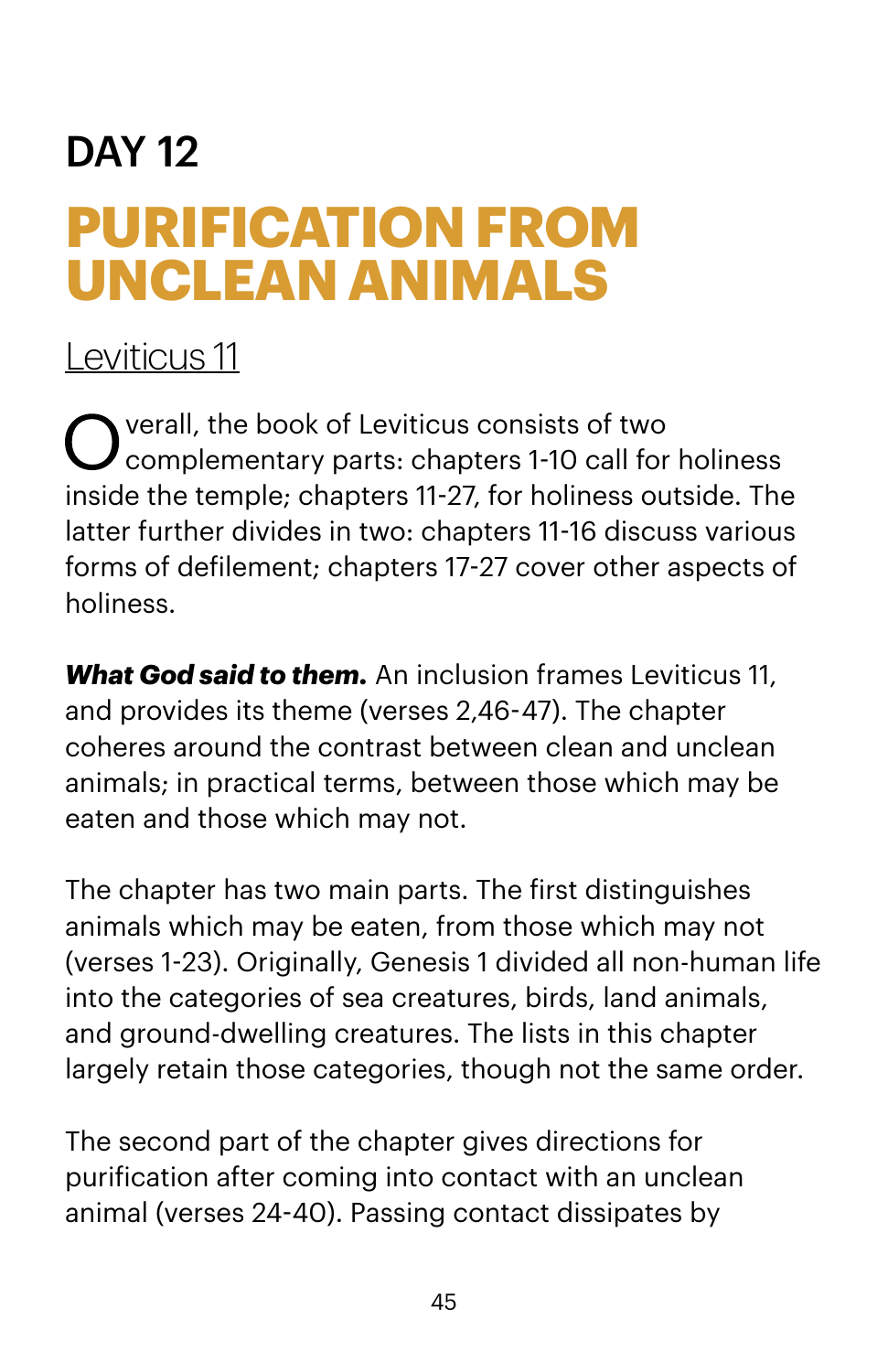evening, without further action. Prolonged contact – for example, carrying or eating the carcass of an unclean animal – also requires the washing of contaminated clothes. Objects are also polluted by contact: some may be cleaned by washing; others must be destroyed.

An exhortation to obedience wraps up the chapter, calling twice for Israel to 'be holy, because I am holy' (verses 41-45).

A concluding summary drives the point home one last time: they are to distinguish the unclean from the clean, the edible from the inedible (verses 46-47).

This passage mostly explains process. Three deeper issues warrant exploration: the criterion for distinguishing clean from unclean; the motivation for observing the distinction; and, the function of the distinction.

Clean land animals combine two traits: they chew cud and have divided hoofs (verses 2-8). Clean water creatures share two attributes: fins and scales (verses 9-12). Clean insects have two characteristics: wings to fly and knees to hop (verses 20-23). Animals, fish, and insects which possess only one of these features are off-limits. The criterion seemingly presupposes an ideal, complete type: those animals which fulfill both attributes are clean and may be eaten; those which have only one are defective, and, therefore, inedible.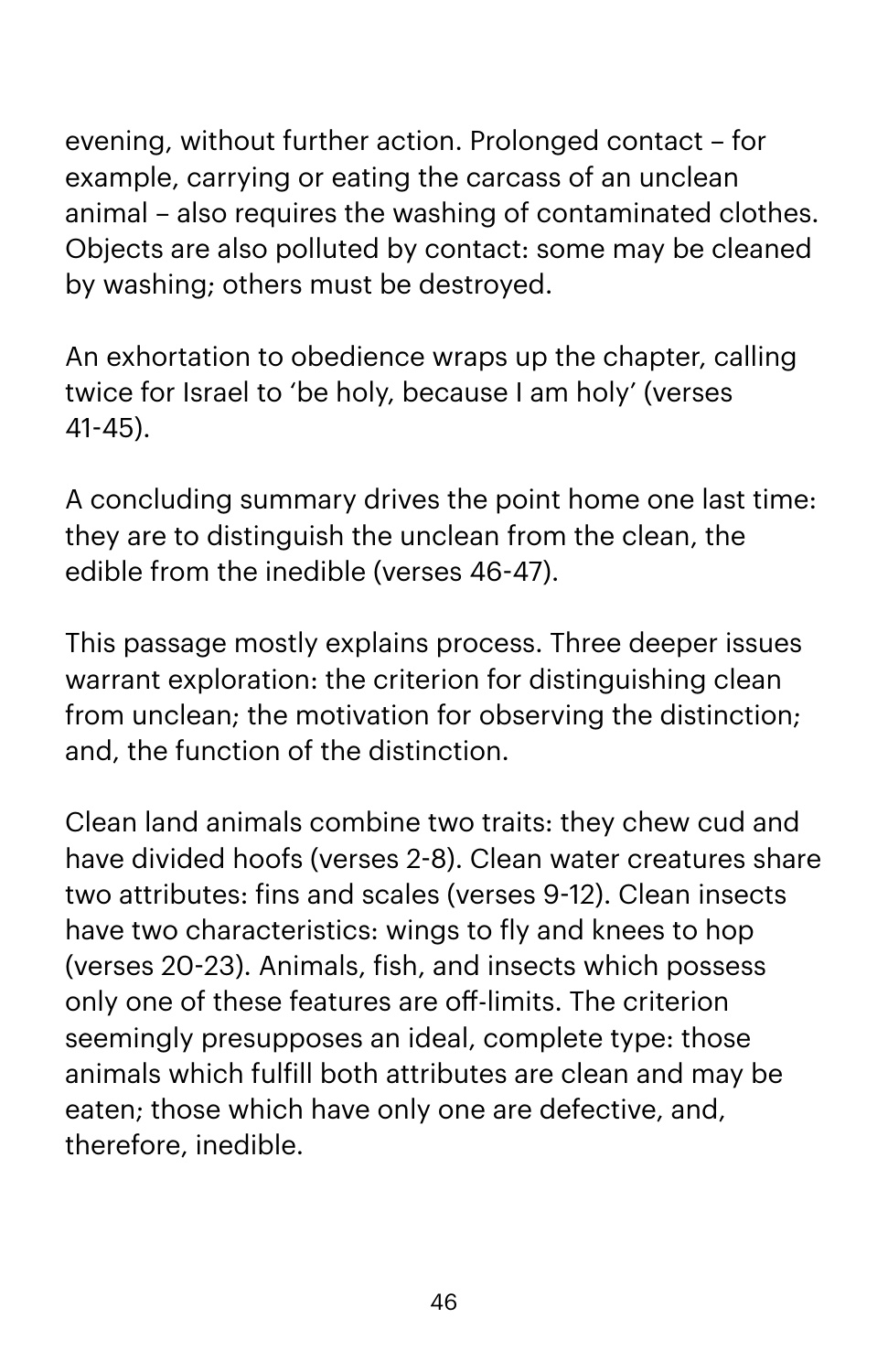This proposal explains all but one category: birds (verses 13-19). The apparent characteristic shared by the unclean birds is that they are predators and feed on carrion. Contact with blood and death is likely what renders them unclean (as it does people).

Toward the end, the chapter offers two motivations for observing the distinction between clean and unclean. Twice God exhorts: "Be holy, because I am holy" (verses 44,45 cf. 19:2; 20:7,26). Additionally, he reminds Israel of his claim on them as their liberator from Egypt (verse 45). So, once again, purity does not earn salvation; it aligns their behavior with God's character, in reciprocation for his saving intervention.

Which leads to the most fundamental question: Why is the distinction between clean and unclean animals related to holiness? The differentiation is not inherent in creation: God created all these life forms, and declared them good (Genesis 1). Instead, the distinction carries symbolic meaning. Israel has just left Egypt, and is about to enter Canaan, both inhabited by unclean peoples under divine judgment. God is concerned that his people not intermarry with the local population, which would lead to worshipping their gods, taking on their lifestyle, and coming under his judgment. So every meal on every day reminds Israel that people, like food, exist in two varieties: clean and unclean. Just as they cannot eat these foods, or touch these carcasses, so they cannot mingle with these people. Their diet is to be holy, unique before God; so are they.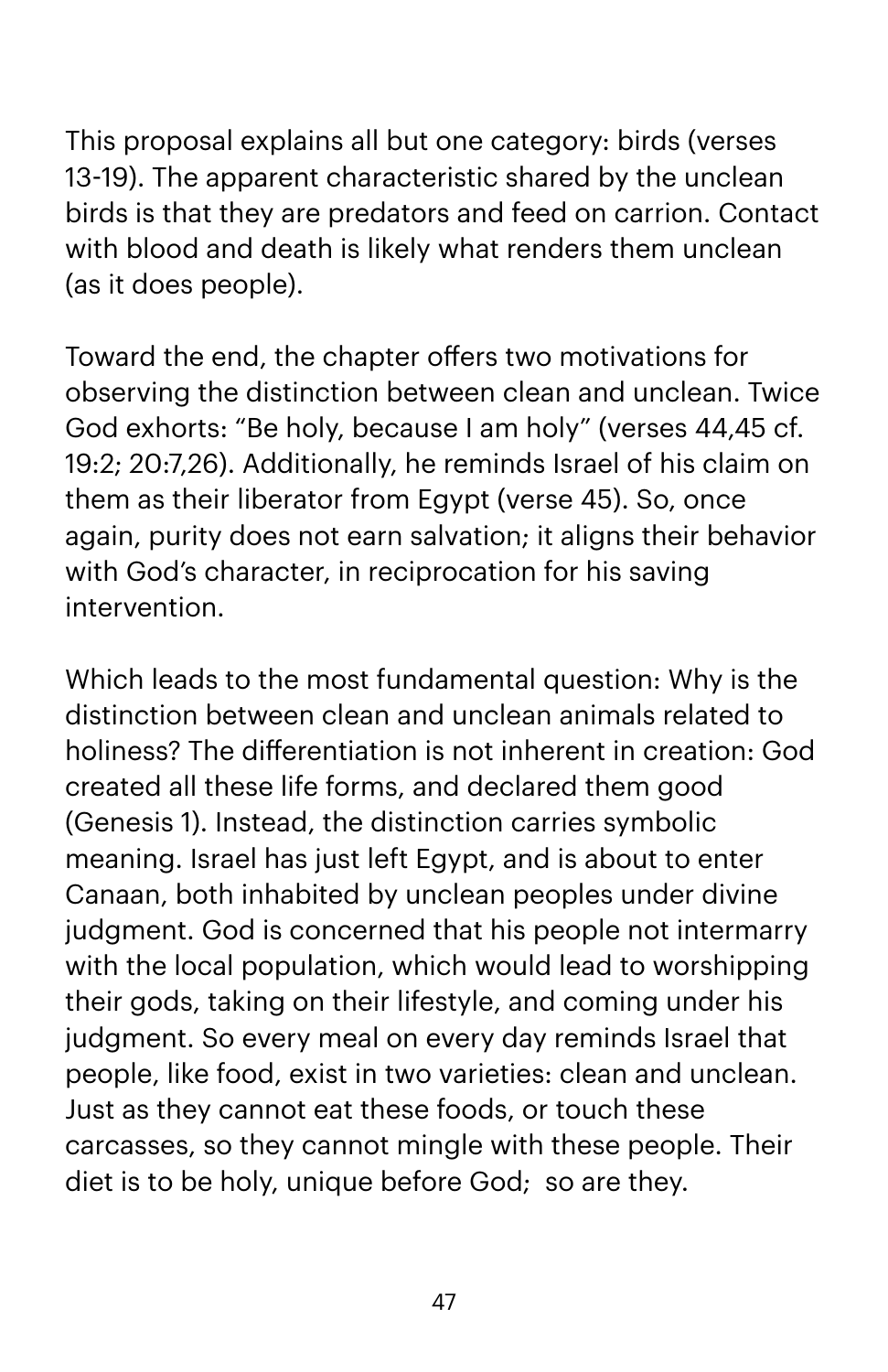*What God is saying to us.* This distinction between clean and unclean animals, correlating to the distinction between clean and unclean peoples, was at the center of a revolution in the earliest Church. Three times in Acts 10, Peter has a vision of a tarp descending from heaven, full of unclean animals, birds and reptiles. "'Get up, Peter. Kill and eat,'" proclaims a voice from heaven. Three times, Peter refuses: "'Surely not, Lord! I have never eaten anything impure or unclean.'" The voice insists, "'Do not call anything impure that God has made clean'" (Acts 10:13-16). As the vision ends, gentiles arrive at the door, wanting to hear the gospel. No longer are foods or peoples unclean: the worldwide mission of the Church has begun (Acts 10:17-48).

a ka

In contrast to Leviticus, in Acts and still today, God calls his people not to exclude the unclean, but to extend the purifying gospel to all peoples in all places.

*"'Distinguish between the unclean and the clean, between living creatures that may be eaten and those that may not be eaten'" (11:47).*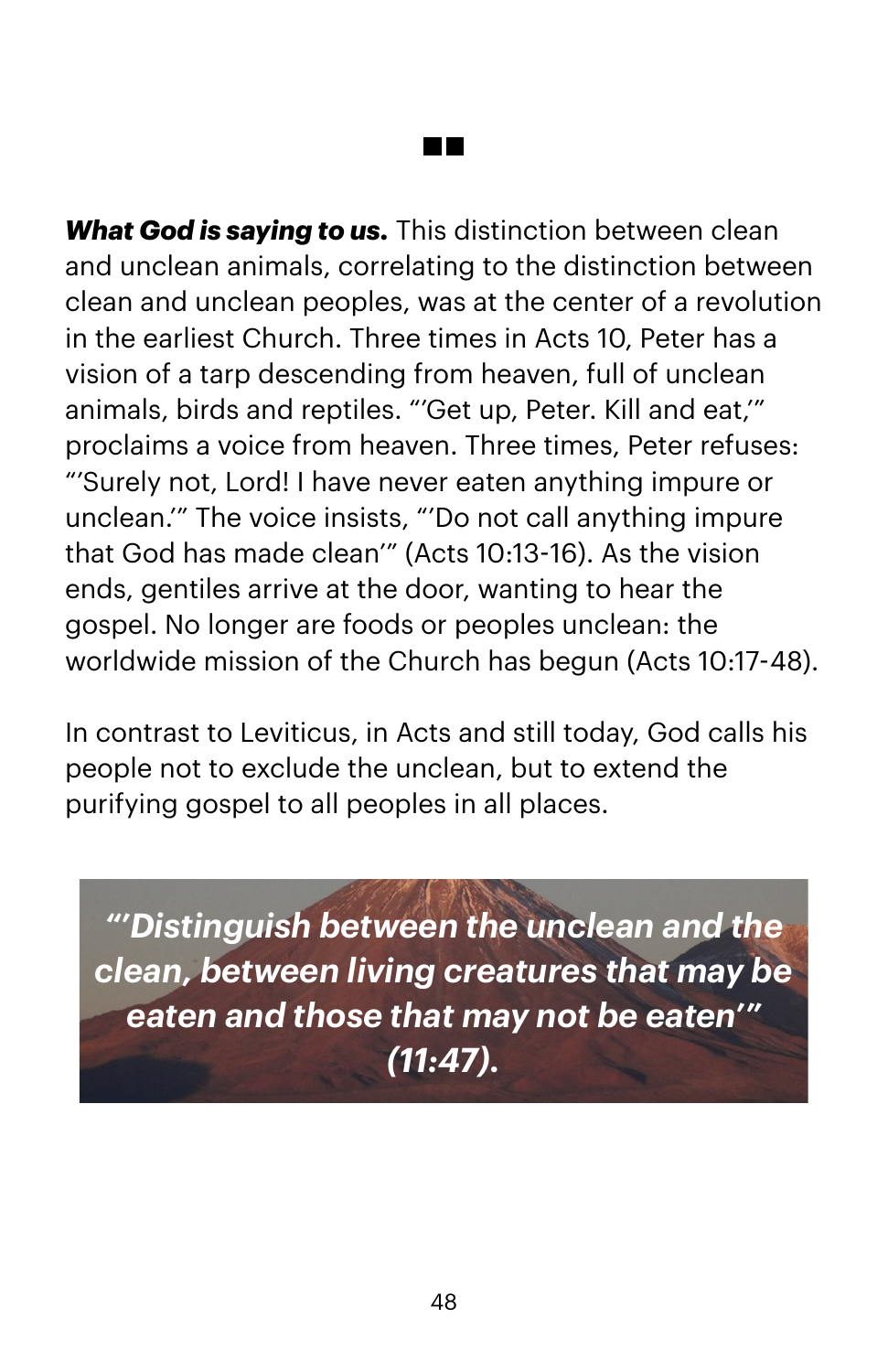# DAY 13 **PURIFICATION FROM POSTPARTUM DISCHARGE**

#### [Leviticus 12](https://www.biblegateway.com/passage/?search=lev+12&version=NIV)

Leviticus continues the discussion of purification, as the prompting occasion shifts to childbirth. As previously, the focus remains on process rather than explanation, so this passage does not address all our questions, though some answers can be inferred.

*What God said to them.* This reading is shorter and simpler than most. Nonetheless, it deserves separate treatment because it deals with a single and separate topic: 'lochia', the uterine discharge of blood and tissue that typically occurs over a period of up to six weeks after childbirth. As with the other purification texts, this passage consists of two parts: verses 1-5 identify the cause and duration of defilement; verses 6-7a explain the process of cleansing. After a short conclusion in verse 7b, a postscript offers a concession for the poor in verse 8.

Like all irregular bodily discharges, lochia renders the mother unclean. The duration of her impurity depends on the sex of the child. The birth of a son renders the mother unclean technically for seven days, though forty days must pass before her purification at the tabernacle. (The distinction allows for the son's circumcision on the eighth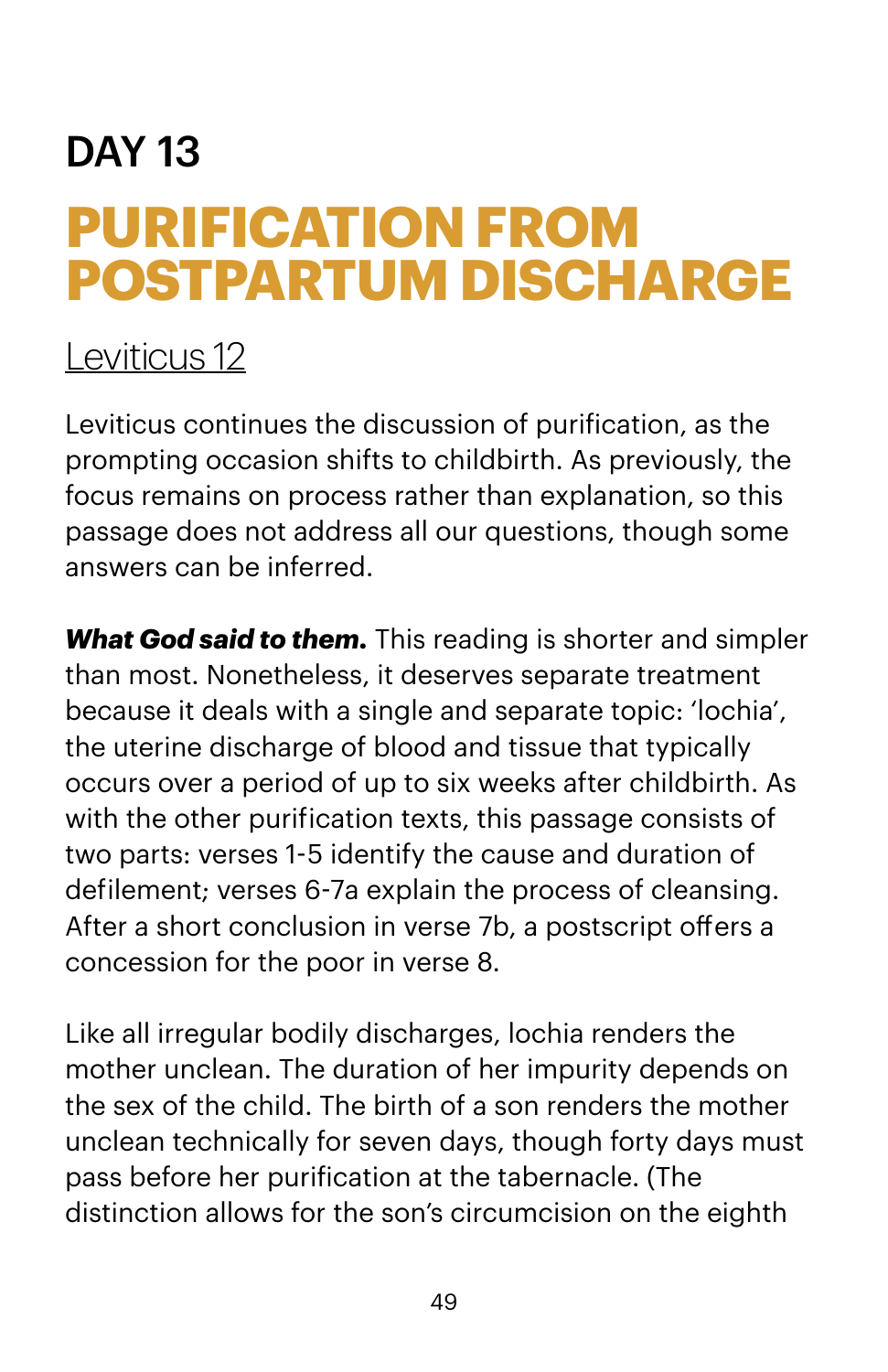day.) The birth of a daughter renders the mother unclean twice as long: fourteen days, with purification at eighty days (verses 1-5).

At the stipulated time, the mother she presents two sacrifices: a yearling lamb as a burnt offering, and a pigeon or dove as a sin offering. The priest offers the animals to make atonement for her, and she is cleansed (verses 6-7a).

After a brief conclusion, a postscript permits mothers who cannot afford a lamb to offer a second dove or pigeon as a burnt offering (verses 7b-8).

The brevity of this passage provokes several questions. For one, what is defiling about childbirth? Neither copulation nor procreation, because God institutes and blesses both (Genesis 1:28). Instead, the passage repeatedly compares lochia to menstruation, another defiling flow of blood and bodily fluids (verses 2,5; cf. verses 4,5,7).

Other questions prove harder to answer. Why does the birth of a daughter require twice as much time for purification as the birth of a son? In the absence of data, speculation abounds but certainty eludes.

Why does purification require burnt and sin offerings, in particular, rather than grain, fellowship, or guilt offerings? The text does not explain, though it may be suggestive that these are the two types of offering that provide no leftovers to either worshipper or priest.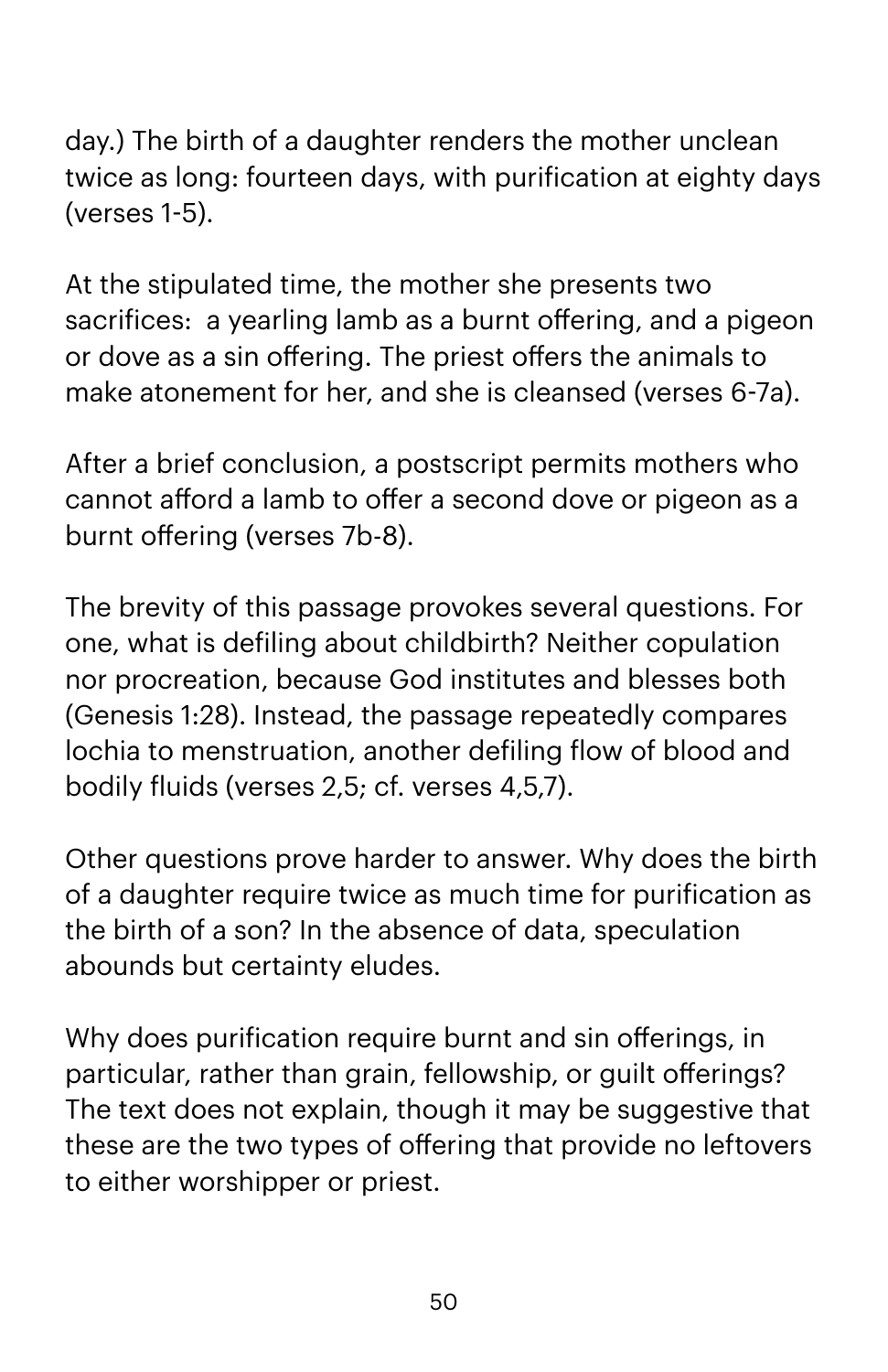*What God is saying to us.* The Gospel of Luke quotes this passage in reporting the dedication of the baby Jesus in the temple: on the eighth day, he is circumcised; on the fortieth, Joseph and Mary take him to Jerusalem to consecrate him to the Lord, and offer the requisite sacrifice, "a pair of doves or two young pigeons" (Luke 2:21-24 quoting Leviticus 12:8).

In the Gospel of Luke, the incident serves primarily two purposes. First, it portrays Jesus' parents as observant Jews, traveling to Jerusalem and consecrating their son to the Lord. Their visit to the temple, in turn, provides opportunity for two prescient acknowledgements of Jesus' epochal role in salvation: one by the righteous and prophetic Simeon; the other, by the devout prophet Anna (Luke 2:25-38).

Leviticus 12 offers a third message for us: for the incarnation, God chose not a socially or economically elite couple, but the working poor, a couple who could not afford the default sacrifice of a yearling lamb. In Mary's words, "he has been mindful of [my] humble state" (Luke 1:48). This is a recurring emphasis for Luke: God's prioritization of the poor in his saving work. Were our churches to be shaped by that priority, it could significantly alter how we do ministry.

Another observation may be relevant today. While neither copulation nor procreation is sinful, it is instructive that the deepest fulfillment of marriage and family life is temporarily defiling, with cleansing that is both inconvenient and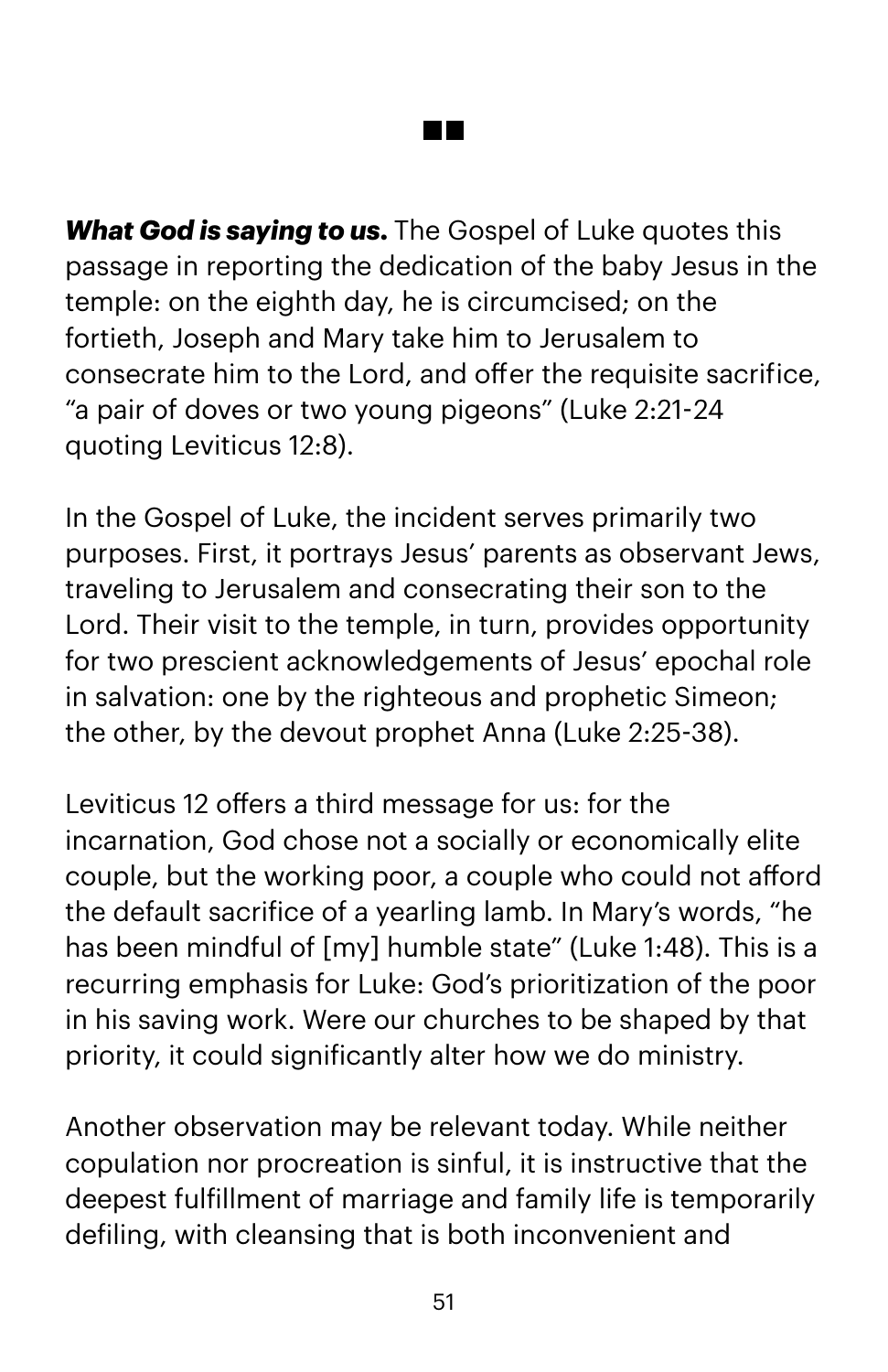expensive. In a fallen world: our deepest joys are tinged with sorrow. The elation of childbirth is mitigated by the intensity of its pain. The partnership of marriage is threatened by prolonged power struggle. The satisfaction of work is undercut by frustrations (Genesis 3:16-19).

This need not be depressing. In the midst of judgment, God's blessing remains: 'Eve' becomes 'mother of all the living' (Genesis 3:20). But, at the very least, the defilement of childbirth is forewarning that we must not expect our children to bring us unqualified fulfillment or continual joy. Christ is in the process of renewing the world, but his work is not yet complete.

*"'A woman who becomes pregnant and gives birth to a son will be ceremonially unclean for seven days, just as she is unclean during her monthly period'" (12:2).*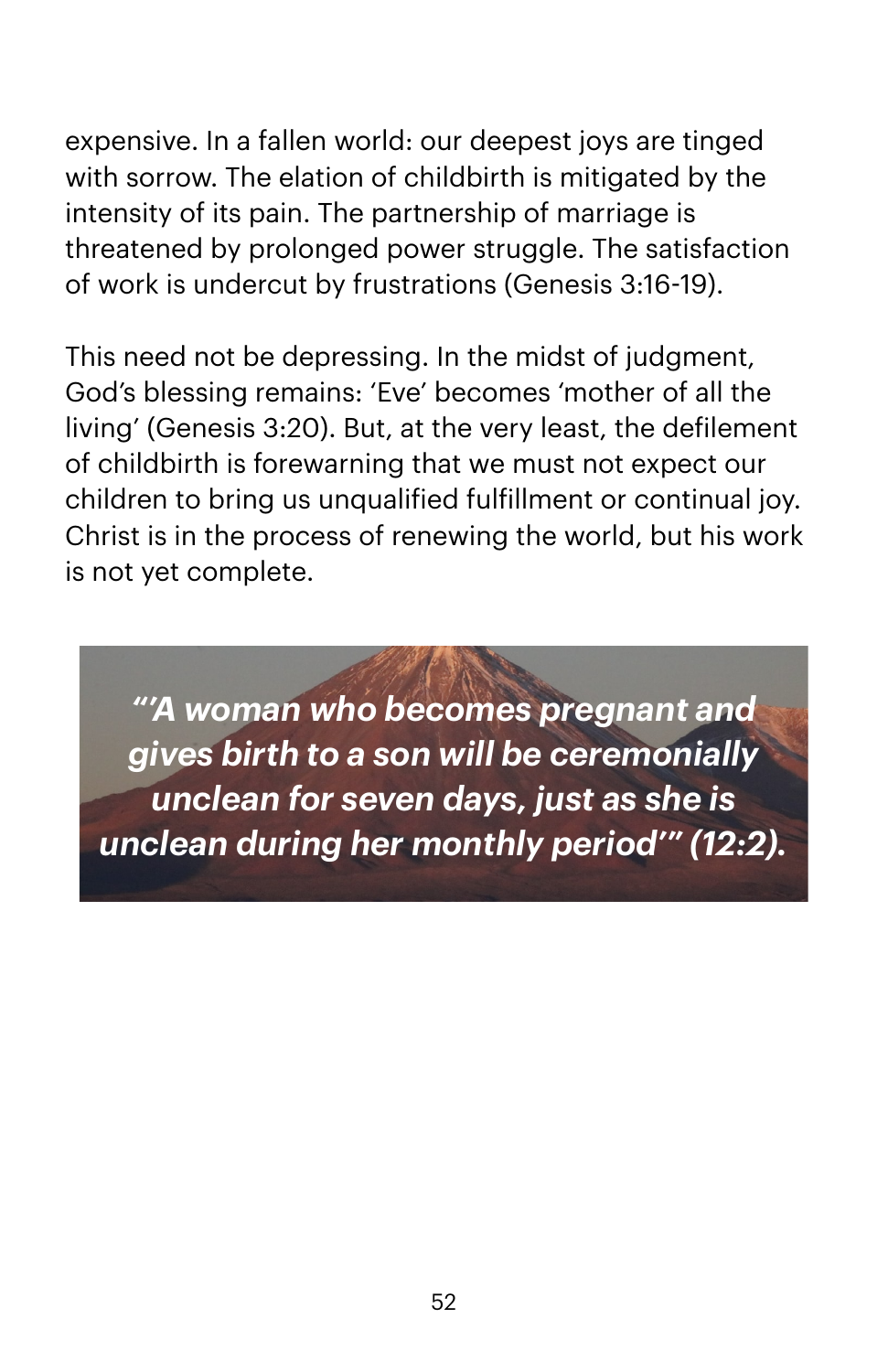### DAY 14

## **PURIFICATION FROM SKIN CONDITIONS AND HOUSEHOLD FUNGUS**

#### [Leviticus 13](https://www.biblegateway.com/passage/?search=lev+13-14&version=NIV)-14

The shortest reading in Leviticus is followed by the I longest. Theme and structure combine these two chapters. While the various conditions differ scientifically, they are similar in appearance: all are visible blemishes on exterior surfaces. The connection is even stronger in the Hebrew original, where the same word is used of all these conditions.

*What God said to them.* The two chapters develop in synonymous parallelism (a,b,a',b'), with an unusual variation between the two parts. The first unit diagnoses skin conditions; the third gives directions for cleansing skin conditions. The second unit covers both the diagnosis and cleansing of fungus on clothing, while the fourth unit covers both the diagnosis and cleansing of fungus on house walls. Thus:

| a             | $13:1 - 46$ | Diagnosis of skin conditions                     |
|---------------|-------------|--------------------------------------------------|
| b             | 13:47-59    | Diagnosis and cleansing of fungus on clothes     |
| $\mathsf{a}'$ | $14:1 - 32$ | Cleansing of skin conditions                     |
| h'            | 14:33-53    | Diagnosis and cleansing of fungus on house walls |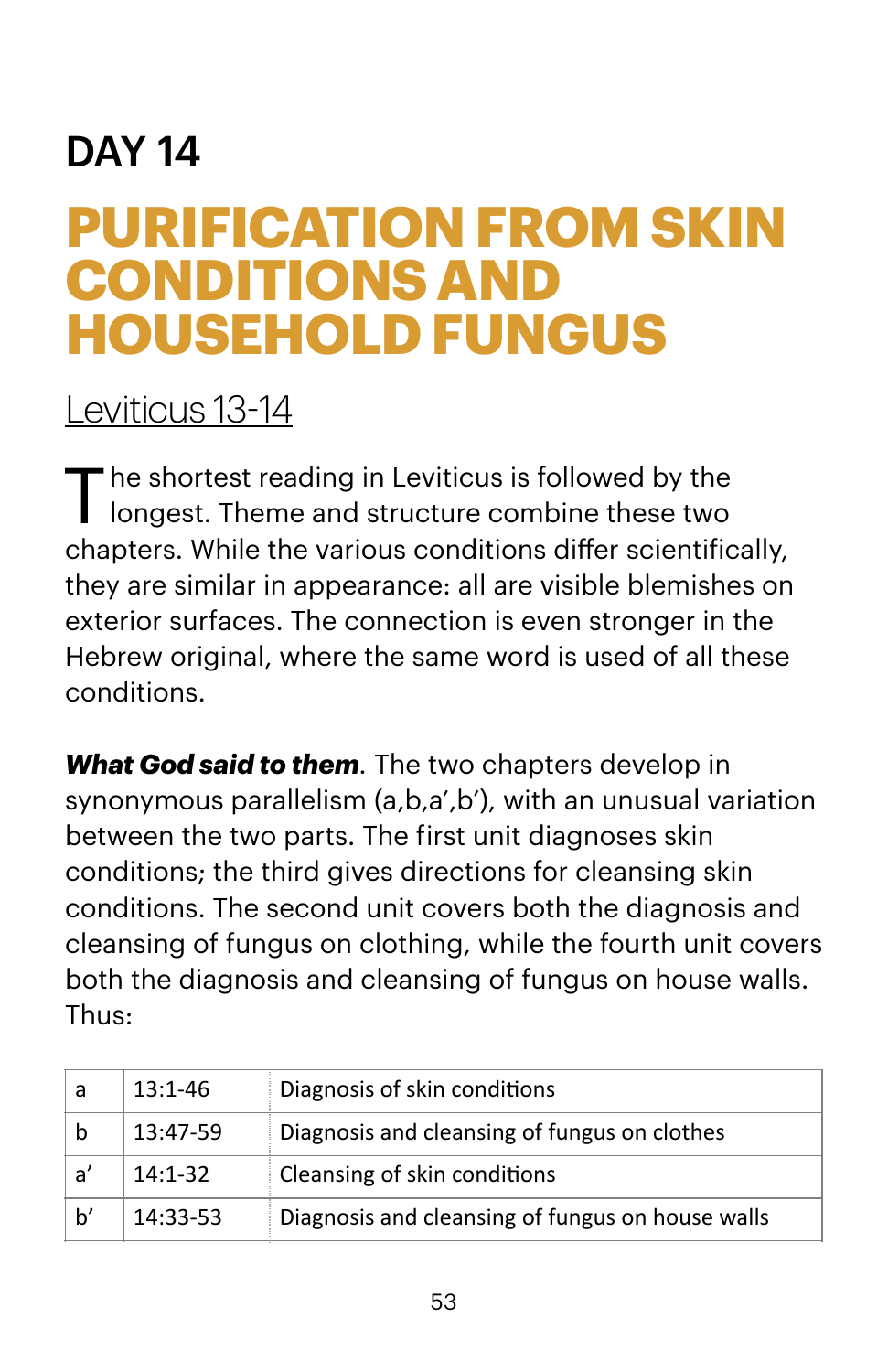Skin conditions receive lengthier discussion, likely because they are more threatening and socially embarrassing.

Looking more closely, 13:1-46 consists of various casestudies following the same pattern: symptom, inspection by the priest, diagnostic criteria, and diagnosis. Among the symptoms considered are: swelling, rash and bright spots (13:2-8); raw flesh (13:9-17); boils (13:18-23); burns (13:24-28); scalp or chin infections (13:29-37); white spots (13:38-39); and baldness (13:40-44). Those deemed to be unclean must broadcast their condition through unkempt appearance and explicit self-denigration: "Unclean! Unclean!" They must also self-isolate, living outside the boundaries of the social and religious community (13:45-46).

In case of fungus on the surface of clothing, the priest must assess the condition. If the fungus cannot be removed by washing, the material must be burned (13:47-59).

Chapter 14 returns to the topic of skin conditions, specifically, to the restoration of the victims to social and religious life once the condition resolves. Restoration occurs in two stages. First, the aflicted person brings two birds; the priest kills one and sprinkles the worshipper, then releases the other. The worshipper then cleans from head to toe, washes their clothes, and shaves all body hair. At this point, they may reenter the community, though they must live outside their tent for the first week.

After the first week, they again shave all hair, and wash body and clothes, then make four offerings: grain, guilt, sin, and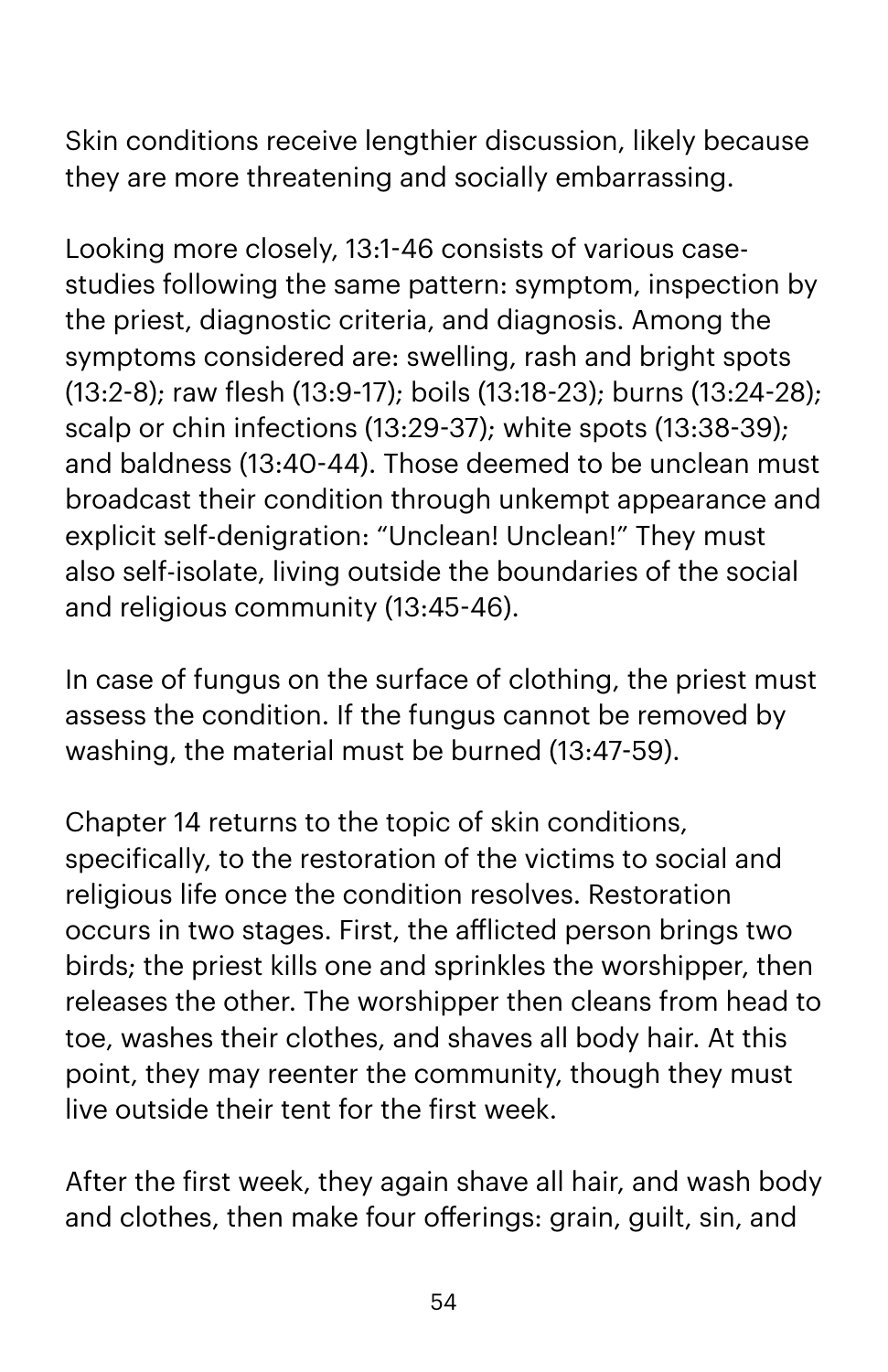burnt. The priest anoints the worshipper with blood, making atonement for them (14:1-20).

Once again provision is made for the poor: those who cannot afford three lambs for the required sacrifices may offer one lamb and two birds, following the same procedure (14:21-32).

This section ends with a discussion of the diagnosis and treatment of fungus on walls in private homes. Again a priest serves as diagnostician. Initial treatment removes the affected stones and plaster. If the condition recurs, the house is torn down. If the condition resolves, the priest offers one bird in sacrifice, and releases another. (14:33-53).

A summary statement closes the two chapters (14:54-57).

The stance against skin disease and household fungus is consistent with the rest of the Law's teaching on clean and unclean: only wholeness is acceptable before God. Sacrificial animals must be flawless. Disabled humans may not serve as priests. Fungus on skin, clothing, and walls renders them unfit. Wholeness and cleanness were not only literal but also symbolic: God's physical standards are indicative of his spiritual standards. To enter his presence, one must be not only physically, but also spiritually, sound.

*What God is saying to us.* Jesus does not reject these laws, but he does render them redundant. Notably, Leviticus

**Contract**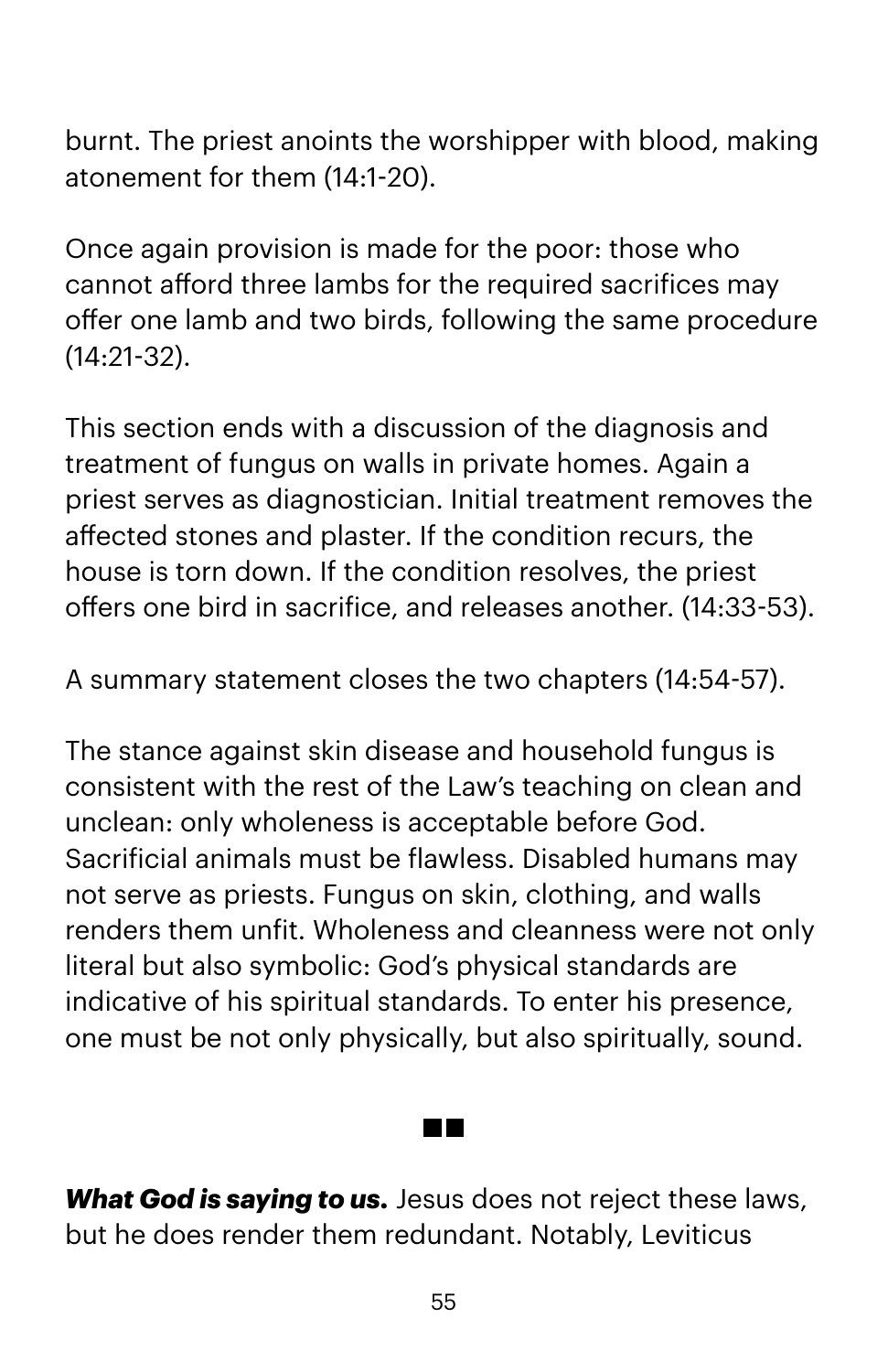13-14 merely establishes diagnostic criteria for distinguishing clean and unclean conditions, and the priests merely adjudicate specific cases by applying the diagnostic criteria. Both Law and priest are diagnosticians, without power to cure.

Jesus, in contrast, is a healer. A man suffering from skin disease comes to him and begs, "'If you are willing, you can make me clean.'" Filled with compassion, Jesus does what the Law precludes: he touches the unclean man. He also does what the Law cannot: "'I am willing,' he replies, 'Be clean!' Immediately the [skin condition] left him and he was cured" (Mark 1:40-45).

With Jesus, it is no longer contamination which is contagious, but wholeness. The unclean do not defile him; he purifies them. Moreover, his healing ministry is equally symbolic: he cures not only physical disqualification, but also its spiritual equivalent. Leviticus 13-14 is an invitation for the disqualified to come to Jesus for purification.

*"'Anyone with such a defiling disease must wear torn clothes, let their hair be unkempt, cover the lower part of their face and cry out, "Unclean! Unclean!"'" (13:45).*

DAY 15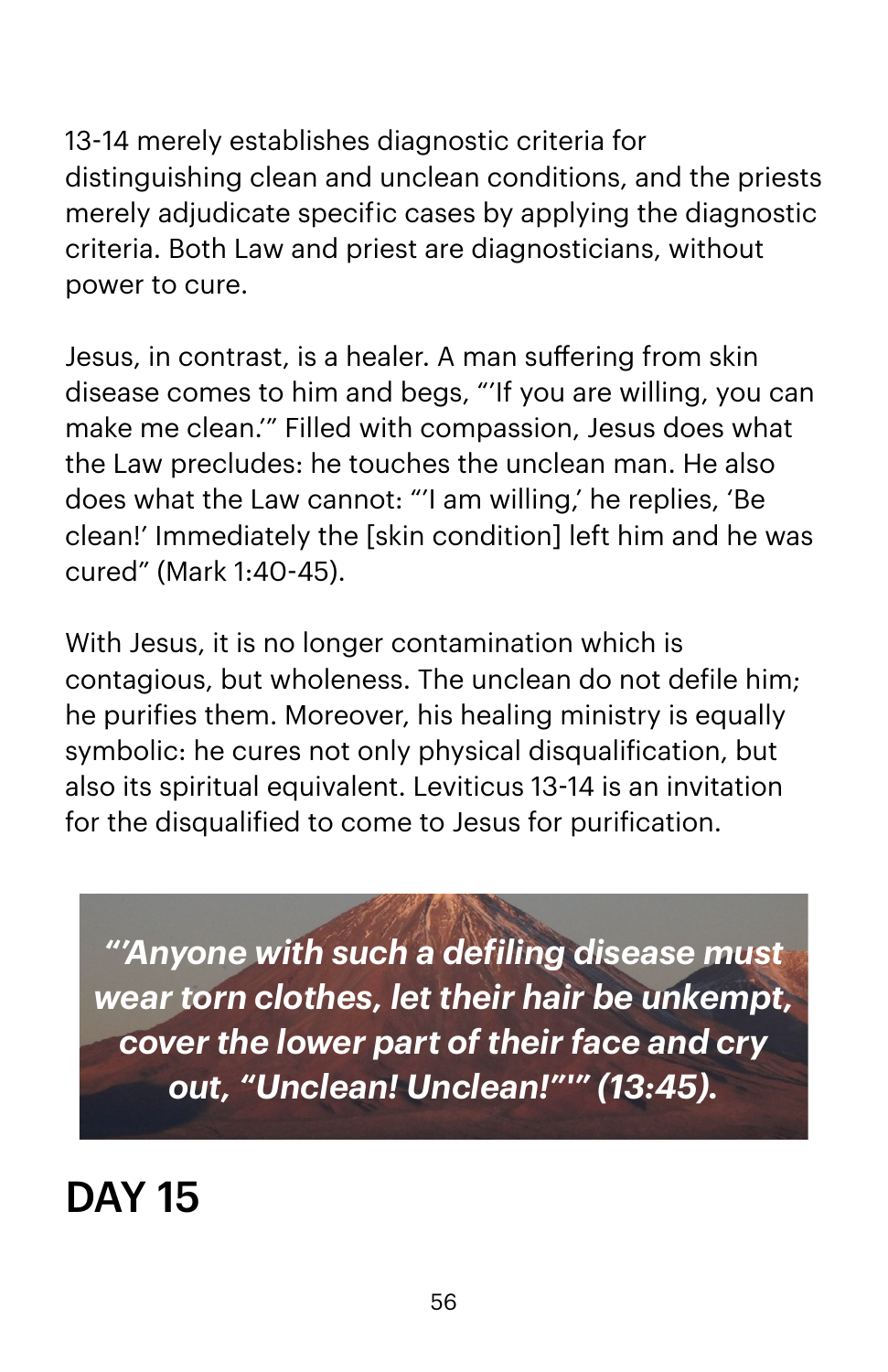## **PURIFICATION FROM GENITAL DISCHARGES**

### [Leviticus 15](https://www.biblegateway.com/passage/?search=lev+15&version=NIV)

 $S$  o far, Leviticus has covered defilement contracted from  $S$  unclean animals, from postpartum discharge, from skin conditions, and from household fungus. Now it turns to genital discharges.

*What God said to them.* This chapter develops in chiasm, distinguishing abnormal and routine discharges, male and female:

| a  | $vv2-15$ | Abnormal penile discharge, and cleansing;   |
|----|----------|---------------------------------------------|
| b  | vv16-18  | Routine seminal discharge, and cleansing;   |
| h' | vv19-24  | Routine menstrual discharge, and cleansing; |
| a' | vv25-30  | Abnormal vaginal discharge, and cleansing.  |

Another commonality links the parallel units: purification for a routine discharge is simpler than for an abnormal discharge.

Many commentators, ancient and modern, assume that the abnormal penile discharge is due to venereal infection, though it could be attributable to urinary tract infection or other causes. Either way, the discharge creates contagion by extension: defilement transfers from the man to anything he comes into contact with, and from there to others. In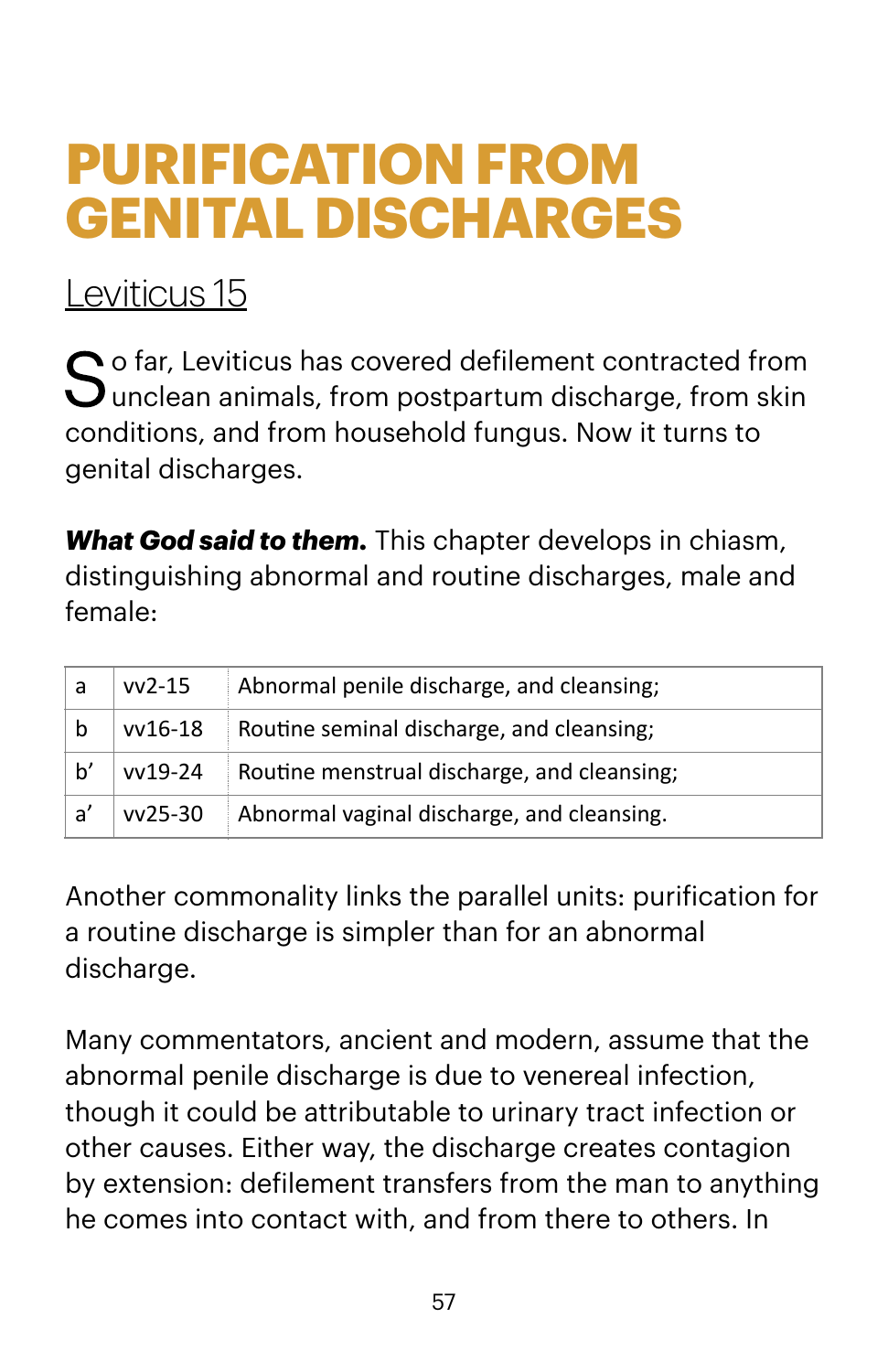case of fleeting or minimal contact, the cure involves washing and waiting until evening. After extended or close contact, the cure requires washing clothes and bathing on the seventh day, and on the eighth day sacrificing two doves or pigeons as sin and burnt offerings to make atonement (verses 2-15).

Routine seminal discharge – including sexual intercourse – also defiles, but only minimally. Purification requires only bathing and waiting until evening. The same process applies to any clothing or leather that is tainted with routine discharge (verses 16-18).

Routine menstrual discharge renders a woman unclean for seven days. Passing contact with her has only minimal consequence; defilement lasts only until evening. Most substantial contact, direct or indirect, necessitates bathing, washing clothes, and waiting until evening. Anyone who has sex with her during her menstrual flow becomes unclean for seven days, and the impurity also passes to his bed (verses 19-24).

Abnormal vaginal discharge also creates contagious defilement for as long as the discharge persists. Anyone who comes into contact with her bed or chair must bathe, wash clothes, and wait until evening. As with abnormal penile discharge, after symptoms cease, the aflicted woman remains unclean for seven days. On the eighth day, she must present two doves or pigeons as sin and burnt offerings, for the priest to make atonement for her (verses 25-30).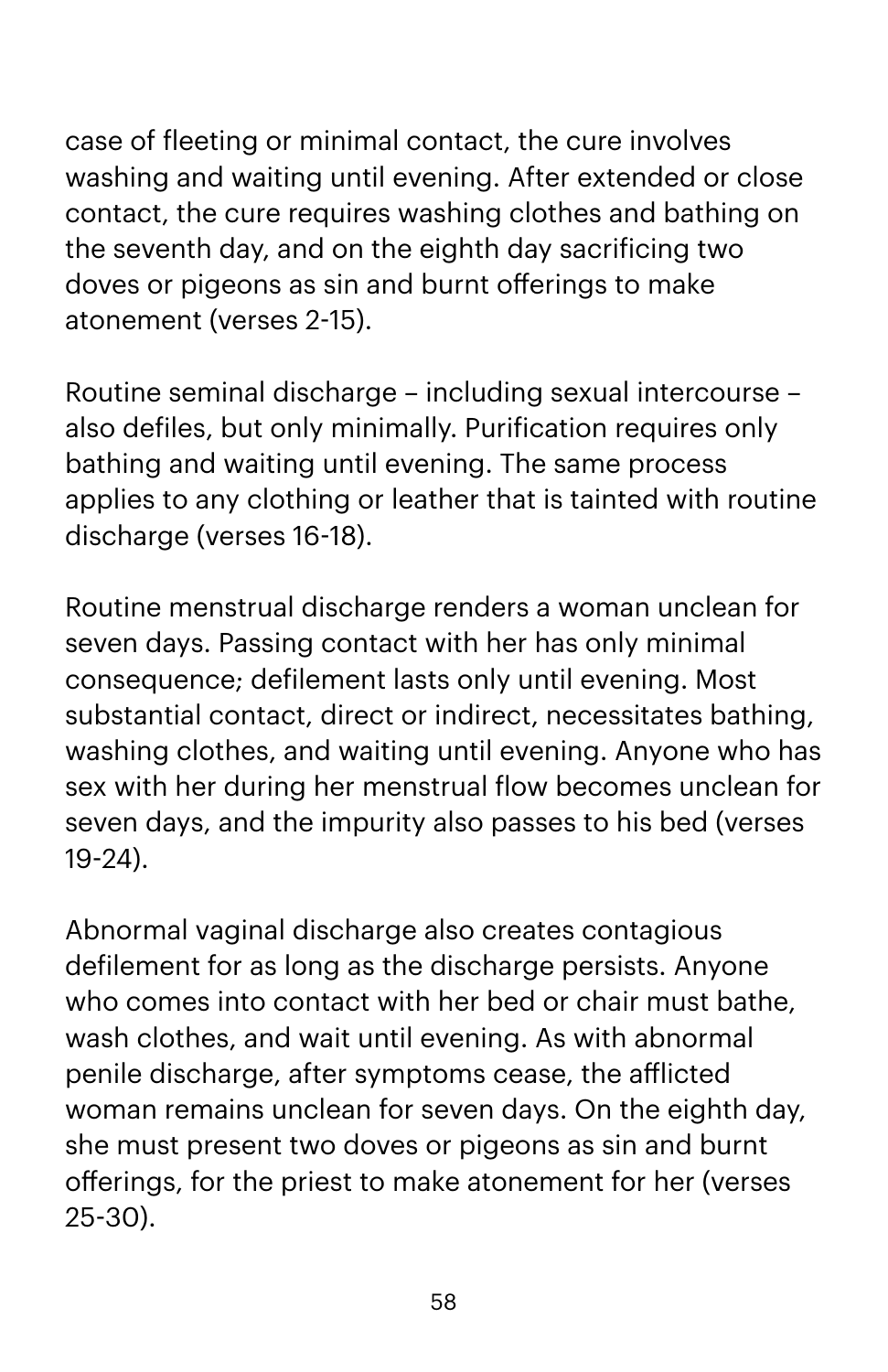In closing, the passage underscores the seriousness of these directives. To participate in tabernacle worship while defiled would pollute God's dwelling, bringing death upon the perpetrator (verses 31-33).

This passage, like its predecessors, describes more than explains, so it is clear what causes impurity and how to cleanse it, but not why these particular conditions are problematic. Once again, though, the rationale can reasonably be inferred. The stipulations regarding genital emissions are comparable to preceding regulations. The usual state is considered clean, and the irregular, unclean. Moreover, the more severe a condition, the more rigorous its purification.

While all of this seems odd to modern sensibilities, the extended discussion of defilement through reproductive organs likely serves as polemic against rival ancient Near Eastern religions. Fertility rites and temple prostitution were widespread among Israel's neighbors, based on the assumption that sacred sex would prompt the gods to render fields, herds, and families fertile. By portraying genital emissions and child birth as unclean (not sinful), these chapters disavow the fertility cults, and the magical powers they assign to the sex act and associated rites.

*What God is saying to us.* Jesus cancels at least some stipulations of Leviticus 15 when the woman with a vaginal discharge violates the teaching of this passage in order to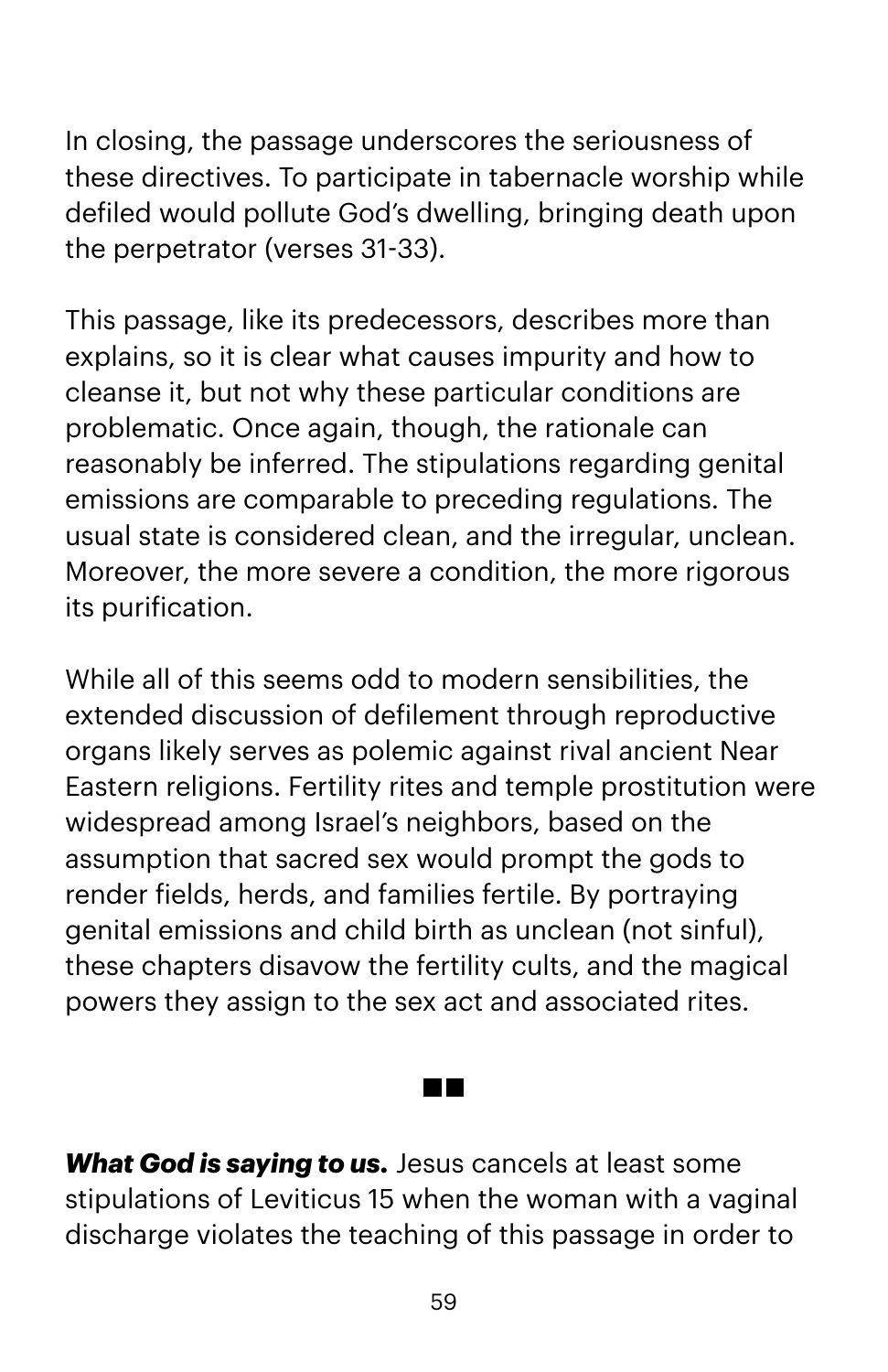touch him. Remarkably, she does not defile him; he heals her (Mark 5:25-34; Matthew 9:20-22; Luke 8:4348).

The remainder of the New Testament shows no concern over routine or abnormal genital discharges, as such. It does, however, show deep concern over the proper use of genitalia. In the highly sexualized environment of Corinth, Paul makes two points clearly and emphatically: sexual immorality is a grave sin against God and one's own body (1 Corinthians 6:12-20); and, sex between spouses is a gift from God (1 Corinthians 7:1-7). So the New Testament shifts the focus from genital discharges to sexual activity. Notably, the sex act is not inherently defiling; the identity of the sexual partner is determinative.

So while Leviticus 15 has little direct application to us today, when its thread is traced into the New Testament, this passage provides opportunity to address issues of deep concern and widespread confusion in contemporary culture and in the Church.

*"'You must keep the Israelites separate from things that make them unclean, so they will not die in their uncleanness for defiling my dwelling place, which is among them'" (15:31).*

DAY 16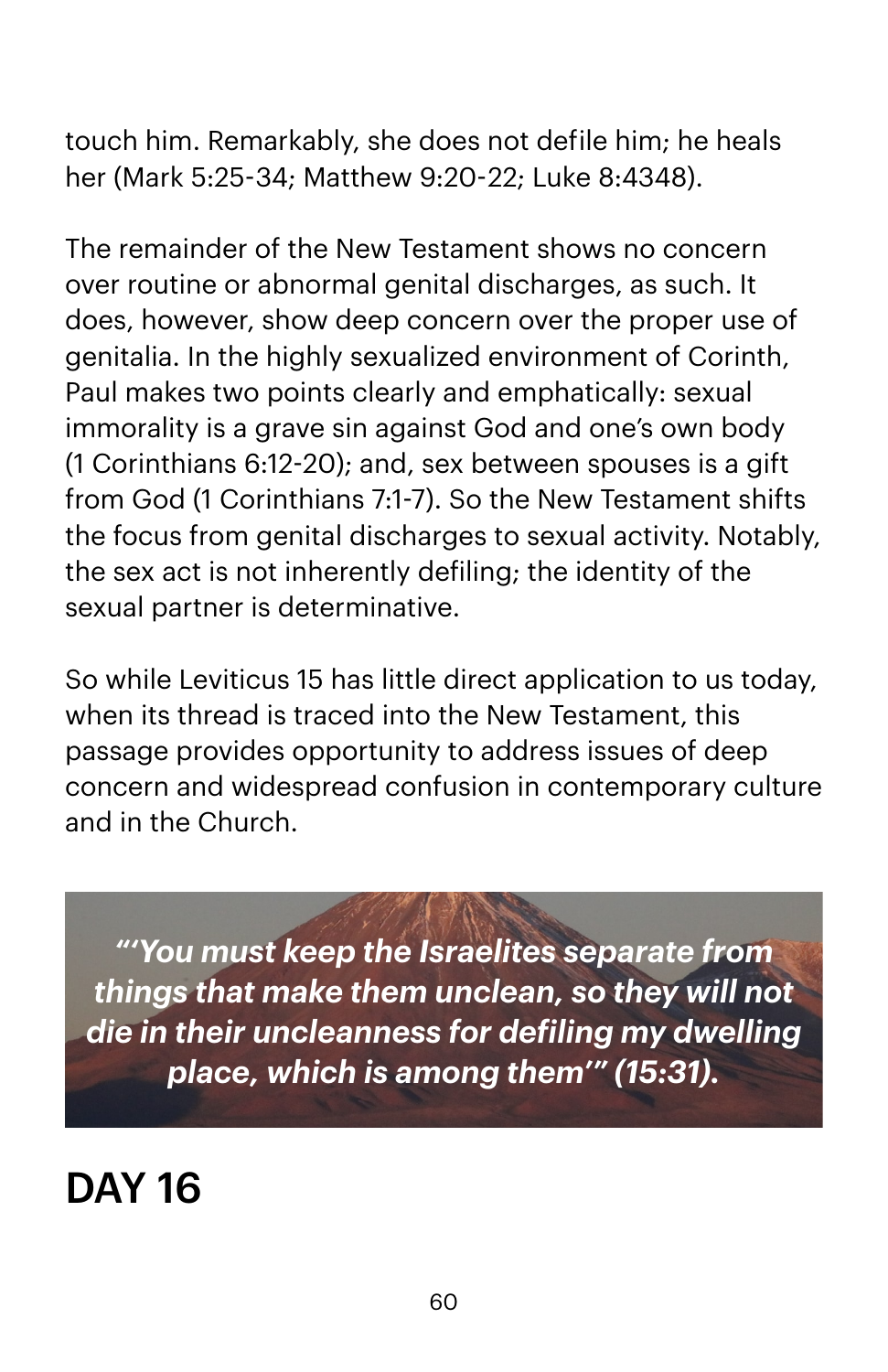### **PURIFICATION AND THE DAY OF ATONEMENT**

### [Leviticus 16](https://www.biblegateway.com/passage/?search=lev+16&version=NIV)

The first section of Leviticus instituted various sacrifices, and assigned priests to oficiate over them (chapters 1-9). Then an interlude recounted God's execution of Aaron's eldest two sons, Nadab and Abihu, for unauthorized entrance into the presence of God (chapter 10).

The second section of Leviticus has identified various causes of ritual contamination, paired with corresponding purifying sacrifices (chapters 11-15). Now, another interlude warns Aaron to avoid the sin that killed his sons: "'The two sons of Aaron ... died when they approached the Lord. The Lord said to Moses: 'Tell your brother Aaron that he is not to come whenever he chooses into the Most Holy Place ... or else he will die'" (verses 1-2). The remainder of the chapter elaborates the one occasion in the year when Aaron, as high priest, is authorized to enter the Most Holy Place: the Day of Atonement.

**What God said to them.** The chapter unfolds step by step. Aaron is to prepare by gathering the animals required for his own sacrifices: a bull as a sin offering, and a ram for a burnt offering. He must also bathe and change from his usual ornate vestments into simple linen garments. For their part, Israel supplies two goats for a sin offering, and a ram for a burnt offering (verses 3-5).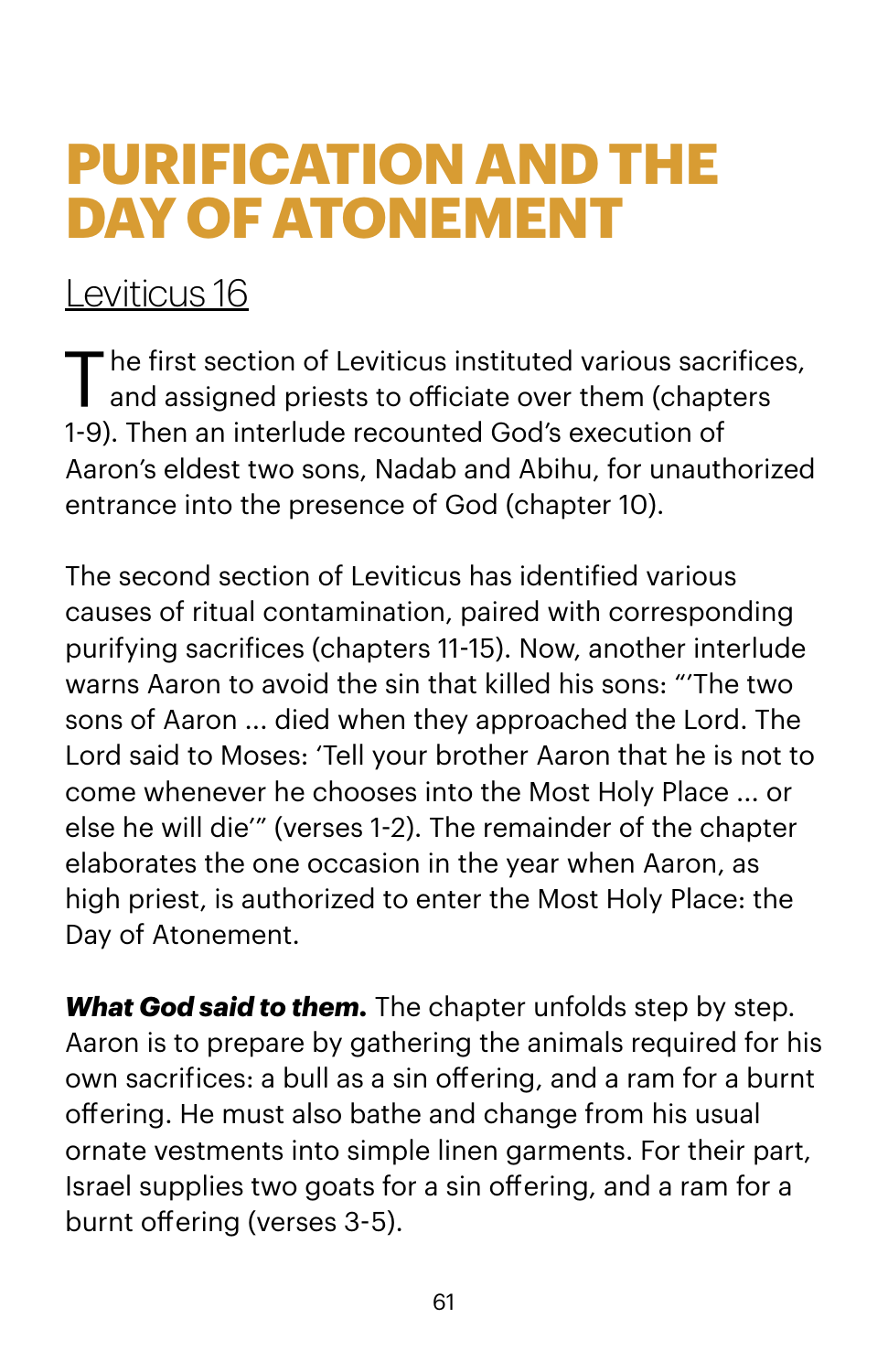The process of sacrifice begins with presenting the animals before God. Aaron presents the bull for his sin offering. Then he presents the goats for Israel's sin offering, drawing lots to identify which goat will be sacrificed, and which will be released alive in the wilderness (verses 6-10).

Then comes the slaughter of the animals. First, Aaron sacrifices the bull for his own sin offering. He burns a cloud of incense to shroud the ark of the covenant from direct view, as he sprinkles blood on the mercy seat covering the ark. Next, he sacrifices the goat as a sin offering for Israel, because of their uncleanness and rebellion. Then he works his way out of the tabernacle, sprinkling the blood of the goat as he goes, in order to purify each section: the ark of the covenant in the Most Holy Place, the tent of meeting in the Holy Place, and the altar of sacrifice in the courtyard.

Finally, the high priest lays hands on the live goat, to transfer the wickedness, rebellion, and sins of the nation. The goat is led out of the community, and released in the wilderness (verses 11-22).

God also mandates the cleanup process. Aaron bathes and changes back to his usual elaborate priestly garb. He offers one ram as burnt offering for himself, and a second as burnt offering for the nation. The man who released the goat in the wilderness washes his clothes and bathes. The carcasses of the bull and goat offerings are burned outside the camp, then the man who burned them washes his clothes and bathes before returning to camp (verses 23-28).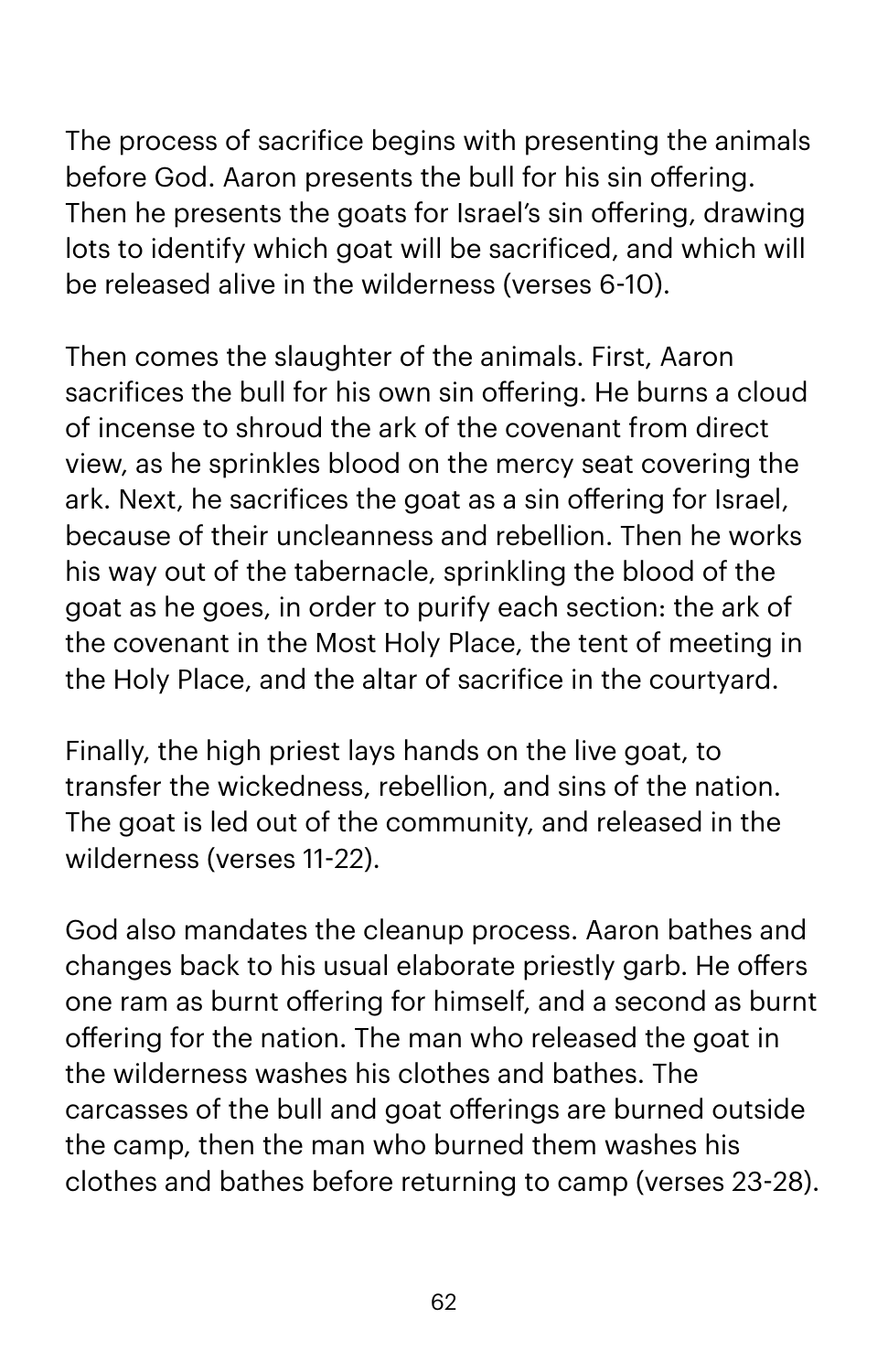The narrative closes by institutionalizing the sacrifice as an annual observance, in perpetuity, to make atonement for the tabernacle, the priests, and the community (verses 29-34).

**The Contract** 

*What God is saying to us.* As we have noted previously, the book of Hebrews invokes the rituals of sacrifice – including the Day of Atonement – to highlight the saving work of Christ. We have identified some of these comparisons already. Unlike a typical high priest, Jesus need not first sacrifice for himself (Hebrews 7:26-27). Jesus ministers in the immediate presence of God, within the glorious heavenly prototype of the earthly tabernacle (Hebrews 9:11). Jesus makes atonement with his own blood, not the blood of animals (Hebrews 9:13-14). All these contrasts reappear in this passage.

Two additional comparisons derive particularly from the Day of Atonement ritual. First, Jesus does not enter the sanctuary annually, forever, to cleanse from sin. Instead, he enters once, for all time, to put an end to sin: "Nor did he enter heaven to offer himself again and again, the way the high priest enters the Most Holy Place every year ... [H]e has appeared once for all ... to do away with sin" (Hebrews 9:25-26).

Secondly, and astoundingly, Christ does not merely make atonement in the Most Holy Place on our behalf. As a result of his purifying work, we ourselves – not some priest on our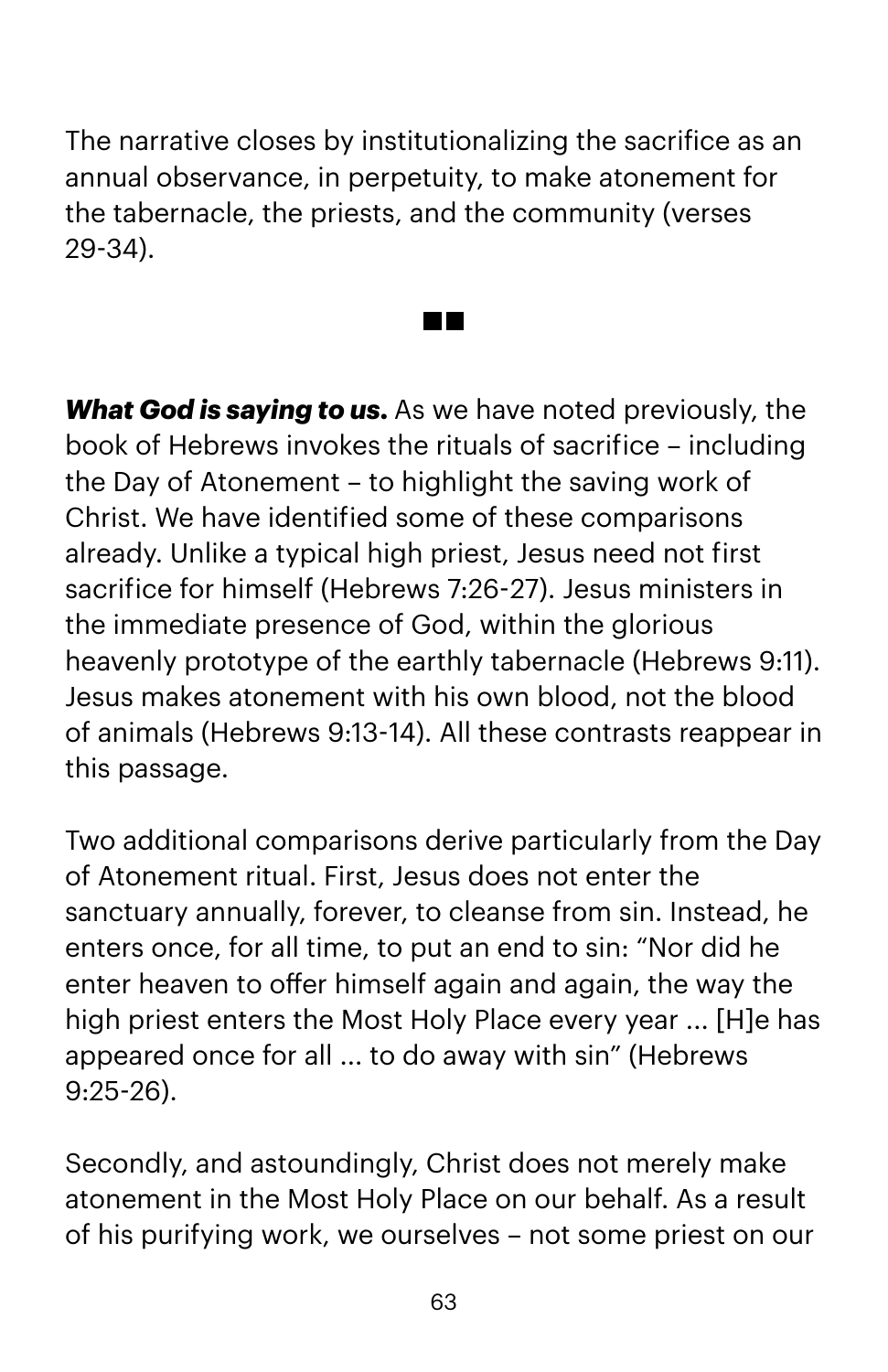behalf and in our place! – may now enter the most holy presence of God: "We have confidence to enter the Most Holy Place by the blood of Jesus ... [L]et us draw near to God with a sincere heart ... having our hearts sprinkled to cleanse us from a guilty conscience" (Hebrews 10:19,22).

*"'Atonement is to be made once a year for all the sins of the Israelites'" (16:34).*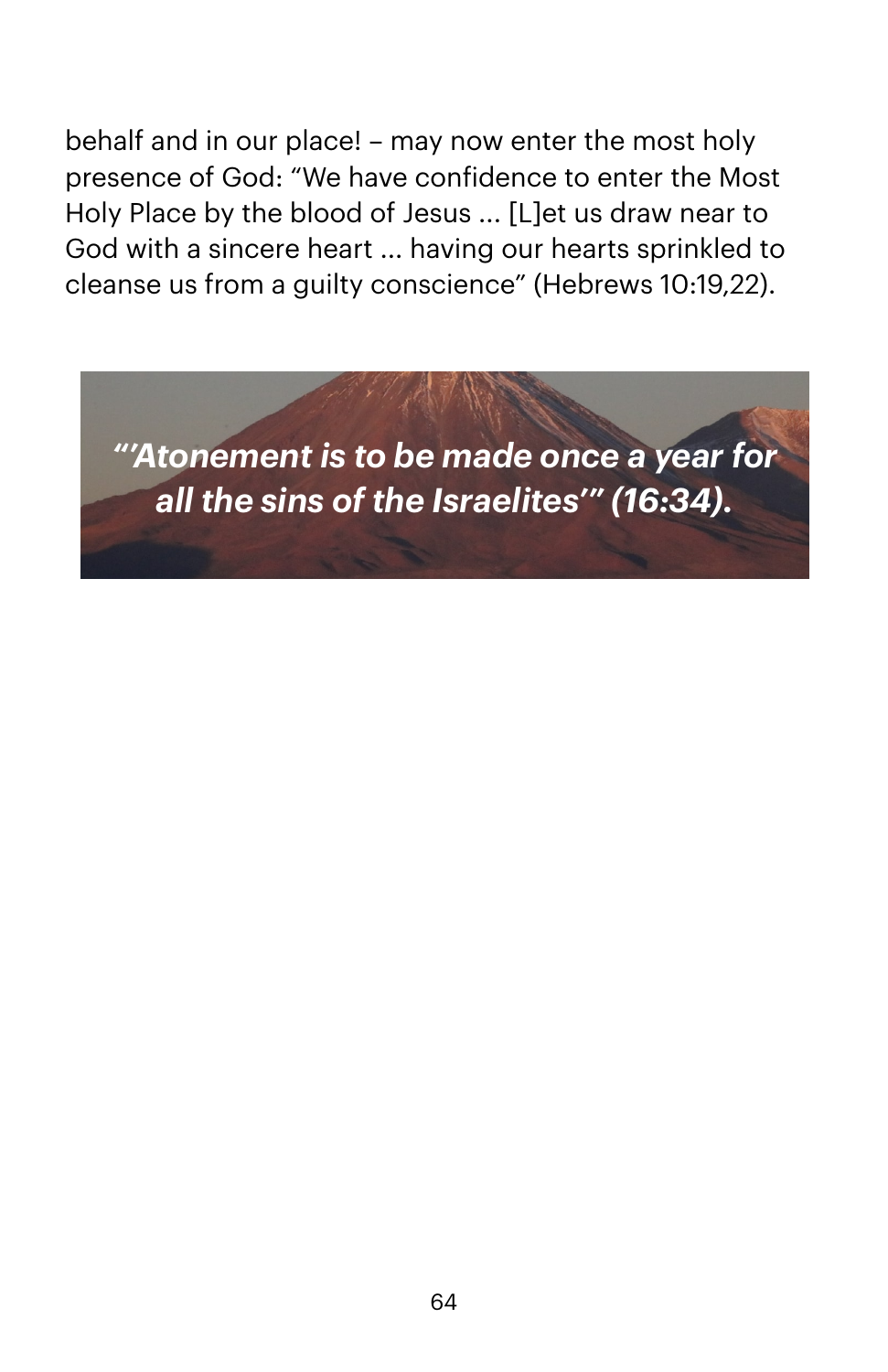# DAY 17 **HOLINESS AND MEAT**

### [Leviticus 17](https://www.biblegateway.com/passage/?search=lev+17&version=NIV)

A new section begins with the introductory formula used throughout the book: "The Lord said to Moses, 'Speak to ... all the Israelites and say to them: "This is what the Lord has commanded"'" (verses 1-2). Setting out permanent Law, Leviticus repeatedly claims divine authority.

The overall theme persists: "'Be holy, because I, the Lord your God, am holy'" (19:2). So far, the book has legislated tabernacle sacrifice (chapters 1-7), the priesthood (chapters 8-10), and ritual purity (chapters 11-16). The remainder of the book explains various other practices related to holiness.

Chapter 17 regulates the eating of meat. The issue is not the ethics of meat eating, because God authorized that in the aftermath of the flood (Genesis 9:1-6). Nor is the issue related to global warming: their herds are not large enough to harm the climate. Instead, two practices come under criticism: private sacrifice and the consumption of blood.

*What God said to them.* Thematically, the passage divides into two parts. Verses 3-9 requires that all animals of the sorts used in sacrifice – cattle, lambs and goats – be slaughtered at the tabernacle, under the supervision of a priest. Private slaughter of such animals renders the violator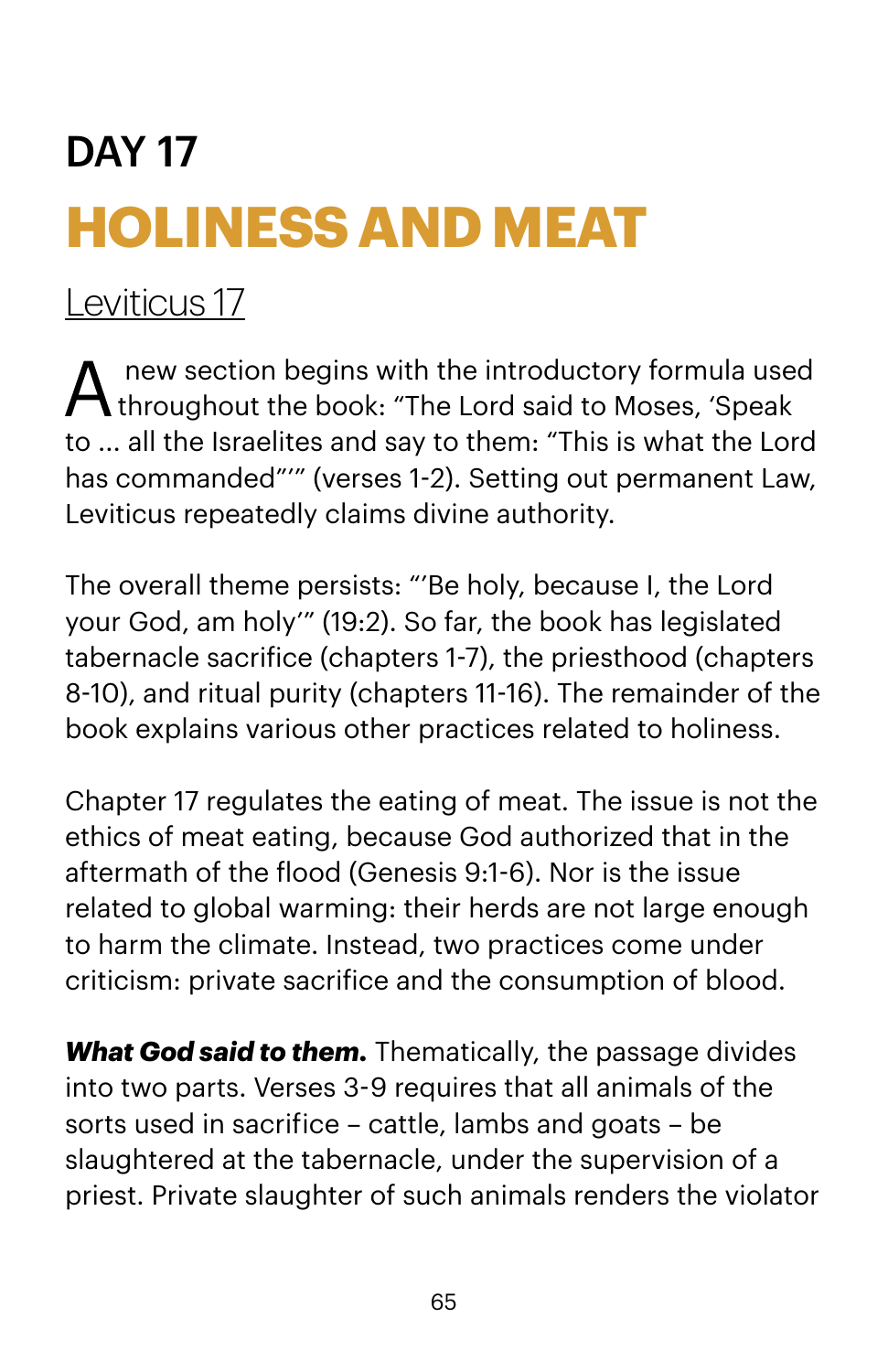'guilty of bloodshed', a charge elsewhere leveled against murder (Genesis 9:1-6).

The stated rationale assumes some background knowledge. Given the expense and lack of refrigeration, animal slaughter and meat eating would have been infrequent, typically only for feasts, and commonly in conjunction with religious festivals. Private slaughter would allow families to make offerings to household spirits or local gods, including the then popular, though now obscure, 'goat spirit'. The centralization of animal slaughter at the tabernacle under the supervision of priests was a crucial step in the process of combating polytheism and animism in favor of monotheism. Otherwise, the guilty would come under divine judgment.

Verses 10-16 prohibit another potential abuse of animal slaughter: the consumption of blood. When God first authorized the eating of meat, he attached a prohibition against the consumption of blood (Genesis 9:1-4). This passage explains the underlying rationale for the prohibition, and elaborates its application.

Regarding the rationale, blood is sacrosanct both as the life of the animal, and as the means of atonement for human sin. The remainder of the passage applies the general principle in two case studies outside tabernacle supervision. Hunters, when field-dressing game, must drain the blood into the soil. An animal found dead, however, can no longer be bled. It may be eaten, though it renders the eaters unclean. They must wash their clothes and bathe,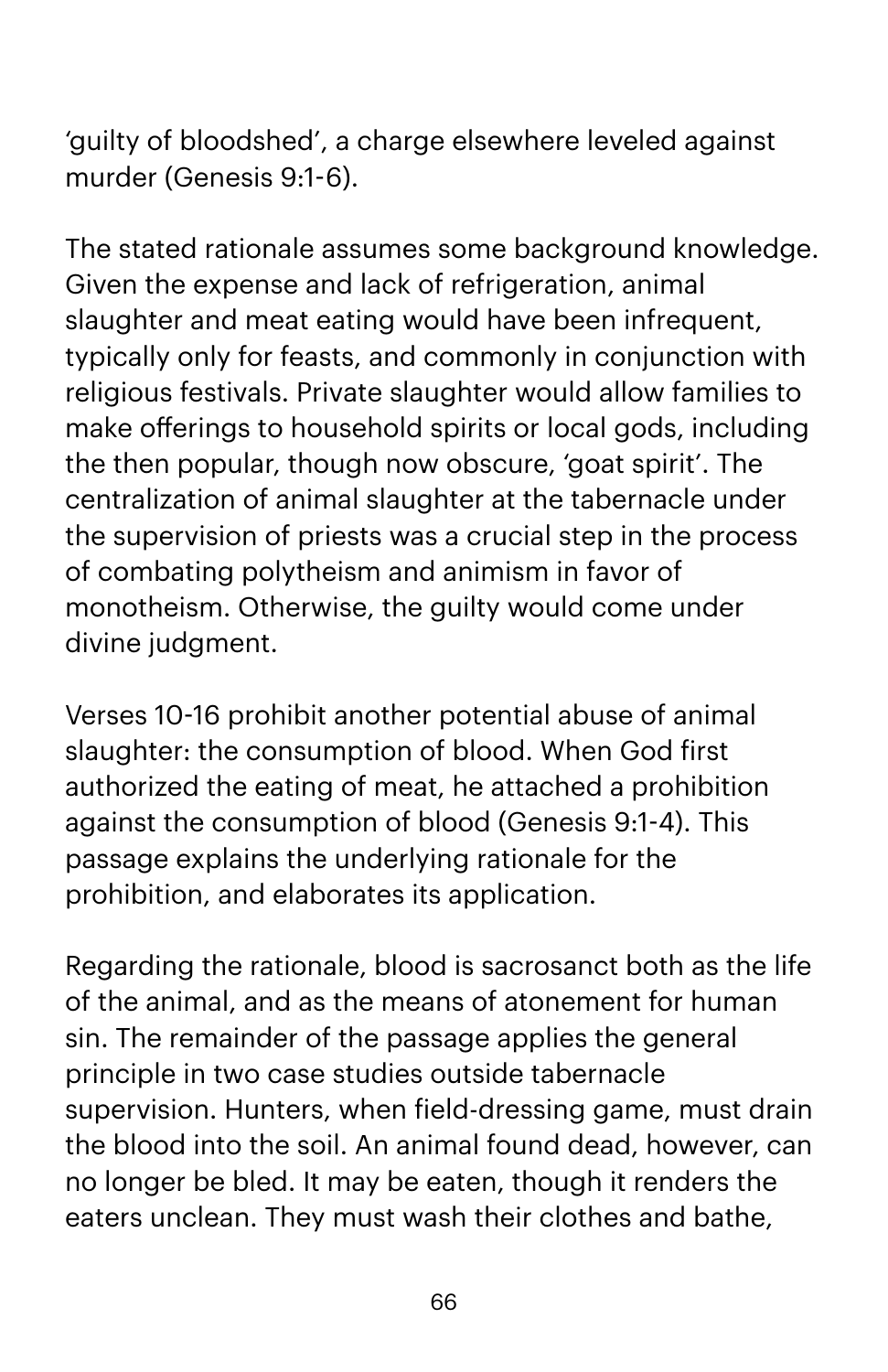and will remain unclean until evening; otherwise, they will be held culpable.

The propositional content of this chapter is quite simple: "Do not offer private sacrifice. Do not eat blood." The dominant feature of the passage is its emotion. The first paragraph matches positive commands with negative prohibitions to make the same point eight times (verses 3-4,5a,5b-7,8-9). The second paragraph supports a principle with repetition, underlying rationale, and two case studies, making the same point fourteen times (verses 10a,b,11a,b,12a,b,13,14a,14b,14c,14d,15a,15b,16). The regulations apply to 'any' and 'all' Israelites (verses 1,3,8,10,12,13,14,15), and equally to 'any' and 'all' foreign residents (verses 8,10,12,13,15); which provides thirteen opportunities to say 'everyone'.

Six threats of punishment intensify the seriousness of this law (verses 4,9,10[2x],14,16). Also notable are the pejoratives, equating violators to murderers (verse 4[2x]) and prostitutes (verse 7). This is the rhetorical equivalent of shouting through a bullhorn.

*What God is saying to us.* Both prohibitions relate to meat consumption, though in different directions.

**Contract** 

The first prohibition opposes food sacrifices to other gods. This practice continues in much of the world. The New Testament repeats and applies this ban at length in 1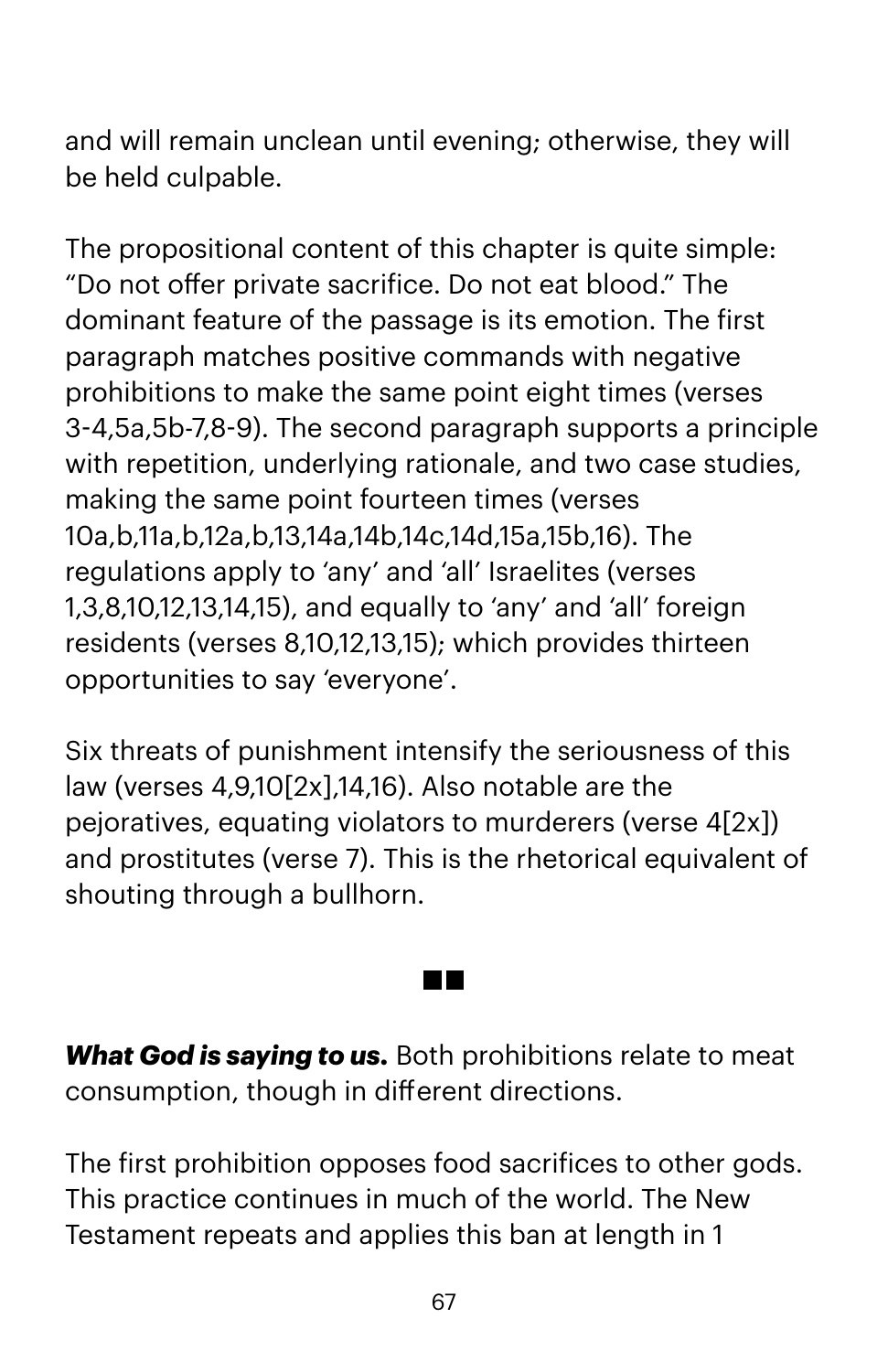Corinthians 8-10, so the discussion is best postponed until then.

The second prohibition forbids the consumption of animal blood. This practice, too, continues in much of the world, including British black pudding, German *blutwurst*, and Chinese *xue doufou*. Whether Christians may eat these foods is a complex question. The New Testament addresses the issue directly in Acts 15:23-29, so discussion is best left until then.

For the moment, it sufices to note one redemptivehistorical application. The second prohibition is part of the background to the New Testament emphasis on the 'blood' of Jesus, referencing his life poured out in death for the atonement of sin: "God presented Christ as a sacrifice of atonement, through the shedding of his blood" (Romans 3:25). This background also accounts for the dire warning against those who abuse the Lord's Supper (1 Corinthians 11:17-34).

*"'The life of a creature is in the blood, and I have given it to you to make atonement for yourselves on the altar; it is the blood that makes atonement for one's life'" (17:11).*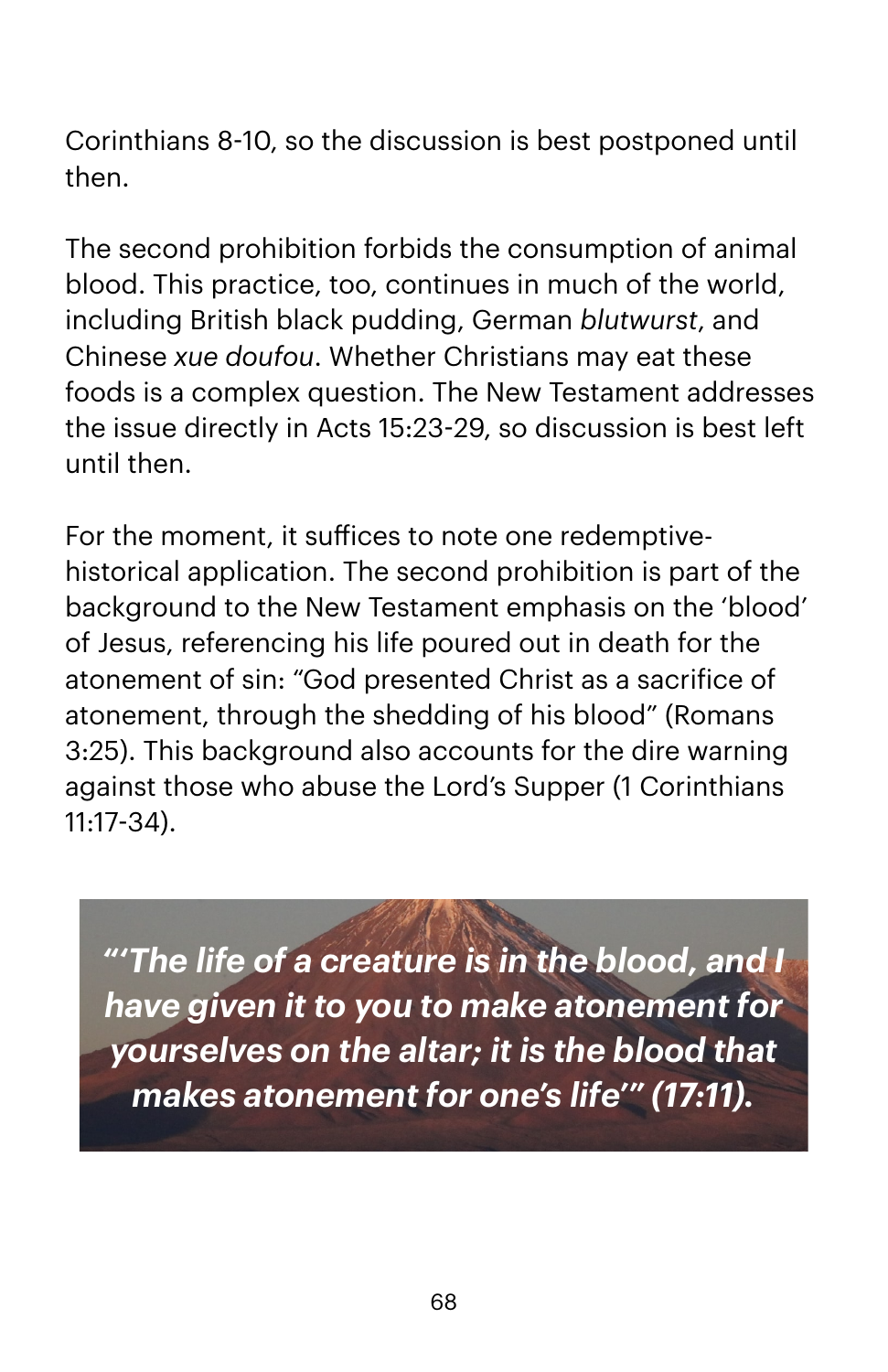# DAY 18 **HOLINESS AND SEX**

### [Leviticus 18](https://www.biblegateway.com/passage/?search=lev+18&version=NIV)

The next three chapters form a coherent unit within this<br>section of the book. This chapter focuses narrowly on sexual holiness. Chapter 19 broadens the scope, portraying holiness as all-encompassing. Chapter 20 warns of the consequences of sin, drawing examples from the sins of chapters 18-19.

*What God said to them.* The focus of this chapter could not possibly be clearer. "Do not have sex with...." followed by a remarkably detailed list of prohibited sexual relationships. The beginning and end of the chapter also deserve attention as they shed light on the intervening prohibitions.

The introduction and conclusion to the chapter situate the teaching about sex in the context of the surrounding culture. "'You must not do as they do in Egypt, where you used to live, and you must not do as they do in the land of Canaan, where I am bringing you. Do not follow their practices'" (18:3). "'All these things were done by the people who lived in the land before you, and the land became defiled'" (18:24,27). Instead of following the sexual mores of the dominant culture, Israel is to obey God's laws because, "'I am the Lord your God.'" Otherwise he will deal with his people as he dealt with the Egyptians and Canaanites (18:1-5,24-30).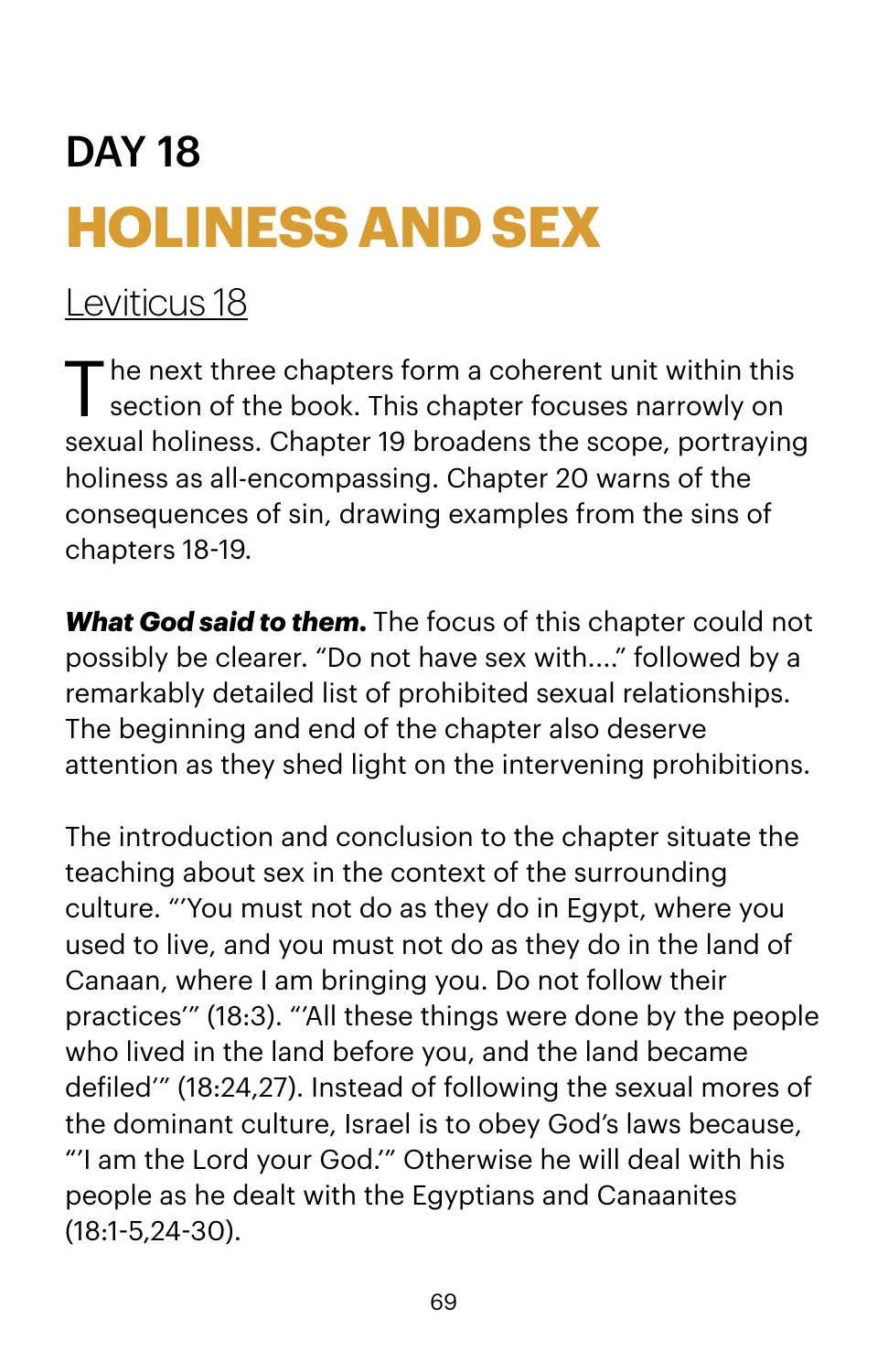These exhortations sandwich a detailed list of sexual relationships that would constitute incest for a man: mother, step-mother, sister, paternal or maternal half-sister or step-sister, granddaughter or step-granddaughter, paternal or maternal aunt or aunt by marriage, daughter-inlaw, sister-in-law, as well as any woman and her daughter, granddaughter, or sister (18:6-18).

Additionally, sex during menstruation is forbidden (though this restriction relates as much to blood as to sex). Adultery is outlawed. So are homosexuality and bestiality. Somewhat tangentially, in the midst of all these sexual prohibitions, Israelites are also forbidden to offer their children in sacrifice to the Canaanite (or Ammonite) god Molech (18:19-23).

If Israel descends into these sins, God will expel them from the land, as he did the Canaanites. Individuals who violate these sanctions must be kicked out of the community. The grace and mercy of God provide no safety from his judgment. Though they are the people of God, Israelites receive the same punishment for the same sins as Canaanites (18:24-30).

*What God is saying to us.* The norms of our culture are increasingly at odds with Scripture. Difference in practice reflects difference in underlying values. Biblical mores purport to be of divine origin; cultural mores prioritize moral autonomy, and the emotional fulfillment and sexual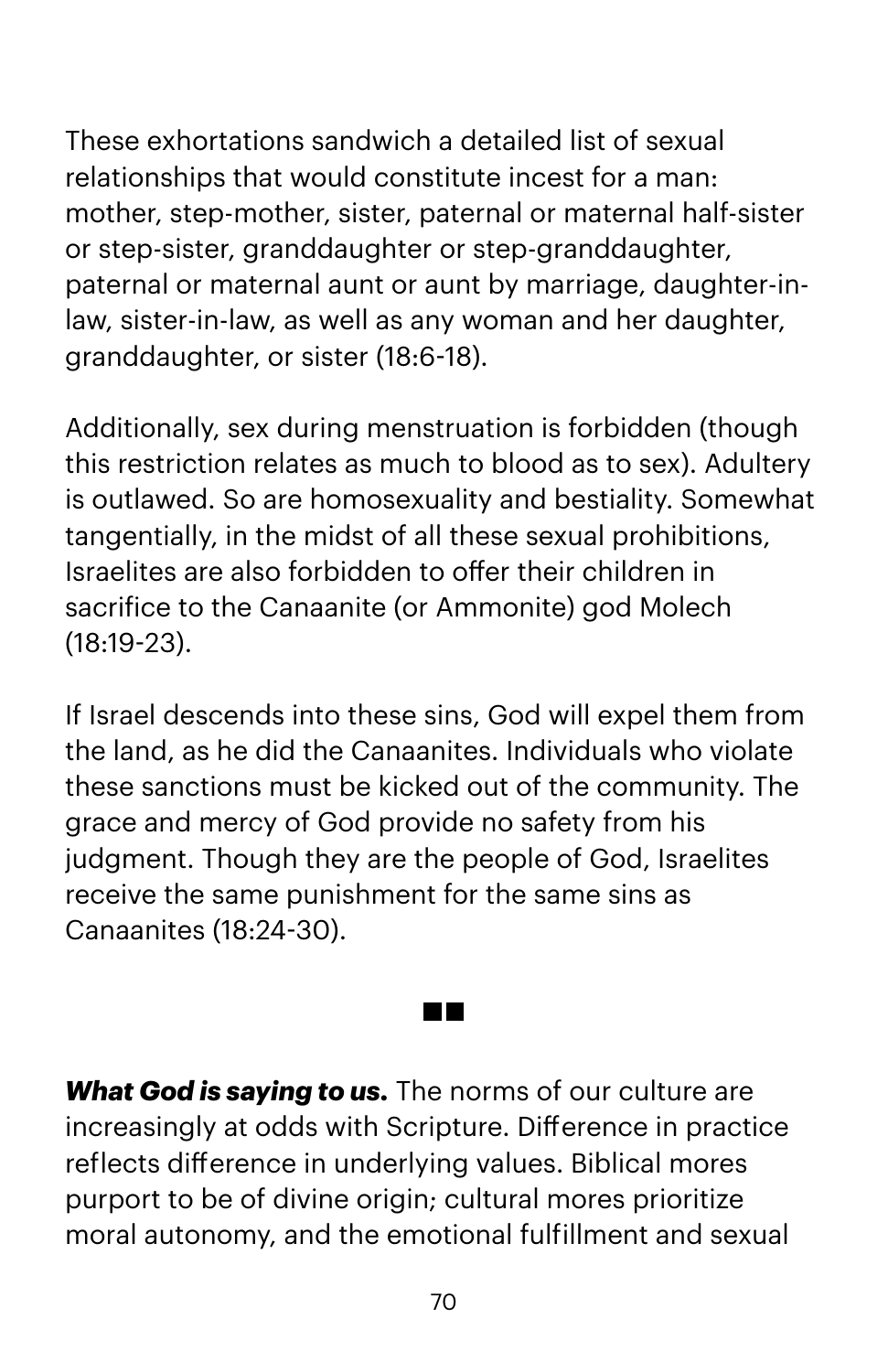satisfaction of consenting adults. Space does not permit a defense of either the general concept of divine revelation, or the sexual mores of Scripture. The point is simply that if we do not concur with our culture on foundational principles, then we will not agree on practices.

For those who claim the name of Christ, the point of this passage is stark: copulate like the surrounding culture and face the same consequences. Invoking 'grace' does not evade this reality. The New Testament concurs with the Old: "Do not be deceived: God cannot be mocked. A man reaps what he sows" (Galatians 6:7). "The acts of the flesh are obvious: sexual immorality, impurity and debauchery ... those who live like this will not inherit the kingdom of God" (Galatians 5:18,21). The apostle Paul afirms the same correspondence as Leviticus: live like the world in this life; spend eternity with the world.

On the other hand, though God expects those who own his name to live as he commands, we cannot legislate for those who do not claim his name. In times past, Christians could expect laws and public norms to be outwardly sympathetic toward biblical values. Those days have passed. But we need not be anxious about it. The New Testament church thrived without being able to control the laws or values of their surrounding culture. Our energy is better expended on supporting one other in the effort to channel our own sexual drives.

While we do not seek to control the laws or values of our country, we can still challenge its logic. Given the cultural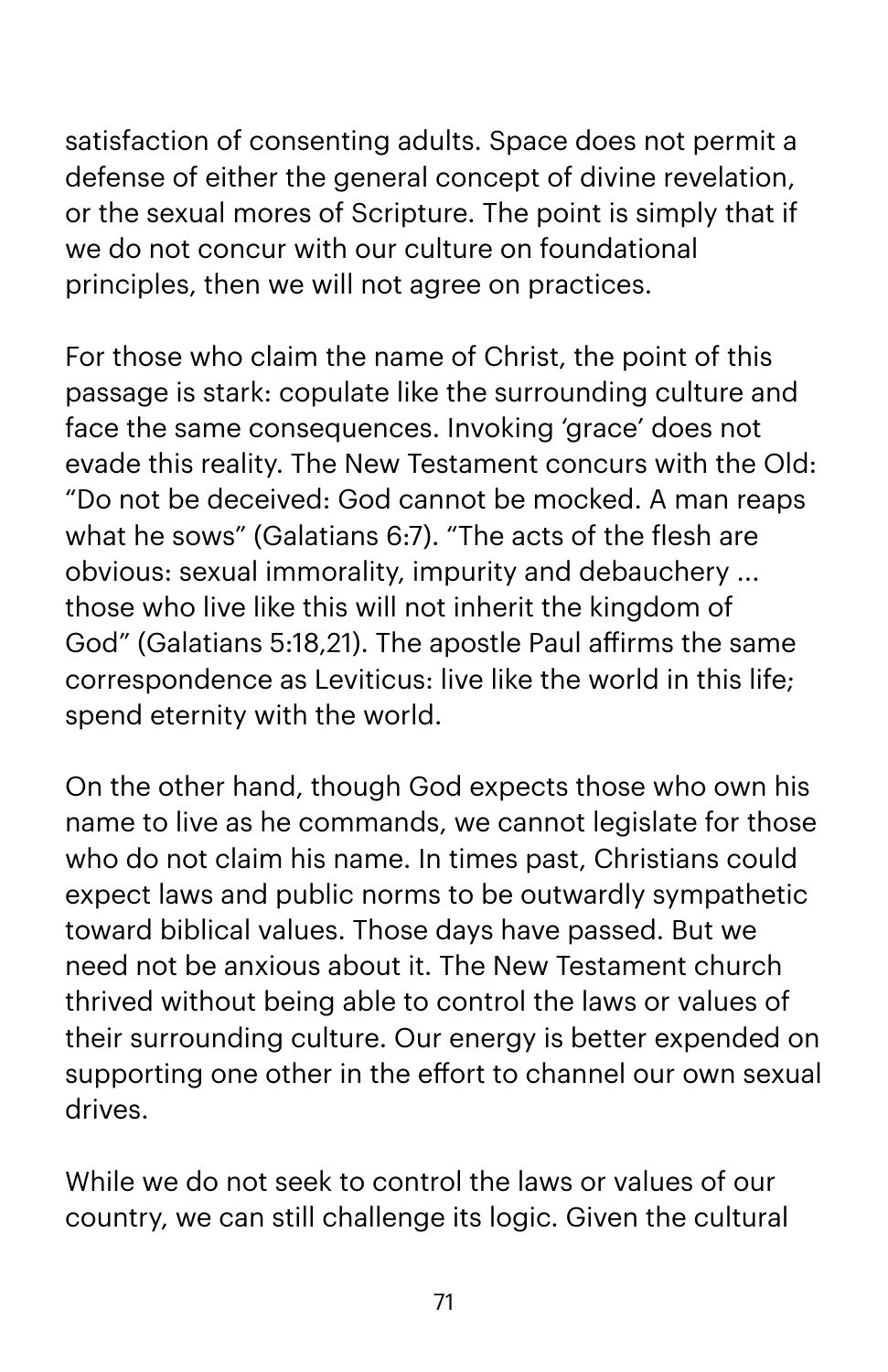standard endorsing emotional and sexual fulfillment for consenting adults, what justifies legalizing same-sex marriage while prohibiting incest, polygamy, or polyamory? The underlying question also deserves to be asked: By what authority do we establish that the fulfillment of consenting adults is suficient criterion for establishing the legality – or morality – of behavior?

Ultimately, though, we are not required to convince our culture. It is required only that we obey our God.

*"'I am the Lord your God... You must not do as they do in the land of Canaan... You must obey my laws and be careful to follow my decrees. I am the Lord your God'" (18:2-4).*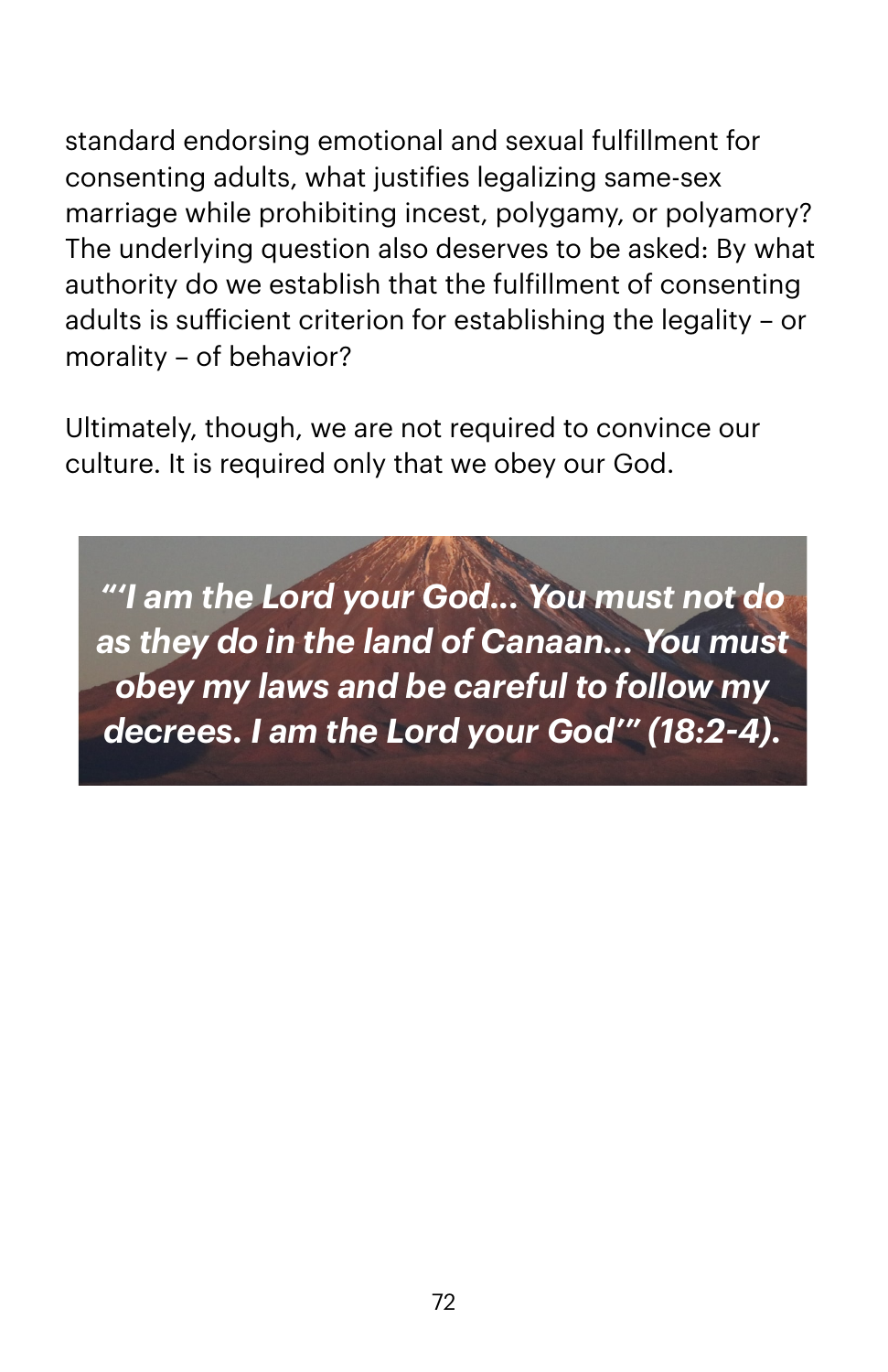## DAY 19 **HOLINESS AND THE TOTALITY OF LIFE**

#### [Leviticus 19](https://www.biblegateway.com/passage/?search=lev+19&version=NIV)

In the wake of the singular focus in chapter 18, the diversity<br>of this chapter is striking. The first question for the of this chapter is striking. The first question for the interpreter is: Does Leviticus 19 have a central point – other than that holiness is all-encompassing – or is it a collection of loosely-related regulations?

*What God said to them.* This much is clear: all of the directives legitimately and deliberately collect under the introductory exhortation, "'Be holy because I, the Lord your God, am holy'" (verse 2). This point of cohesion is reinforced by the conclusion: "'Keep all my decrees and all my laws and follow them. I am the Lord'" (verse 37). Yet as a focus for the chapter, this is too broad to clarify much. However, no tighter coherence is evident, nor any thematic development.

Some commentators suppose that individual paragraphs are marked by the closing line: "I am the Lord (your God)" (verses 2,3,4,10,12,14,16,18,25,28,30,31,32,34,36,37). Yet when divided into these sixteen smaller units, the paragraphs vary widely in length, and in theme. At best, "I am the Lord" serves as a broad unifying point through all the diversity: Israel is to live a certain way – or a great many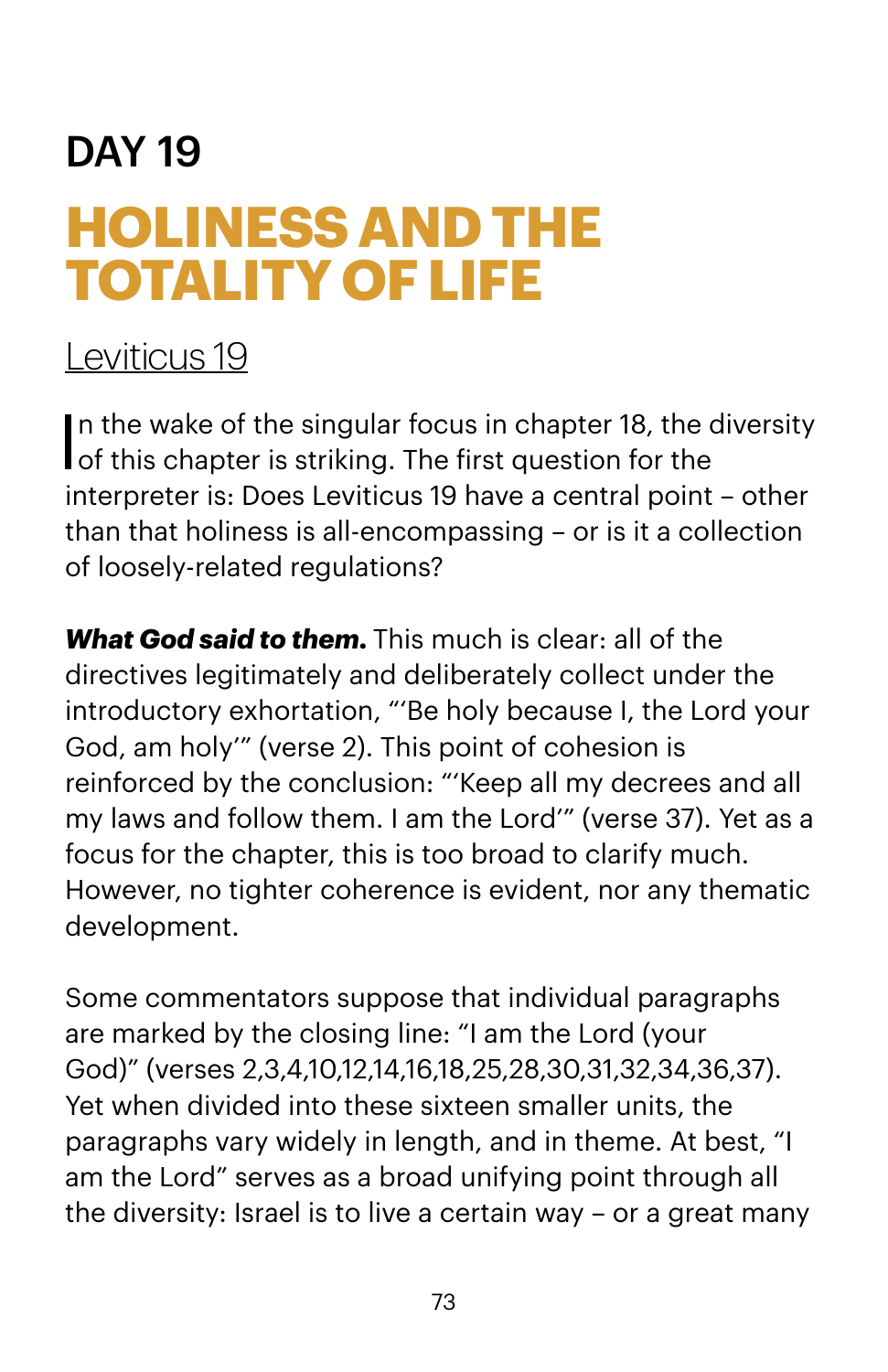particular ways – because: (a) their God tells them to do so; and, (b) by doing so, their behavior reflects his virtues and values.

A second possibility is that this diversity is itself the intended theme: to live like God includes a great variety of activities beyond what we traditionally consider 'spiritual'. Godly living encompasses: family life, daily schedule, exclusive worship, dietary habits, care for the poor, honesty, integrity in business, protection of the disabled, just courts, forgiveness, rebuking sin, monoculture farming, treatment of slaves, rejection of animistic magical practices, respect for the elderly and for foreigners, and fair trade. Even then, the themes weave in and out, without apparent transition or coherence. If the author constructs this chapter to make this point, the conclusion is apt: "'Keep *all* my decrees and all my laws and follow them. I am the Lord'" (verse 37 *emphasis added*).

A third possibility argues against the preceding. A common conclusion in scholarly literature is that ancient Near Eastern codes of conduct tended to consist of a loose collection of ideas: thematic cohesion was not a necessary feature of the genre.

Whichever – if any – of the foregoing explanations is right, one conclusion is apparent: holiness is far more comprehensive for God than it typically is for us. The Ten Commandments provide a high-level summary. Most recur here: honoring parents (verse 3), keeping Sabbath (verse 3), rejecting idolatry (verse 4), prohibition against stealing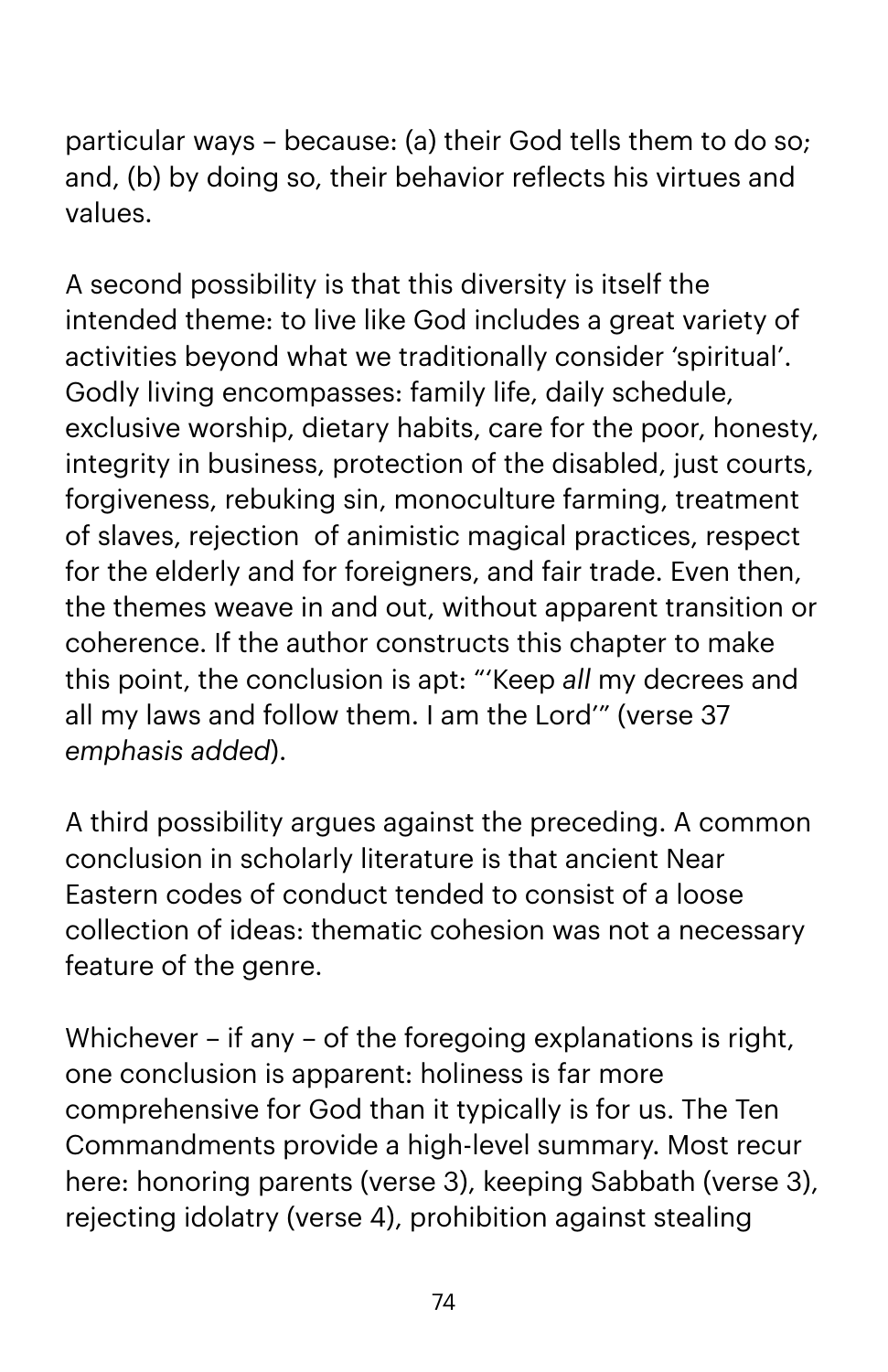(verse 11), and respectful use of the name of God (verse 12). Yet the details take us much wider, including: sacrifice (verses 5-8), the poor (verses 9-10), financial integrity (verse 13), the disabled (verse 14), the courts (verse 15), social relationships (verses 16-18), sexual predation (verses 19-22), agriculture (verses 23-25), spiritism (verses 26-32), elder care (verse 32), immigrants (verses 33-34), and business ethics (verses 35-36). The scope of holiness is remarkable, and its detail is intimidating.

**Contract** 

*What God is saying to us.* The diversity of this chapter cautions us against single-issue ethics. By God's design, each Christian has particular spiritual concerns and ministry strengths. One may have a deep concern for moral purity; another, for the disabled; a third, for modeling Christian values in the business world; some for evangelism; others, for discipleship; yet others, for environmental stewardship; another, for orphans or for the elderly; some, for raising and distributing money to those in need; still another, for the spread of the gospel among the unevangelized; others, for the transformation of the national political or judicial system; someone else, for deeds of hospitality.

All of this matters to God. But none of us can do it all. One common response is to prioritize whatever issue grips us the most intensely, and to afiliate with others of like mind, to pursue that agenda above – and sometimes, to the neglect of – all others. The alternative that the apostle Paul advocates is to gather in diverse communities, with respect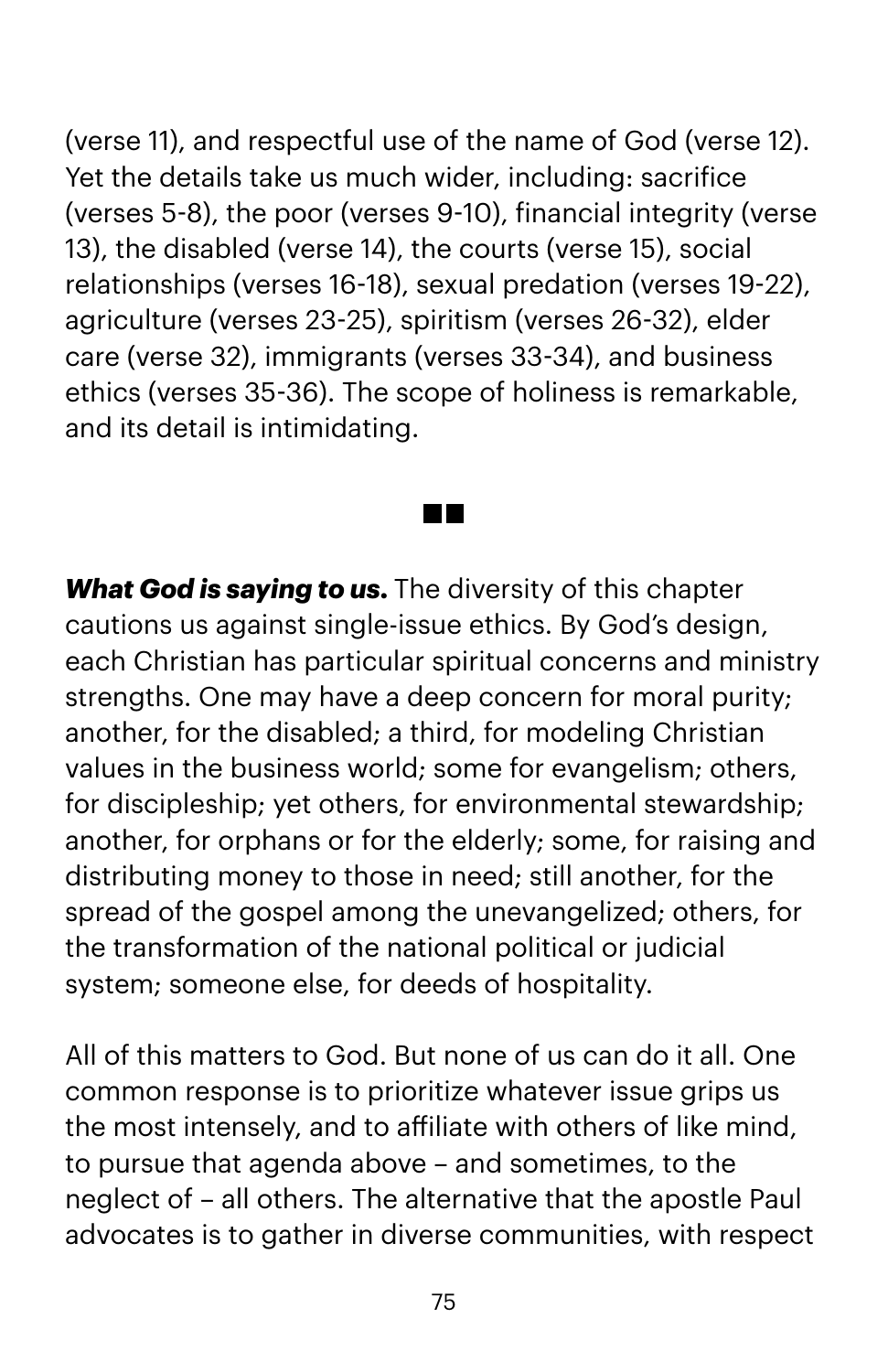for varied contributions, to pursue a wide range of activities, with each person contributing their own particular passion and gifts to the shared life of the community (1 Corinthians 12:4-31).

As the people of God, we must model his values. We must not violate any of them. But it is impossible for any one of us to make meaningful contributions to all, or even to many at once. Yet as the diverse people of God serving together, we can honor the full range of his commands, and model the wide range of his concerns.

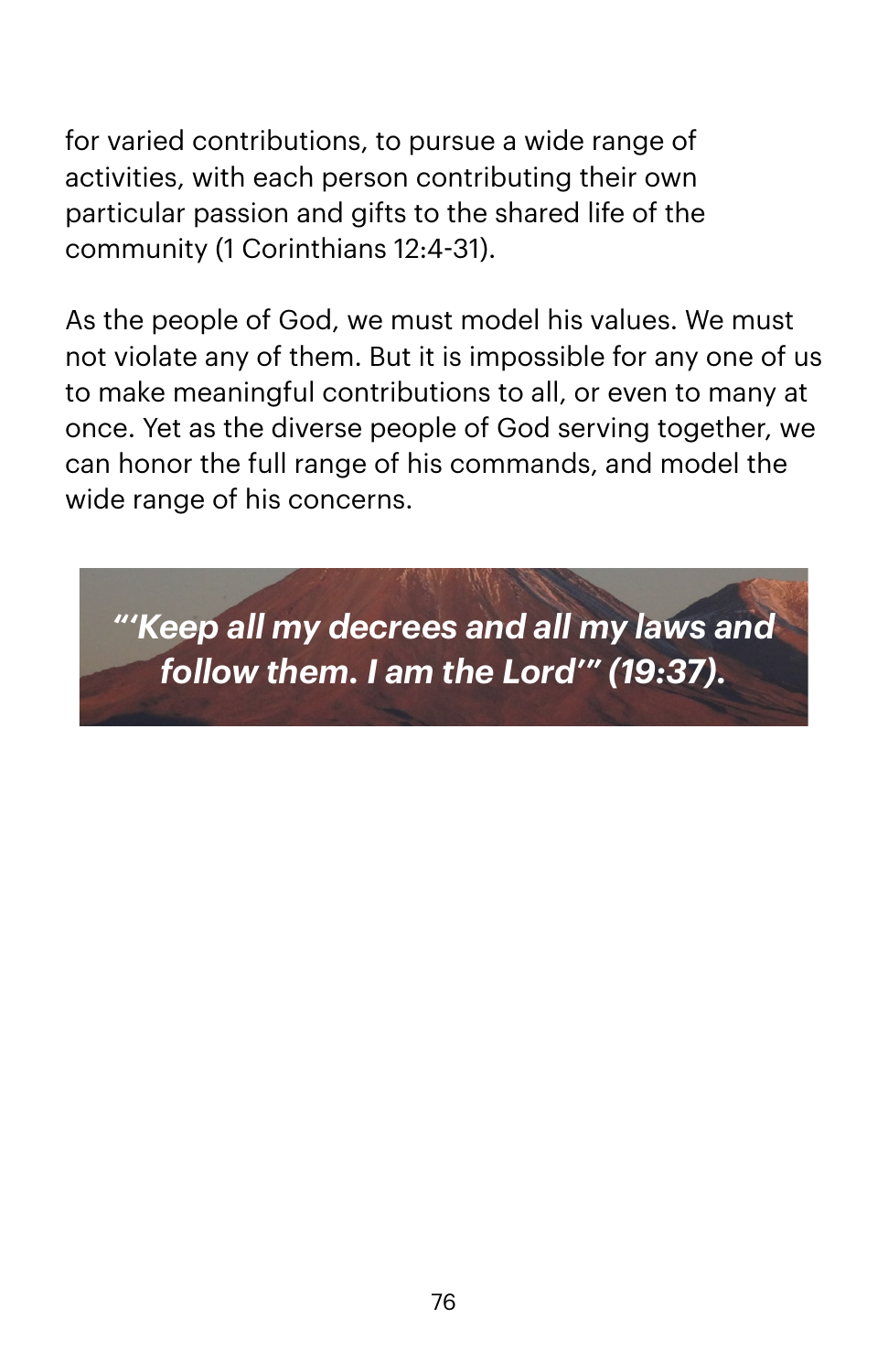# DAY 20 **HOLINESS: INCENTIVES**

#### [Leviticus 20](https://www.biblegateway.com/passage/?search=lev+20&version=NIV)

 $\mathbf T$  his passage censures much the same sins as the preceding two chapters. The primary development is that this text gives greater attention to the corresponding penalties. Overall, punishment comes in two forms: execution by the community, and exclusion by God. The recurring threat of death gives coherence to the passage, appearing thirteen times (verses 2,3-4,5,6,9,10,11,12,13,14, 15,16,27). In addition to these negative consequences, the passage more briefly offers positive motivation for holiness, based on God's character and his election of Israel.

*What God said to them.* The first set of prohibitions takes aim at two Canaanite religious practices: child sacrifice and spirit mediums. Those who sacrifice their children are to be stoned by the community and will be cut off by God. If the community abdicates its responsibilities, God will intervene to punish both the offenders and their supporters. God will also exclude from the elect those who consult spirit mediums (verses 1-6).

An interlude offers positive motivations for virtue: God himself is holy, and calls his people to be holy (verses 7-8).

The second set of prohibitions is diverse. It begins by calling for the execution of those who curse their parents.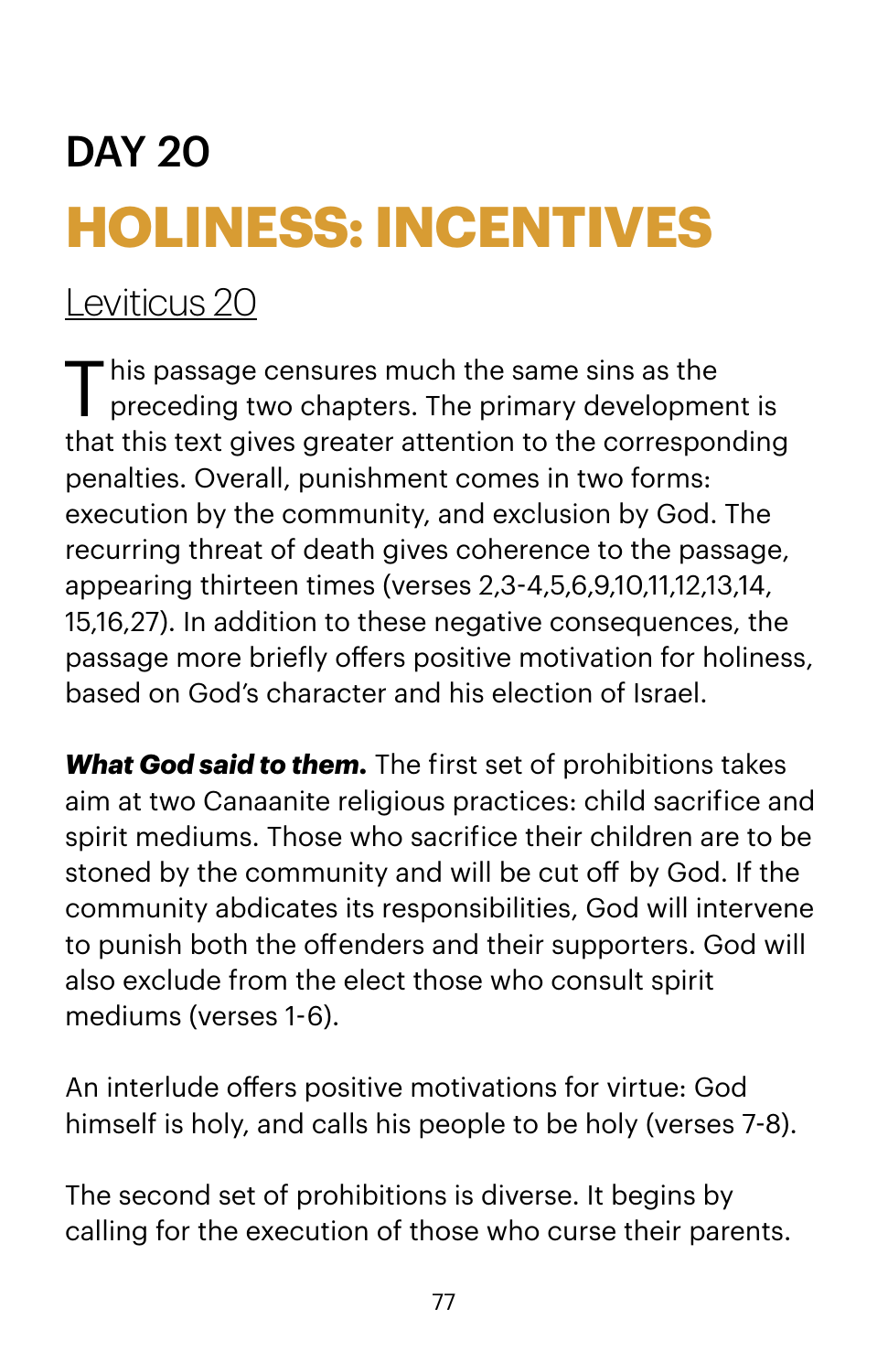Its focus, though, is on sexual sins: adultery, incest, homosexuality, incestuous polygamy, bestiality, and, sex during menstruation. The early items are punishable by execution; later items, by exclusion from the community or by childlessness (verses 9-21).

Positively, Israel is to obey God, so that they can retain possession of the land God allotted them. Otherwise, if they live like Canaanites, God will expel them, as he did the Canaanites (verses 22-24).

The third set of prohibitions is briefer. It recalls the laws differentiating clean and unclean creatures, and urges Israel to avoid defilement from the latter (verse 25).

Another interlude repeats the earlier exhortation: they are to be holy because God is holy, and has set them apart to be his special people (verse 26).

Finally, the closing verse forms a bookend to the opening paragraph ('inclusion'), demanding the execution of spirit mediums (verse 27).

In summary, this chapter provides both negative and positive motivations for holiness. Negative: so that they may escape execution by the community and judgment by God. Positive: so that their behavior conforms to God's character and his calling.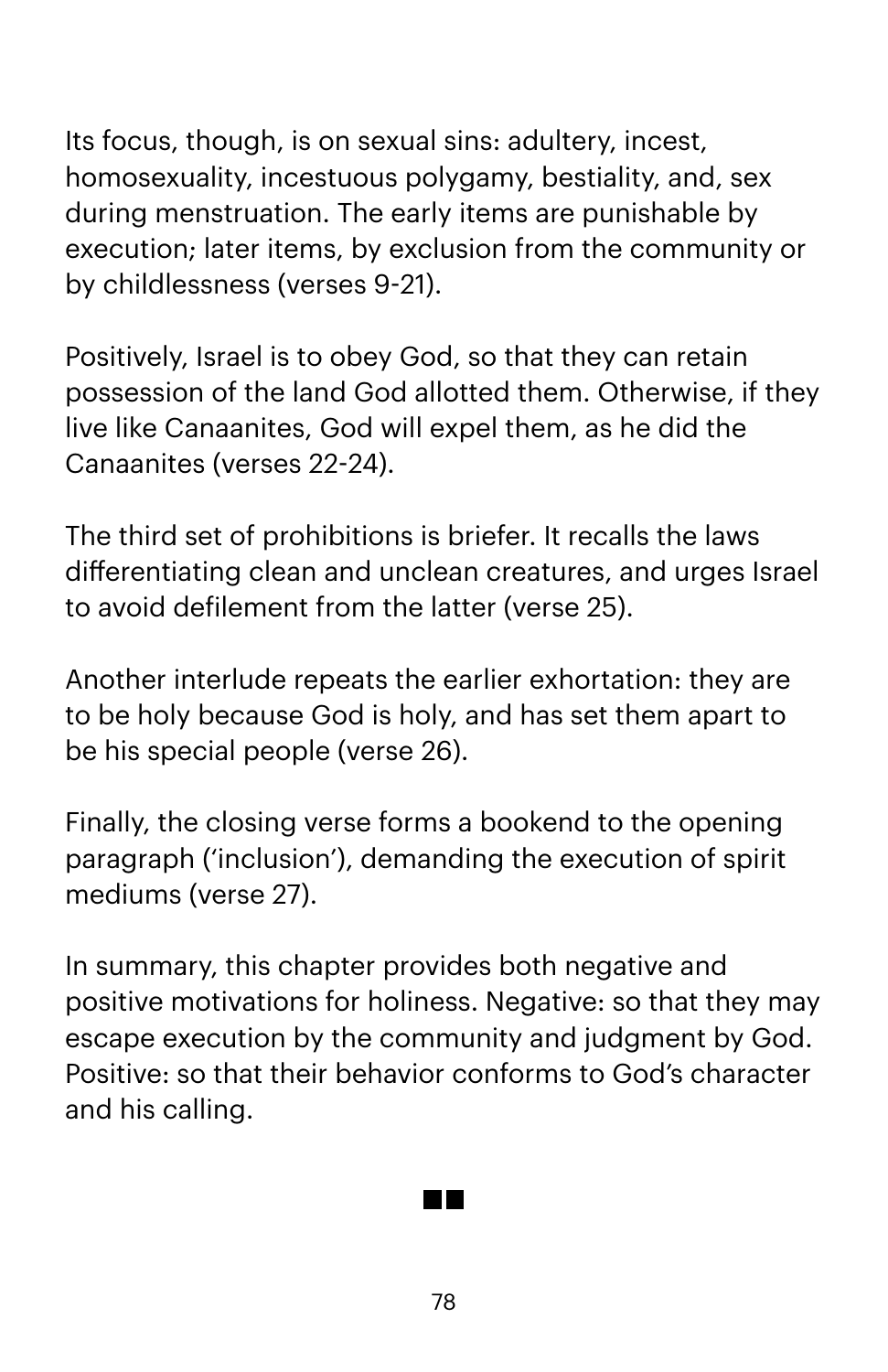*What God is saying to us.* Contemporary application of this passage can explore either of two themes: motivations for holiness, or sins which carry the threat of execution. Since the former is the overarching point of the chapter, we consider it here. Future readings will provide opportunity to explore the latter.

In his first epistle, Peter offers at least three incentives to holy living, two of which derive from Leviticus, with the third being distinctly Christian.

Positively, like Leviticus, the apostle urges his audience to be holy because God is holy: "Just as he who called you is holy, so be holy in all you do; for it is written, 'Be holy, because I am holy'" (1 Peter 1:15-16 citing Leviticus 20:26 cf. 11:44,45; 19:2). The moral codes of both Testaments reflect the character and conduct of God, who calls his people to model their values and behavior after his.

Negatively, also like Leviticus, Peter warns about the consequences of sin. In an era before the concepts of heaven and eternal life were fleshed out, the worst consequences that Leviticus can imagine are execution and exclusion from God's people. Centuries later, Peter sees further, to the more distant horizon of the final judgment and the eternal state. He warns: "Since you call on a Father who judges each person's work impartially, live out your time as foreigners here in reverent fear" (1 Peter 1:17). His characterization of God as an impartial judge of human conduct implicitly warns his audience that if they live like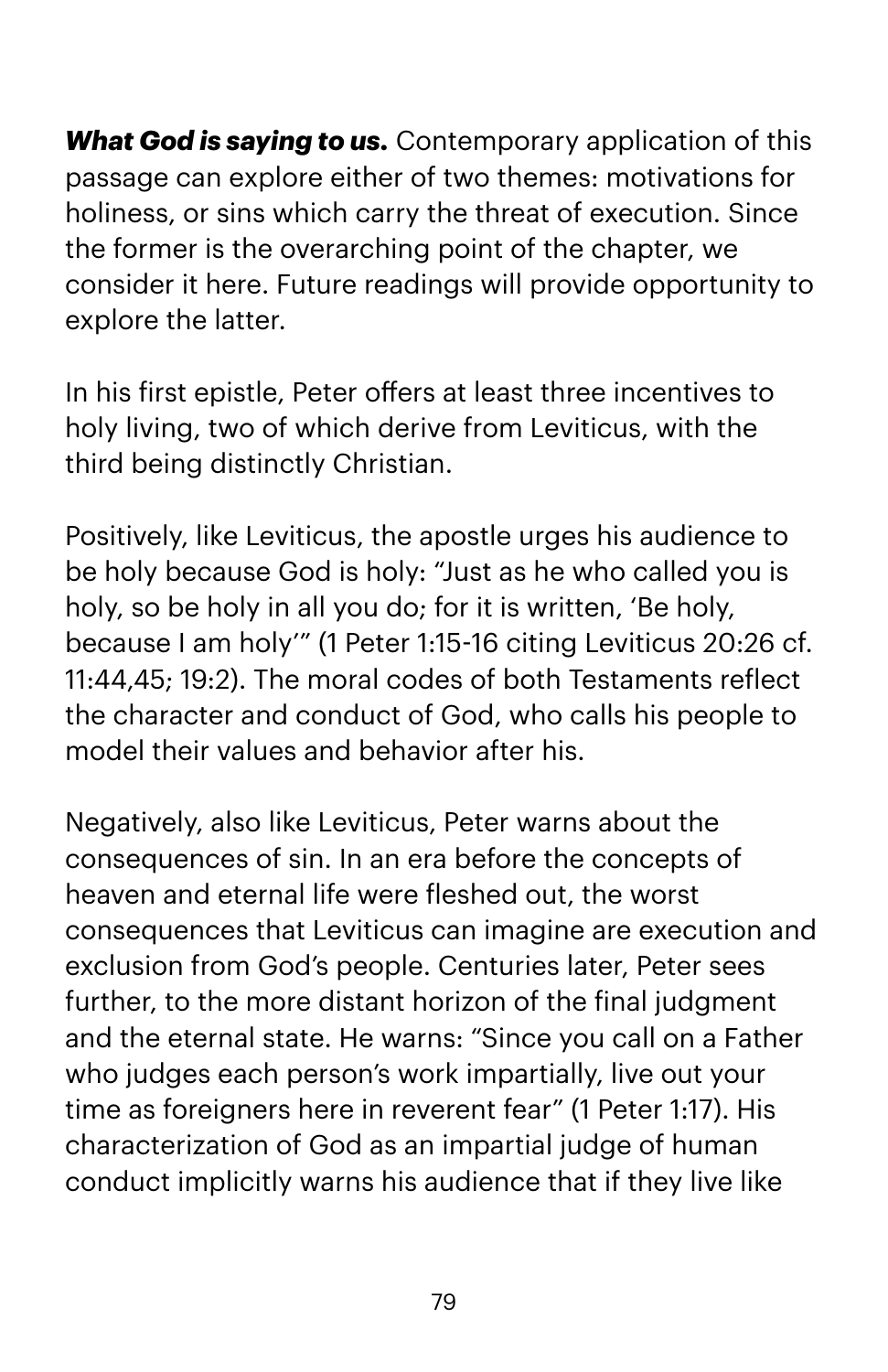the unbelieving world, they can expect the same verdict at the final judgment, and the same destiny for eternity.

To these motivations, Peter adds a third, distinctively Christian consideration, though it is articulated in language redolent of Leviticus: "You were redeemed ... with the precious blood of Christ, a lamb without blemish or defect" (1 Peter 1:18-19). In the era of Leviticus, redemption from sin required the blood of lambs without blemish or defect. The animal sacrifice of that era anticipated the future sacrifice that would effectively atone for sin: the blood of the holy Christ shed on the cross. In an extraordinary reversal, our sin is atoned not by a lamb that we sacrifice to God, but by the Son who sacrifices himself to God.

> *"'Consecrate yourselves and be holy, because I am the Lord your God. Keep my decrees and follow them. I am the Lord, who makes you holy'" (20:7).*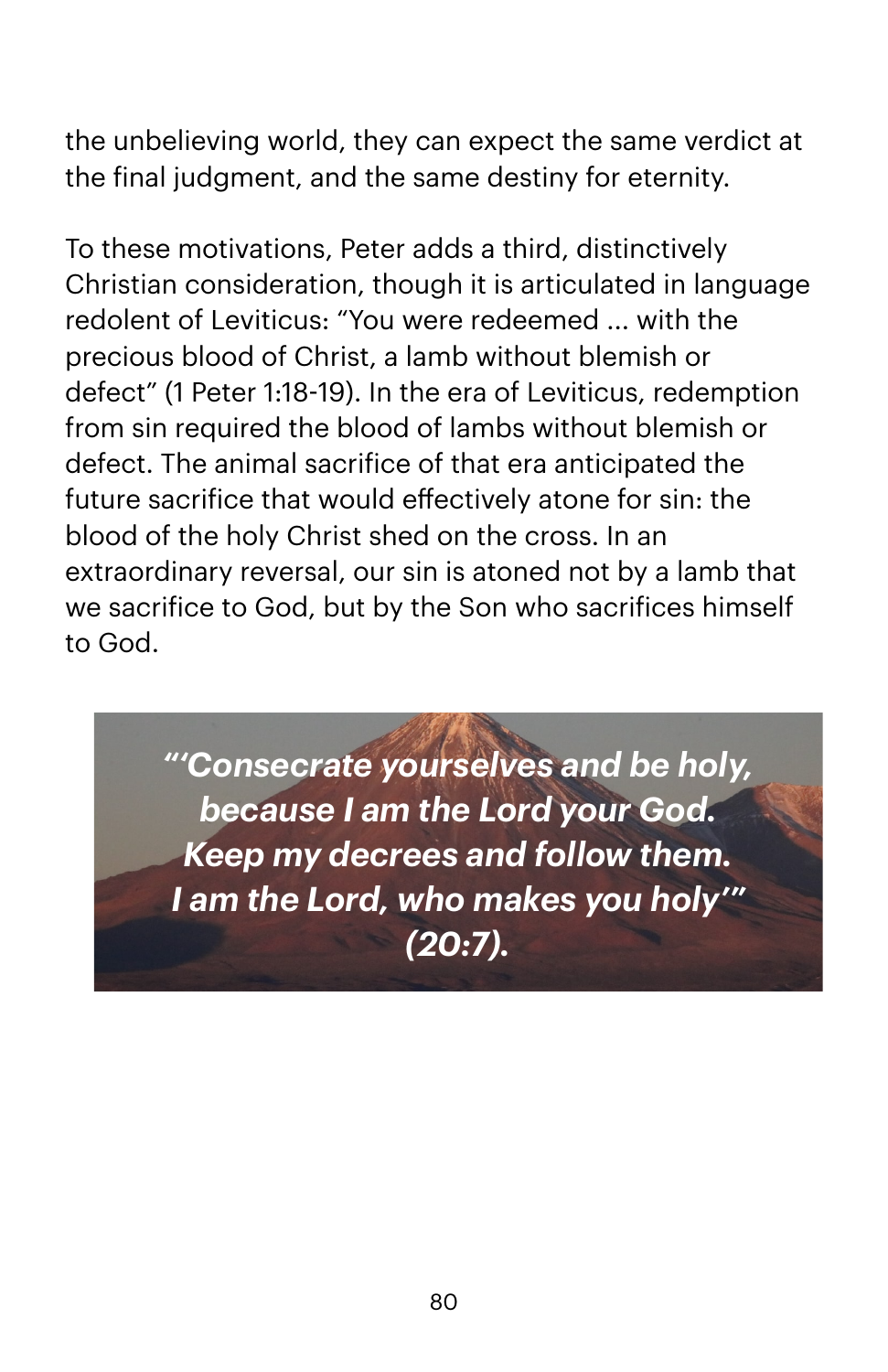# DAY 21 **HOLINESS AND PRIESTS**

#### [Leviticus 21](https://www.biblegateway.com/passage/?search=lev+21&version=NIV)

The discussion of holiness shifts focus at this point.<br>Chapters 17-20 dealt with the holiness of daily life for the people: eating meat (chapter 17), sex (chapter 18), the rest of life (chapter 19), and finally, incentives for holiness (chapter 20). Now focus shifts to holiness in the sacred domain: priests (chapter 21), sacrifice (chapter 22), religious festivals (chapter 23), the tabernacle (chapter 24), and sabbath years (chapter 25). The usual literary signal anticipates thematic shifts: "The Lord spoke to Moses" (e.g., 21:1,16).

Chapters 21 and 22 cover related topics: priests and sacrificial offerings, respectively. Chapter 21 is concerned to preserve the purity of priests, because they enter the presence of the Lord when making offerings (21:6,8,17,18, 21[2x],23). Chapter 22 is concerned to protect the purity of the offerings, both by restricting who can eat the leftovers (22:1-16), and by restricting which animals can be sacrificed (22:17-30). The two topics are parallel in another respect: physical defect prevents a priest from making offerings (21:16-24), and an animal from being offered (22:17-25).

At the same time, the two chapters are distinct. Each has its own introduction: "The Lord said to Moses, 'Speak to the priests...'" (21:1); "The Lord said to Moses, 'Tell Aaron and his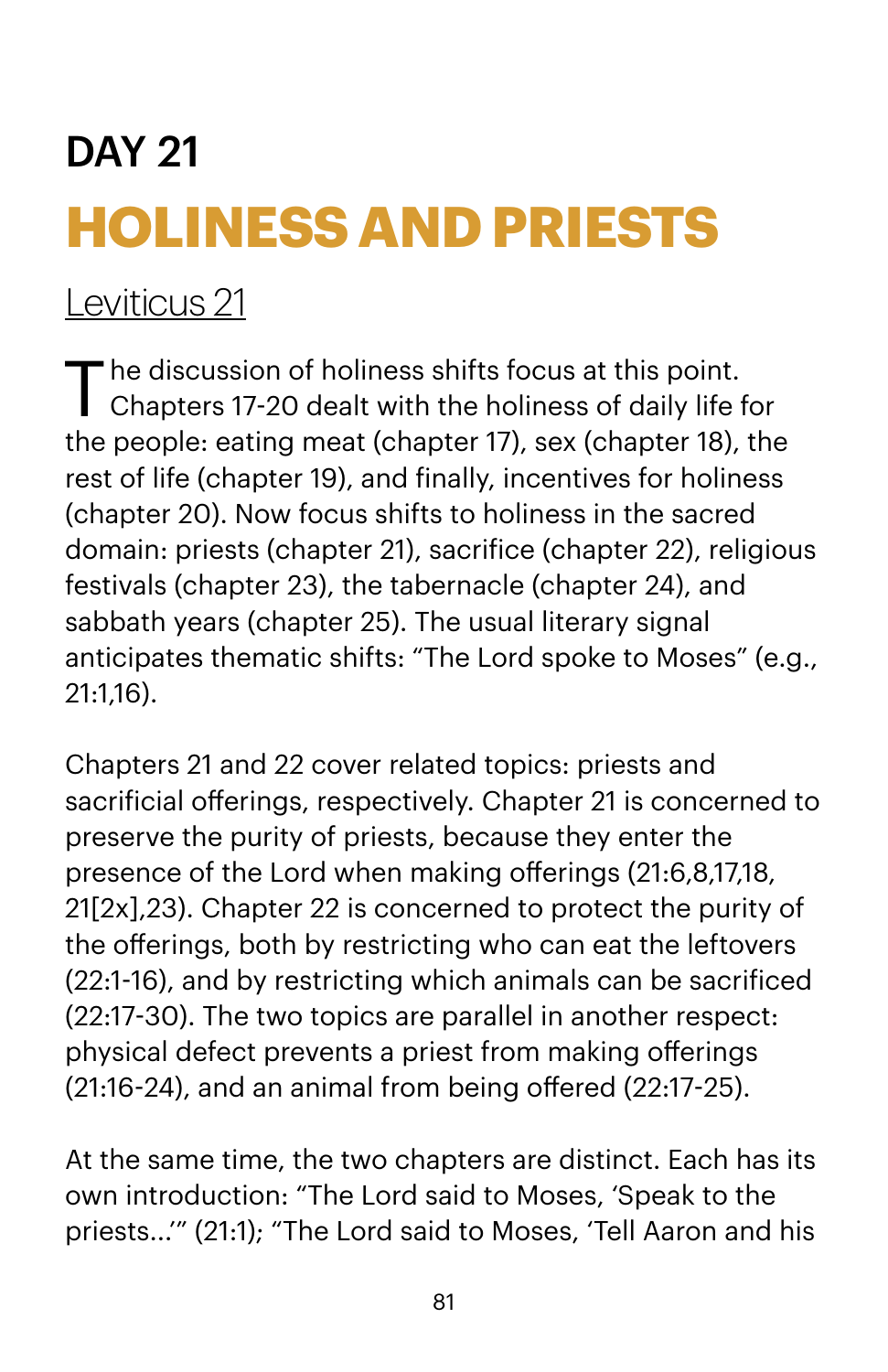sons...'" (22:1). Each chapter also has its own conclusion (21:24; 22:31-33). So the reading today covers chapter 21, and tomorrow, chapter 22.

*What God said to them.* This chapter discusses priestly disqualifications. It makes no effort to be comprehensive. Instead, it focuses on two particular disqualifications: defilement through family connections (verses 1-15), and ineligibility due to disability or disfigurement (verses 16-23).

The passage prohibits various family interactions as defiling for priests. Because contact with the deceased renders mourners unclean, priests must not participate in funerals or mourning rituals for anyone outside their immediate family. Nor may priests marry a prostitute or a divorcée. If a daughter of a priest becomes a prostitute, she must be executed (verses 1-9).

The standard for a high priest is even stricter. He may not participate in funerals even for immediate family. As for marriage, his wife must be a virgin; he may not marry a widow (verses 10-15).

The rationale for these restrictions is stated over and over: because priests minister before the Lord, they must be both ceremonially clean and morally holy (verses 1-2,3,4,6,7,8,9, 11,14-15).

The passage also disqualifies disabled priests from making offerings in the sanctuary. After stating the general principle, the text surveys a wide range of exclusionary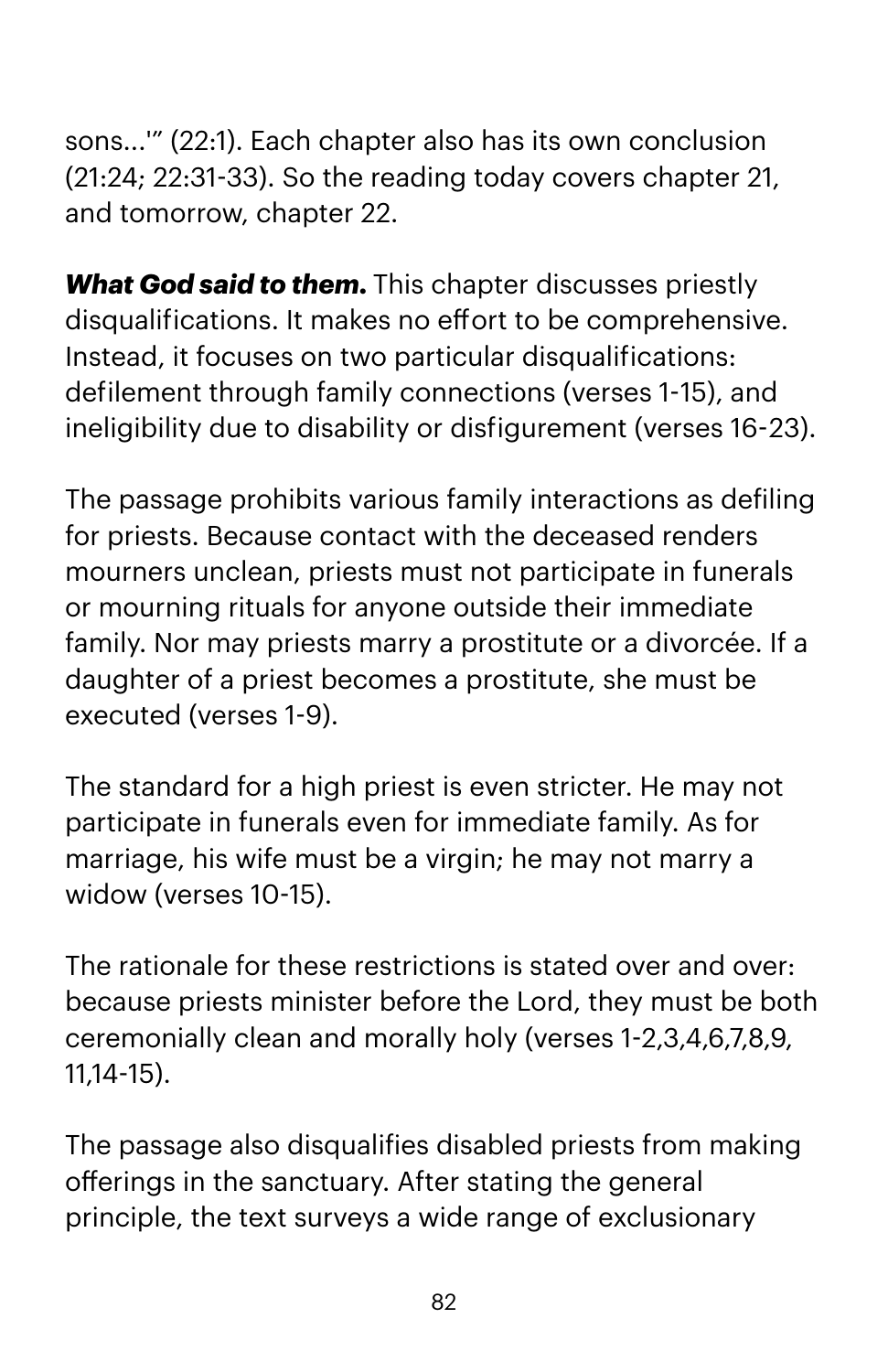conditions: blind, lame, disfigured, deformed, crippled foot or hand, hunchback or dwarf, running sores, damaged testicles, and more. Though aflicted priests are disqualified from oficiating over sacrifices, they are permitted to share in the sacrificial leftovers distributed to priests. The rationale for exclusion is the same, though stated in the inverse: the presence of disabled priests would desecrate the sanctuary and the altar (verses 16-23).

Two values underlie this chapter. For one, it assumes three tiers of holiness: the people, the priests, and the high priest. For the other, while some of the specifics offend our sensibilities, the requirement that a priest be ceremonially clean and physically whole are subsets of the full-orbed perfection characteristic of God, and therefore required in his representatives.

 $\sim 100$ 

*What God is saying to us.* The New Testament concurs that holiness is essential, without endorsing the specifics of this chapter. Jesus initiates important developments. In one notable example, his attendance at funerals does not render him unclean or profane the name of God; instead, he raises Lazarus to the glory of God (John 11, especially verse 4). On another occasion, he does not regard physical blindness as defiling; instead, he cures it (John 9).

Similarly, when the New Testament addresses the qualifications of church leaders, it never requires symbolic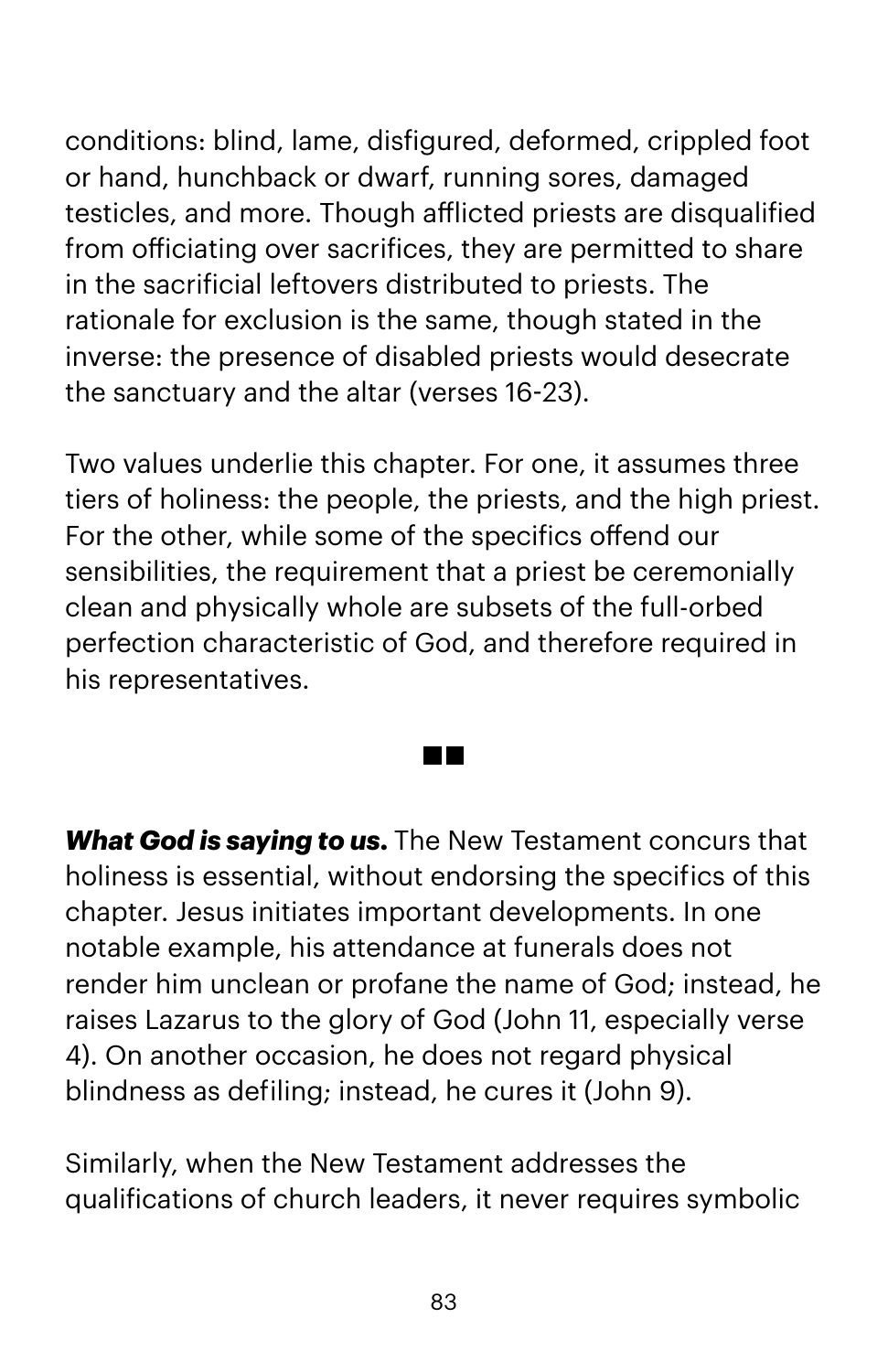purity and physical wholeness. Instead, it focuses on spiritual traits and sound character (1 Timothy 3:1-12).

In another adjustment, the New Testament mostly levels the standard of holiness, and does so by leveling up, not down. Thus, the apostle John writes to the entire church, not just to its leaders, when he issues a call to holiness. On the one hand, perfection is a future hope: "When Christ appears, we shall be like him." On the other hand, that promise motivates the drive for purity now among the entire people of God: "All who have this hope in him purify themselves, just as he is pure."

Finally, in another discontinuity with Leviticus, purity is not simply commanded. It is empowered by the prior and continuing transformative work of God: "No one who is born of God will continue to sin, because God's seed remains in them; they cannot go on sinning, because they have been born of God" (1 John 3:1-3,9).

*"'Consider them holy, because I the Lord am holy – I who make you holy'" (21:8)*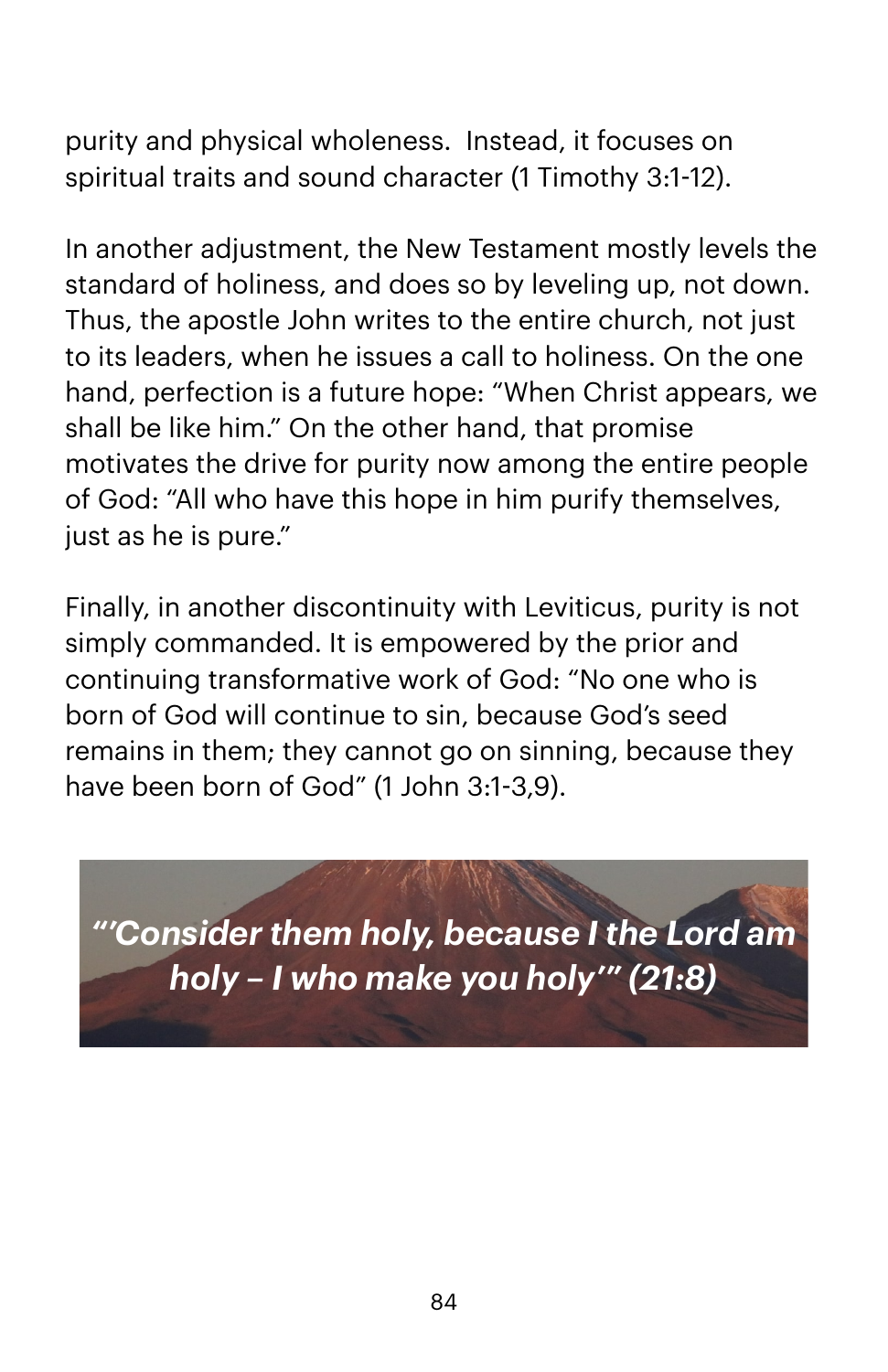# DAY 22 **HOLINESS AND OFFERINGS**

#### [Leviticus 22](https://www.biblegateway.com/passage/?search=lev+22&version=NIV)

 $\bigcap$  ased on theme and literary features, this chapter  $\mathbf J$  arguably contains three distinct units. The usual introduction, "The Lord said to Moses," appears three times (verses 1,17,26), each time in conjunction with a change of topic: the priests' share of offerings (verses 2-9), the animals eligible as sacrifice (verses 17-25), and miscellanea (verses 26-30). A recurring refrain also concludes most units: "I am the Lord who makes them holy" (verses 9,16 cf. verse 32). The units are thematically related, however: each addresses some aspect of the priests' role in sacrificial offerings. So it is sensible to combine them in a single reading.

*What God said to them.* The first issue concerns the portion of offerings donated to priests (e.g., grain, sin, and guilt offerings; cf. 7:7-10). The pressing concern, bookending the passage ('inclusion'), is that the offerings be treated as sacred, that they not be desecrated and the name of the Lord profaned. Toward this end, successive paragraphs lay down two stipulations.

The first stipulation is that priests must be ceremonially clean when eating the offerings; otherwise, God may kill them. Rehearsing the earlier regulations on purity (cf. chapters 11-21), this disqualifies those priests with skin conditions, who recently had a bodily discharge, or who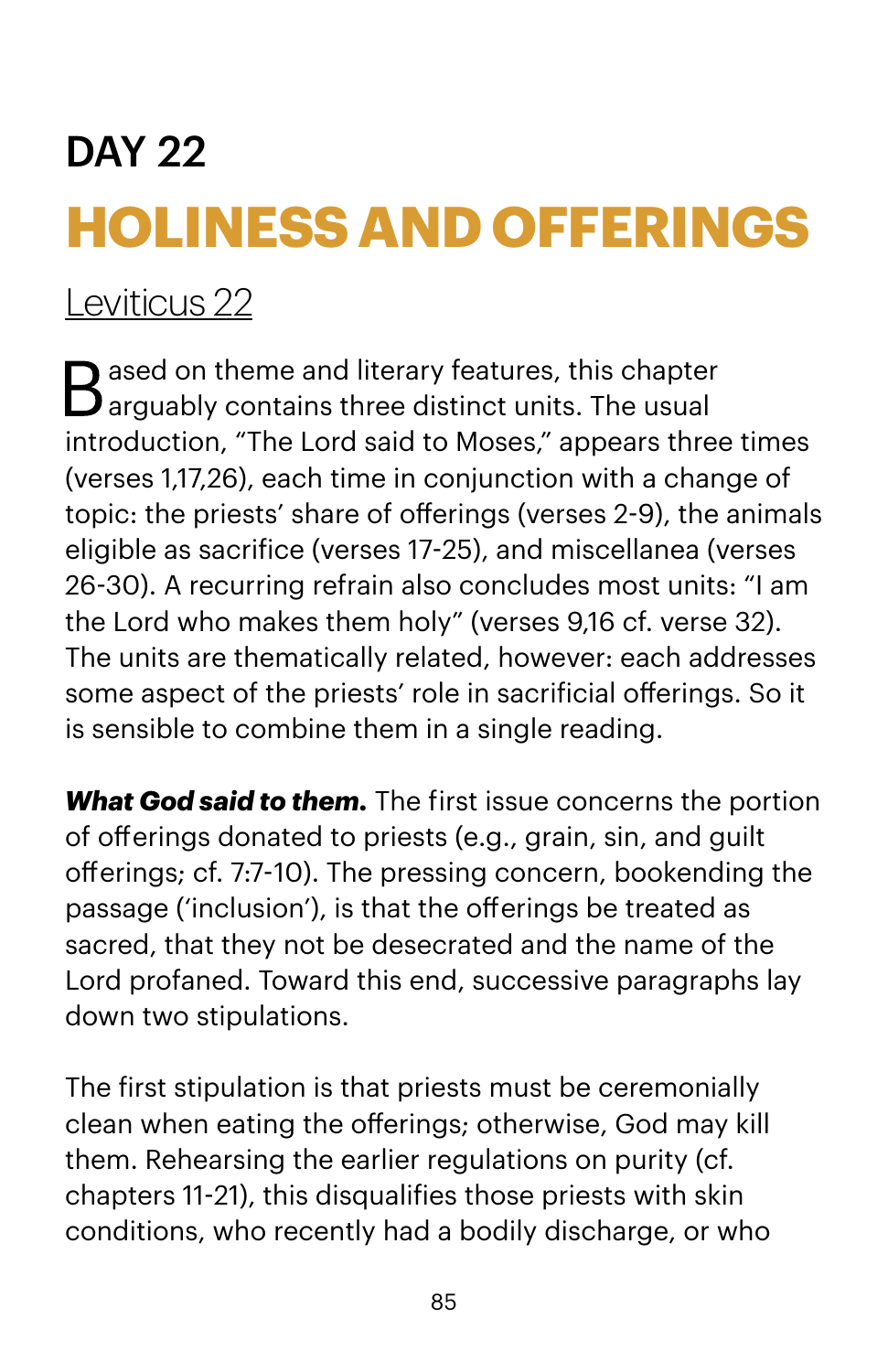touched a corpse, an unclean or dead animal, or an unclean person. The priest must be purified before sharing in the sacrificial leftovers (verses 2-9).

The second stipulation is that only members of the priests' families may share the offerings. This includes immediate family members, but excludes any guest or hired worker. It includes slaves, whether bought or born into the household. It excludes a married daughter, but includes any subsequently widowed or divorced daughter who returns home to live. Any ineligible person who mistakenly eats a sacred offering must make restitution at 120%. The priest bears responsibility for guarding the offerings and preventing such accidents (verses 10-16).

The second issue concerns animals offered in sacrifice. The main stipulation is that the animals be without defect. Those with a defect – the blind, injured, or infected – will not be accepted. This standard applies to burnt offerings and fellowship offerings, particularly those that are mandated and those that fulfill a vow. Freewill offerings are subject to a looser standard: these animals may be deformed or stunted, provided their testicles are not damaged (verses 17-25).

The final paragraph appends a couple other stipulations governing sacrifice. For one, a newborn animal may not be offered in sacrifice until its eighth day; prior to that, it stays with its mother. For another, a thank offering to the Lord must be fully consumed on the same day (verses 26-30).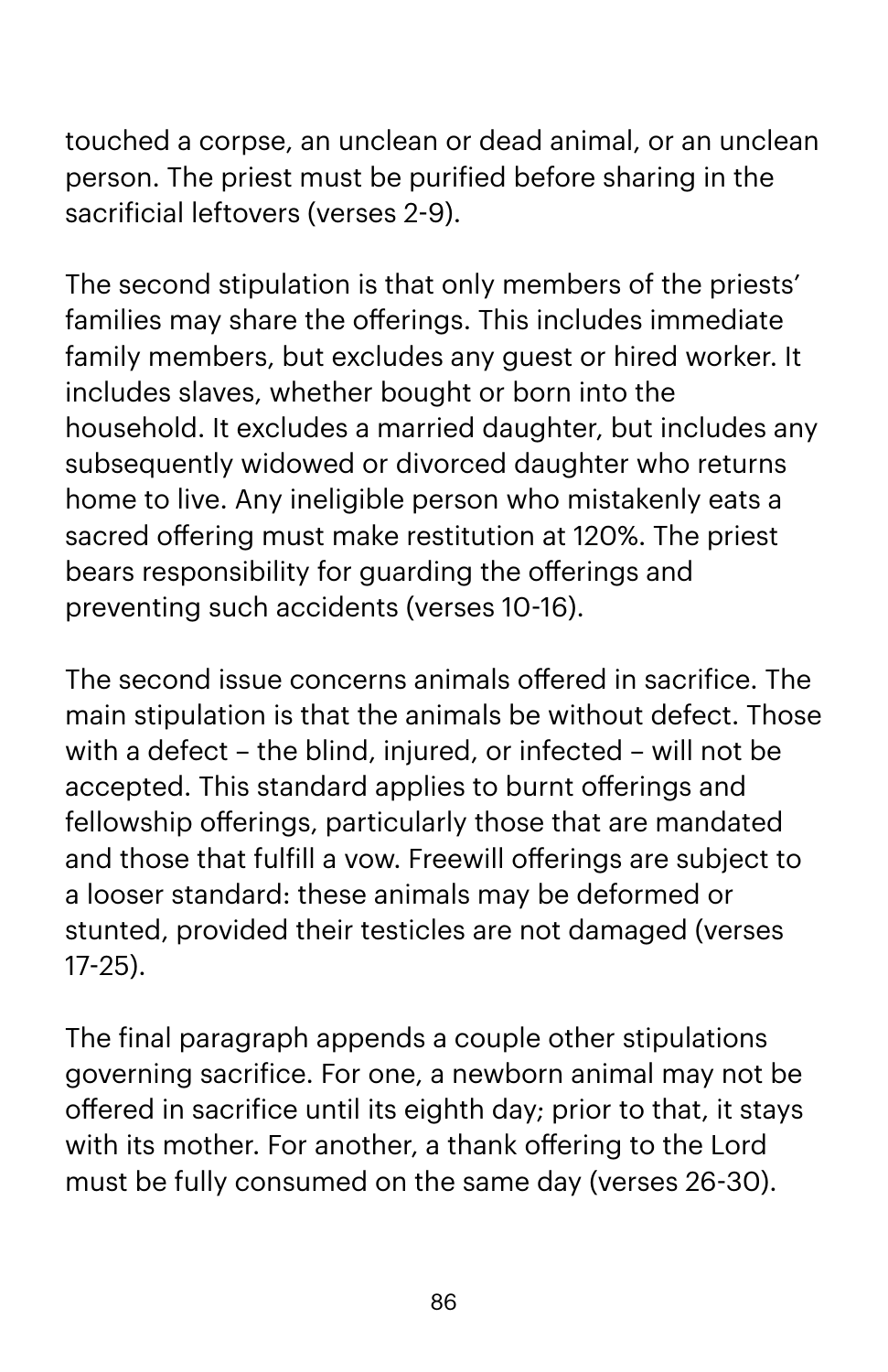No rationale is presented in support of these guidelines and distinctions beyond that they are commands from the Lord. To breech his directives is to profane his name. The holy God is to be treated as holy by those whom he makes holy. Israel should honor God both because he chose them to be his people, and because he delivered them from Egypt (verses 31-33).

*What God is saying to us.* While animal sacrifice no longer has a place after the atoning death of Christ, the New Testament does draw analogical application from Old Testament sacrifice.

The admonition here that priests treat their share of the sacrifices reverentially, under threat of death, shares afinity with New Testament warnings regarding participation in the Lord's Supper. Whoever treats communion like just another private meal, Paul warns, "will be guilty of sinning against the body and blood of the Lord... Those who eat and drink without discerning the body of Christ eat and drink judgment on themselves," resulting in illness and even death (1 Corinthians 11:27-30).

On a more pedestrian level, but no less urgent in our current climate, those who make their living from the gospel do well to heed the admonitions of this chapter. God authorizes us to live off the donations of God's people to his work. Yet their offerings remain sacred. We do well to live modestly and respectfully, neither luxuriously nor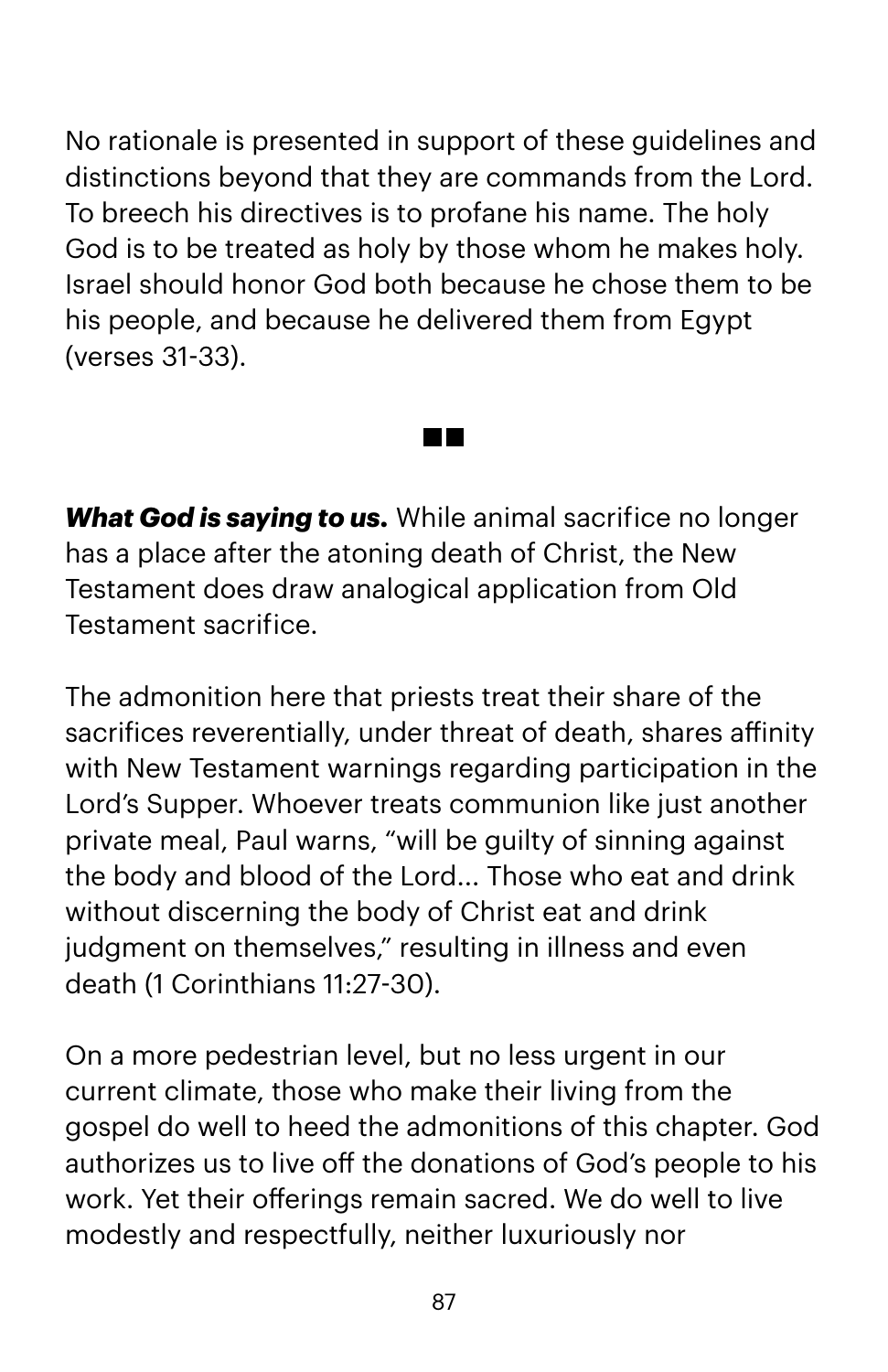carelessly, lest we "become guilty and die for treating it with contempt."

The other major point of this passage – that sacrificial animals should be without defect or deformity – also remains relevant. The apostle Paul notes that while it is no longer animals which we offer, but ourselves, the standard persists: "Offer your bodies as living sacrifices, holy and pleasing to God – this is your spiritual act of worship" (Romans 12:1).

*"'Keep my commands and follow them. I am the Lord. Do not profane my holy name, for I must be acknowledged as holy by the Israelites. I am the Lord, who made you holy'" (22:32).*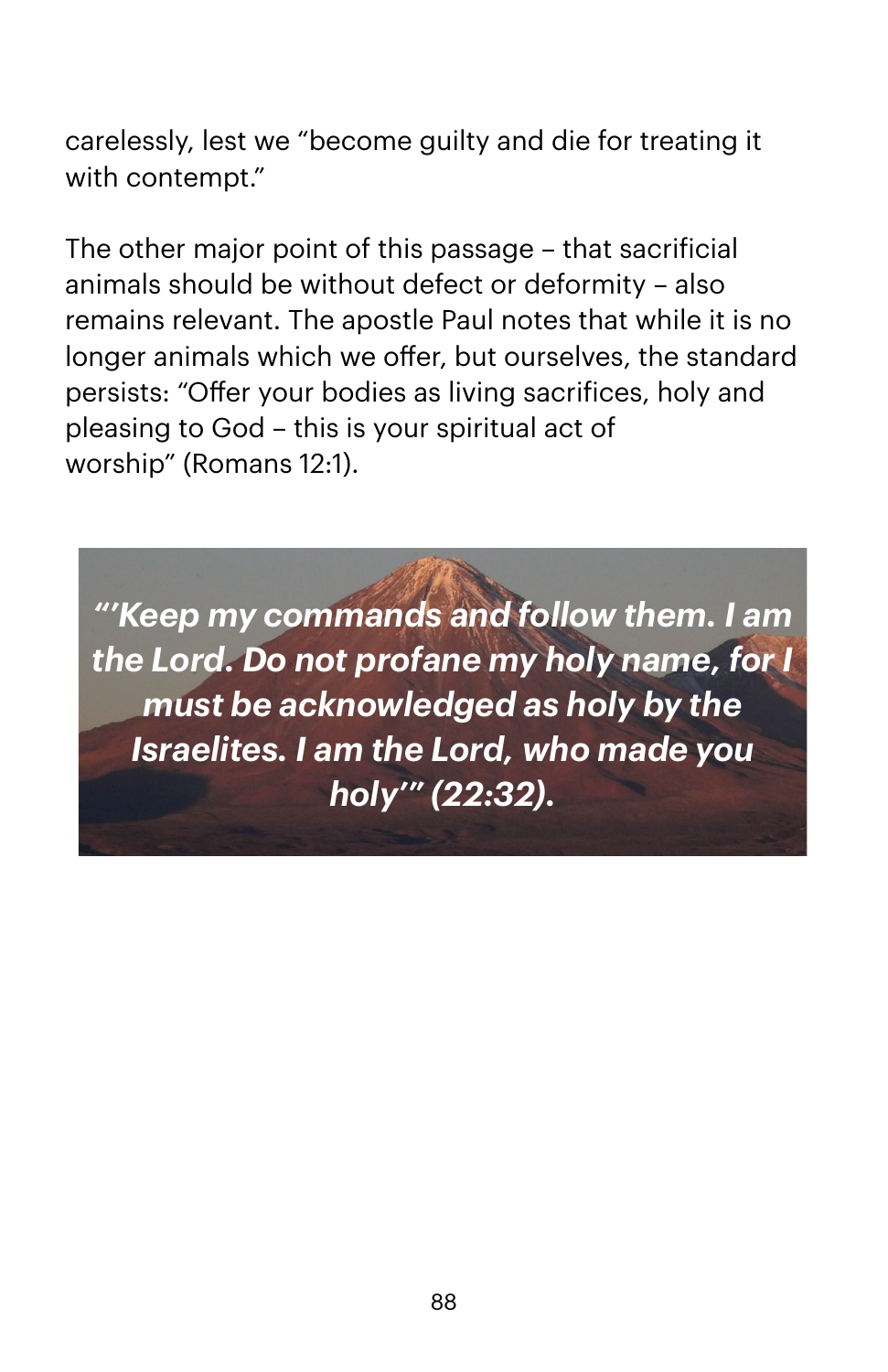### DAY 23 **HOLINESS: ANNUAL FESTIVALS**

#### [Leviticus 23](https://www.biblegateway.com/passage/?search=lev+23&version=NIV)

 $S$  o far, the discussion of sacral holiness has covered the priests who offer sacrifice, their meals derived from sacrifice, and the animals offered in sacrifice. The focus now turns to annual religious festivals.

*What God said to them.* Literary bookends ('inclusion') signal the limits of this passage, as well as its theme. The chapter actually has a double introduction and a double conclusion, with all four referring to 'the appointed festivals of the Lord' (verses 2[2x],4,37,44). Reinforcing the theme are numerous occurrences of the virtual synonym, 'sacred assemblies' (verses 2,3,4,7,8,21,24,27,35,36,37). Other related repetitions include, 'the Lord said to Moses' (verses 1,9,23,26,33), and, 'lasting ordinance for the generations to come' (verses 14,21,31,41). From vocabulary alone, the theme of the chapter is unmistakable: Israel's religious festivals are divinely mandated, to be observed in perpetuity.

The structure of the chapter, like the festivals, follows the agricultural calendar. After a brief note on the Sabbath (verse 3), the passage divides into three parts: roughly speaking, spring harvest (verses 5-14); summer harvest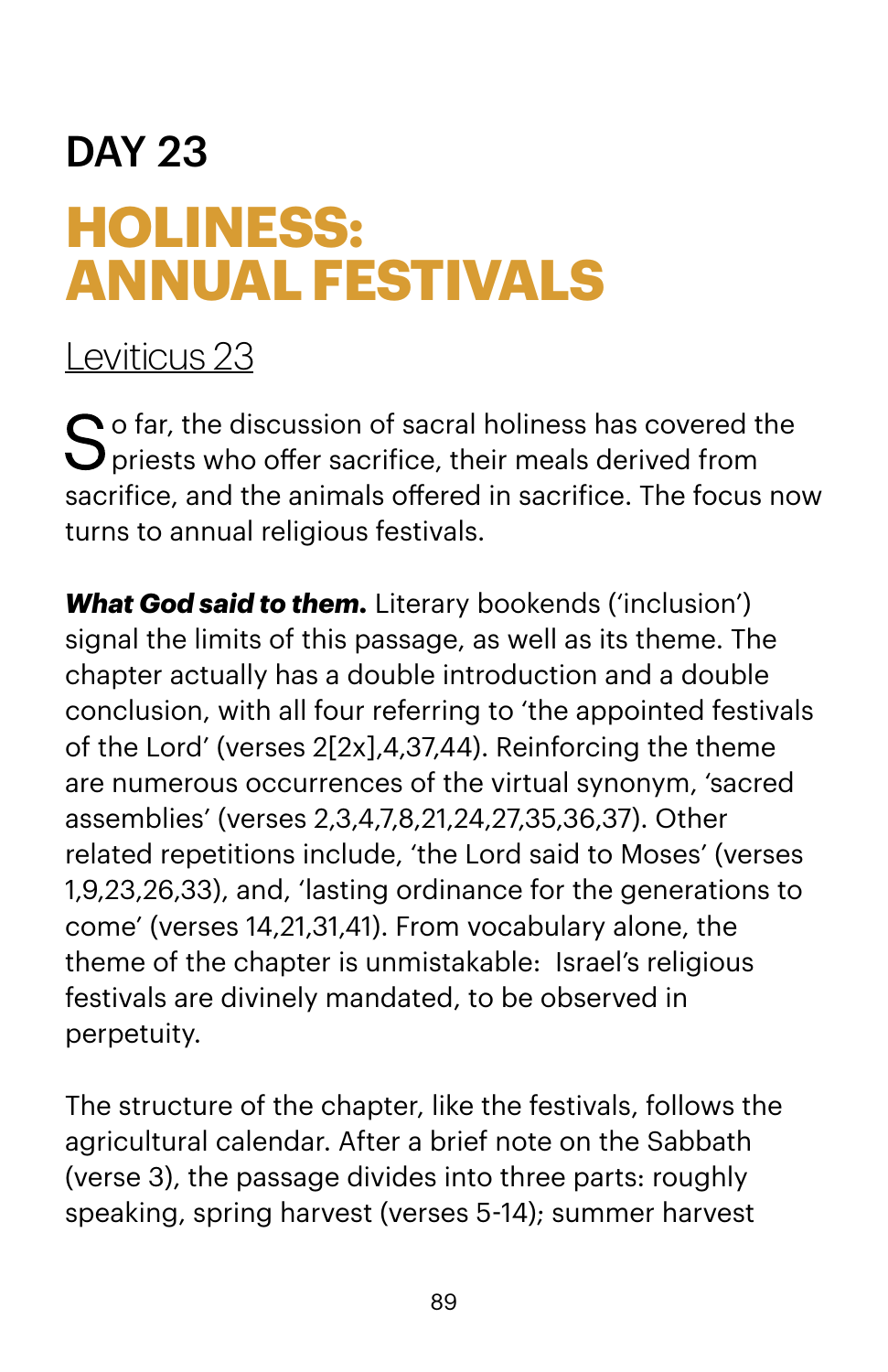(verses 15-22), and fall harvest (verses 23-43). There are seven festivals:

- 1. *The Passover*, on the fourteenth day of the first month, commemorates the deliverance from the final plague in Egypt (verse 5);
- 2. *The Festival of Unleavened Bread*, from the fifteenth through twenty-first days of the first month, commemorates the exodus from Egypt: it begins and ends with a sacred assembly, and includes daily food offerings to the Lord; as the name indicates, the festival features unleavened bread (verses 6-8);
- 3. *The Festival of Firstfruits*, on the sixteenth day of the first month, celebrates the early grain harvest (barley): it includes burnt, grain and drink offerings; the festival is celebrated before eating the new crop (verses 9-14);
- 4. *The Festival of Weeks* (a.k.a., Pentecost), on the fiftieth day after the previous festival, celebrates the second grain harvest (wheat): it requires a sacred assembly, and includes burnt, grain and drink offerings, as well as sin and fellowship offerings (verses 15-22);
- 5. *The Festival of Trumpets*, on the first day of the seventh month, celebrates the fall harvest (small fruits: grapes, figs, olives): it requires a sacred assembly, and includes a food offering (verses 23-25);
- 6. *The Day of Atonement*, on the tenth day of the seventh month, celebrates the forgiveness of sin (cf. chapter 16): it requires a sacred assembly, and includes fasting and penitential acts (verses 26-32);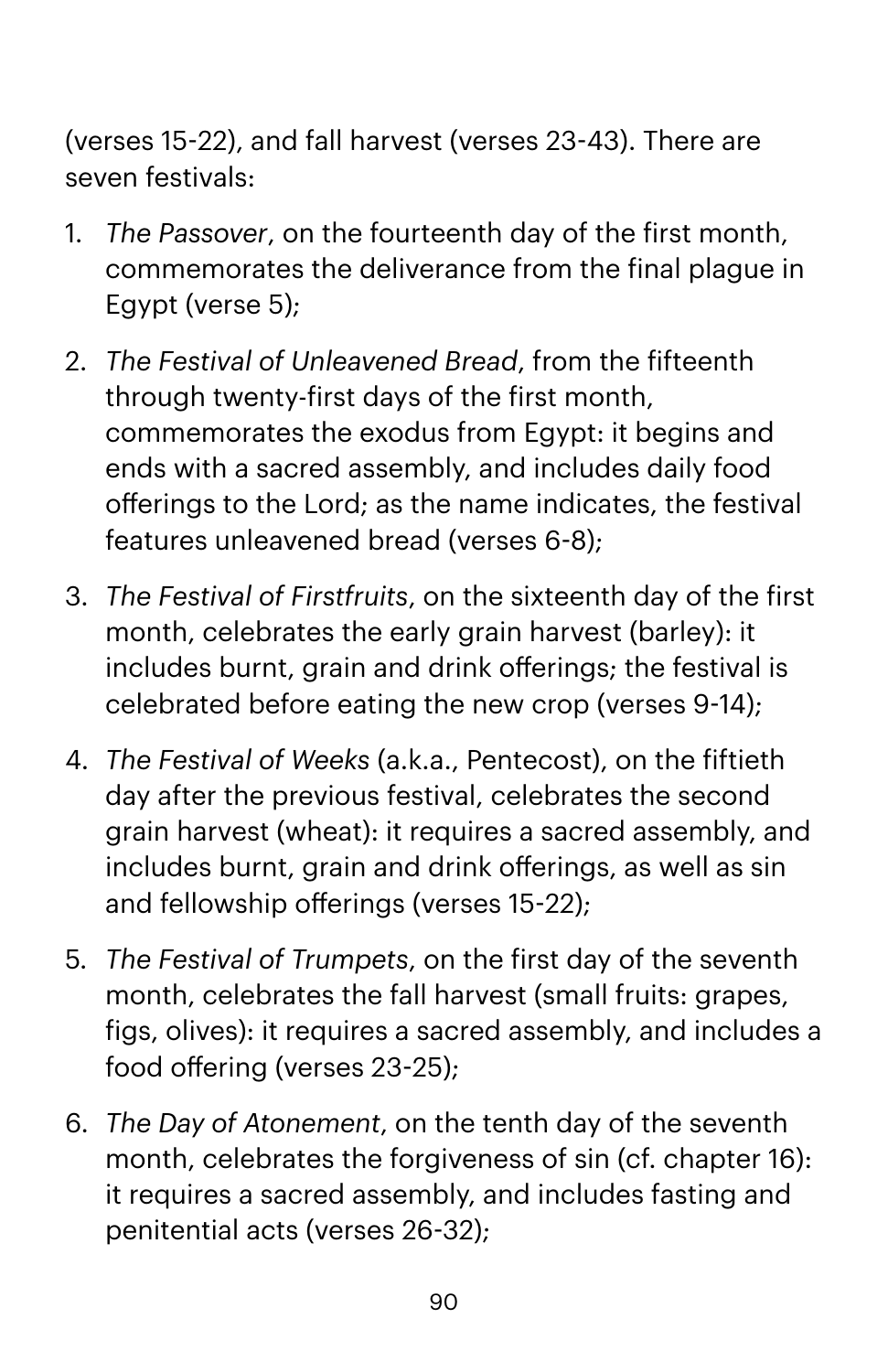7. *The Festival of Tabernacles*, from the fifteenth through the twenty-first days of the seventh month, commemorates the wilderness journey: it begins and ends with a sacred assembly, and includes burnt, grain and drink offerings all eight days; celebrants live in temporary shelters made from branches (verses 33-43).

Overall, the chapter speaks to worshippers, not to priests. The content includes only the requirement to observe each festival, its date and duration, a prohibition against work, and brief mention of the requisite offering. The level of detail that priests need comes in Numbers 28-29.

*What God is saying to us.* Leviticus 23 insists on the commemoration of these seven religious holidays: 'the Lord said', 'appointed festival', 'lasting ordinance'. The language alone is emphatic, let alone the eleven commands to observe the sacred assemblies. God's intention for ancient Israel is self-evident. The question is whether and how the festivals apply to Christians.

Christ fulfills at least some of the festivals. Every Gospel links the crucifixion of Jesus with the slaughter of the Passover lamb (Matthew 26:2,17-30; Mark 14:1,12-26; Luke 22:1-2,7-20; John 13:1; 19:14-16). Paul extends the correspondence to include the related Festival of Unleavened Bread: "Christ, our Passover lamb, has been sacrificed. Therefore let us keep the Festival, not with the old bread leavened with malice and wickedness, but with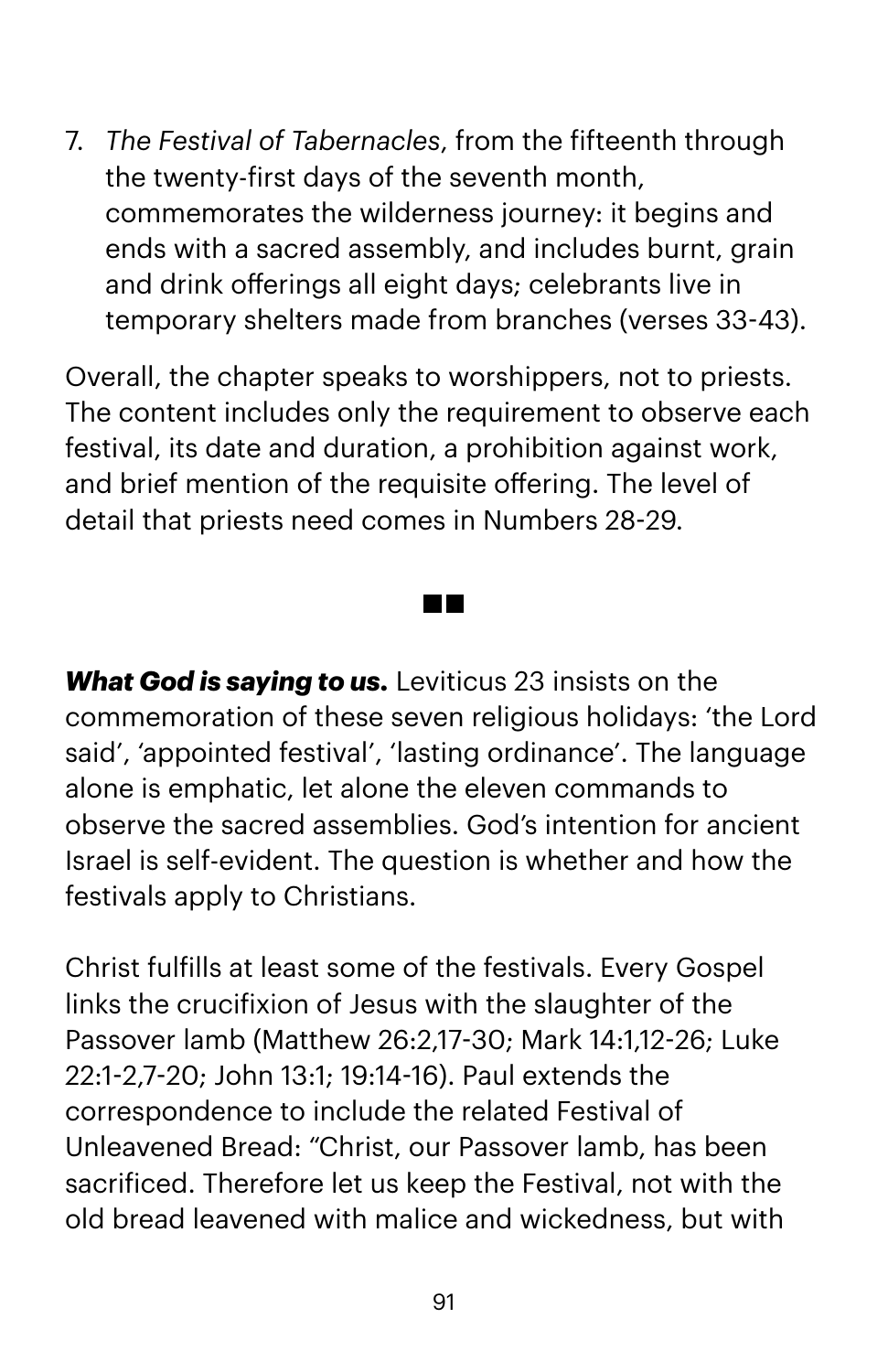the unleavened bread of sincerity and truth" (1 Corinthians 5:7-8).

Analogically, the Old Testament festivals could address controversies swirling around the commemoration of foundational Christian events. Multi-cultural and secular perspectives push back against public celebration of distinctively Christian holidays. Some meticulous Christians resist celebrating any holiday not explicitly endorsed in Scripture: they observe the Sabbath, but neither Christmas nor Easter. Mainline denominations, on the other hand, tend to follow a liturgical calendar, which commemorates many feast days within the Church, mostly derived from Church history rather than from the Old Testament.

Jesus asserted personal authority over the Sabbath, and demonstrated flexibility in its observance (Matthew 12:113). The apostle Paul extended that precedent, deeming the celebration of festivals days to be a matter of personal conviction and individual choice (Romans 14:1-15:13; Galatians 4:8-11; Colossians 2:16-23). So liturgical calendars remain legitimate, but optional, expressions of Christian devotion.

*"'These are my appointed festivals, the appointed festivals of the Lord, which you are to proclaim as sacred assemblies'" (23:2).*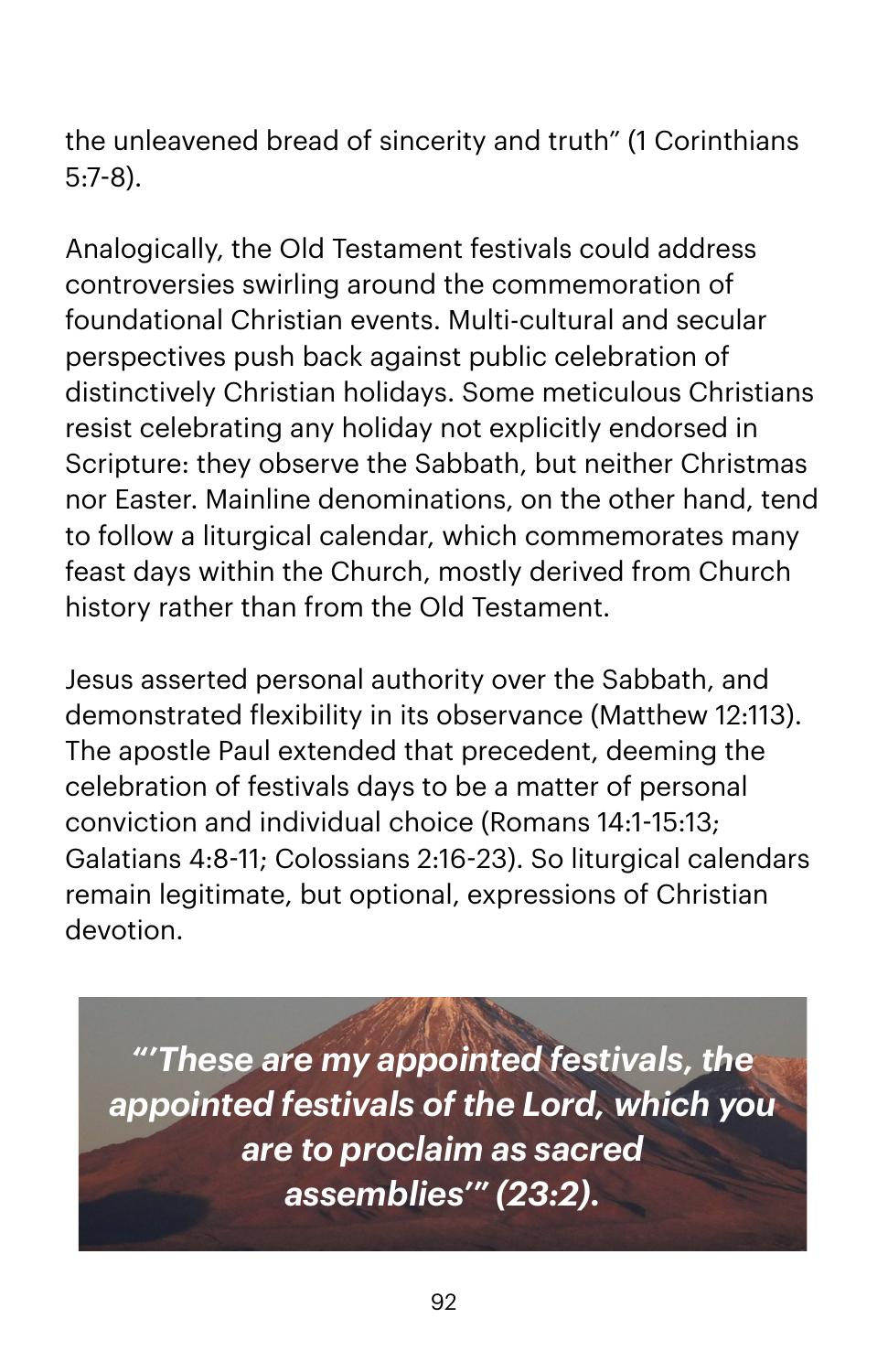## DAY 24 **HOLINESS AND TABERNACLE SUPPLIES**

#### [Leviticus 24:1](https://www.biblegateway.com/passage/?search=lev+24:1-9&version=NIV)-9

The challenge with chapter is understanding its placement: How does it fit here? How do its two parts fit together?

Context is a key narrative technique within the Old Testament. Sometimes juxtaposed accounts initially appear to have little in common, but further reflection reveals a subtle link between them that guides interpretation. Other times, no link is evident, and the passages read independently.

In this instance, connections exist, but they appear to be relatively loose. Internally, the chapter consists of two parts. Each is introduced with the familiar assertion of divine authority: "The Lord said to Moses" (24:1,13; cf. 4:1; 5:14; 6:1,8,24; etc.). The double use of this introductory formula is the first indication of two separate passages.

The difference in topic confirms that assessment. Verses 1-9 discuss routine tabernacle supplies: oil for the lamps, and bread for the table. Verses 10-23 provide a case study of capital punishment, that simultaneously illustrates the application of law to both Israelite and foreigner.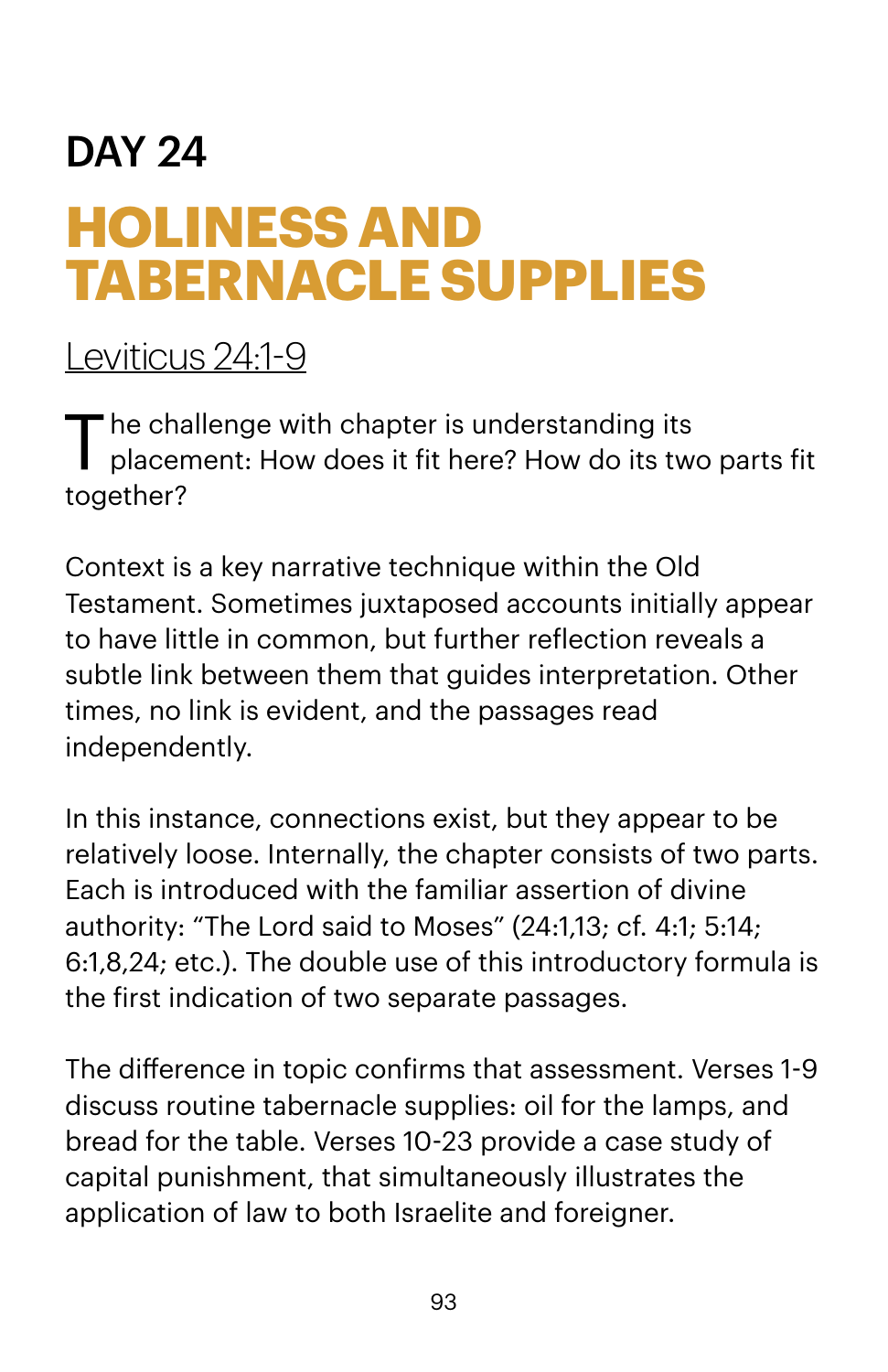The main connection between the two paragraphs is that both add to earlier discussions. Verses 1-9 continues the treatment of holiness within the tabernacle. So far, topics have included: the priests who make sacrifices (chapters 21-22a), the animals which qualify as sacrifices (chapter 22b), and the special events which require sacrifice (chapter 23). Now, the focus shifts from special arrangements for special days, to ongoing needs for routine use: oil for the lamps (verses 1-4), and bread for the table (verses 5-9).

Verses 10-23 connects with preceding teaching at three points. Leviticus repeatedly prohibits misuse of the name of the Lord (19:12 cf. 18:21; 20:3; 21:6; 22:2; 22:32). Additionally, many regulations in Leviticus explicitly apply both to Jews and to foreigners residing among them (e.g., 16:29; 17:8,10,12,13,15; 18:26; 20:2; 22:18,24-25). Thirdly, chapter 20 identifies several sins that carry the death penalty. Now, a case study illustrates all three points: the execution of a man of mixed-ethnicity for (mis)using the name of God in a curse.

The modest connections between the two passages, and between each passage and the wider context, coupled with the internal cohesion of each passage, marks them as distinct but parallel addendums to previous discussions. Consequently, in spite of their brevity, it is clearer to treat them separately. Today's reading considers verses 1-9; tomorrow's, verses 10-23.

*What God said to them.* Verses 1-9 calls for the contribution of supplies needed to sustain the tabernacle: oil for the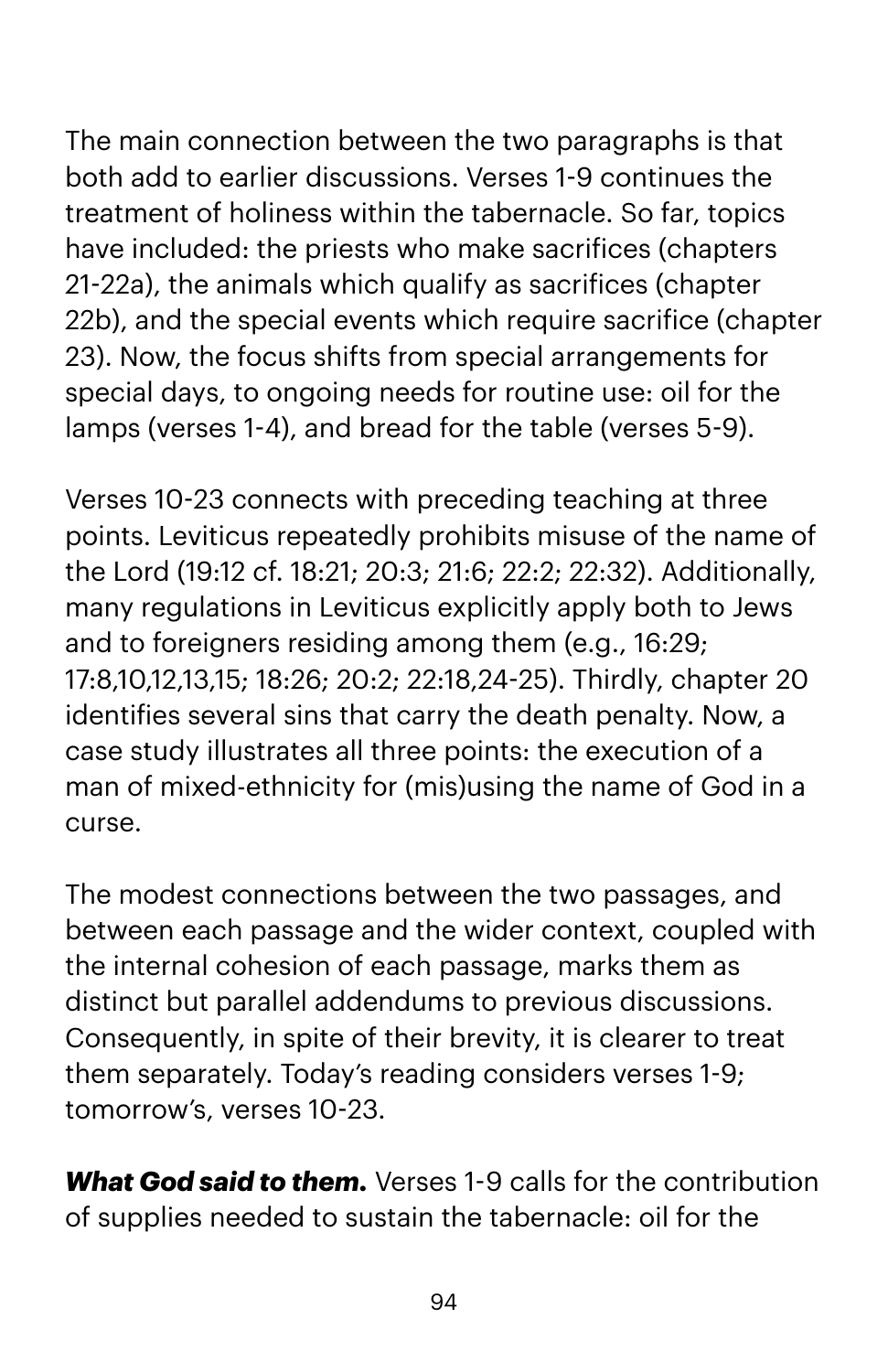lamps (verses 1-4), and bread for the table (verses 5-9). The lampstand and table were previously paired in Exodus, both in design (Exodus 25:23-30,31-40), and in construction (Exodus 37:10-16,17-24). Here, the pairing extends to the vocabulary used of each: 'take' (verses 2,5); 'tend' (verses 3,4,8); 'continually' (verses 2,3,4,8); and, 'before the Lord' (verses 3,4,6,8). The pairing is unsurprising, given that the lampstand and table are situated across from each other in the Holy Place within the tabernacle, the former on the south side, and the latter, on the north.

The thrust of this passage is equally unremarkable: the Israelites are to donate supplies to keep the lamps burning and the table stocked. At the same time, these are likely case studies of a broader point: the people are to donate all routine supplies needed for the ongoing ministry of the tabernacle.

a ka

*What God is saying to us.* Space constraints do not permit discussion of the role of buildings in Christian worship and ministry. Sufice it to say that once we have buildings – whether for theological, or merely pragmatic, reasons – they incur operating expenses. Some of these needs are directly related to core functions of worship and ministry. Others are entirely pedestrian, such as heat and lighting. Either way, they require ongoing financing.

This passage establishes three parameters for the financing of church operating expenses. First, they should be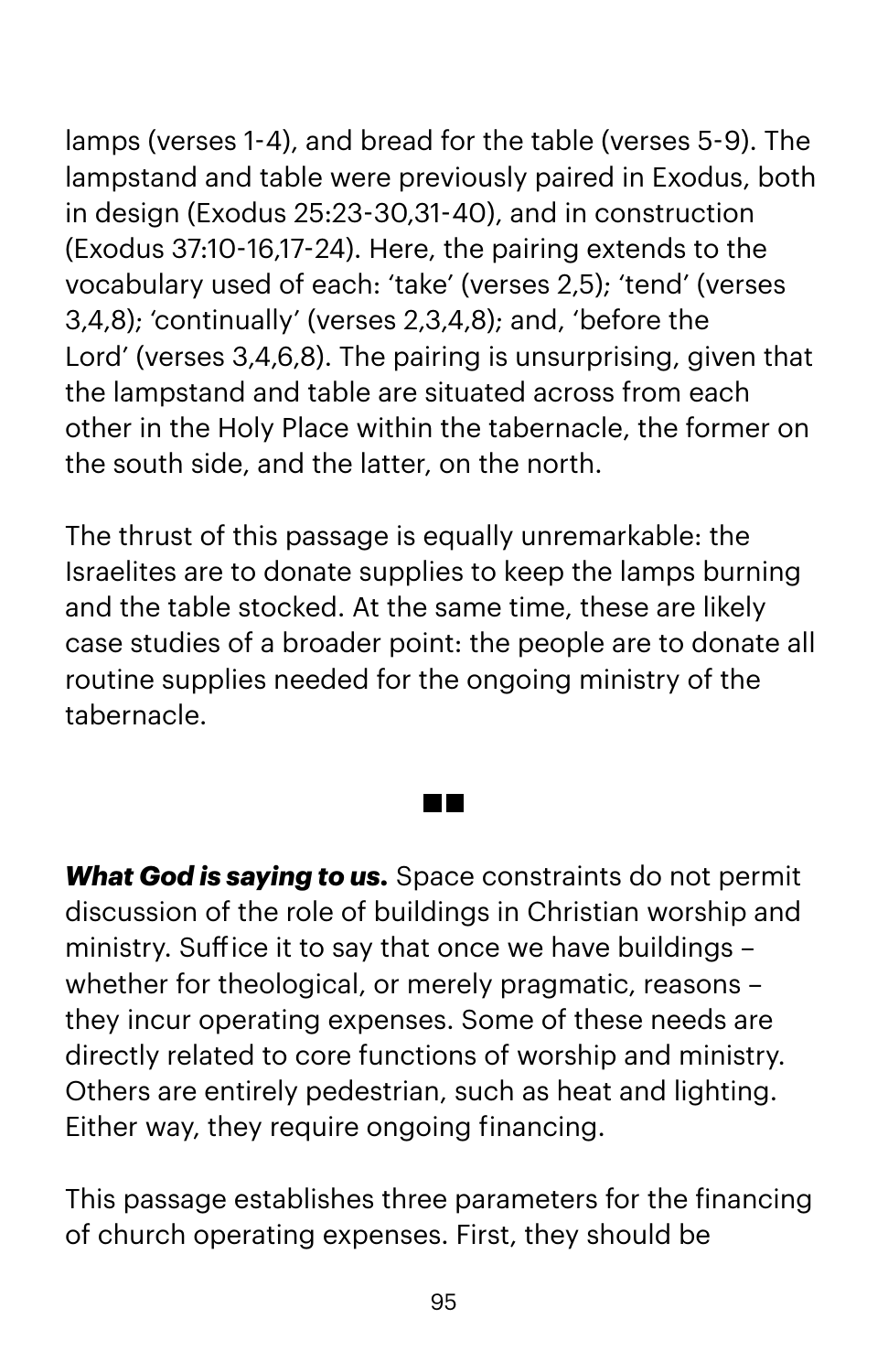sustained by routine member giving. It should not fall upon pastors and elders to run fund-raising drives to keep the doors open and the lights on.

Secondly, donations for operating expenses have a deeper significance. The contributions are presented to God. They support the worship of God. These offerings are spiritual, not merely pragmatic. This is the Word of God. These are perpetual ordinances from God.

Thirdly, the tabernacle accoutrements are of high standard. The lampstand and table are constructed of pure gold. The bread is made of the finest flour. The incense is pure, not adulterated. While such texts must never be used to fleece the people of God for personal use, God is not honored when the church is maintained at a standard below the homes or businesses of its members.

*"The lamps ... before the Lord must be tended continually... This bread is to be set out before the Lord regularly, Sabbath after Sabbath, on behalf of the Israelites, as a lasting covenant" (24:4,8).*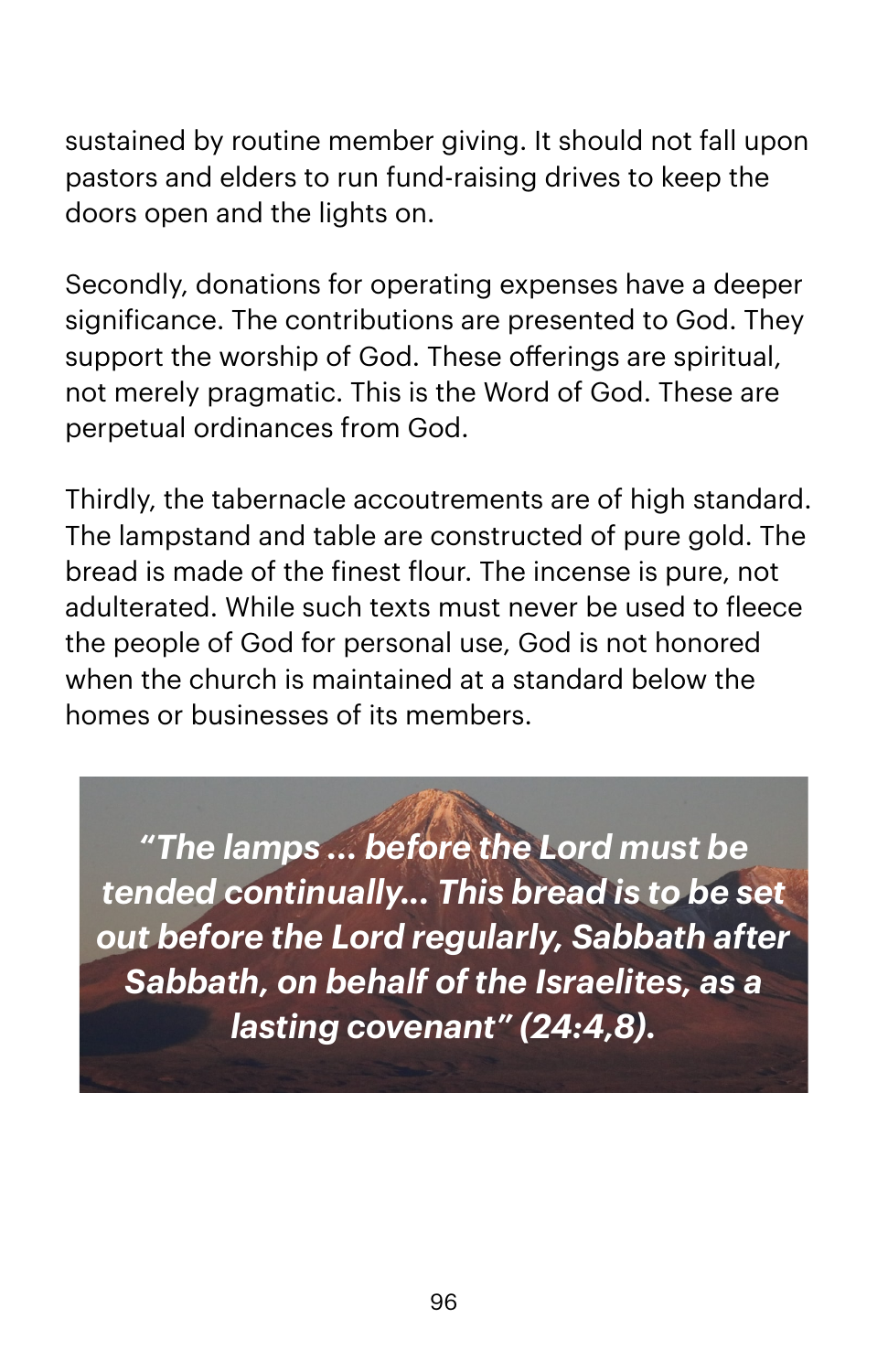# DAY 25 **HOLINESS: A CASE STUDY**

[Leviticus 24:10](https://www.biblegateway.com/passage/?search=lev+24:10-23&version=NIV)-23

This brief passage provides a case study, in two senses. In structure, it is a notable example of Hebrew parallelism. In content, the incident applies previous legislation regarding several recurring themes: blasphemy (e.g., 18:21; 19:12; 20:3; 21:6; 22:2,32); resident foreigners (e.g., 16:29; 17:8-16; 18:26-28; 19:10,33-34; 20:2-5; 22:18,25; 23:22; 25:35,47-48); and, capital offenses (cf. chapter 20).

*What God said to them.* Parallelism structures the entire passage. It develops in four parts, the genre alternating between narrative and Law.

| a  | vv10-12  | Narrative: A man of mixed ethnicity gets into a fight, and<br>uses the name of God to curse an Israelite.                                                 |
|----|----------|-----------------------------------------------------------------------------------------------------------------------------------------------------------|
| b  | vv13-16b | Law: God calls for the community to execute anyone who<br>blasphemes.                                                                                     |
| b' | vv16c-22 | Law: God sets the call for execution within a broader<br>framework: harming a human is punished with<br>retribution; harming an animal, with restitution. |
| aʻ | v23      | Narrative: The community stones the blasphemer, as God<br>commanded.                                                                                      |

Simultaneously, the middle two units use parallelism internally. The former (b) has four elements, in inverse order (chiasm):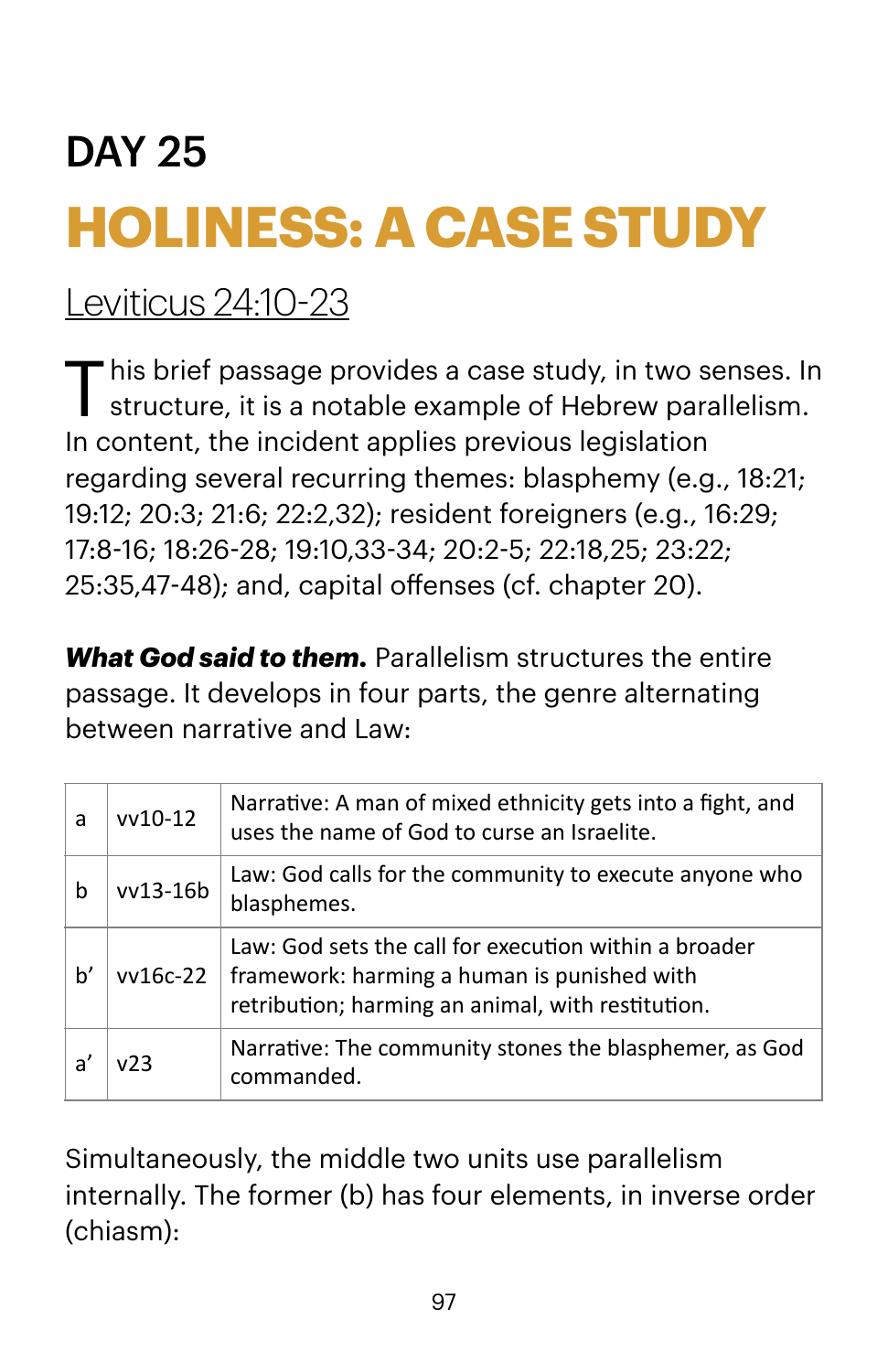| v14  | The community is to stone the blasphemer;       |
|------|-------------------------------------------------|
| v15  | whoever curses God must bear responsibility.    |
| v16a | Anyone who blasphemes the name of God must die; |
| v16b | the entire community must stone them.           |

The latter (b') has eight elements, also in inverse order:

| $\gamma$                   | v16c     | This law applies to both foreign-born and native-born.   |
|----------------------------|----------|----------------------------------------------------------|
| δ                          | v17      | Killing a human requires execution.                      |
| ε.                         | v18      | Killing an animal requires restitution.                  |
| ζ                          | vv19-20a | Injuring a human requires retribution: bone, eye, tooth. |
| $\zeta$                    | v20b     | Injuring a human requires retribution.                   |
| $\varepsilon$ <sup>'</sup> | v21a     | Killing an animal requires restitution.                  |
| $\delta$ '                 | v21b     | Killing a human requires execution.                      |
| $\mathbf{v}^{\prime}$      | v22      | This law applies to both foreign-born and native-born    |

In summary, the passage makes both primary and secondary points. Primarily, it commands Israel to execute anyone in their midst who blasphemes. Whether Israelites, or foreigners who worship other gods, all must be respectful of God.

Imbedded within this primary point, the passage expands on the notion of commensurate punishment. Blasphemy is the most severe offense. Merely speaking against God warrants execution. Killing humans comes next: murderers are to be executed. Killing animals is a lesser evil: it requires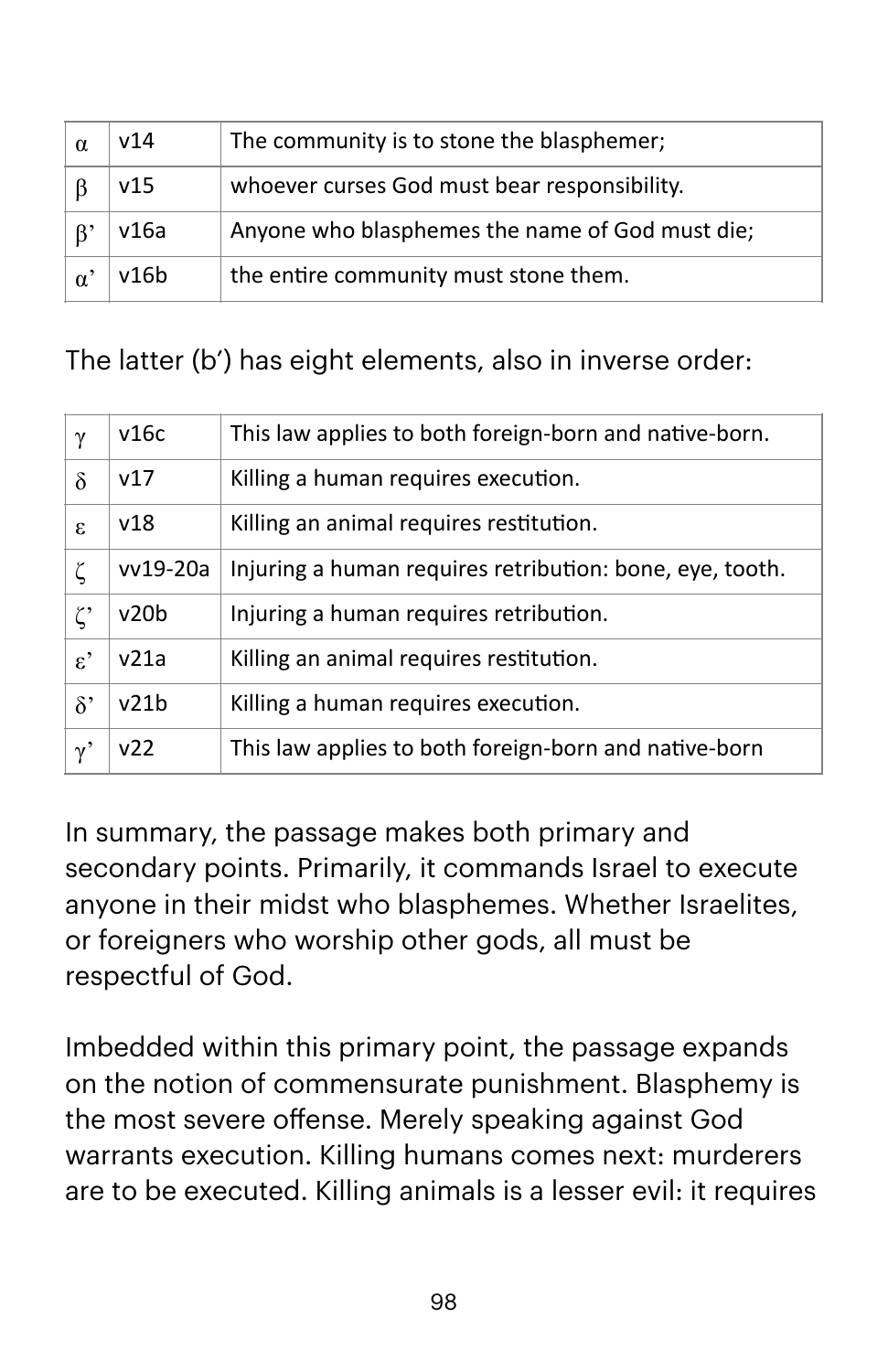compensation in kind or equivalent. Injuring humans requires – and is limited to – retribution in kind.

*What God is saying to us.* Within the New Testament, blasphemy is the false charge lodged against both Jesus and Stephen to justify execution (Matthew 26:62-65; Acts 6:11-15). Were Jesus not the son of God, his claims would be blasphemous, and their execution, legitimate. As it is, of course, it is their execution which is blasphemous.

a ka

Contemporary culture flagrantly violates this proscription against blasphemy, sometimes seriously, often frivolously. It is not obvious how Christians should respond. Leviticus spoke within the context of a theocracy, and could justifiably impose biblical standards on those who resided within the country. That is not our setting. Demonstrations against blasphemous books or films tend to provide free advertisement and additional profits. Objecting when people use the name of God either in curse or in conversation may simply alienate those whom we hope to influence for Christ.

The responsibility that this passage gives the Church is less to oversee society's abuse of the name of God, than to supervise behavior within the Church that results in abuse against the name of Christ (cf. 2 Peter 2:1-3; Titus 2:5; 1 Timothy 6:1). When Christian leaders engage in sexual trysts, when they exploit donations for personal gain, or when they compromise biblical standards in order to cozy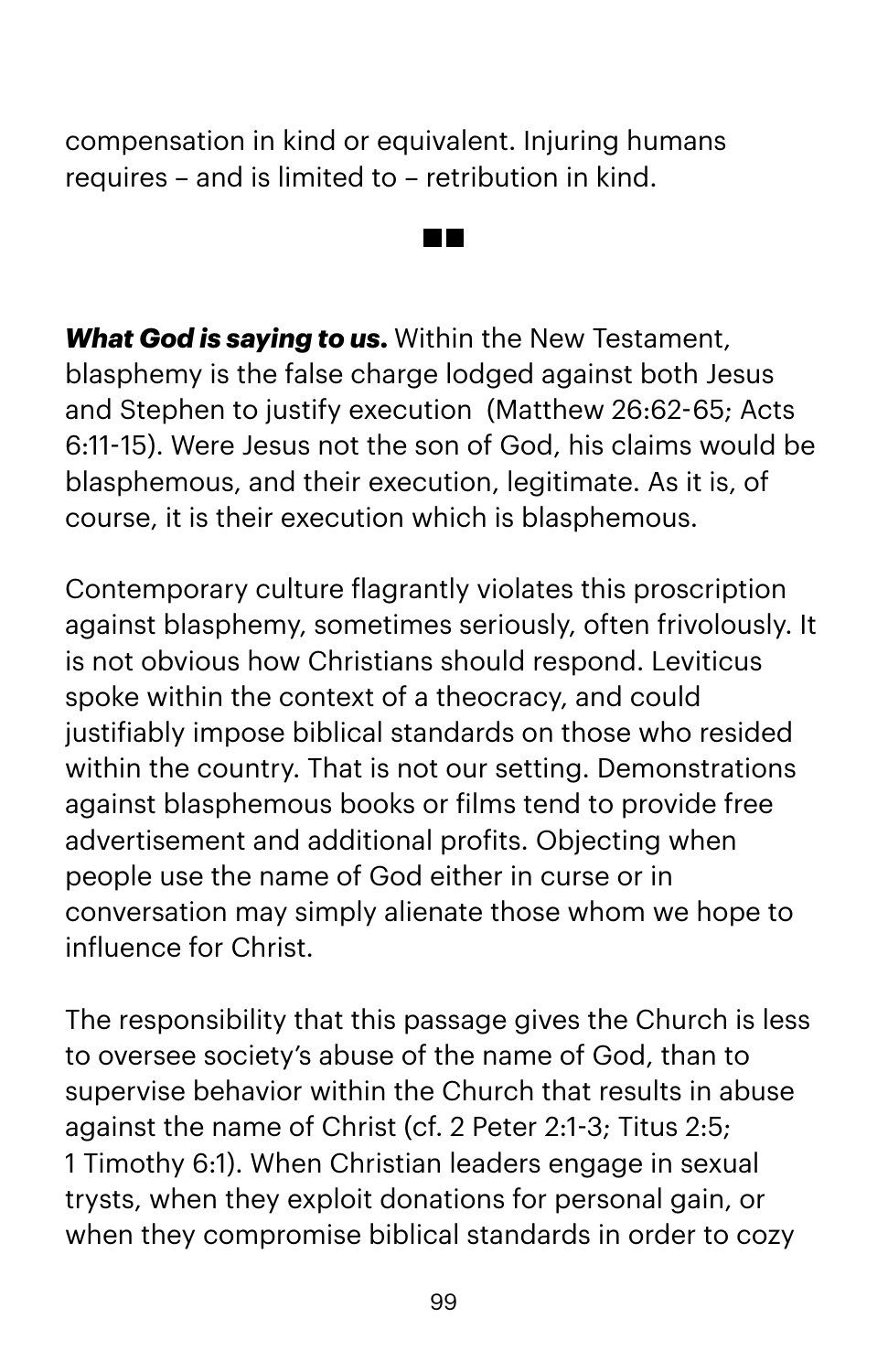up to political power, their behavior blasphemes God. Scripture calls out such sin, and commands the Church to discipline those who engage in it (e.g., 1 Corinthians 5:9-11).

As for the secondary point of this text, the most obvious New Testament reference comes in the Sermon on the Mount. There Jesus heightens various Old Testament and traditional ethical norms, including some from this passage. The prohibition against murder extends to anger; against adultery, to lust; against breaking oaths, to making oaths. The permission for retribution in kind becomes an exhortation to accept even worse treatment without retaliation. Non-retaliation models the character of our Father in heaven (Matthew 5:21-48).

*"'Anyone who blasphemes the name of the Lord is to be put to death. The entire assembly must stone them'" (24:16).*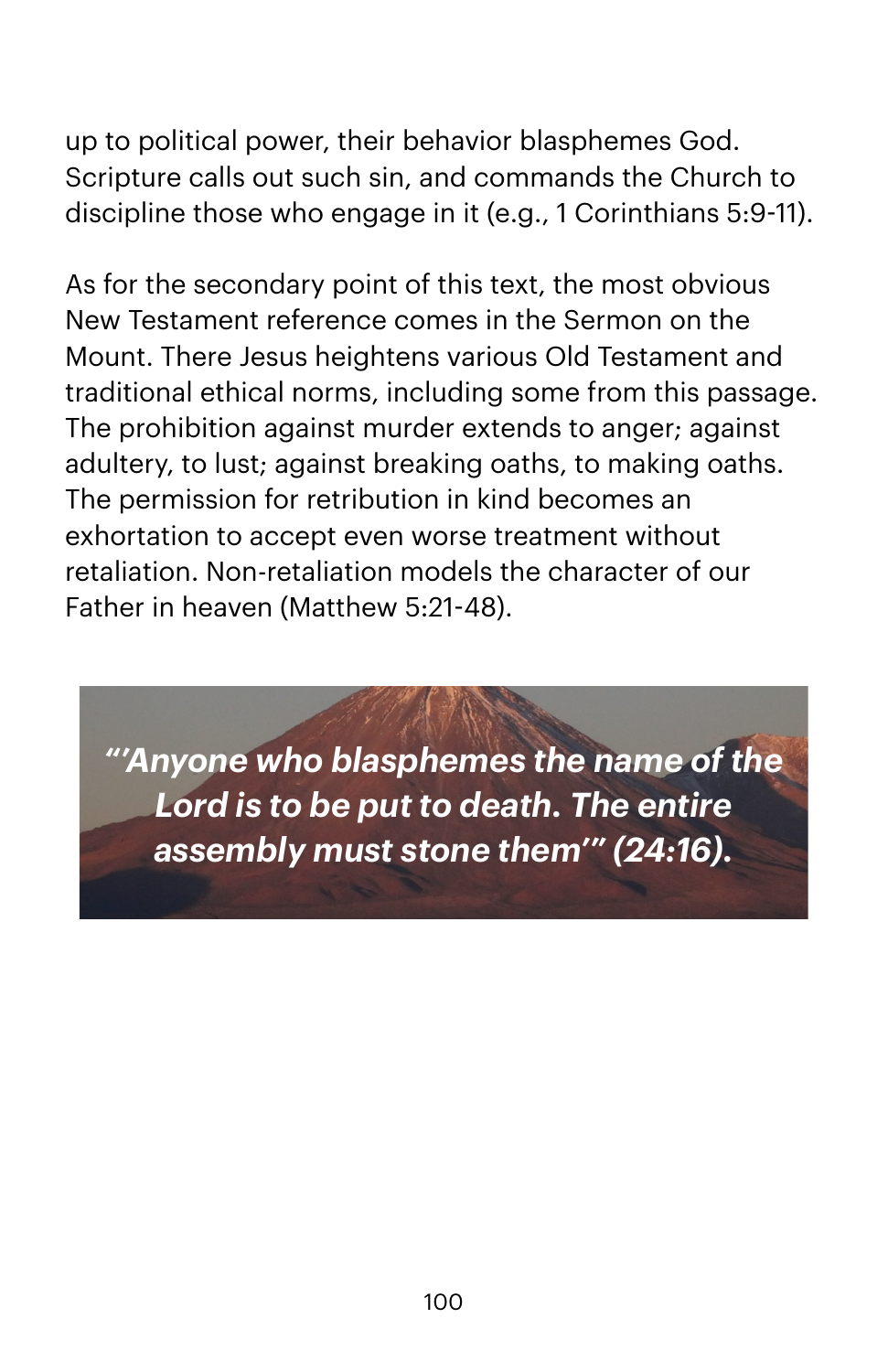### DAY 26 **HOLINESS: RESTRICTING EXPLOITATION**

#### [Leviticus 25](https://www.biblegateway.com/passage/?search=lev+25&version=NIV)

Reading this passage, it is easy to get distracted by chronology, and miss the main point. Chronology features conspicuously, with regulations governing the Sabbath (seventh) year (verses 1-7), and the Jubilee (fiftieth) year (verses 8-53). Yet chronology is merely the means to an end. The driving concern of the chapter – including the two special years – is the effort to limit exploitation. The regulations protect the land (verses 2-22), the poor (verses 23-38), and the destitute (verses 39-55).

*What God said to them.* The chapter opens with a twist on a common introduction: "The Lord said to Moses at Mount Sinai" (verse 1). "The Lord said" is an assertion of divine authority throughout Leviticus. Three other times, the text adds, "at Mount Sinai": once, with respect to the entire sacrificial system (7:38); once, in conjunction with the threat of blessing and curse (26:46); and, at the end, encapsulating the entire book (27:34). This chapter includes an additional repeated assertion of authority: "I am the Lord your God" (verses 17,38,55). There is no evading the divine authority of this teaching.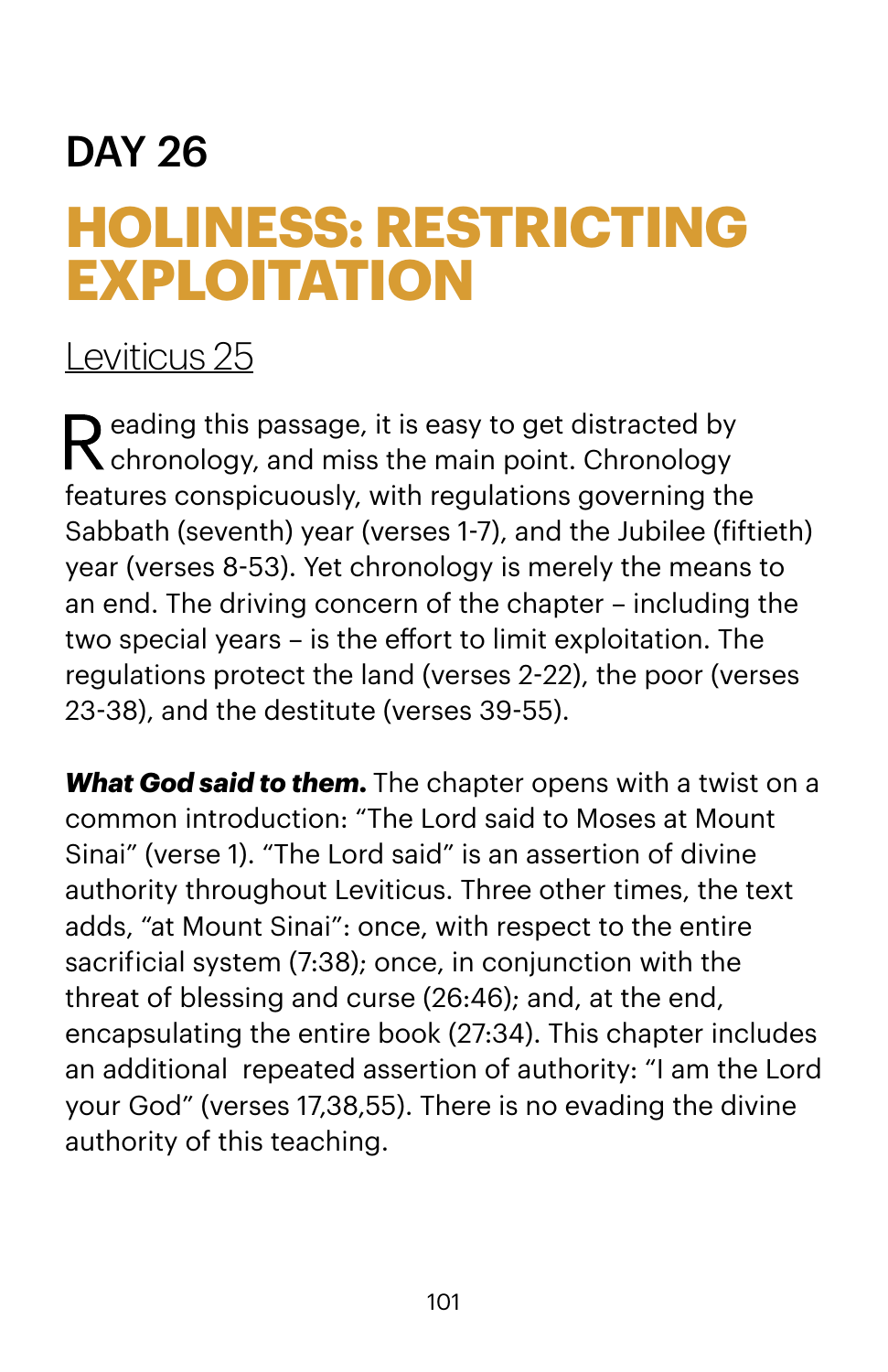The bulk of the chapter protects three entities from exploitation. First, the land receives two layers of protection: the Sabbath year and the Year of Jubilee. One year in seven, the fields and vineyards are to lie fallow, as a Sabbath for the land. The people are to eat whatever the land produces in its original, uncultivated state (verses 1-7).

Additionally, one year in fifty, they are to celebrate an extra Sabbath year, with an additional feature: possession of the land returns to its original owners. In effect, land is never sold; it is merely leased until the coming Jubilee. To be equitable, the 'selling price' of the land is to reflect the years remaining until ownership reverts (verses 8-17). If Israel allows the land these two rests, God will grant them safety and prosperity, and he will provide during the fallow years (verses 18-22).

The Jubilee also protects the poor. In an agrarian culture, land ownership is a key financial asset. If poverty forces anyone to sell their land, it remains redeemable by a prosperous relative, or by the original owner. If neither buys it back, ownership reverts at no cost during the Jubilee (verses 23-28). Homes within walled cities are an exception, and Levite homes within Levitical cities are an exception to the exception (verses 29-34). As additional support for the poor, God calls the prosperous to grant interest-free loans. He offers a double motivation: he commands it as their Lord; and, when they were landless immigrants, he gave them land (verses 35-38).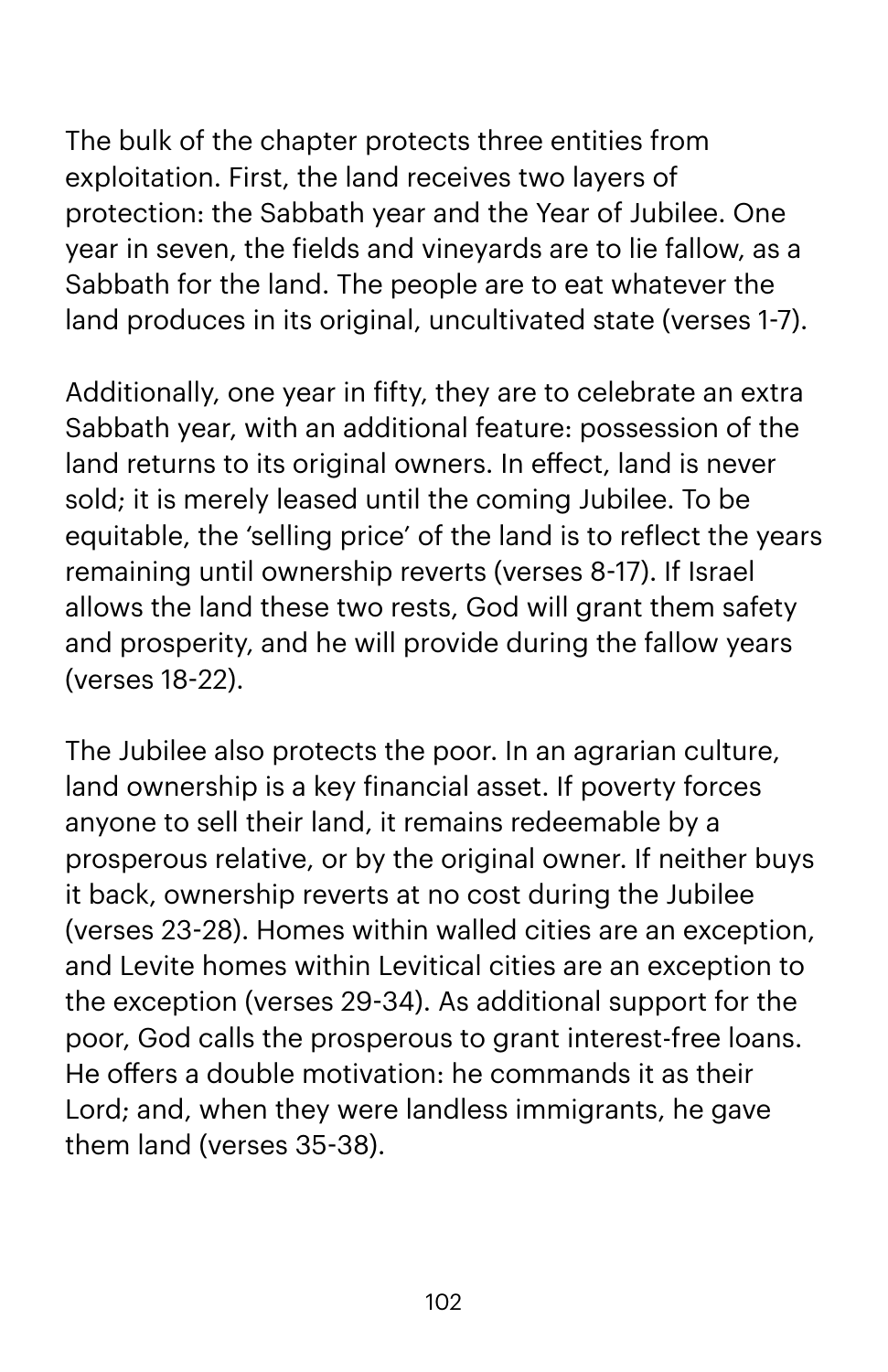Finally, the Jubilee protects the destitute. Once the poor have sold their land, if hard times continue, they may have no other recourse than to sell themselves. This slavery is not the antebellum American brutality: they are to be treated as employees, not as chattel. Moreover, they are to be freed at no cost during the Jubilee (verses 39-43). The same protection, though, does not apply to foreign slaves (verses 44-46). When a prosperous foreigner purchases Israelite slaves, however, these protections do apply (verses 47-55).

a di S

*What God is saying to us.* God prohibits exploitation of the land, of the poor, and of the destitute. Industrialized agriculture has vastly increased our ability to exploit the land through farming (and mining is even worse). Advanced capitalism has vastly increased opportunity to exploit the poor, exemplified in the housing loan crisis of 2008, or in payday loans and credit-card terms. Worst of all, a globalized economy, and the unending quest for consumer goods at ever cheaper prices, has made it vastly more dificult for those in developed countries to avoid exploiting economic slaves in under-regulated countries.

God provided two protections for the environment: the Sabbath year and the Jubilee. He also provided protection for the poor and the enslaved: land and people could not be permanently sold, only temporarily leased. The Year of Jubilee was designed to redistribute wealth to the poor, in order to prevent entrenched poverty and the accumulation of perpetual wealth within a privileged class. We will need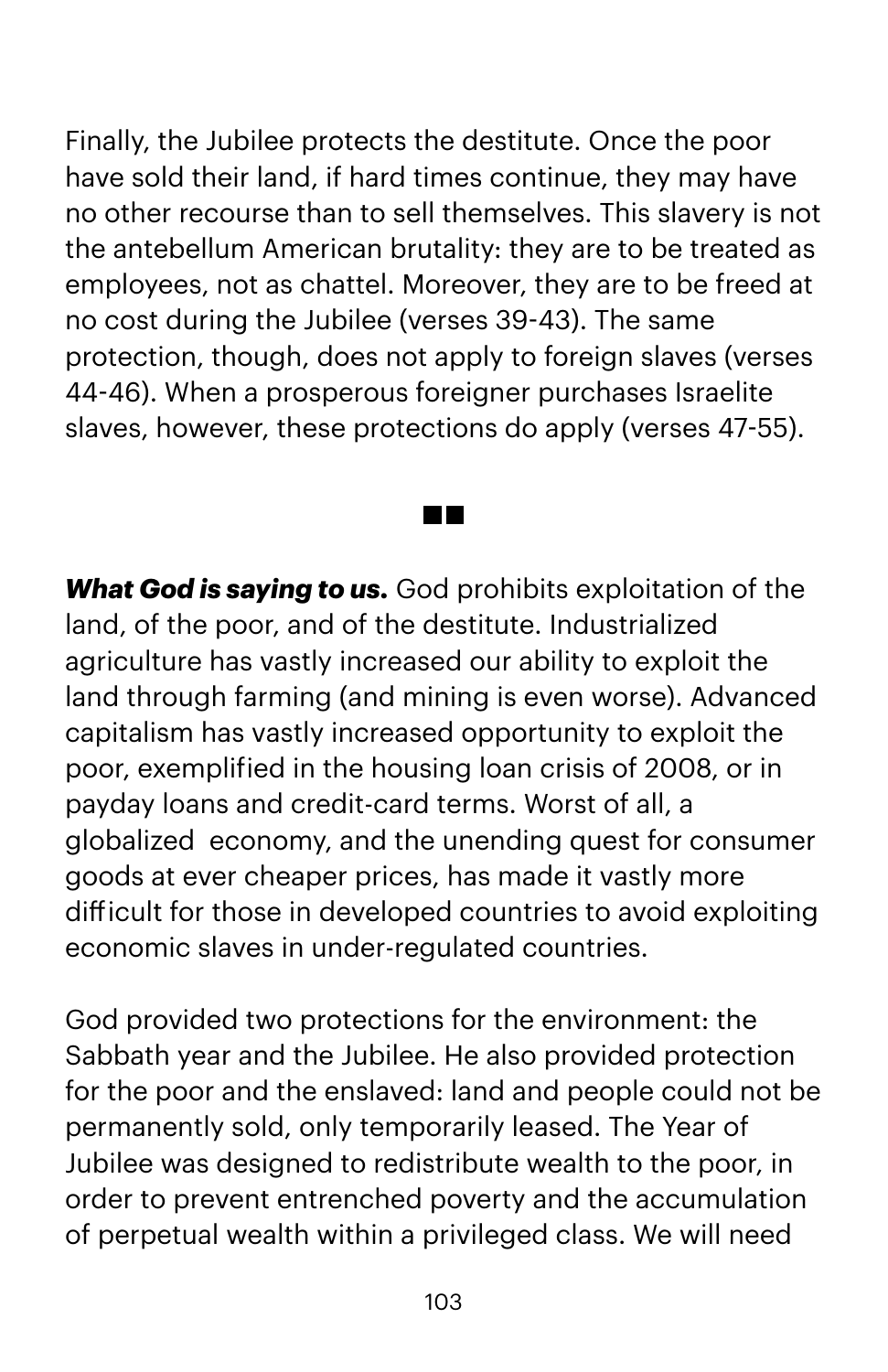different mechanisms today, but the same goal must remain.

God offers us the same two motivations that he offered Israel: he is our Lord; and, he has rescued us, though not from foreign slavery, but from spiritual bondage. Our gratitude should express itself in protecting the environment, the poor, and the destitute. The historical record indicates that ancient Israel rarely observed either the Sabbath year or the year of Jubilee, and they suffered exile, in part, because of it (Leviticus 26:34-35,43; cf. 2 Chronicles 36:21). If we fail to protect the environment, or the poor and destitute, will we fare any better?

*"'Consecrate the fiftieth year and proclaim liberty throughout the land to all its inhabitants. It shall be a jubilee for you'" (25:10).*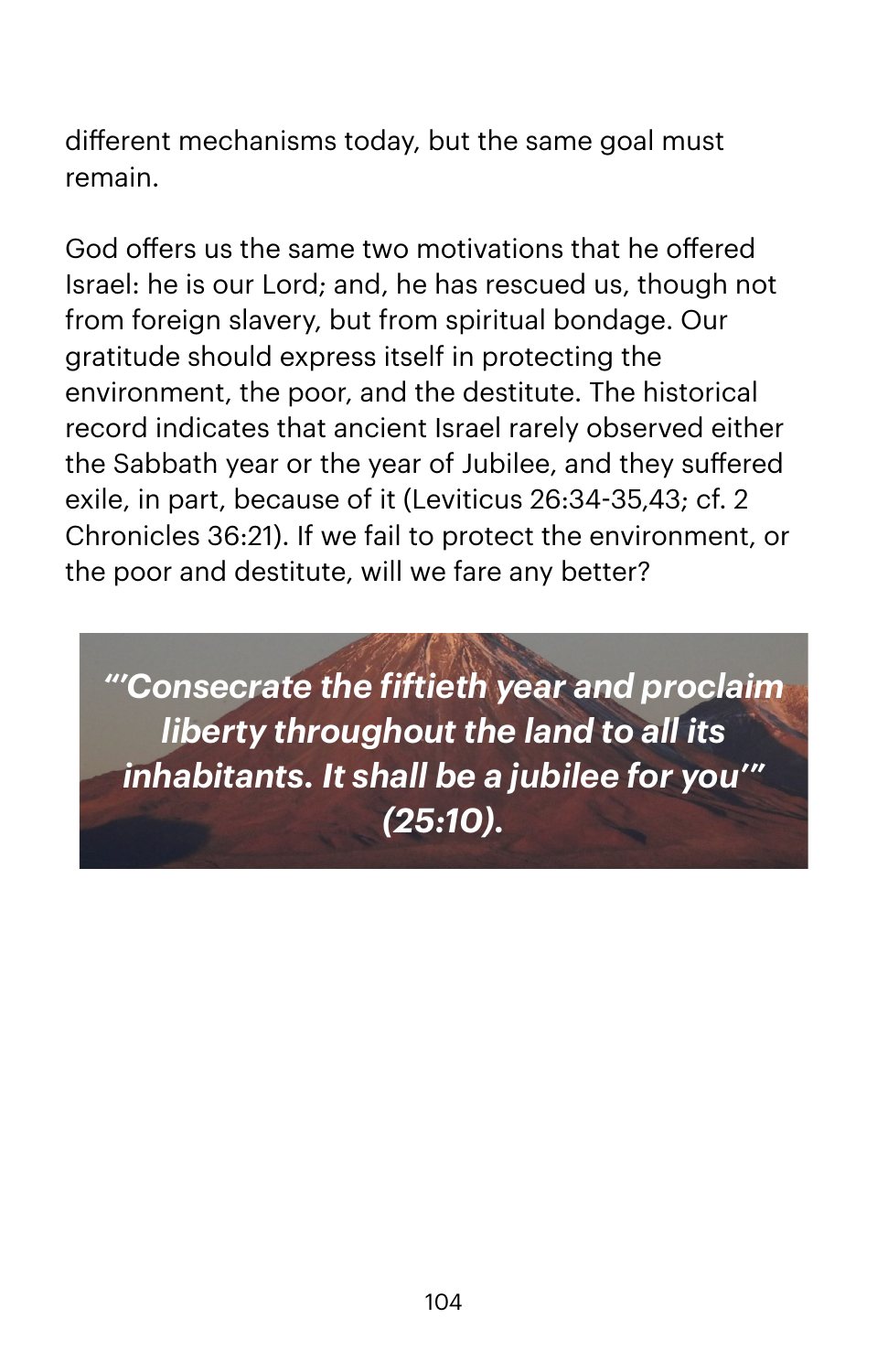### DAY 27 **THE BOTTOM LINE: BLESSING OR CURSE**

#### [Leviticus 26](https://www.biblegateway.com/passage/?search=lev+26&version=NIV)

 $\blacksquare$  rom beginning to end, this chapter makes only one  $\Gamma$  point, from two directions: those who obey God, he will bless; those who disobey, he will curse. Yet blessing is not salvation by works. Nor is curse necessarily final.

**What God said to them.** The passage begins with a summary of Israel's obligations toward God in terms of worship, Sabbath and tabernacle (verses 12). Then, in keeping with biblical and ancient Near Eastern convention for legal documents, the book draws to a close by promising blessing for those who obey, and threatening curses against those who disobey (cf. Exodus 23:20-33, and Deuteronomy 28).

The blessings are of three types (verses 3-13). As befits an agrarian context, the first blessing is agricultural: the land will produce all the food they can use (verses 3-5). The second blessing will ensure peace and safety in their homeland: neither wild beast nor violent enemy will harm them (verses 6-8). Finally, in fulfillment of God's covenant with Abraham, their numbers will increase, their land will be fertile, and God will dwell in their midst (verses 9-12).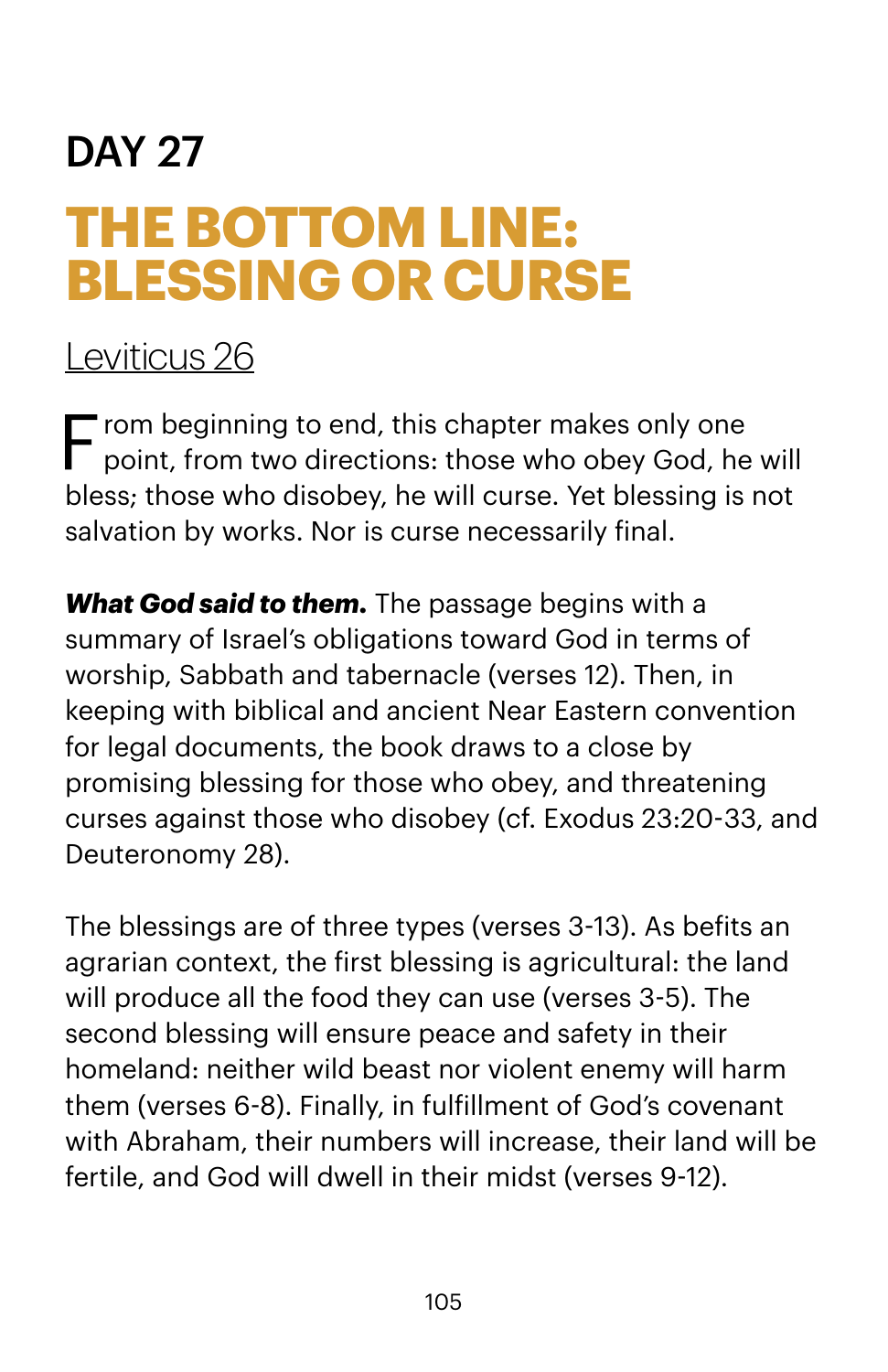The covenantal framework precludes any notion that obedience earns blessing. The making of the covenant with Abraham was unconditional, but to enjoy its blessings is conditioned upon obedience. Verse 13 underscores God's gracious initiative as the foundation for their reciprocal obligation: "'I am the Lord your God, who brought you out of Egypt so that you would no longer be slaves to the Egyptians.'"

In anticipation of their dismal response and cataclysmic history, the curses for disobedience are longer and more detailed. The same refrain introduces each paragraph, encapsulating the thrust of this section: "'If you will not listen to me, I will punish you'" (verses 14,18,21,23,27). If Israel is disobedient, God will bring on them disease, famine, and military conquest (verses 14-17).

Yet the purpose of the punishment is less retributive than rehabilitative. After each threatened punishment, God continues, "If after all this you will not listen to me, I will ..." (verse 18 cf. verses 21,23,27). He will aflict them with drought (verses 18-20), attack by wild animals (verses 21-22), war, plague and famine (verses 23-26), leading ultimately to cannibalism, mass deaths, the razing of their cities and sanctuaries, and exile (verses 27-35). Those who survive will live in terror (verses 36-39).

Despite their persistence in sin, and his frightful punishments, God does not give up on his people. Once in exile, if they confess their sin, he will remember his covenant, and restore them to his favor and to their land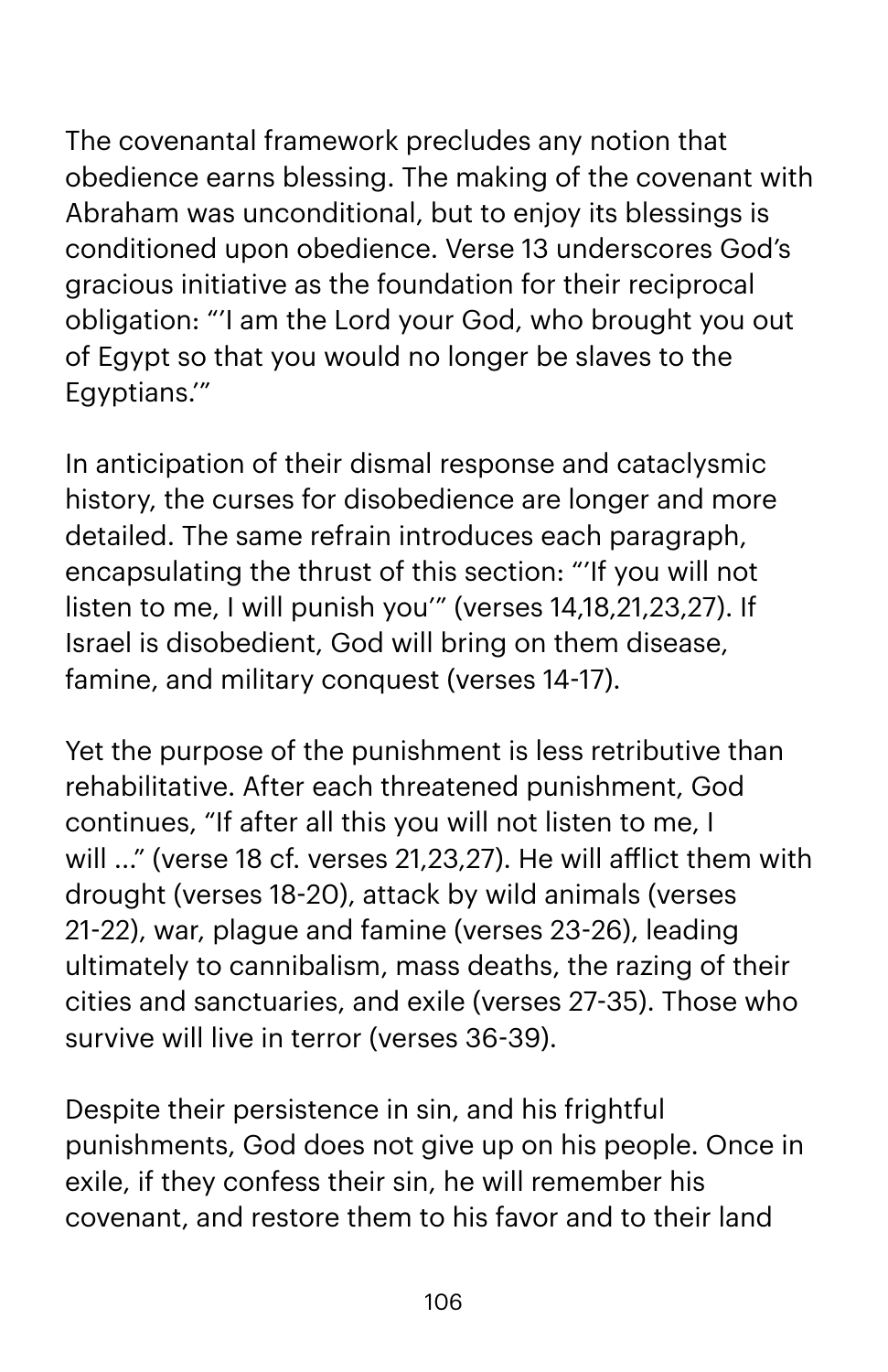(verses 40-45). The final sentence aggregates all the teachings of Leviticus as the word of God, and the terms of his covenant with Israel (verse 46).

a ka

*What God is saying to us.* This chapter is especially important for correcting widespread misunderstanding regarding grace, faith, obedience, and salvation. Several earlier readings have already touched on these issues. Yet the confusion is so deep-rooted and resilient that it benefits from reinforcement.

The difference between the Old and New Testaments is not salvation by works versus salvation by grace. Even in a passage like this, where obedience plays a decisive role, grace is always present, is always undeserved, and always precedes obedience. By his own free initiative, God chose Israel's ancestors and made covenant with them, without any preconditions. Bestowal of blessing or curse is, however, conditional upon their response, whether they obey or disobey.

Nor is the difference between the Old and New Testaments that the former requires worship and obedience, whereas the latter requires only faith. True, Jesus offers salvation to all who believe (John 1:12; 3:16-18). At the same time, he insists that those who genuinely believe will also obey him (John 14:15-21). In agreement with Leviticus 26, both Jesus and the apostles afirm that those who persistently and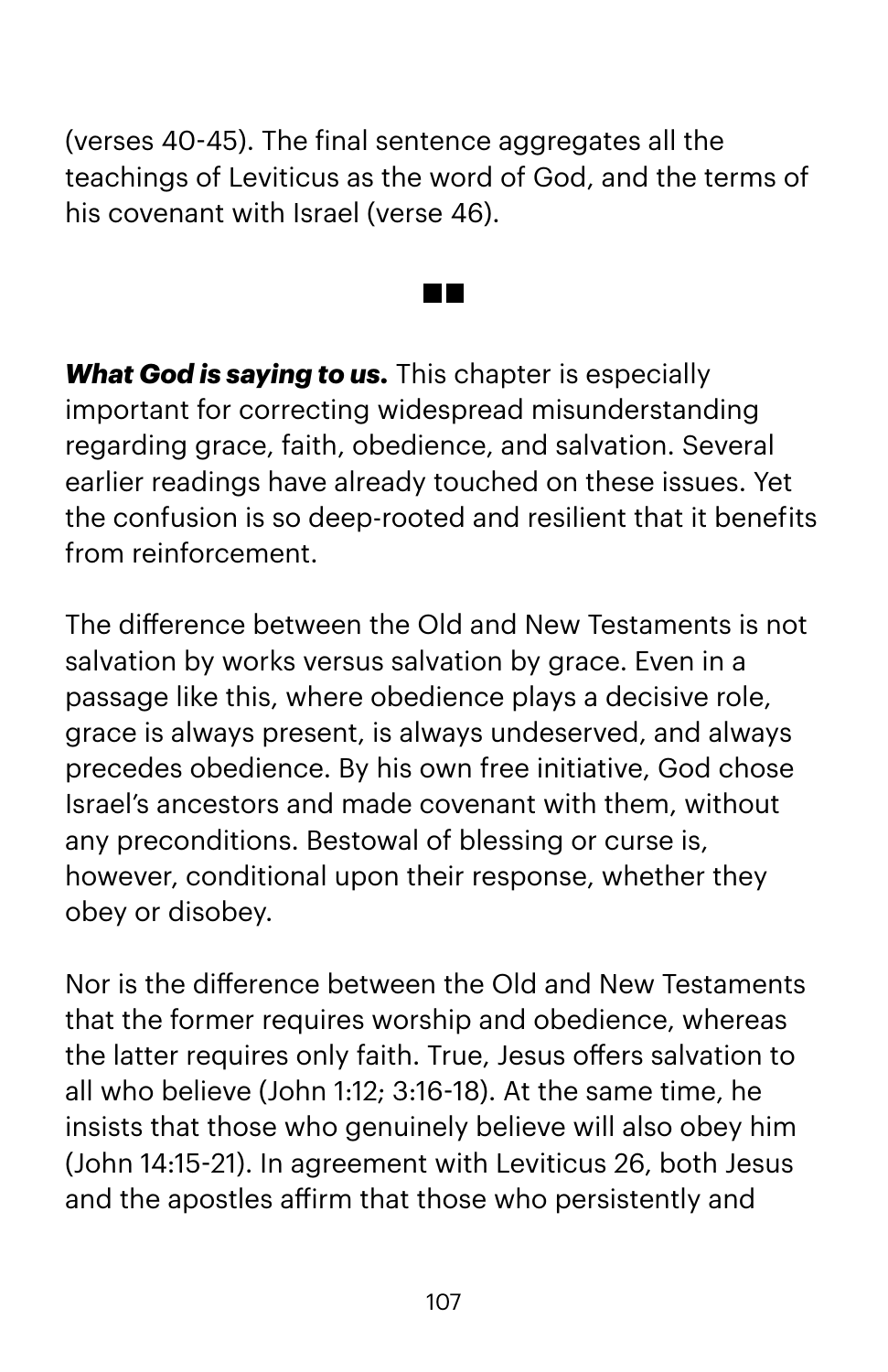egregiously disobey will fall under divine judgment (Matthew 25:31-46; 1 Corinthians 6:9-11; Galatians 5:19-21).

The difference between the Old and New Covenants is not related to this underlying framework of grace and obedience, but as promise to fulfillment. Fundamentally, the difference is three-fold. For one, the death of Christ supplants the sacrifice of animals, so that our sin is decisively atoned (Romans 3:21-26). For another, the powerful Spirit supplants the impotent Law, so that fundamentally – if still imperfectly – we obey God (Romans 6,8). Finally, the required reciprocation includes the worship of Christ, and the imitation of his lifestyle (Romans 10,12).

In due course, New Testament readings will explore these differences more adequately. For now, it sufices to observe that, as in Leviticus, still now, God bestows grace and requires obedience. Consequently, our way of life still has eternal consequence.

*"'If they will confess their sins and the sins of their ancestors ... I will remember my covenant with Jacob and my covenant with Isaac and my covenant with Abraham'" (26:40,42).*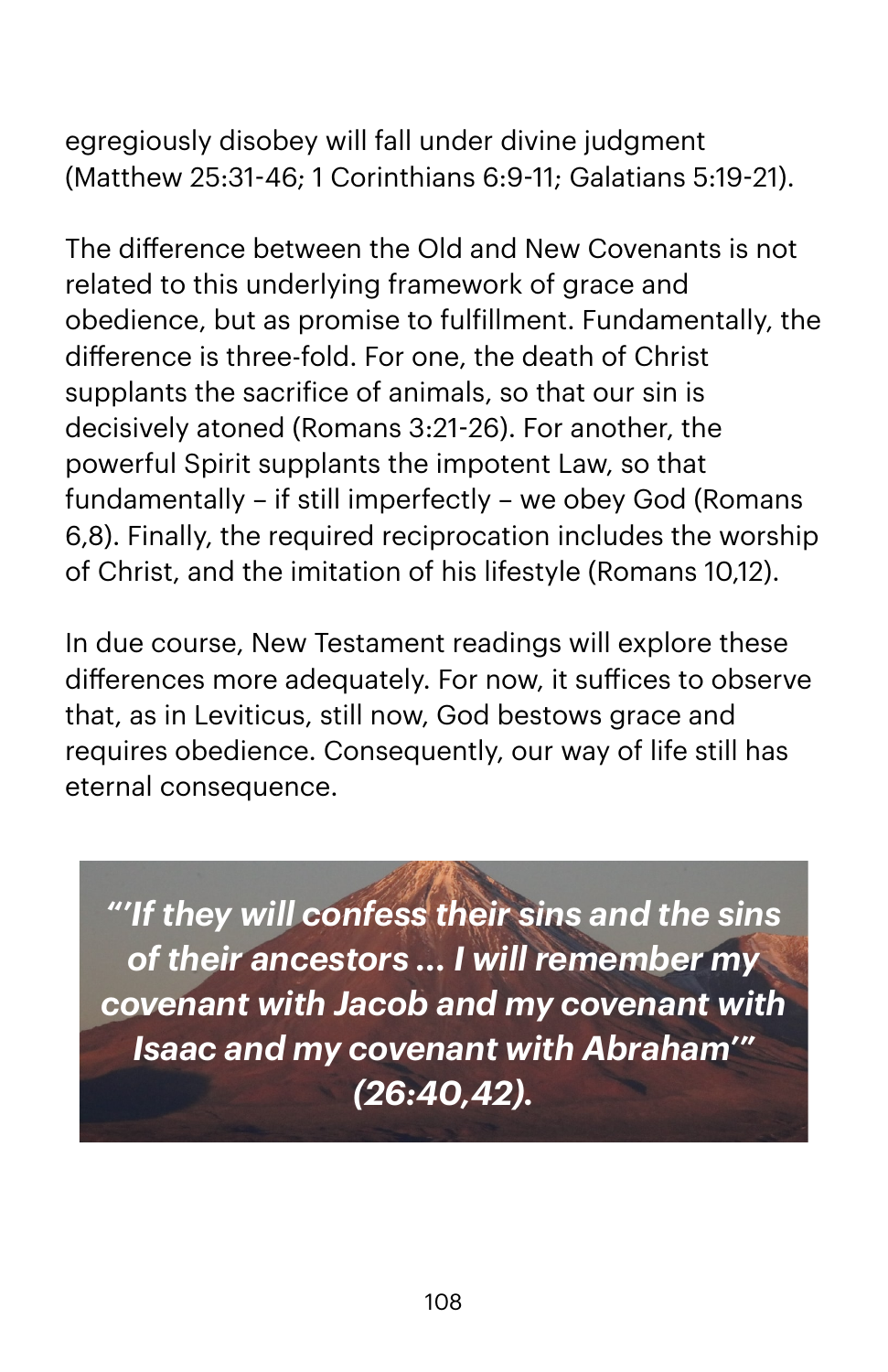## DAY 28 **APPENDIX: RENEGOTIATING VOWS**

## [Leviticus 27](https://www.biblegateway.com/passage/?search=lev+27&version=NIV)

 $\bigwedge$  s noted yesterday, the last verse of chapter 26 feels like the end of the book. Yet the book continues for one more chapter. Chapter 27 begins in a familiar way, "The Lord said to Moses" (27:1). The chapter brings the book to a close in much the same way as its predecessor: "These are the commands the Lord gave Moses at Mount Sinai for the Israelites" (27:34). Why would the book have a double ending?

Structurally and thematically, chapter 27 is an appendix. It differs from all that went before in this sense: chapters 1-26 report activities which God requires; chapter 27 addresses voluntary vows, above and beyond what is required (technically, 'acts of supererogation').

The Old Testament provides several examples of vows, either in an effort to influence God to grant some benefit (Genesis 28:10-22; Numbers 1:1-3; Jonah 2:9; 2 Samuel 15:7-8), or in thanks for a benefit already granted (1 Samuel 1:21-28) . The chief characteristic is this: making a vow is entirely voluntary; though, once made, a vow must be kept (Deuteronomy 23:21-23).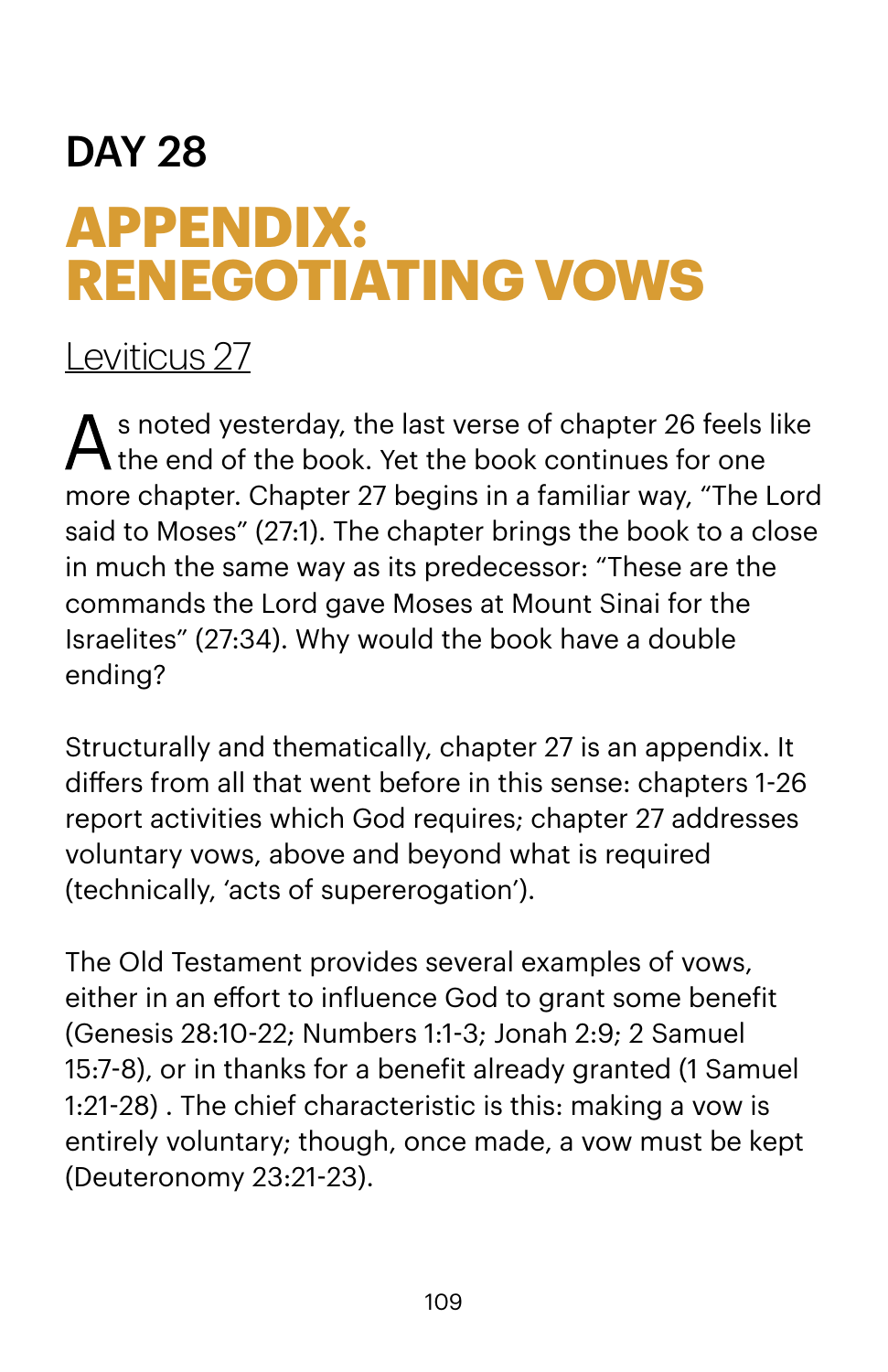Thus, Scripture warns against hasty vows (Ecclesiastes 5:4-6), as Jephthah learned the hard way, when he sacrificed his daughter in fulfillment of an imprudent vow (Judges 11:29-40). Basically, Leviticus 27 solves that sort of problem by monetizing vows, providing an alternative way to fulfill them.

*What God said to them.* The chapter advises how much compensation must be paid if someone decides to retain what they previously promised to God. The fee structure presupposes a three-fold distinction: (1) required sacrifices; (2) voluntary vows; and, (3) consecrated or 'devoted' items (Hebrew, *herem*). Chapters 1-26 dealt with the first; most of chapter 27, with the second; and verses 28-29, briefly with the third.

Verses 2-13 cover vows that dedicate the living, human and animal. The set price for redeeming a person varies by gender, age, and wealth, basically in line with values in the slave market (verses 2-8). A 'clean' animal, once dedicated to the Lord, cannot be redeemed or substituted (verses 9-10). An unclean animal may be redeemed for twenty percent above market value, as assessed by the priest (verses 11-13).

Verses 14-24 cover the redemption of property, with the priest continuing as appraiser. To redeem a house costs twenty percent above market value (verses 14-15). Redeeming family land also costs twenty percent above market value, though the calculation is complicated by the Jubilee laws (verses 16-21). To redeem other land, the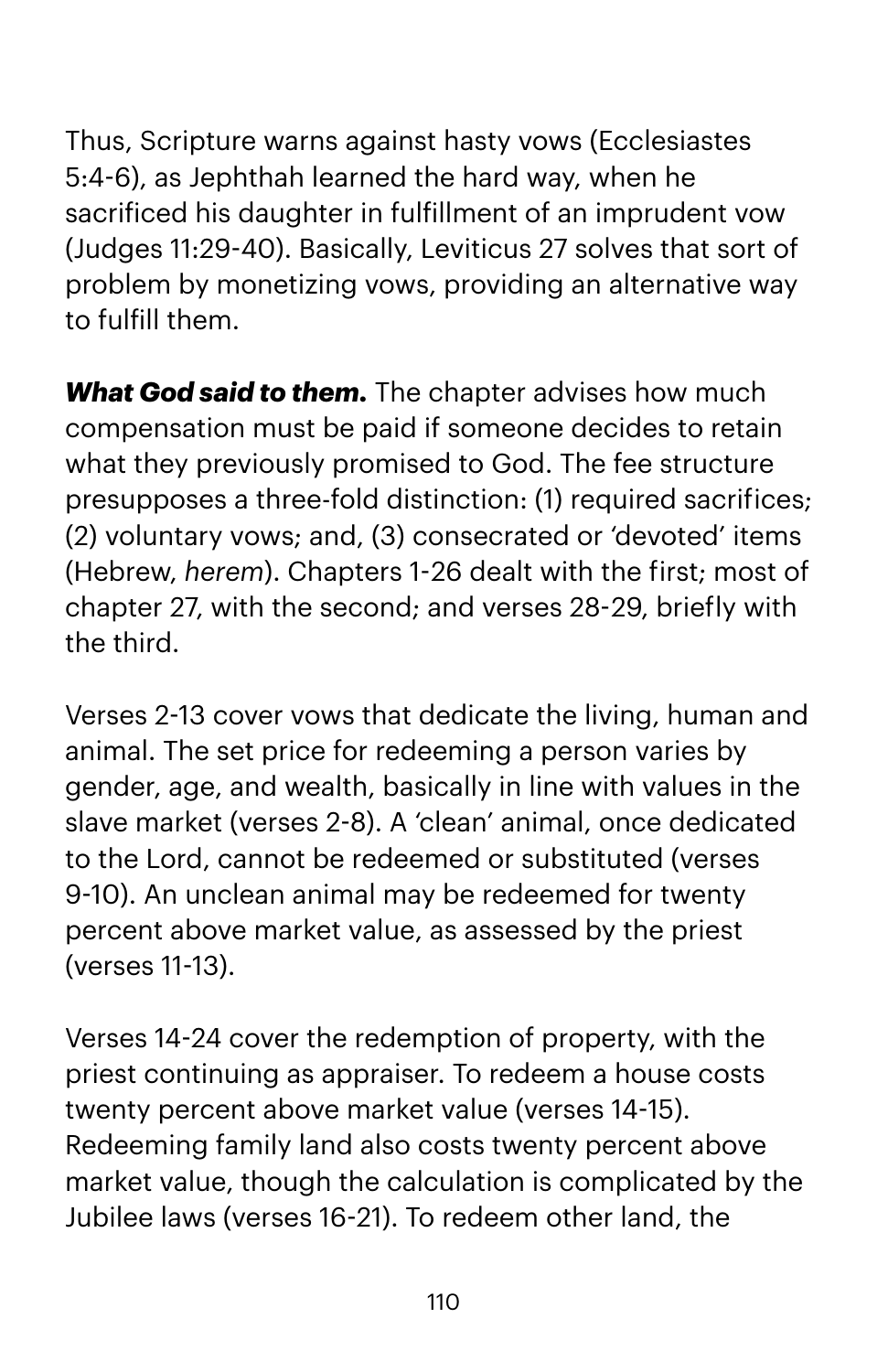current owner pays market price up to the year of Jubilee, when the land reverts to its original owner (verses 22-24).

Given regional variations in the value of currency, prices are set in terms of the sanctuary shekel (verse 25).

Verses 26-33 present a number of other regulations related to dedication and redemption. Since first-born clean animals already belong to God, they may not be dedicated to him. First-born unclean animals may be both dedicated and re-purchased by the owner at twenty percent markup, or sold on the open market (verses 26-27). Consecrated or 'devoted' items (*herem*) – whether people, animals, family land, or P.O.W.s – may not be redeemed (verses 28-29). Israelites must donate a tithe of all produce to the Lord: produce may be redeemed for the standard twenty percent above market value; animals may not be redeemed or substituted (verses 30-33).

*What God is saying to us.* This passage reflects a delicate synthesis of two values that are sometimes in tension: the obligation to fulfill promises made to God, and mercy toward those who make enthusiastic, but rash, vows. The resolution permits substitution of most vows with payment of a twenty percent surcharge.

T

The New Testament is generally wary of making vows. In the Sermon on the Mount, Jesus alludes to the proscription of Leviticus 19:12, "Do not swear falsely by my name and so